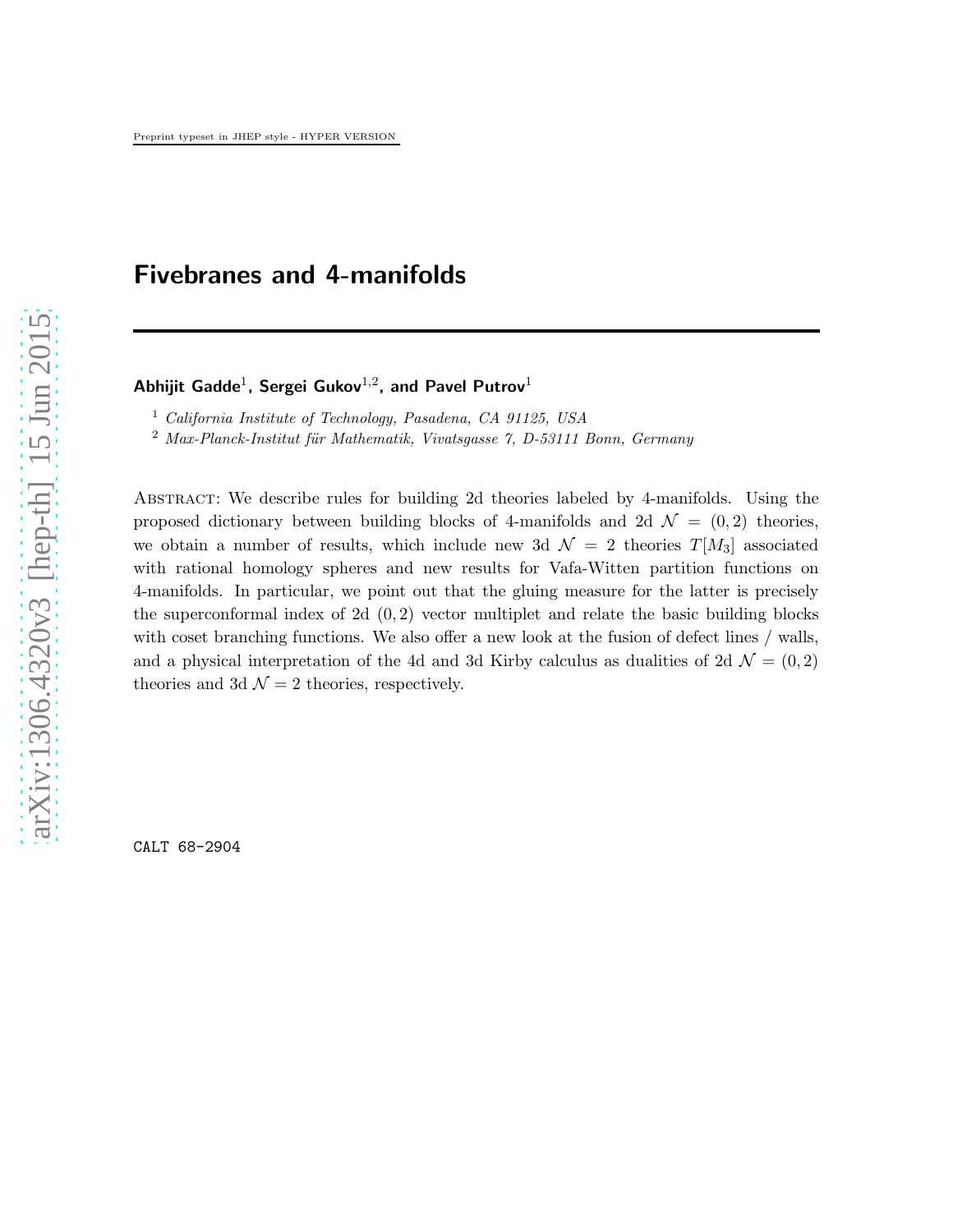## Contents

| Introduction<br>1.                                             |                                                     |                |
|----------------------------------------------------------------|-----------------------------------------------------|----------------|
| 2d theories labeled by 4-manifolds                             |                                                     | $\overline{7}$ |
| 2.1                                                            | Kirby diagrams and plumbing                         | $\overline{7}$ |
| 2.2                                                            | $T[M_4]$ as a boundary condition                    | 12             |
| 2.3                                                            | Gluing along a common boundary                      | 25             |
| 2.4                                                            | Cobordisms and domain walls                         | 32             |
| 2.5                                                            | Adding a 2-handle                                   | 35             |
| Top-down approach: fivebranes and instantons                   |                                                     | 40             |
| $3.1\,$                                                        | Vafa-Witten theory                                  | 40             |
| 3.2                                                            | Gluing along 3-manifolds                            | 44             |
| 3.3                                                            | Relation to affine Lie algebras                     | 46             |
| 3.4                                                            | Cobordisms and gluing in the abelian case           | 48             |
| 3.5                                                            | Non-abelian generalizations                         | 59             |
| 3.6                                                            | Linear plumbings and quiver structure               | 62             |
|                                                                | Handle slides                                       | 66             |
| Bottom-up approach: from 2d $(0,2)$ theories to 4-manifolds    |                                                     | 67             |
| 4.1                                                            | Chiral multiplets and 3d lift of the Warner problem | 67             |
| 4.2                                                            | Anomaly Inflow                                      | 69             |
| 4.3                                                            | From boundary conditions to 4-manifolds             | 71             |
| <b>Future directions</b><br>5.                                 |                                                     | 75             |
| A. M5-branes on calibrated submanifolds and topological twists |                                                     | 77             |
| B. Orthogonality of affine characters<br>78                    |                                                     |                |
|                                                                |                                                     | 3.7            |

# 1. Introduction

We study a class of 2d  $\mathcal{N} = (0, 2)$  theories  $T[M_4]$  labeled by 4-manifolds (with boundary) that enjoys all the standard operations on 4-manifolds, such as cutting, gluing, and the Kirby moves [1]. Since the world-sheet SCFT of a heterotic string is a prominent member of this class of 2d  $\mathcal{N} = (0, 2)$  theories we shall call it "class  $\mathcal{H}$ " in what follows. By analogy with theories of class  $S$  and class  $R$  that can be thought of as compactifications of six-dimensional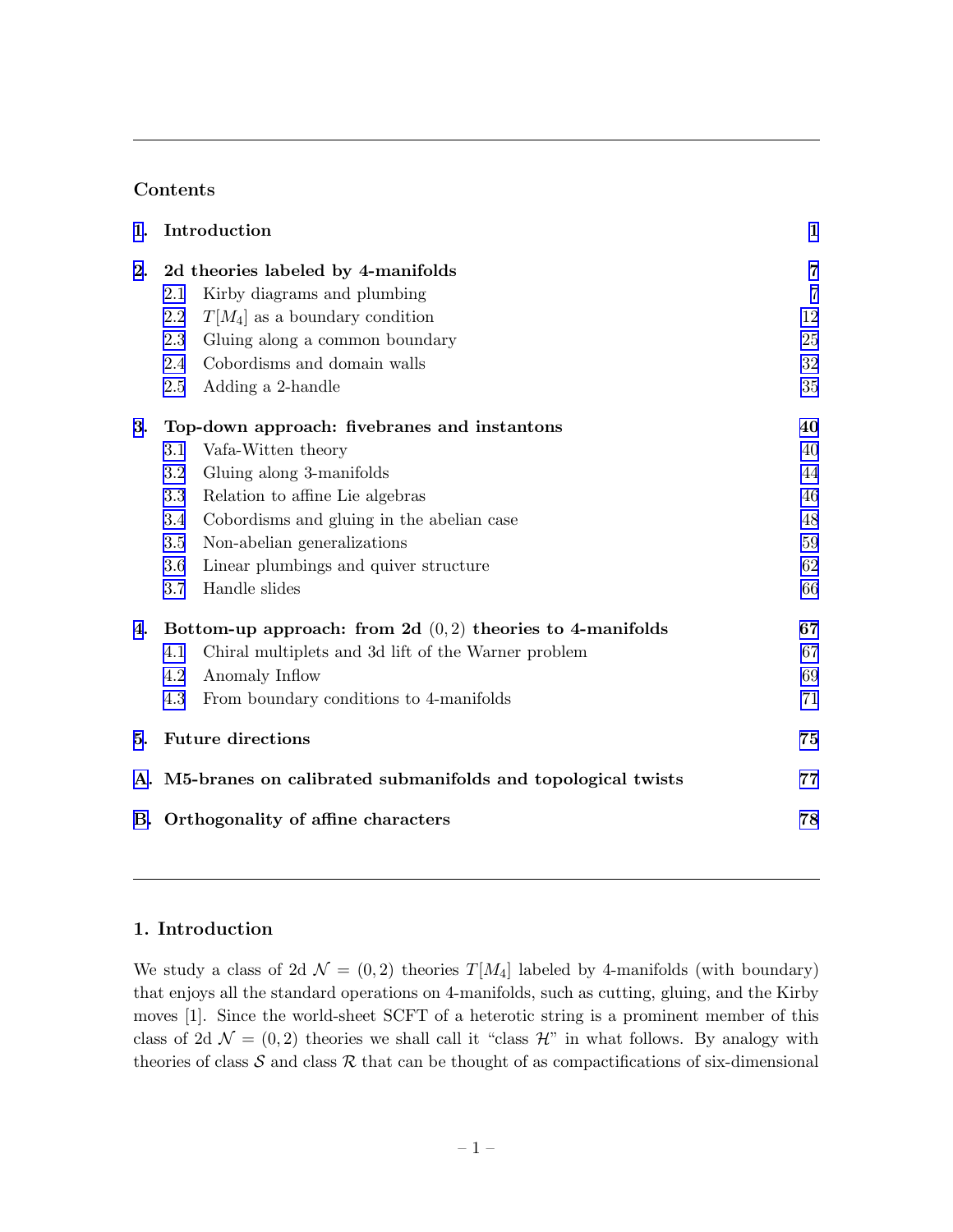<span id="page-2-0"></span> $(2,0)$  theory on 2-manifolds [2–4] and 3-manifolds [5–7], respectively, a theory  $T[M_4]$  of class  $H$  can be viewed as the effective two-dimensional theory describing the physics of fivebranes wrapped on a 4-manifold  $M_4$ .

If 2d theories  $T[M_4]$  are labeled by 4-manifolds, then what are 4-manifolds labeled by? Unlike the classification of 2-manifolds and 3-manifolds that was of great help in taming the zoo of theories  $T[M_2]$  and  $T[M_3]$ , the world of 4-manifolds is much richer and less understood. In particular, the answer to the above question is not known at present if by a 4-manifold one means a *smooth* 4-manifold. And, not surprisingly, there will be many points in our journey where this richness of the world of 4-manifolds will translate into rich physics of  $2d \mathcal{N} = (0, 2)$ theories  $T[M_4]$ . We hope that exploring the duality between 4-manifolds and theories  $T[M_4]$ sufficiently far will provide insights into classification of smooth structures in dimension four.

In dimensions  $\leq 6$ , every combinatorial manifold — a.k.a. simplicial complex or a manifold with piecewise linear (PL) structure — admits a unique compatible smooth (DIFF) structure. However, not every topological 4-manifold admits a smooth structure:

$$
DIFF = PL \subset TOP \tag{1.1}
$$

and, furthermore, the smooth structure on a given topological 4-manifold may not be unique (in fact,  $M_4$  can admit infinitely many smooth structures). When developing a dictionary between  $M_4$  and  $T[M_4]$ , we will use various tools from string theory and quantum field theory which directly or indirectly involve derivatives of various fields on  $M_4$ . Therefore, in our duality between  $M_4$  and  $T[M_4]$  all 4-manifolds are assumed to be smooth, but not necessarily compact. In particular, it makes sense to ask what the choice of smooth or PL structure on  $M_4$  means for the 2d theory  $T[M_4]$ , when the 4-manifold admits multiple smooth structures.

Returning to the above question, the basic topological invariants of a (compact) 4 manifold  $M_4$  are the Betti numbers  $b_i(M_4)$  or combinations thereof, such as the Euler characteristic and the signature:

$$
b_2 = b_2^+ + b_2^-
$$
  
\n
$$
\sigma = b_2^+ - b_2^- = \frac{1}{3} \int_{M_4} p_1
$$
  
\n
$$
\chi = 2 - 2b_1 + b_2^+ + b_2^-
$$
\n(1.2)

At least in this paper, we will aim to understand fivebranes on simply-connected 4-manifolds. In particular, all compact 4-manifolds considered below will have  $b_1(M_4) = 0$ . We will be forced, however, to deviate from this assumption (in a minimal way) when discussing cutting and gluing, where non-trivial fundamental groups  $|\pi_1(M_4)| < \infty$  will show up.

As long as  $b_1 = 0$ , there are only two non-trivial integer invariants in (1.2), which sometimes are replaced by the following topological invariants

$$
\chi_h(M_4) = \frac{\chi(M_4) + \sigma(M_4)}{4}
$$
\n
$$
c(M_4) = 2\chi(M_4) + 3\sigma(M_4) \quad (= c_1^2 \quad \text{when } M_4 \text{ is a complex surface})
$$
\n
$$
(1.3)
$$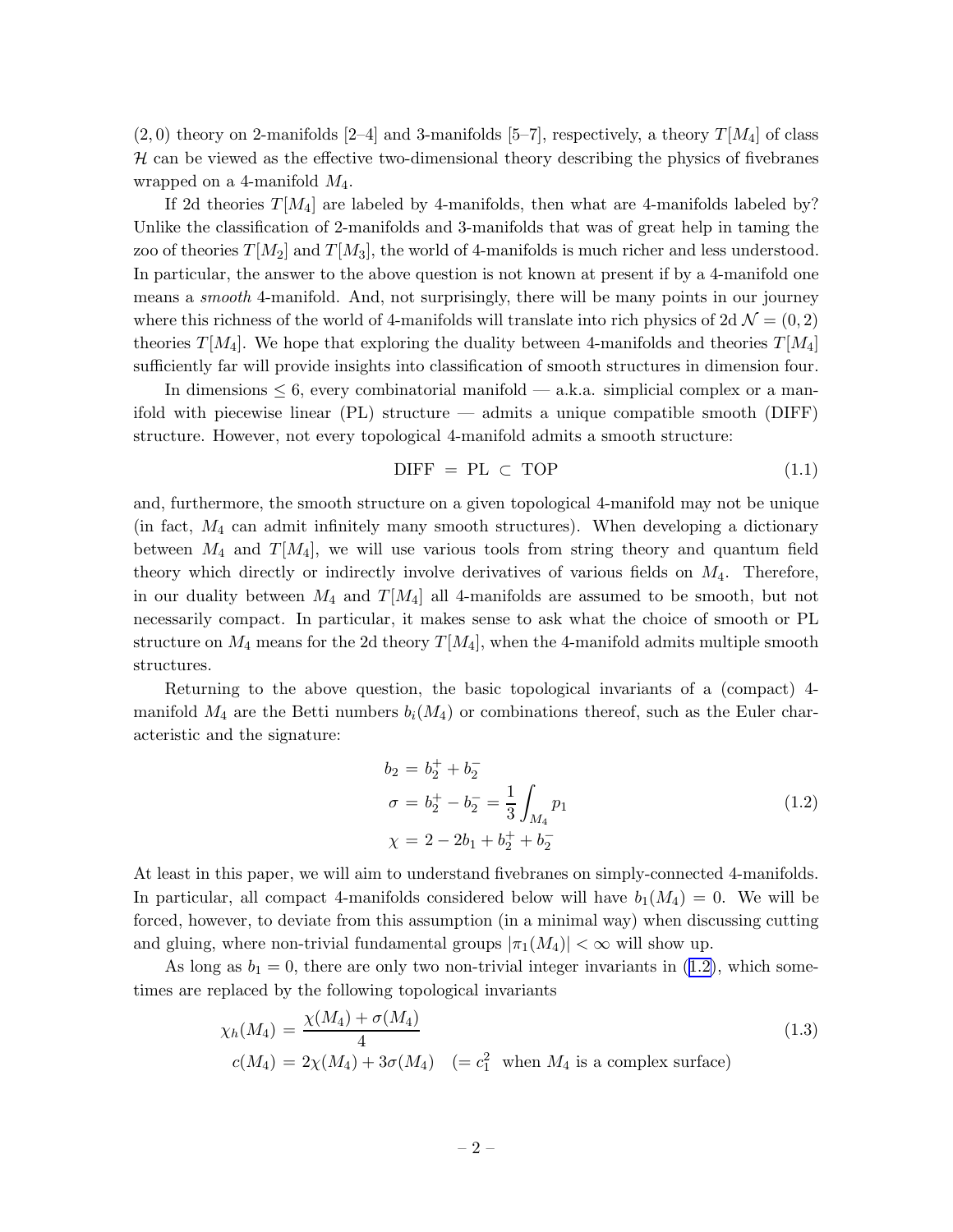<span id="page-3-0"></span>also used in the literature on 4-manifolds. These two integer invariants (or, simply  $b_2$  and  $\sigma$ ) determine the rank and the signature of the bilinear intersection form

$$
Q_{M_4} : \Gamma \otimes \Gamma \to \mathbb{Z} \tag{1.4}
$$

on the homology lattice

$$
\Gamma = H_2(M_4; \mathbb{Z})/\text{Tors} \tag{1.5}
$$

The intersection pairing  $Q_{M_4}$  (or, simply, Q) is a nondegenerate symmetric bilinear integervalued form, whose basic characteristics include the rank, the signature, and the parity (or type). While the first two are determined by  $b_2(M_4)$  and  $\sigma(M_4)$ , the type is defined as follows. The form Q is called even if all diagonal entries in its matrix are even; otherwise it is odd. We also define

$$
\Gamma^* = H^2(M_4; \mathbb{Z})/\text{Tors}
$$
\n<sup>(1.6)</sup>

The relation between the two lattices  $\Gamma$  and  $\Gamma^*$  will play an important role in construction of theories  $T[M_4]$  and will be discussed in section [2.](#page-7-0)

For example, the intersection form for the Kümmer surface has a matrix representation

$$
E_8 \oplus E_8 \oplus 3 \begin{pmatrix} 0 & 1 \\ 1 & 0 \end{pmatrix} \tag{1.7}
$$

where  $\binom{0}{1}$  is the intersection form for  $S^2 \times S^2$  and  $E_8$  is minus the Cartan matrix for the exceptional Lie algebra by the same name. A form  $Q$  is called positive (resp. negative) definite if  $\sigma(Q) = \text{rank}(Q)$  (resp.  $\sigma(Q) = -\text{rank}(Q)$ ) or, equivalently, if  $Q(\gamma, \gamma) > 0$  (resp.  $Q(\gamma, \gamma) < 0$  for all non-zero  $\gamma \in \Gamma$ . There are finitely many unimodular<sup>1</sup> definite forms of a fixed rank. Thus, in the above example the intersection form for  $S^2 \times S^2$  is indefinite and odd, whereas  $E_8$  is the unique unimodular negative definite even form of rank 8.

If  $M_4$  is a closed simply-connected oriented 4-manifold, its homeomorphism type is completely determined by Q. To be a little more precise, according to the famous theorem of Michael Freedman [8], compact simply-connected topological 4-manifolds are completely characterized by an integral unimodular symmetric bilinear form Q and the Kirby-Siebenmann triangulation obstruction invariant  $\alpha(M_4) \in H^4(M_4; \mathbb{Z}_2) \cong \mathbb{Z}_2$ , such that  $\frac{\sigma}{8} \equiv \alpha \mod 2$  if Q is even. In particular, there is a unique topological 4-manifold with the intersection pairing  $E_8$ . This manifold, however, does not admit a smooth structure. Indeed, by Rokhlin's theorem, if a simply-connected smooth 4-manifold has an even intersection form  $Q$ , then  $\sigma(M_4)$ is divisible by 16. There is, however, a non-compact smooth manifold with  $E_8$  intersection form that will be one of our examples below: it corresponds to a nice 2d theory  $T[E_8]$ , which for a single fivebrane we propose to be a realization of level-1  $E_8$  current algebra used in the world-sheet SCFT of a heterotic string  $[9, \sec 6]$  or in the construction of E-strings  $[10]$ :

$$
T[E_8] = (bosonization of) 8 Fermi multiplets
$$
\n(1.8)

<sup>&</sup>lt;sup>1</sup>that is det  $Q = \pm 1$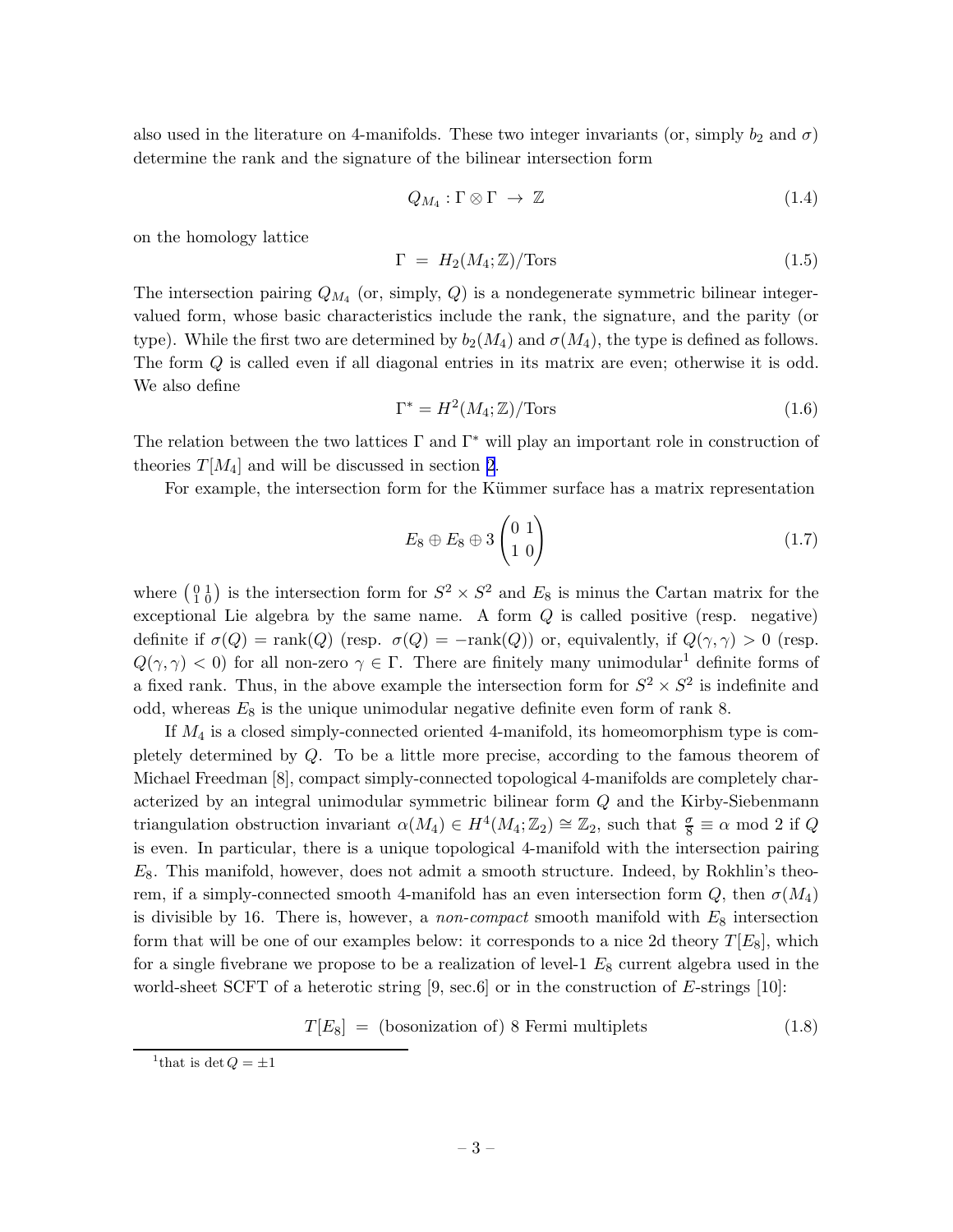<span id="page-4-0"></span>In the case of compact smooth 4-manifolds, the story is a lot more complicated and the complete classification is not known at present. One major result that will be important to us in what follows is the Donaldson's theorem [11], which states that the intersection form  $Q$ of a smooth simply-connected positive (resp. negative) definite 4-manifold is equivalent over integers to the standard diagonal form diag $(1, 1, \ldots, 1)$  or diag $(-1, -1, \ldots, -1)$ , respectively. (This result applies to compact  $M_4$  and admits a generalization to 4-manifolds bounded by homology spheres, which we will also need in the study of 2d theories  $T[M_4]$ .) In particular, since  $E_8 \oplus E_8$  is not diagonalizable over integers, the unique topological 4-manifold with this intersection form does not admit a smooth structure.<sup>2</sup> Curiously, this, in turn, implies that  $\mathbb{R}^4$  does not have a unique differentiable structure.

We conclude this brief introduction to the wild world of 4-manifolds by noting that any non-compact topological 4-manifold admits a smooth structure [12]. In fact, an interesting feature of non-compact 4-manifolds considered in this paper — that can be viewed either as a good news or as a bad news — is that they all admit uncountably many smooth structures.

| 4-manifold $M_4$            | 2d $(0, 2)$ theory $T[M_4]$       |  |
|-----------------------------|-----------------------------------|--|
| handle slides               | dualities of $T[M_4]$             |  |
| boundary conditions         | vacua of $T[M_3]$                 |  |
| 3d Kirby calculus           | dualities of $T[M_3]$             |  |
| cobordism                   | domain wall (interface)           |  |
| from $M_3^-$ to $M_3^+$     | between $T[M_3^-]$ and $T[M_3^+]$ |  |
| gluing                      | fusion                            |  |
| Vafa-Witten                 | flavored (equivariant)            |  |
| partition function          | elliptic genus                    |  |
| $Z_{\rm VW}(\rm cobordism)$ | branching function                |  |
| instanton number            | $L_0$                             |  |
| embedded surfaces           | chiral operators                  |  |
| Donaldson polynomials       | chiral ring relations             |  |

Table 1: The dictionary between geometry and physics.

In order to preserve supersymmetry in two remaining dimensions, the 6d theory must be partially "twisted" along the  $M_4$ . The standard way to achieve this is to combine the Euclidean  $Spin(4)$  symmetry of the 4-manifold with (part of) the R-symmetry. Then, different choices — labeled by homomorphisms from  $Spin(4)$  to the R-symmetry group, briefly summarized in appendix  $A$  — lead to qualitatively different theories  $T[M_4]$ , with different

<sup>&</sup>lt;sup>2</sup>Note, this can not be deduced from the Rokhlin's theorem as in the case of the  $E_8$  manifold.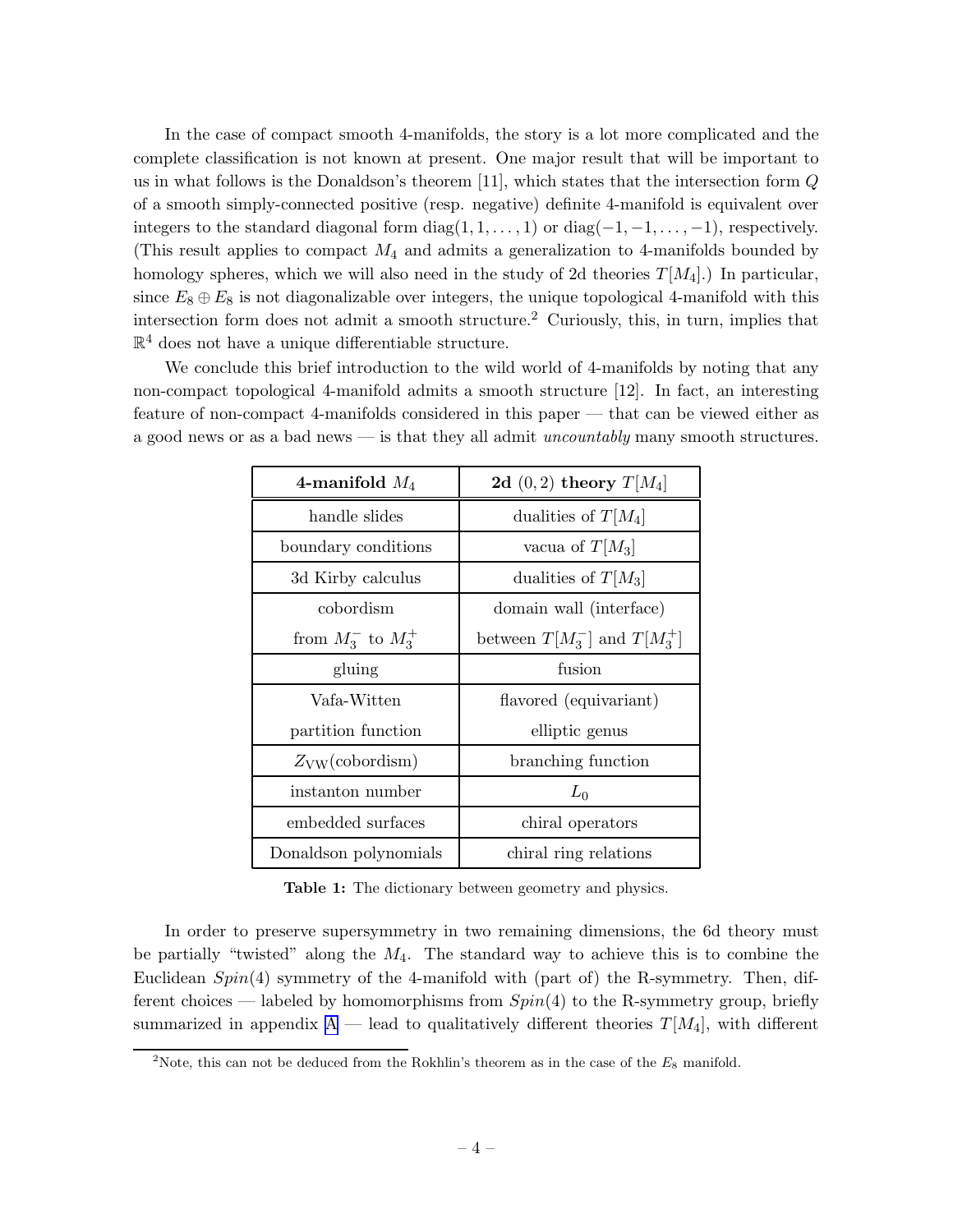<span id="page-5-0"></span>amount of supersymmetry in two dimensions, *etc*. The choice we are going to consider in this paper is essentially (the 6d lift of) the topological twist introduced by Vafa and Witten [13], which leads to  $(0, 2)$  supersymmetry in two dimensions. In fact, the partition function of the Vafa-Witten TQFT that, under certain conditions, computes Euler characteristics of instanton moduli spaces also plays an important role in the dictionary beteen 4-manifolds and the corresponding 2d  $\mathcal{N} = (0, 2)$  theories  $T[M_4]$ .

The basic "protected quantity" of any two-dimensional theory with at least  $\mathcal{N} = (0, 1)$ supersymmetry is the elliptic genus [14] defined as a partition function on a 2-torus  $T^2$ with periodic (Ramond) boundary conditions for fermions. In the present case, it carries information about all left-moving states of the 2d  $\mathcal{N} = (0, 2)$  theory  $T[M_4]$  coupled to the supersymmetric Ramond ground states from the right. To be more precise, we shall consider the "flavored" version of the elliptic genus (studied in this context e.g. in  $[15, 16]$ ),

$$
\mathcal{I}_{T[M_4]}(q,x) := \text{Tr}_{\mathcal{H}}(-1)^F q^{L_0} x^f , \qquad (1.9)
$$

that follows the standard definition of the superconformal index in radial quantization and carries extra information about the flavor symmetry charges  $f$ . In general, the flavor symmetry group of  $T[M_4]$  is  $U(1)^{b_2} \times G_{3d}$ , where the second factor is associated with the boundary  $M_3 = \partial M_4$  and is gauged upon gluing operations. Defined as a supersymmetric partition function on a torus  $T^2$  with a modular parameter  $\tau$  (where, as usual,  $q = e^{2\pi i \tau}$ ), the index  $\mathcal{I}_{T[M_4]}(q;x)$  has a nice interpretation as an invariant of the 4-manifold computed by the topological theory on  $M_4$ .

Indeed, since the theory  $T[M_4]$  was obtained by compactification from six dimensions on a 4-manifold, its supersymmetric partition function on a torus can be identified with the partition function of the 6d  $(2,0)$  theory on  $T^2 \times M_4$ . As usual, by exchanging the order of compactificaion, we obtain two perspecties on this fivebrane partition function

$$
\begin{array}{c}\n6d (2,0) \text{ theory} \\
\text{on } T^2 \times M_4\n\end{array}
$$
\n
$$
\begin{array}{c}\n\bigvee \\
\mathcal{N} = 4 \text{ super-Yang-Mills} \\
\text{on } M_4\n\end{array}
$$
\n
$$
\begin{array}{c}\n2d (0,2) \text{ theory } T[M_4] \\
\text{on } T^2\n\end{array}
$$

that are expected to produce the same result. If we compactify first on  $M_4$ , we obtain a 2d theory  $T[M_4]$ , whose partition function on  $T^2$  is precisely the flavored elliptic genus (1.9). On the other hand, if we first compactify on  $T^2$ , we get  $\mathcal{N}=4$  super-Yang-Mills<sup>3</sup> with the Vafa-Witten twist on  $M_4$  and coupling constant  $\tau$ . This suggests the following natural relation

$$
Z_{\text{VW}}^G[M_4](q,x) = \mathcal{I}_{T[M_4;G]}(q,x) \tag{1.10}
$$

 $3$ Sometimes, to avoid clutter, we suppress the choice of the gauge group,  $G$ , which in most of our applications will be either  $G = U(N)$  or  $G = SU(N)$  for some  $N \geq 1$ . It would be interesting to see if generalization to G of Cartan type  $D$  or  $E$  leads to new phenomena. We will not aim to do this analysis here.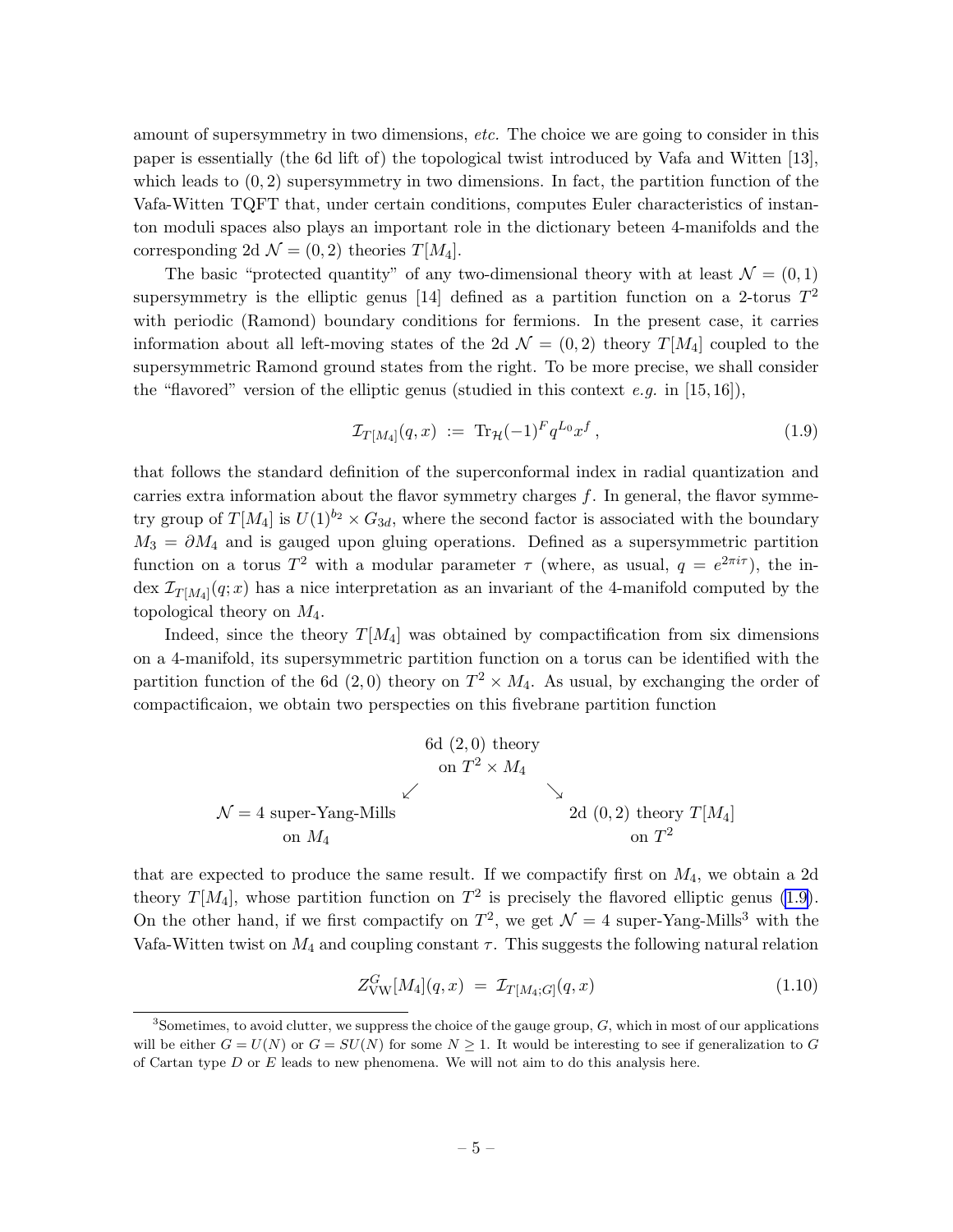that will be one of our main tools in matching 4-manifolds with  $2d \mathcal{N} = (0, 2)$  theories  $T[M_4]$ . Note, this in particular requires  $M_4$  to be a smooth 4-manifold. Both sides of  $(1.10)$  are known to exhibit nice modular properties under certain favorable assumptions [13, 14] that we illustrate in numerous examples below.

In this paper, we approach the correspondence between 4-manifolds and 2d  $\mathcal{N} = (0, 2)$ theories  $T[M_4]$  mainly from the viewpoint of cutting and gluing. For this reason, not only 4-manifolds with boundary are unavoidable, they also are the main subject of interest. As a result, interesting new phenomena, such as a generalization of the Freed-Witten anomaly [17] to manifolds with boundary, come into play. It also affects the relation([1.10](#page-5-0)), where the left-hand side naturally becomes a function of boundary conditions, and leads to one interesting novelty discussed in section [3.6.](#page-62-0) Namely, in order to interpret the Vafa-Witten partition function on a non-compact 4-manifold as the index [\(1.9\)](#page-5-0), it is convenient to make a certain transformation — somewhat akin to a change of basis familiar in the literature on the superconformal index  $[18]$  — changing *discrete* labels associated with boundary conditions to continuous variables.

The type of the topological twist that leads to 2d  $(0, 2)$  theory  $T[M_4]$ , namely the Vafa-Witten twist, can be realized on the world-volume of fivebranes wrapped on a coassociative submanifold  $M_4$  inside a seven-dimensional manifold with  $G_2$  holonomy [19, 20]. Locally, in the vicinity of  $M_4$ , this 7-dimensional manifold always looks like the bundle of self-dual 2-forms over  $M_4$  (see e.g. [21] for a pedagogical review). This realization of the 6d (2,0) theory on the world-volume of M-theory fivebranes embedded in 11d space-time can provide some useful clues about the 2d superconformal theory  $T[M_4]$ , especially when the number of fivebranes is large,  $N \gg 1$ , and the system admits a holographic dual supergravity description (*cf.* appendix [A](#page-77-0) for a brief survey).

In the case of fivebranes on coassociative 4-manifolds, the existence of the holographic dual supergravity solution  $[22-24]$  requires  $M_4$  to admit a conformally half-flat structure, *i.e.* metric with anti-self-dual Weyl tensor. Since the signature of the 4-manifold can be expressed as the integral

$$
\sigma(M_4) = \frac{1}{12\pi^2} \int_{M_4} (|W_+|^2 - |W_-|^2) \tag{1.11}
$$

where  $W_{\pm}$  are the self-dual and anti-self-dual components of the Weyl tensor, it suggests to focus on 2d  $\mathcal{N} = (0, 2)$  superconformal theories  $T[M_4]$  associated with negative definite  $M_4$ . As we explained earlier, negative definite 4-manifolds are very simple in the smooth category and, curiously,  $W_+ = 0$  also happens to be the condition under which instantons on  $M_4$ admit a description [25] that involves holomorphic vector bundles (on the twistor space of  $M_4$ , monads, and other standard tools from  $(0, 2)$  model building.

The holographic dual and the anomaly of the fivebrane system also allow to express left and right moving central charges of the 2d  $\mathcal{N} = (0, 2)$  superconformal theory  $T[M_4]$  via basic topological invariants  $(1.2)$  of the 4-manifold. Thus, in the case of the 6d  $(2,0)$  theory of type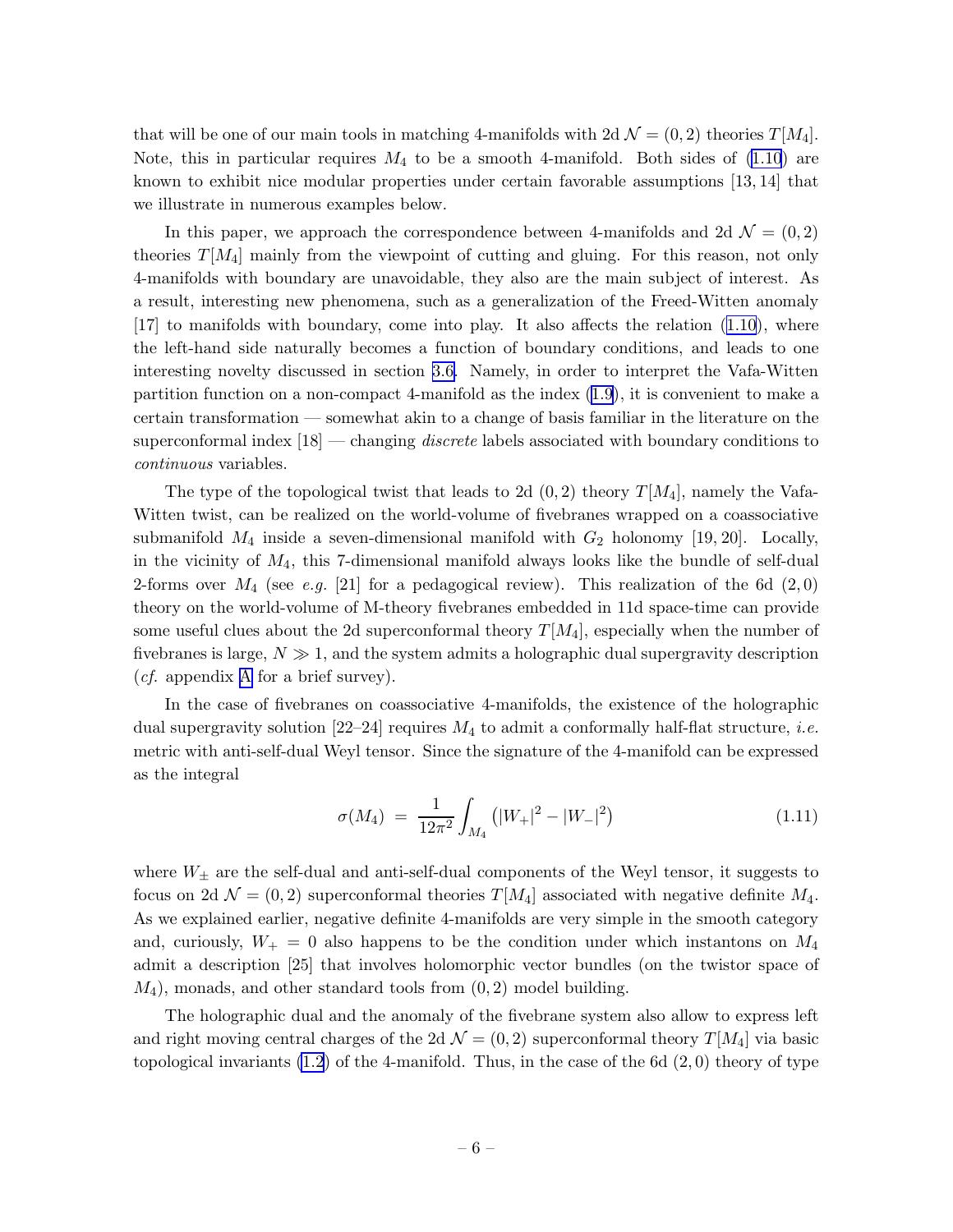<span id="page-7-0"></span>G one finds  $[24, 26]$ :

$$
c_R = \frac{3}{2}(\chi + \sigma)r_G + (2\chi + 3\sigma)d_Gh_G
$$
  
\n
$$
c_L = \chi r_G + (2\chi + 3\sigma)d_Gh_G
$$
\n(1.12)

where  $r_G = \text{rank}(G)$ ,  $d_G = \dim(G)$ , and  $h_G$  is the Coxeter number. In particular, for a single fivebrane  $(r_G = 1 \text{ and } d_G h_G = 0)$  these expressions give  $c_L = \chi$  and  $c_R = 3 + 3b_2^+$ , suggesting that  $b_2^-$  is the number of Fermi multiplets<sup>4</sup> in the 2d  $\mathcal{N} = (0, 2)$  theory  $T[M_4; U(1)]$ . This conclusion agrees with the direct counting of bosonic and fermionic Kaluza-Klein modes [27] and confirms([1.8\)](#page-3-0). As we shall see in the rest of this paper, the basic building blocks of 2d theories  $T[M_4]$  are indeed very simple and, in many cases, can be reduced to Fermi multiplets charged under global flavor symmetries (that are gauged in gluing operations). However, the most interesting part of the story is about operations on 2d  $(0, 2)$  theories that correspond to *gluing*.

The paper is organized as follows. In section 2 we describe the general ideas relating 4-manifolds and the corresponding theories  $T[M_4]$ , fleshing out the basic elements of the dictionary in Table [1.](#page-4-0) Then, we study the proposed rules in more detail and present various tests as well as new predictions for Vafa-Witten partition functions on 4-manifolds (in section [3](#page-40-0)) and for 2d walls and boundaries in 3d  $\mathcal{N}=2$  theories (in section [4](#page-67-0)).

The relation between Donaldson invariants of  $M_4$  and  $\overline{Q}_+$ -cohomology of the corresponding 2d  $(0, 2)$  theory  $T[M_4]$  will be discussed elsewhere. More generally, and as we already remarked earlier, it would be interesting to study to what extent  $T[M_4]$ , viewed as an invariant of 4-manifolds, can detect smooth structures. In particular, it would be interesting to explore the relation between  $T[M_4]$  and other invariants of smooth 4-manifolds originating from physics, such as the celebrated Seiberg-Witten invariants [28, 29] or various attempts based on gravity [30–33].

### 2. 2d theories labeled by 4-manifolds

Building theories  $T[M_4]$  in many ways follows the same set of rules and tricks as building 4-manifolds. Here, we describe some of the basic operations in the world of 4-manifolds and propose their realization in the world of supersymmetric gauge theories. While the emphasis is certainly on explaining the general rules, we supplement each part with concrete examples and/or new calculations. More examples, with further details, and new predictions based on the proposed relations in Table [1](#page-4-0) will be discussed in sections [3](#page-40-0) and [4](#page-67-0).

### 2.1 Kirby diagrams and plumbing

We start by reviewing the standard construction of 4-manifolds, based on a handle decomposition, mostly following  $[1]$  (see also  $[34]$ ). Thus, if  $M_4$  is connected, we take a single 0-handle

<sup>&</sup>lt;sup>4</sup>Recall, that a free Fermi multiplet contributes to the central charge  $(c_L, c_R) = (1, 0)$ .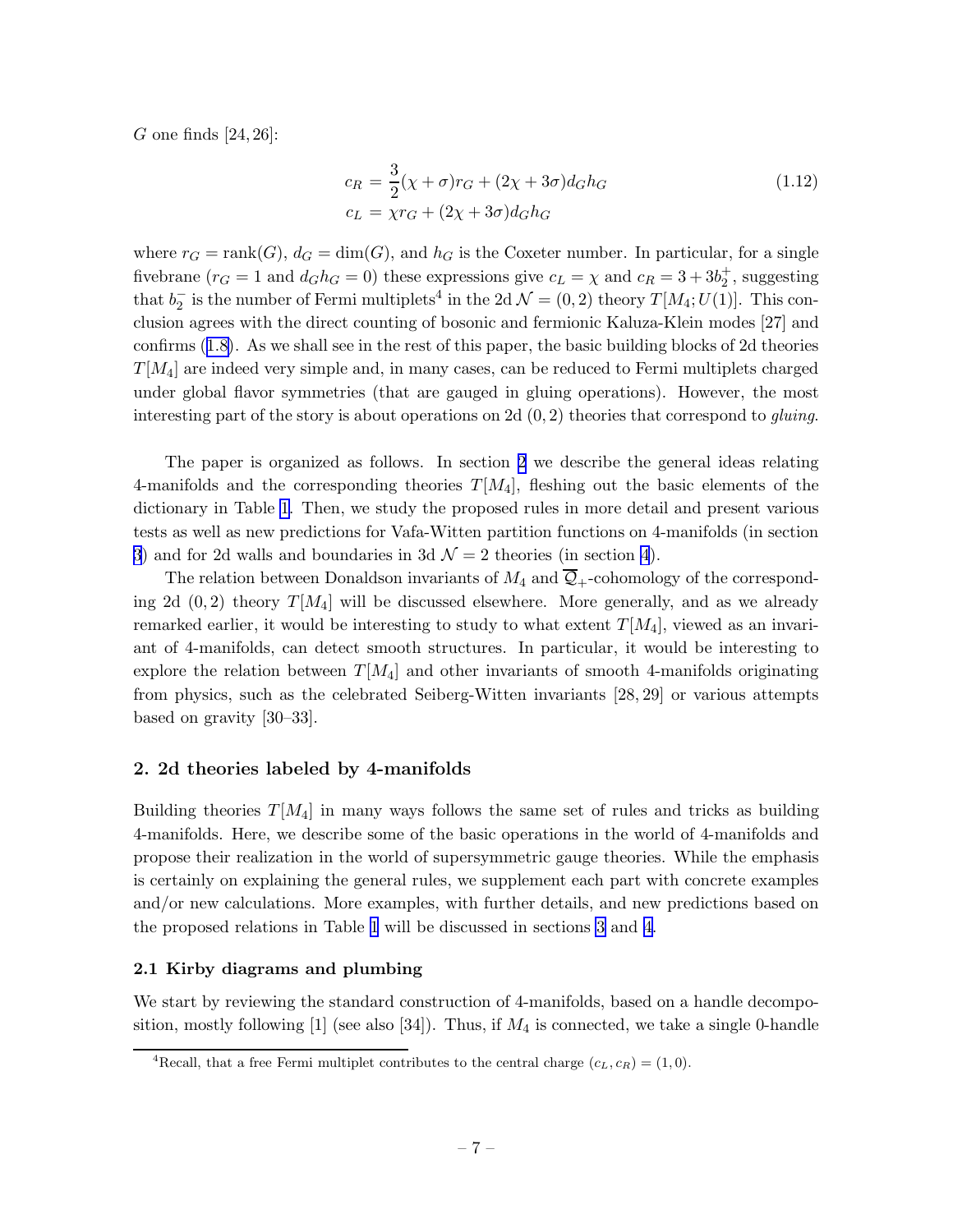<span id="page-8-0"></span>(≅  $D^4$ ) and successively attach to it k-handles (≅  $D^k \times D^{4-k}$ ) with  $k = 1, 2, 3$ . Then, depending on the application in mind, we can either stop at this stage (if we are interesting in constructing non-compact 4-manifolds) or cap it off with a 4-handle ( $\cong D<sup>4</sup>$ ) if the goal is to build a compact 4-manifold.

The data associated with this process is usually depicted in the form of a Kirby diagram, on which every k-handle ( $\cong D^k \times D^{4-k}$ ) is represented by its attaching region,  $S^{k-1} \times D^{4-k}$ , or by its attaching sphere,  $S^{k-1}$ . To be a little more precise, a Kirby diagram of a smooth connected 4-manifold M<sup>4</sup> usually shows only 1-handles and 2-handles because 3-handles and 4-handles attach essentially in a unique way [35]. Moreover, in our applications we typically will not see 1-handles either (due to our intention to work with simply-connected 4-manifolds). Indeed, regarding a handle decomposition of  $M_4$  as a cell complex, its k-th homology group becomes an easy computation in which k-handles gives rise to generators and  $(k+1)$ -handles give rise to relations. The same interpretation of the handlebody as a cell complex can be also used for the computation of the fundamental group, where 1-handles correspond to generators and 2-handles lead to relations. Therefore, the easiest way to ensure that  $M_4$  is simply-connected is to avoid using 1-handles at all.

Then, for this class of 4-manifolds, Kirby diagrams only contain framed circles, i.e. attaching spheres of 2-handles, that can be knotted and linked inside  $S^3$  (= boundary of the 0-handle). To summarize, we shall mostly work with 4-manifolds labeled by framed links in a 3-sphere,

$$
M_4: K_1^{a_1} K_2^{a_2} \dots K_n^{a_n}
$$
 (2.1)

where  $K_i$  denotes the *i*-th component of the link and  $a_i \in \mathbb{Z}$  is the corresponding framing coefficient. Examples of Kirby diagrams for simple 4-manifolds are shown in Figures [1,](#page-9-0) [2](#page-10-0), and [3](#page-11-0).

At this stage, it is important to emphasize that Kirby diagrams are not quite unique: there are certain moves which relate different presentations of the same 4-manifold. We refer the reader to excellent monographs [1, 34] on Kirby calculus, of which most relevant to us is the basic tool called 2-handle slide. Indeed, since our assumptions led us to consider 4 manifolds built out of 2-handles,<sup>5</sup> occasionally we will encounter the operation of sliding a 2-handle i over a 2-handle j. It changes the Kirby diagram and, in particular, the framing coefficients:

$$
a_j \mapsto a_i + a_j \pm 2\text{lk}(K_i, K_j)
$$
  
\n
$$
a_i \mapsto a_i
$$
\n(2.2)

where the sign depends on the choice of orientation ("+" for handle addition and "−" for handle subtraction) and  $lk(K_i, K_j)$  denotes the linking number. We will see in what follows that this operation corresponds to changing the basis of flavor charges.

<sup>5</sup>Another nice property of such 4-manifolds is that they admit an achiral Lefschetz fibration over the disk [36].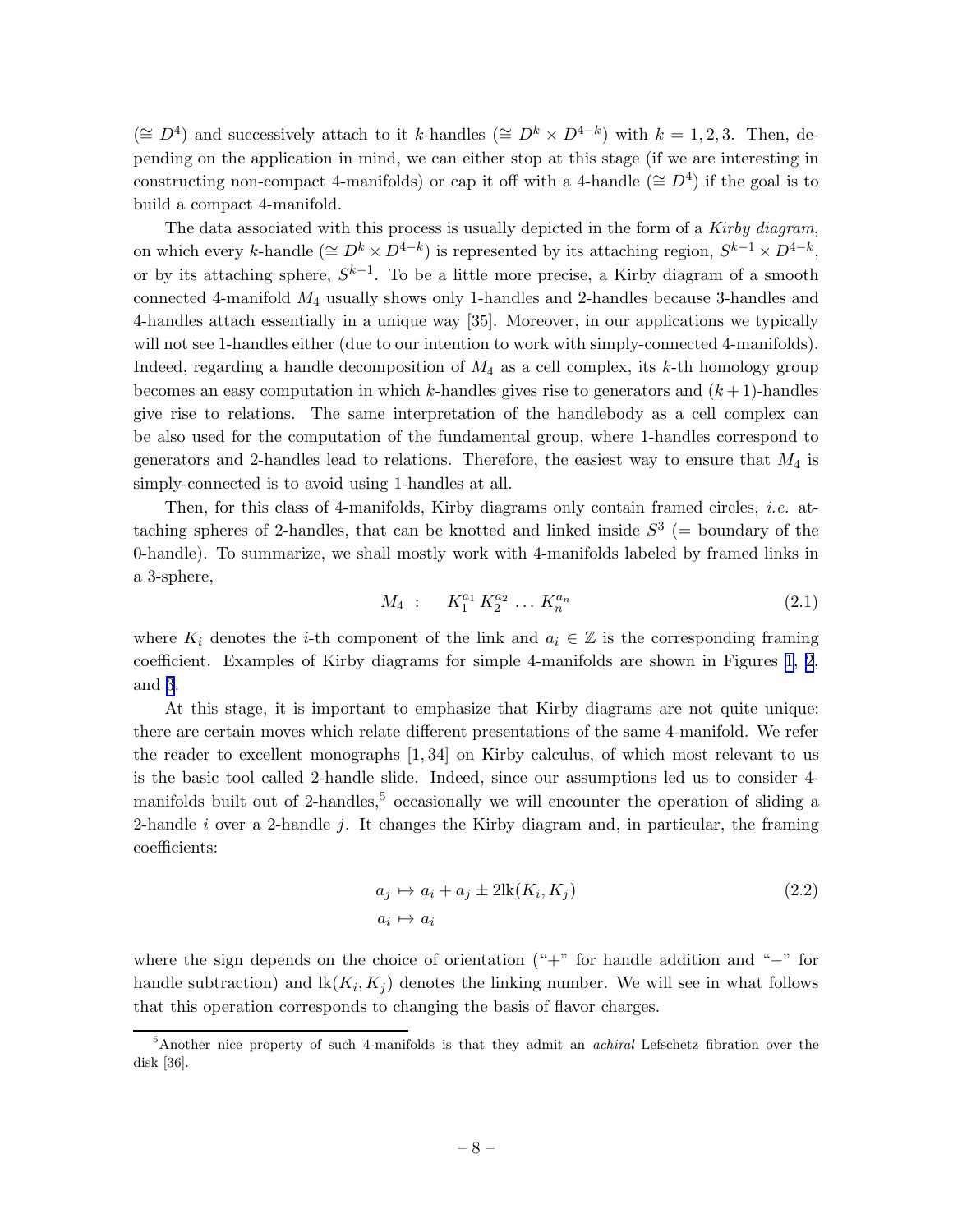<span id="page-9-0"></span>In the class of non-compact simply-connected 4-manifolds [\(2.1\)](#page-8-0) labeled by framed links, the simplest examples clearly correspond to Kirby diagrams where all  $K_i$  are copies of the unknot. Many<sup>6</sup> such 4-manifolds can be equivalently represented by graphs with integer "weights" assigned to the vertices, somewhat similar to quiver diagrams that conveniently encode the spectrum of fields and interactions in a large class of gauge theories. The 4 manifolds in question are constructed by gluing together  $n$  copies of disk bundles over 2spheres,  $D_i^2 \to S_i^2$ , each labeled by an integer Euler class  $a_i \in \mathbb{Z}$ . Switching the role of the base and the fiber in the gluing process, one builds a simply-connected 4-manifold  $M_4$ , called *plumbing*, whose handle decomposition involves  $n$  two-handles (besides the "universal" 0-handle at the bottom). As usual, we represent such 4-manifolds by Kirby diagrams drawing the attaching framed circles  $K_i$  of 2-handles inside  $S^3$ .

The simplest non-trivial plumbing manifold corresponds to the Kirby diagram:

$$
\bigodot \qquad (2.3)
$$

In other words, its handlebody decomposition contains only one 2-handle with framing  $-p$ , and the resulting manifold  $M_4$  is a twisted  $D^2$  bundle over  $S^2$  or, as a complex manifold, the total space of the  $O(-p)$  bundle over  $\mathbb{C}P^1$ ,

$$
M_4: \mathcal{O}(-p) \to \mathbb{C}\mathbf{P}^1 \tag{2.4}
$$

For  $p > 0$ , which we are going to assume in what follows,  $M_4$  is a negative definite plumbing manifold bounded by the Lens space  $L(p, 1)$ .



Figure 1: A Kirby diagram and the corresponding plumbing graph for the plumbing 4-manifold associated to the string  $(a_1, a_2, \ldots, a_n)$ .

Another, equivalent way to encode the same data is by a plumbing graph Υ. In this presentation, each attaching circle  $K_i$  of a 2-handle is replaced by a vertex with an integer label  $a_i$ , and an edge between two vertices i and j indicates that the corresponding attaching circles  $K_i$  and  $K_j$  are linked. Implicit in the plumbing graph is the orientation of edges, which, unless noted otherwise, is assumed to be such that all linking numbers are  $+1$ . More generally,

 $6$ but not all! See Figure [3](#page-11-0) for an instructive (counter)example.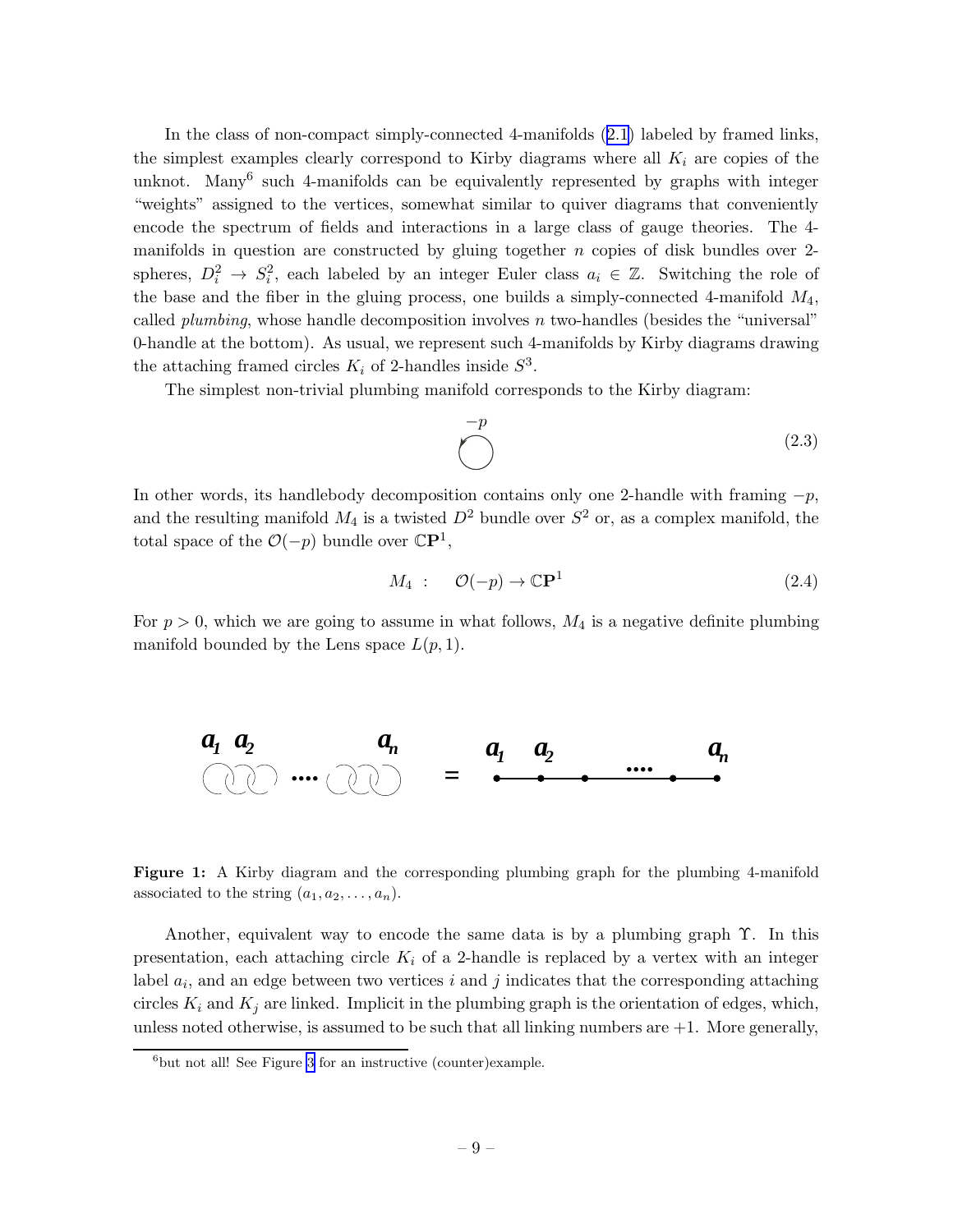<span id="page-10-0"></span>one can consider plumbings of twisted  $D^2$  bundles over higher-genus Riemann surfaces, see  $e.g.$  [34, sec. 2.1], in which case vertices of the corresponding plumbing graphs are labeled by Riemann surfaces (not necessarily orientable) in addition to the integer labels  $a_i$ . However, such 4-manifolds typically have non-trivial fundamental group and we will not consider these generalizations here, focusing mainly on plumbings of 2-spheres.

The topology of a 4-manifold  $M_4$  constructed via plumbing of 2-spheres is easy to read off from its Kirby diagram or the corresponding plumbing graph. Specifically, M<sup>4</sup> is a non-compact simply-connected 4-manifold, and one can think of  $K_i$  as generators of  $\Gamma = H_2(M_4; \mathbb{Z})$  with the intersection pairing

$$
Q_{ij} = \begin{cases} \text{lk}(K_i, K_j), & \text{if } i \neq j \\ a_i, & \text{if } i = j \end{cases}
$$
 (2.5)

For example, the Kirby diagram in Figure [1](#page-9-0) corresponds to

$$
Q = \begin{pmatrix} a_1 & 1 & 0 & \cdots & 0 \\ 1 & a_2 & 1 & & \vdots \\ 0 & 1 & & \ddots & 0 \\ \vdots & & \ddots & \ddots & 1 \\ 0 & \cdots & 0 & 1 & a_n \end{pmatrix}
$$
 (2.6)

A further specialization to  $(a_1, a_2, \ldots, a_n) = (-2, -2, \ldots, -2)$  for obvious reasons is usually referred to as  $A_n$ , whereas that in Figure 2 is called  $E_8$ .



Figure 2: A Kirby diagram and the corresponding plumbing graph for the  $E_8$  manifold with  $b_2 =$  $-\sigma = 8$  and  $\partial E_8 \approx \Sigma(2,3,5)$ .

Similarly, given a weighted graph  $\Upsilon$ , one can plumb disk bundles with Euler numbers  $a_i$ over 2-spheres together to produce a 4-manifold  $M_4(\Upsilon)$  with boundary  $M_3(\Upsilon) = \partial M_4(\Upsilon)$ , such that

$$
b_1(M_4) = b_1(\Upsilon) \tag{2.7a}
$$

$$
b_2(M_4) = #\{\text{vertices of }\Upsilon\}\tag{2.7b}
$$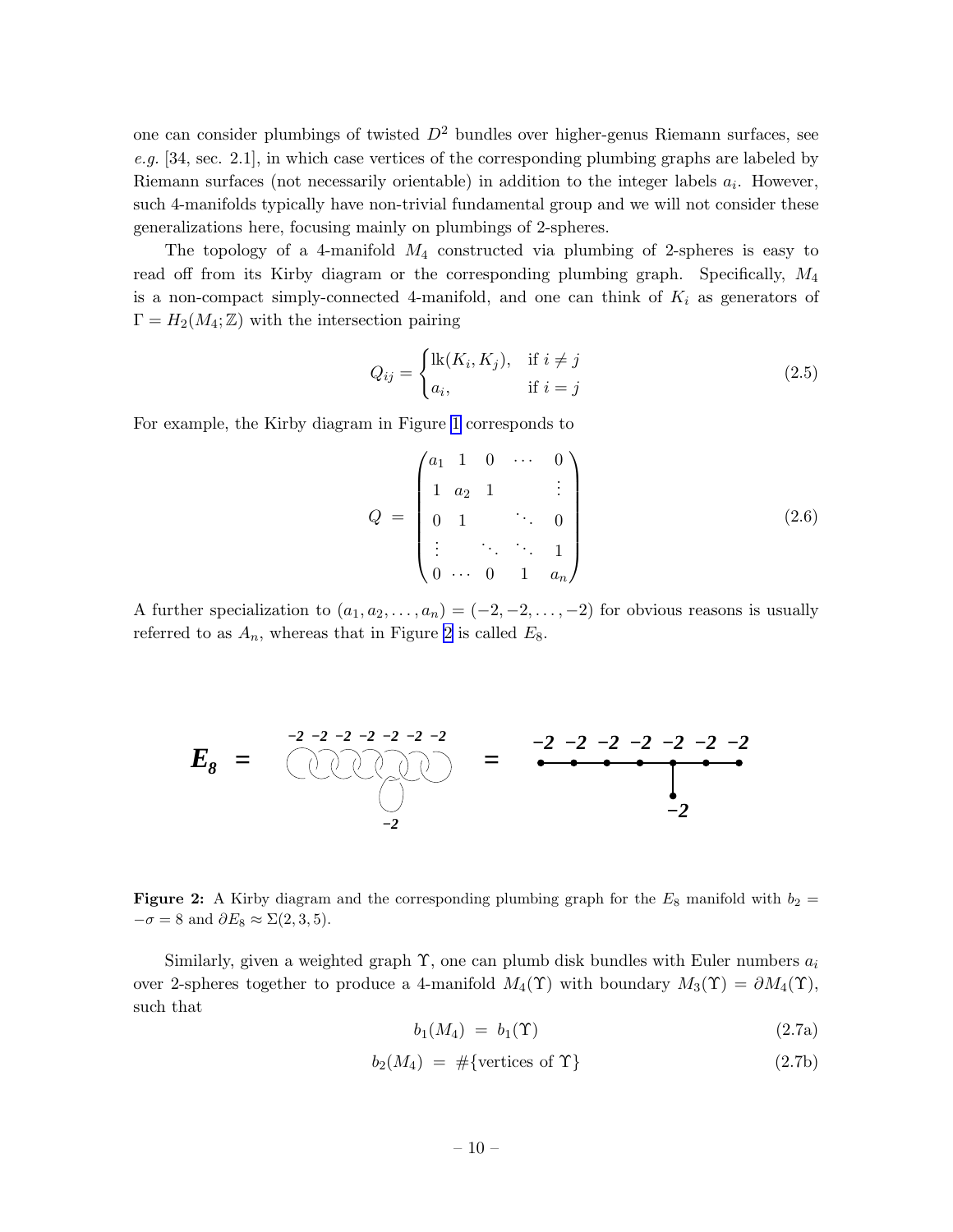<span id="page-11-0"></span>In particular, aiming to construct simply-connected 4-manifolds, we will avoid plumbing graphs that have loops or self-plumbing constructions. Therefore, in what follows we typically assume that  $\Upsilon$  is a tree, relegating generalizations to future work. Besides the basic topologicalinvariants  $(2.7)$  $(2.7)$ , the plumbing tree  $\Upsilon$  also gives a nice visual presentation of the intersection matrix  $Q(\Upsilon) = (Q_{ij})$ , which in the natural basis of  $H_2(M_4; \mathbb{Z})$  has entries

$$
Q_{ij} = \begin{cases} a_i, & \text{if } i = j \\ 1, & \text{if } i \text{ is connected to } j \text{ by an edge} \\ 0, & \text{otherwise} \end{cases}
$$
 (2.8)

The eigenvalues and the determinant of the intersection form Q can be also easily extracted from $\Upsilon$  by using the algorithm described below in ([2.20](#page-16-0)) and illustrated in Figure [4](#page-15-0).

Note, this construction of non-compact 4-manifolds admits vast generalizations that do not spoil any of our assumptions (including the simple connectivity of  $M_4$ ). Thus, in a Kirby diagram of an arbitrary plumbing tree, we can replace every framed unknot (= attaching circle of a 2-handle) by a framed knot, with a framing coefficient  $a_i$ . This does not change the homotopy type of the 4-manifold, but does affect the boundary  $M_3 = \partial M_4$ . Put differently, all the interesting information about the knot can only be seen at the boundary.

Another important remark is that, although the description of 4-manifolds via plumbing graphs is very nice and simple, it has certain limitations that were already mentioned in the footnote [6](#page-9-0). Indeed, if the 4-manifold has self-plumbings or  $\Upsilon$  has loops, it may not be possible to consistently convert the Kirby diagram into a plumbing graph without introducing additional labels. An example of such Kirby diagram is shown in Figure 3, where each pair of the attaching circles  $K_i$  with framing  $a_i = 0$  has linking number zero. The corresponding 4-manifold, however, is different from that associated to three unlinked copies of the unknot (with plumbing graph that has three vertices and no edges) and the same values of framing coefficients.



Figure 3: Kirby diagram of a 4-manifold bounded by a 3-torus  $T^3$ .

Finally, we point out that, since all 4-manifolds constructed in this section have a boundary  $M_3 = \partial M_4$ , the corresponding 2d  $\mathcal{N} = (0, 2)$  theory  $T[M_4]$  that will be described below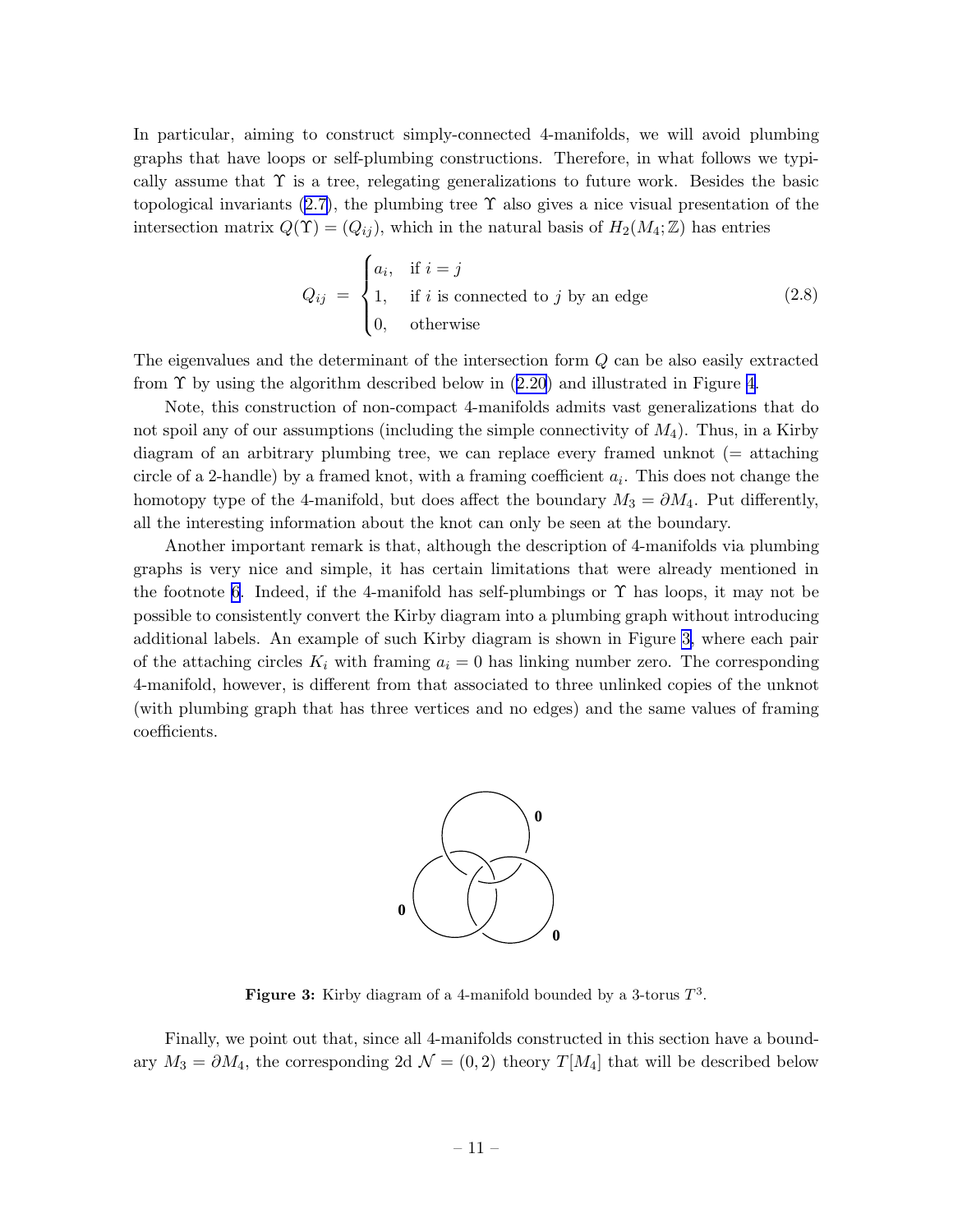<span id="page-12-0"></span>should properly be viewed as a boundary condition for the 3d  $\mathcal{N}=2$  theory  $T[M_3]$ . For example, the plumbing on  $A_n$  has the Lens space boundary  $M_3 = L(n+1,n)$ , while the plumbing on  $E_8$  has the Poincaré sphere boundary  $M_3 = \Sigma(2, 3, 5)$ , where

$$
\Sigma(a, b, c) := S^5 \cap \{(x, y, z) \in \mathbb{C}^3 \mid x^a + y^b + z^c = 0\}
$$
\n(2.9)

is the standard notation for a family of Brieskorn spheres. This remark naturally leads us to the study of boundaries  $M_3$  and the corresponding theories  $T[M_3]$  for more general sphere plumbings and 4-manifolds [\(2.1\)](#page-8-0) labeled by framed links.

### 2.2  $T[M_4]$  as a boundary condition

Since we want to build 4-manifolds as well as the corresponding theories  $T[M_4]$  by gluing basic pieces, it is important to develop the physics-geometry dictionary for manifolds with boundary, which will play a key role in gluing and other operations.

### Vacua of the 3d  $\mathcal{N}=2$  theory  $T[M_3]$

Our first goal is to describe supersymmetric vacua of the 3d  $\mathcal{N}=2$  theory  $T[M_3]$  associated to the boundary<sup>7</sup> of the 4-manifold  $M_4$ ,

$$
M_3 = \partial M_4 \tag{2.10}
$$

This relation between  $M_3$  and  $M_4$  translates into the statement that 2d  $\mathcal{N} = (0, 2)$  theory  $T[M_4]$  is a boundary theory for the 3d  $\mathcal{N}=2$  theory  $T[M_3]$  on a half-space  $\mathbb{R}_+ \times \mathbb{R}^2$ . In order to see this, it is convenient to recall that both theories  $T[M_3]$  and  $T[M_4]$  can be defined as fivebrane configurations (or, compactifications of 6d  $(2,0)$  theory) on the corresponding manifolds,  $M_3$  and  $M_4$ . This gives a *coupled* system of 2d-3d theories  $T[M_4]$  and  $T[M_3]$  since both originate from the same configuration in six dimensions, which looks like  $M_3 \times \mathbb{R}_+ \times \mathbb{R}^2$ near the boundary and  $M_4 \times \mathbb{R}^2$  away from the boundary. In other words, a 4-manifold  $M_4$ with a boundary  $M_3$  defines a half-BPS (B-type) boundary condition in a 3d  $\mathcal{N}=2$  theory  $T[M_3]$ .

Therefore, in order to understand a 2d theory  $T[M_4]$  we need to identify a 3d theory  $T[M_3]$  or, at least, its necessary elements.<sup>8</sup> One important characteristic of a 3d  $\mathcal{N}=2$ 

<sup>&</sup>lt;sup>7</sup>Depending on the context, sometimes  $M_3$  will refer to a single component of the boundary.

<sup>8</sup>While this problem has been successfully solved for a large class of 3-manifolds [6, 7, 37], unfortunately it will not be enough for our purposes here and we need to resort to matching  $M_3$  with  $T[M_3]$  based on identification of vacua, as was originally proposed in [5]. One reason is that the methods of loc. cit. work best for 3-manifolds with sufficiently large boundary and/or fundamental group, whereas in our present context  $M_3$  is itself a boundary and, in many cases, is a rational homology sphere. As we shall see below, 3d  $\mathcal{N}=2$ theories  $T[M_3]$  seem to be qualitatively different in these two cases; typically, they are (deformations of) superconformal theories in the former case and massive  $3d\mathcal{N}=2$  theories in the latter. Another, more serious issue is that 3d theories  $T[M_3]$  constructed in [6] do not account for all flat connections on  $M_3$ , which will be crucial in our applications below. This second issue can be avoided by considering larger 3d theories  $T^{\text{(ref)}}[M_3]$ that have to do with refinement/categorification and mix all branches of flat connections [38, 39]. Pursuing this approach should lead to new relations with rich algebraic structure and functoriality of knot homologies.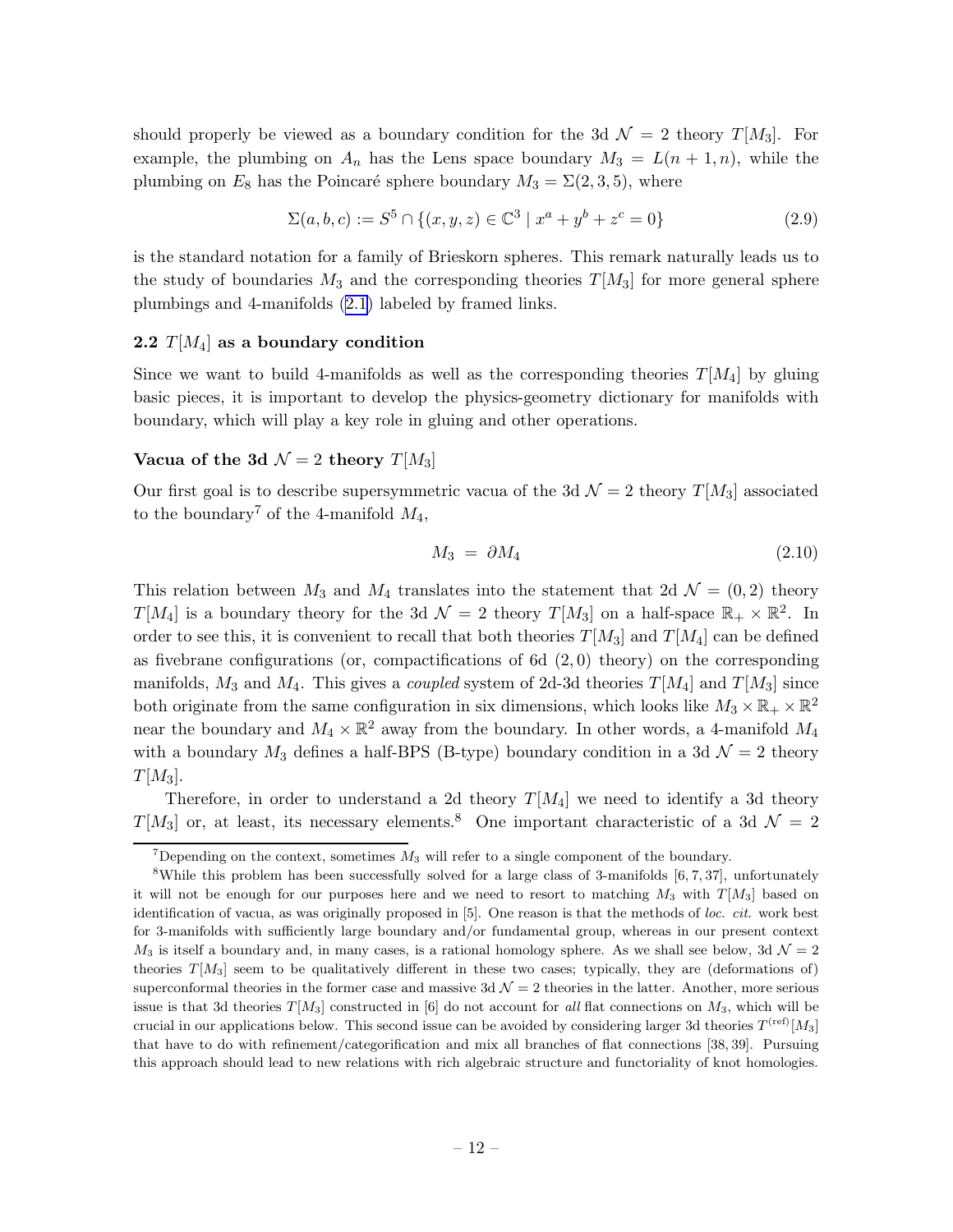<span id="page-13-0"></span>theory  $T[M_3]$  is the space of its supersymmetric vacua, either in flat space-time  $\mathbb{R}^3$ , or on a circle, *i.e.* in space-time  $S^1 \times \mathbb{R}^2$ . This will be the subject of our discussion here.

Specifically, when 3d  $\mathcal{N} = 2$  theory  $T[M_3; G]$  is considered on a circle, its supersymmetric ground states are in one-to-one correspondence with gauge equivalence classes of flat  $G_{\mathbb{C}}$ connections on  $M_3$  [5]:

$$
d\mathcal{A} + \mathcal{A} \wedge \mathcal{A} = 0 \tag{2.11}
$$

This follows from the duality between fivebranes on  $S<sup>1</sup>$  and D4-branes combined with the fact that D4-brane theory is partially twisted along the 3-manifold  $M_3$ . The partial twist in the directions of  $M_3$  is the dimensional reduction of the Vafa-Witten twist [13] as well as the GL twist [40] of the  $\mathcal{N}=4$  super-Yang-Mills in four dimensions. The resulting  $\mathcal{N}_T=4$  threedimensional topological gauge theory on  $M_3$  is the equivariant version of the Blau-Thompson theory [20,41] that localizes on solutions of (2.11), where  $\mathcal{A} = A + iB$  is the Lie( $G_{\mathbb{C}}$ )-valued connection.

From the viewpoint of the topological Vafa-Witten theory on  $M_4$ , solutions to the equation (2.11) provide boundary conditions for PDEs in four dimensions. To summarize,

boundary conditions  
on 
$$
M_4
$$
  $\longleftrightarrow$   $\begin{array}{c} \text{complex flat} \\ \text{connections on } M_3 \end{array}$   $\longleftrightarrow$   $\begin{array}{c} \text{vacua of } T[M_3] \end{array}$ 

In general, complex flat connections on  $M_3$  are labeled by representations of the fundamental group  $\pi_1(M_3)$  into  $G_{\mathbb{C}}$ , modulo conjugation,

$$
\mathcal{V}_{T[M_3;G]} = \text{Rep}\left(\pi_1(M_3) \to G_{\mathbb{C}}\right) / \text{conj.} \tag{2.12}
$$

In particular, in the basic case of abelian theory (*i.e.* a single fivebrane), the vacua of the 3d  $\mathcal{N} = 2$  theory  $T[M_3]$  are simply abelian representations of  $\pi_1(M_3)$ , *i.e.* elements of  $H_1(M_3)$ . In the non-abelian case,  $G_{\mathbb{C}}$  flat connection on  $M_3$  are described by nice algebraic equations, which play an important role in complex Chern-Simons theory and its relation to quantum group invariants [42].

As will become clear shortly, for many simply-connected 4-manifolds [\(2.1\)](#page-8-0) built from 2 handles — such as sphere plumbings represented by trees (*i.e.* graphs without loops) — the boundary  $M_3$  is a rational homology sphere  $(b_1(M_3) = 0)$  in which case the theory  $T[M_3; U(1)]$ has finitely many isolated vacua,

$$
\# \{ \text{vacua of } T[M_3; U(1)] \} = |H_1(M_3; \mathbb{Z})| \tag{2.13}
$$

Therefore, the basic piece of data that characterizes  $M_3 = \partial M_4$  and the corresponding 3d theory  $T[M_3]$  is the first homology group  $H_1(M_3;\mathbb{Z})$ . Equivalently, when  $H_1(M_3;\mathbb{Z})$  is torsion, by the Universal Coefficient Theorem we can label the vacua of  $T[M_3;U(1)]$  by elements of  $H^2(M_3; \mathbb{Z})$ . Indeed, given a 1-cycle  $\mu$  in  $M_3$ , the Poincaré dual class  $[\mu] \in H^2(M_3; \mathbb{Z})$  can be interpreted as the first Chern class  $c_1(\mathcal{L}) = |\mu|$  of a complex line bundle  $\mathcal{L}$ , which admits a flat connection whenever the first Chern class is torsion. The (co)homology groups of the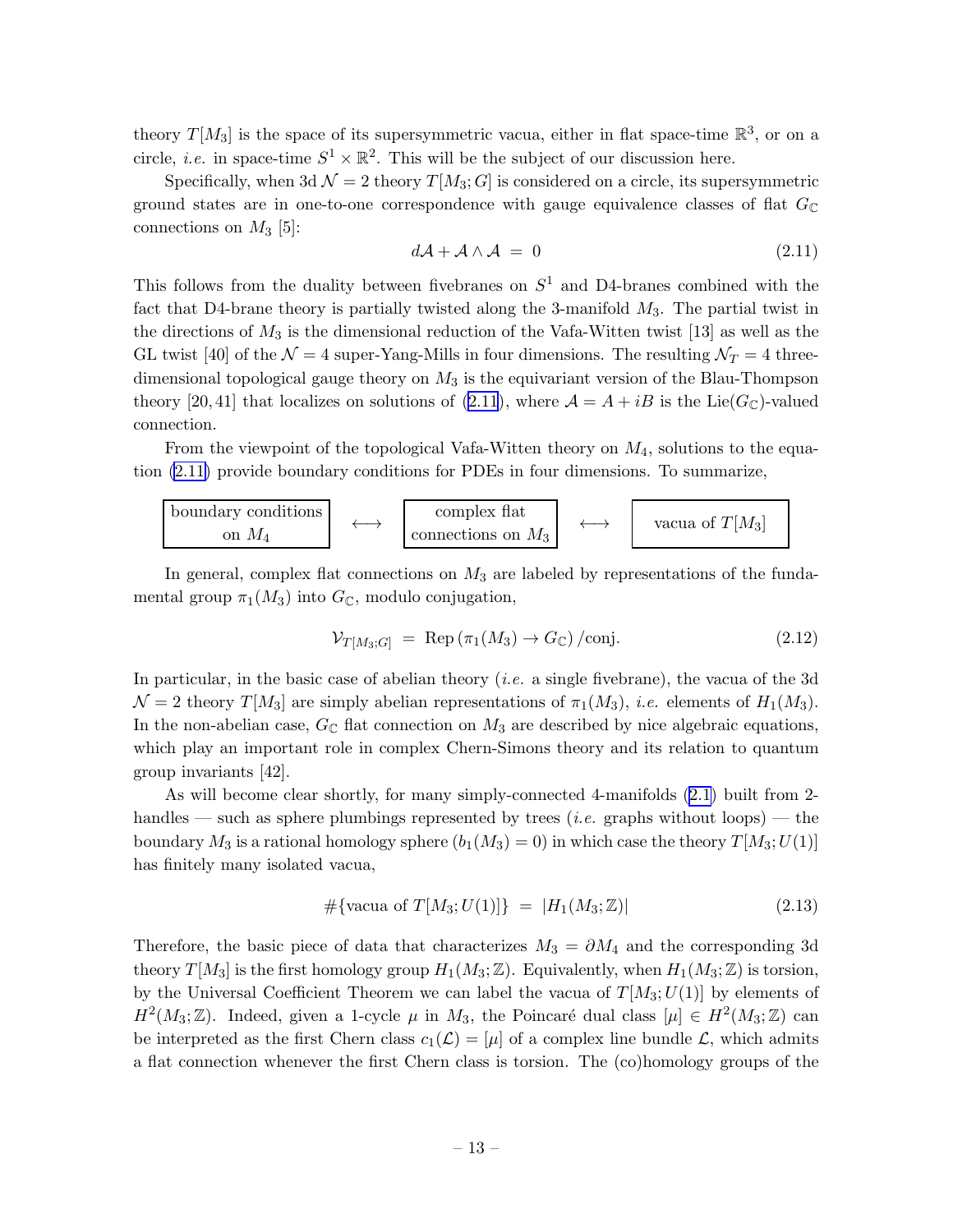<span id="page-14-0"></span>boundary 3-manifold  $M_3$  — that, according to [\(2.13\)](#page-13-0), determine the vacua of  $T[M_3]$  — are usually easy to read off from the Kirby diagram of  $M_4$ .

Now, once we explained the physical role of the boundary  $M_3 = \partial M_4$ , we need to discuss its topology in more detail that will allow us to describe complex flat connections on  $M_3$  and, therefore, determine the vacua of the 3d  $\mathcal{N}=2$  theory  $T[M_3]$ . In general, the boundary of a simply-connected 4-manifold [\(2.1](#page-8-0)) labeled by a framed link is an integral surgery on that link in  $S^3$ . This operation consists of removing the tubular neighborhood  $N(K_i) \cong S^1 \times D^2$ of each link component and then gluing it back in a different way, labeled by a non-trivial self-diffeomorphism  $\phi: T^2 \to T^2$  of the boundary torus  $\partial N(K_i) \cong T^2$ .

This description of the boundary 3-manifold  $M_3$  is also very convenient for describing complex flat connections. Namely, from the viewpoint of  $T^2$  that divides  $M_3$  into two parts, complex flat connections on  $M_3$  are those which can be simultaneously extended from the boundary torus to  $M_3 \setminus K_i$  and  $N(K_i) \cong S^1 \times D^2$ , equivalently, the intersection points

$$
\mathcal{V}_{T[M_3]} = \mathcal{V}_{T[M_3 \setminus K]} \cap \phi \left( \mathcal{V}_{T[S^1 \times D^2]} \right) \tag{2.14}
$$

Here, the representation varieties of the knot complement and the solid torus can be interpreted as  $(A, B, A)$  branes in the moduli space of G Higgs bundles on  $T<sup>2</sup>$ . In this interpretation,  $\phi$  acts as an autoequivalence on the category of branes, see e.g. [43] for some explicit examples and the computation of (2.14) in the case  $G_{\mathbb{C}} = SL(2, \mathbb{C})$ .

Comingback to the vacua ([2.13](#page-13-0)), the cohomology group  $H^2(M_3; \mathbb{Z})$  can be easily deduced from the long exact sequence for the pair  $(M_4, M_3)$  with integer coefficients:

$$
0 \to H^{2}(M_{4}, M_{3}) \to H^{2}(M_{4}) \to H^{2}(M_{3}) \to H^{3}(M_{4}, M_{3}) \to H^{3}(M_{4}) \to 0
$$
  
\n
$$
\parallel \qquad \qquad \parallel \qquad \qquad \parallel \qquad \qquad \parallel
$$
  
\n
$$
\mathbb{Z}^{b_{2}} \oplus T_{2} \qquad \mathbb{Z}^{b_{2}} \oplus T_{1} \qquad T_{1} \qquad T_{2}
$$
\n(2.15)

where  $T_1$  and  $T_2$  are torsion groups. Since  $T_2 \to T_1$  is injective, one can introduce  $t = |T_1|/|T_2|$ . Then,

$$
|H_1(M_3; \mathbb{Z})| = t^2 |\det Q| \tag{2.16}
$$

In particular, when both torsion groups  $T_1$  and  $T_2$  are trivial, we simply have a short exact sequence

$$
0 \longrightarrow \Gamma \stackrel{Q}{\longrightarrow} \Gamma^* \longrightarrow H^2(M_3) \longrightarrow 0 \tag{2.17}
$$

so that  $H_1(M_3) \cong H^2(M_3)$  is isomorphic to  $\mathbb{Z}^{b_2}/Q(\mathbb{Z}^{b_2})$ , generated by the meridians  $\mu_i$  of the link components  $K_i$ , modulo relations imposed by the intersection form  $Q$  of the 4-manifold  $(2.1):$  $(2.1):$  $(2.1):$ 

$$
H_1(M_3; \mathbb{Z}) = \mathbb{Z}[\mu_1, \dots, \mu_n] / \text{im}Q \qquad (2.18)
$$

It follows that, in the case of  $G = U(1)$  (*i.e.* a single fivebrane), the representation variety ([2.12](#page-13-0)) is parametrized by the eigenvalues  $x_i \in \mathbb{C}^*$  of the  $G_{\mathbb{C}}$ -valued holonomies along the 1-cycles  $\mu_i$ , subject to the relations in (2.18):

$$
\prod_{i=1}^{n} x_i^{Q_{ij}} = 1 \qquad \forall j = 1, ..., n
$$
 (2.19)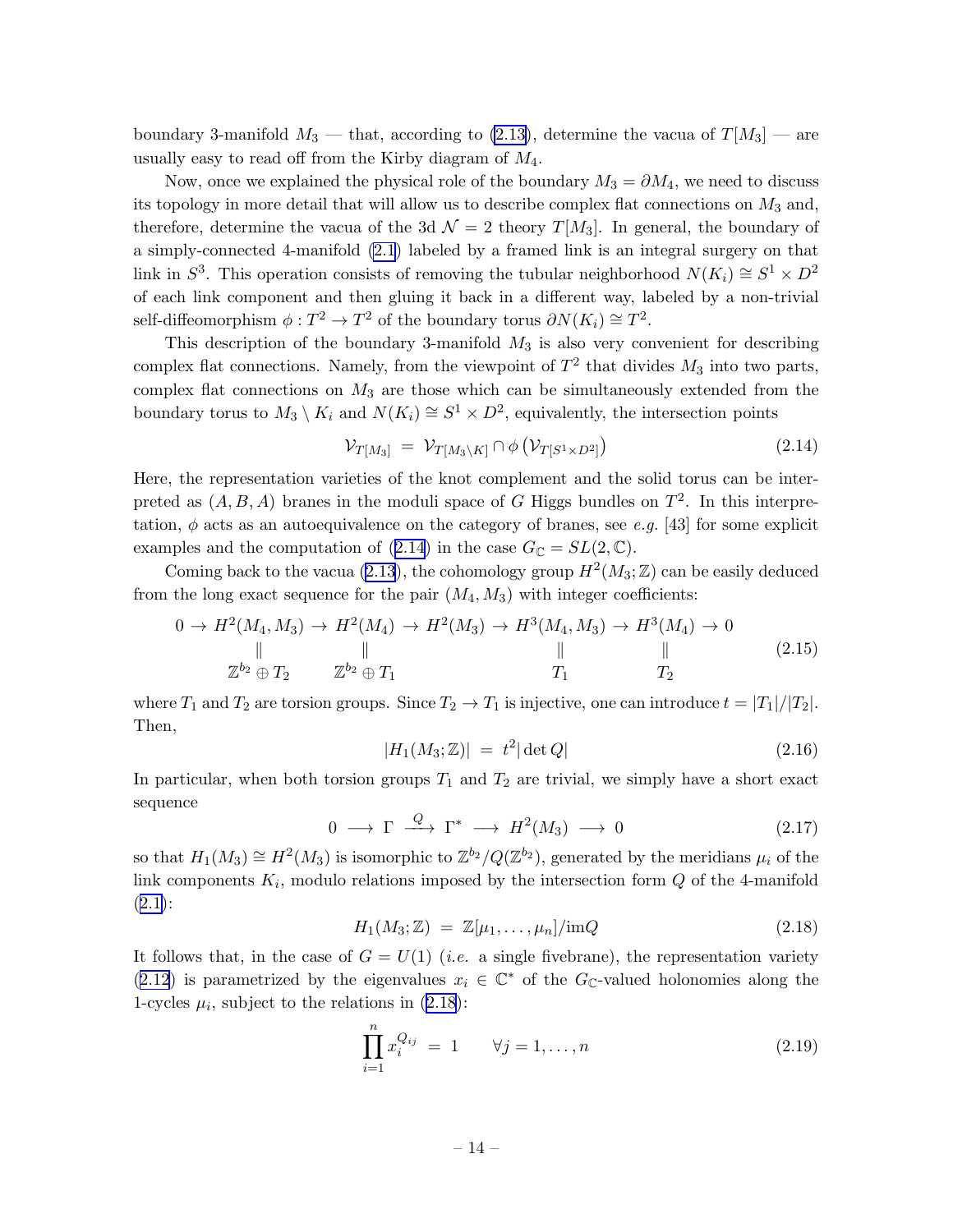<span id="page-15-0"></span>There is a similar description of  $\mathcal{V}_{T[M_3;G]}$  for non-abelian groups as well [42]. One important consequence of this calculation is that  $H_1(M_3; \mathbb{Z})$  is finite and, therefore, the 3d  $\mathcal{N}=2$  theory  $T[M_3]$  has finitely many vacua if and only if all eigenvalues of the intersection form  $Q_{M_4}$  are non-zero. If Q has zero eigenvalues, then  $H_1(M_3; \mathbb{Z})$  contains free factors. This happens, for example, for knots with zero framing coefficients,  $a = 0$ . Every such Kirby diagram leads to a boundary 3-manifold  $M_3$ , whose first homology group is generated by the meridian  $\mu$  of the knot  $K$  with no relations. This clarifies, for instance, why the boundary of a 4-manifold shown in Figure [3](#page-11-0) has  $H_1(M_3; \mathbb{Z}) \cong \mathbb{Z}^3$ .



Figure 4: For a plumbing tree, the eigenvalues (and, therefore, the determinant) of the intersection form Q can be computed by orienting the edges toward a single vertex and then successively eliminating them using the two rules shown here.

If  $M_4$  is a sphere plumbing represented by a plumbing tree  $\Upsilon$ , then the eigenvalues of Q can be obtained using a version of the Gauss algorithm that consists of the following two simple steps (see *e.g.* [44]):

- 1. Pick any vertex in  $\Upsilon$  and orient all edges toward it. Since  $\Upsilon$  is a tree, this is always possible.
- 2. Recursively applying the rules in Figure 4 remove the edges, replacing the integer weights  $a_i$  (= framing coefficients of the original Kirby diagram) by rational weights.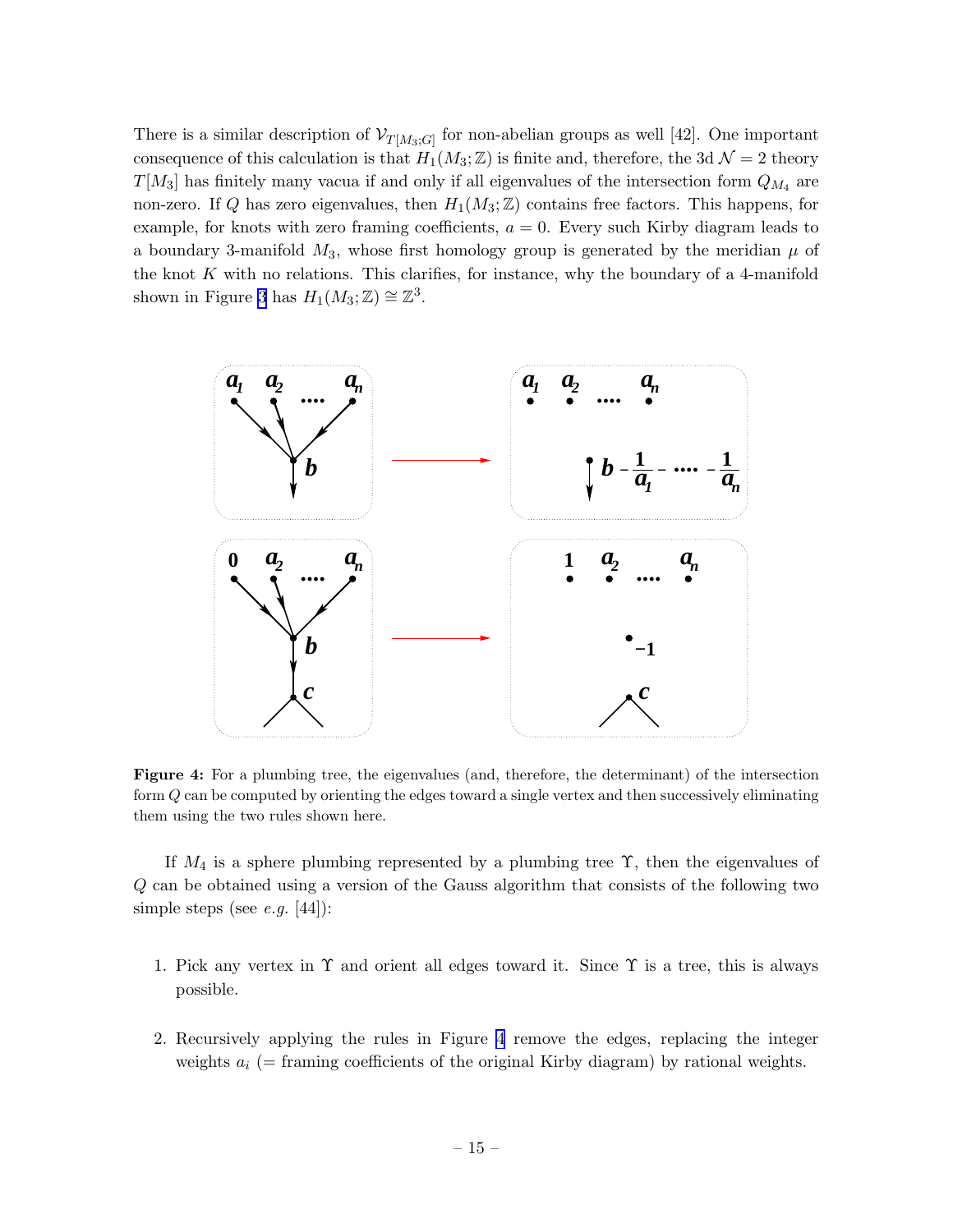<span id="page-16-0"></span>In the end of this process, when there are no more edges left, the rational weights  $r_i$  are precisely the eigenvalues of the intersection form Q and

$$
\det(Q) = \prod_i r_i \tag{2.20a}
$$

$$
sign(Q) = #{i|ri > 0} - #{i|ri < 0}
$$
\n(2.20b)

For example, applying this algorithm to the plumbing tree in Figure 5 we get

$$
\det(Q) = \left(b + \sum_{i=1}^{k} \frac{q_i}{p_i}\right) \cdot \prod_{i=1}^{k} p_i \tag{2.21}
$$

where  $-\frac{p_i}{q_i}$  $\frac{p_i}{q_i} = [a_{i1}, \dots, a_{in_i}]$  are given by the continued fractions

$$
-\frac{p_i}{q_i} = a_{i1} - \frac{1}{a_{i2} - \frac{1}{\ddots - \frac{1}{a_{in_i}}}}
$$
(2.22)

The boundary 3-manifold in this case is the Seifert fibered homology 3-sphere  $M_3(b;(p_1,q_1))$ ,  $\ldots$ ,  $(p_k, q_k)$ ) with singular fibers of orders  $p_i \geq 1$ . It is known that any Seifert fibred rational homology sphere bounds at least one definite form. In our applications here, we are mostly interested in the choice of orientation, such that a Seifert manifold  $M_3$  bounds a plumbed 4-manifold with negative definite intersection form. Then,  $M_3$  is the link of a complex surface singularity.



Figure 5: Plumbing tree of a 4-manifold bounded by a Seifert fibration. We assume  $b \le -1$  and  $a_{ij} \leq -2.$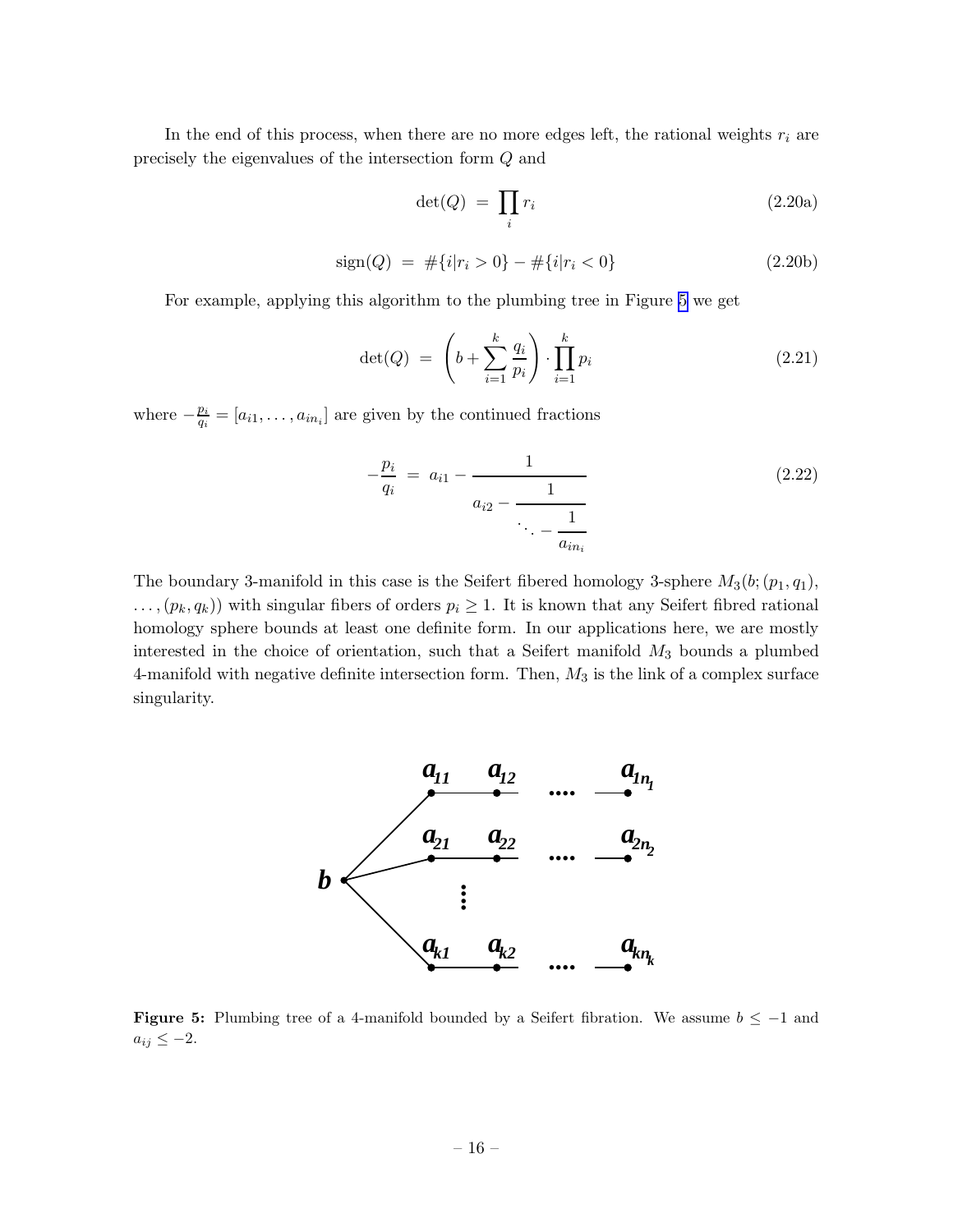#### <span id="page-17-0"></span>Quiver Chern-Simons theory

We already mentioned a striking similarity between plumbing graphs and quivers. The latter are often used to communicate quickly and conveniently the field content of gauge theories, in a way that each node of the quiver diagram represents a simple Lie group and every edge corresponds to a bifundamental matter. Here, we take this hint a little bit more seriously and, with a slight modification of the standard rules, associate a 3d  $\mathcal{N}=2$  gauge theory to a plumbing graph  $\Upsilon$ , which will turn out to be an example of the sought-after theory  $T[M_3]$ .

Much as in the familiar quiver gauge theories, to every vertex of  $\Upsilon$  we are going to associate a gauge group factor. Usually, the integer label of the vertex represents the rank. In our present example, however, we assign to each vertex a gauge group  $U(1)$  with pure  $\mathcal{N} = 2$  Chern-Simons action at level k determined by the integer weight (= the framing coefficient) of that vertex:

$$
S = \frac{k}{4\pi} \int d^3x d^4\theta \, V\Sigma
$$
  
=  $\frac{k}{4\pi} \int (A \wedge dA - \overline{\lambda}\lambda + 2D\sigma)$  (2.23)

Here,  $V = (A_{\mu}, \lambda, \sigma, D)$  is the three-dimensional  $\mathcal{N} = 2$  vector superfield and  $\Sigma = \overline{D}^{\alpha} D_{\alpha} V$  is the field strength superfield.

Similarly, to every edge of  $\Upsilon$  that connects a vertex "i" with a vertex "j" we associate 3d  $\mathcal{N}=2$  Chern-Simons coupling between the corresponding vector superfields  $V_i$  and  $V_j$ :

$$
S = \frac{1}{2\pi} \int d^3x d^4\theta \ V_i \Sigma_j \tag{2.24}
$$

Both of these basic building blocks can be combined together with the help of the symmetric bilinear form [\(2.8\)](#page-11-0). As a result, to a plumbing graph  $\Upsilon$  we associate the following 3d  $\mathcal{N} = 2$ theory:

$$
T[M_3; U(1)] = \begin{cases} U(1)^n \text{ quiver Chern-Simons theory with Lagrangian} \\ \mathcal{L} = \sum_{i,j=1}^n \int d^4 \theta \, \frac{Q_{ij}}{4\pi} V_i \Sigma_j = \frac{1}{4\pi} \int Q(A, dA) + \dots \end{cases} \tag{2.25}
$$

where  $n = \text{rank}(Q)$  and the ellipses represent  $\mathcal{N} = 2$  supersymmetric completion of the bosonic Chern-Simons action. Note, since the gauge group is abelian, the fermions in the  $\mathcal{N}=2$  supersymmetric completion of this Lagrangian decouple. As for the bosonic part, quantum-mechanically it only depends on the discriminant group of the lattice  $(\Gamma, Q)$ ,

$$
\mathfrak{D} = H_1(M_3; \mathbb{Z}) \tag{2.26}
$$

and a  $\mathbb{Q}/\mathbb{Z}$ -valued quadratic form q on  $\mathfrak{D}$  [45].

We claim that the quiver Chern-Simons theory (2.25) provides a Lagrangian description of the 3d  $\mathcal{N} = 2$  theory  $T[M_3; U(1)]$  for any boundary 3-manifold  $M_3$ . Indeed, by a theorem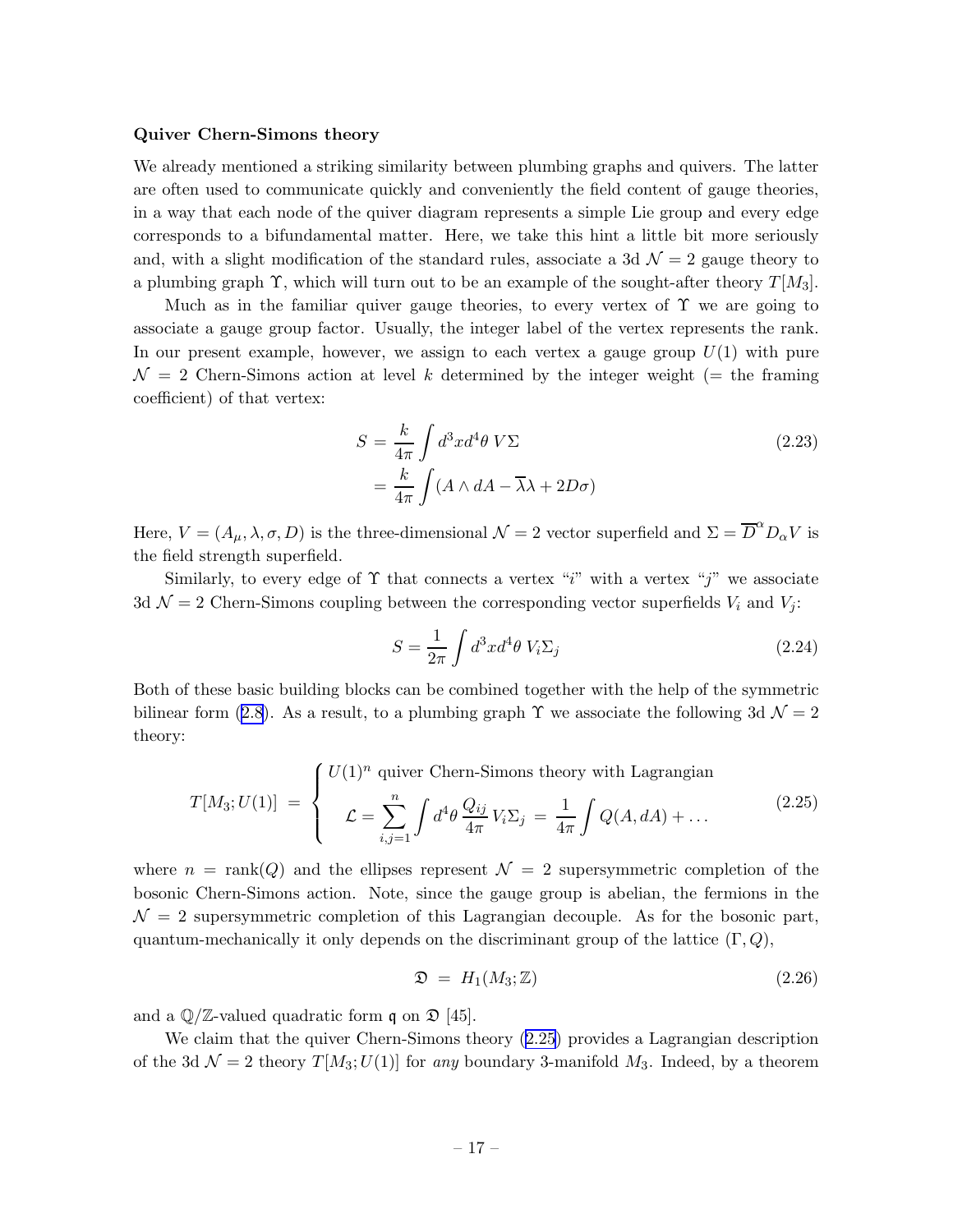<span id="page-18-0"></span>of Rokhlin, every closed oriented 3-manifold  $M_3$  bounds a 4-manifold of the form  $(2.1)$  and can be realized as an integral surgery on some link in  $S<sup>3</sup>$ . Denoting by Q the intersection form (resp. the linking matrix) of the corresponding 4-manifold (resp. its Kirby diagram), we propose 3d  $\mathcal{N}=2$  theory [\(2.25](#page-17-0)) with Chern-Simons coefficients  $Q_{ij}$  to be a Lagrangian description of the boundary theory  $T[M_3;U(1)]$ .

To justify this proposal, we note that supersymmetric vacua of the theory [\(2.25](#page-17-0)) on  $S^1 \times \mathbb{R}^2$  are in one-to-one correspondence with solutions to [\(2.19](#page-14-0)). Indeed, upon reduction on a circle, each 3d  $\mathcal{N} = 2$  vector multiplet becomes a twisted chiral multiplet, whose complex scalar component we denote  $\sigma_i = \log x_i$ . The Chern-Simons coupling [\(2.25](#page-17-0)) becomes the twisted chiral superpotential, see  $e.g.$  [6,39]:

$$
\widetilde{\mathcal{W}} = \sum_{i,j=1}^{n} \frac{Q_{ij}}{2} \log x_i \cdot \log x_j \tag{2.27}
$$

Extremizing the twisted superpotential with respect to the dynamical fields  $\sigma_i = \log x_i$  gives equations for supersymmetric vacua:

$$
\exp\left(\frac{\partial \widetilde{\mathcal{W}}}{\partial \log x_i}\right) = 1 \tag{2.28}
$$

whichreproduce  $(2.19)$  $(2.19)$ .

### The Lens space theory

Of particular importance to the construction of two-dimensional theories  $T[M_4]$  are special cases that correspond to 4-manifolds bounded by Lens spaces  $L(p, q)$ . We remind that the Lens space  $L(p,q)$  is defined as the quotient of  $S^3 = \{(z_1, z_2) \in \mathbb{C}^2 \mid |z_1|^2 + |z_2|^2 = 1\}$  by a  $\mathbb{Z}_p$ -action generated by

$$
(z_1, z_2) \sim (e^{2\pi i/p} z_1, e^{2\pi i q/p} z_2)
$$
\n(2.29)

We assume p and q to be coprime integers in order to ensure that  $\mathbb{Z}_p$ -action is free and the quotient is smooth. Two Lens spaces  $L(p, q_1)$  and  $L(p, q_2)$  are homotopy equivalent if and only if  $q_1q_2 \equiv \pm n^2 \mod p$  for some  $n \in \mathbb{N}$ , and homeomorphic if and only if  $q_1 \equiv \pm q_2^{\pm 1}$ mod p. Reversing orientation means  $L(p, -q) = -L(p, q)$ . Note, supersymmetry (of the cone built on the Lens space) requires  $q + 1 \equiv 0 \mod p$ .

In the previous discussion we already encountered several examples of 4-manifolds bounded by Lens spaces. These include the disk bundle over  $S^2$  with the Kirby diagram [\(2.3](#page-9-0)) and the linear plumbing on  $A_{p-1}$ , which are bounded by  $L(p, 1)$  and  $L(p, -1)$ , respectively. In particular, for future reference we write

$$
\partial A_p = L(p+1, p) \tag{2.30}
$$

In fact, a more general linear plumbing of oriented circle bundles over spheres with Euler numbers  $a_1, a_2, \ldots, a_n$  (see Figure [1](#page-9-0)) is bounded by a Lens space  $L(p, q)$ , such that  $[a_1, a_2, \ldots, a_n]$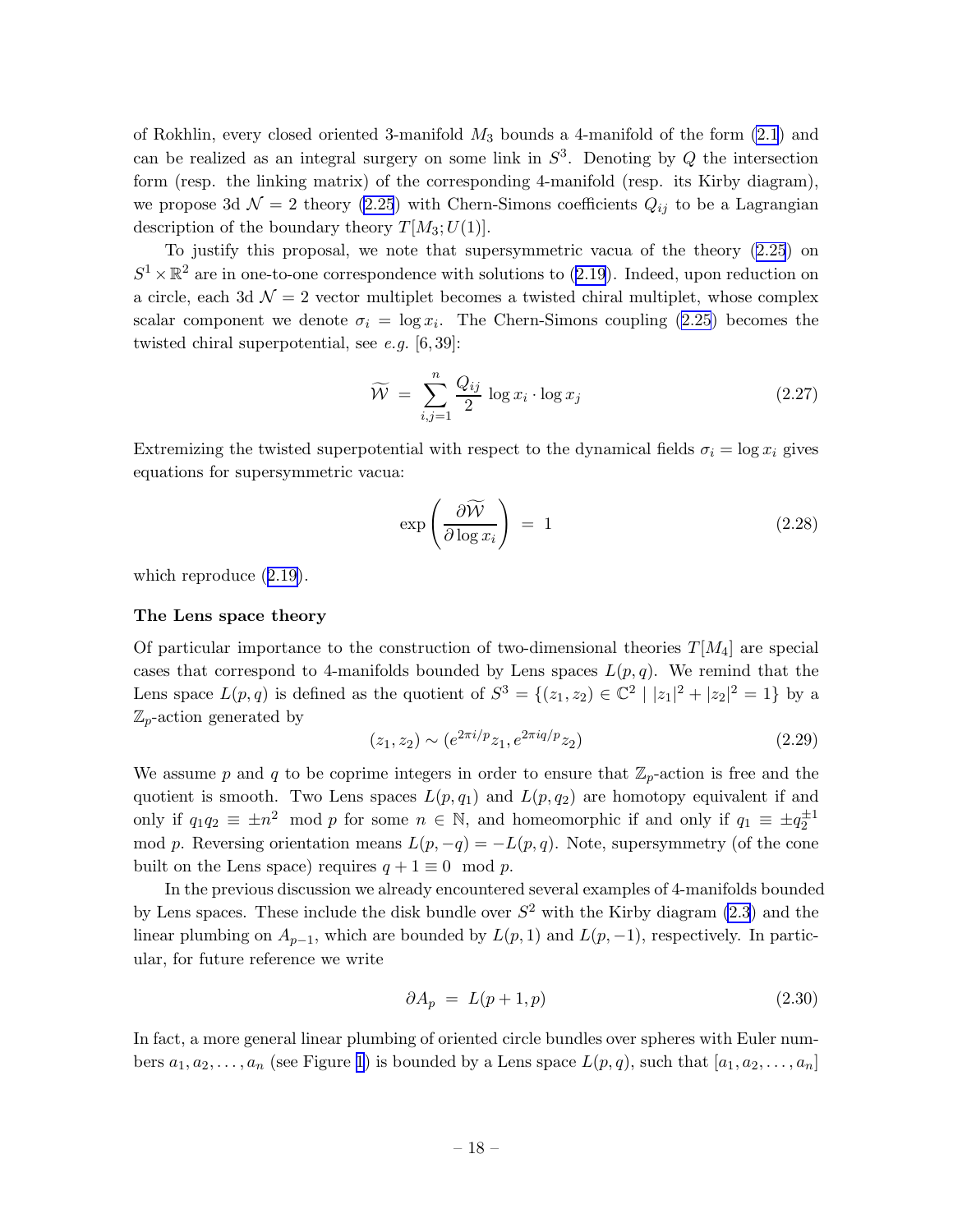<span id="page-19-0"></span>is a continued fraction expansion for  $-\frac{p}{q}$  $\frac{p}{q},$ 

$$
-\frac{p}{q} = a_1 - \frac{1}{a_2 - \frac{1}{\ddots - \frac{1}{a_n}}}
$$
(2.31)

When  $p > q > 0$  we may restrict the continued fraction coefficients to be integers  $a_i \leq -2$ , for all  $i = 1, \ldots, n$ , so that  $L(p, q)$  is the oriented boundary of the negative definite plumbing associated to the string  $(a_1, a_2, \ldots, a_n)$ . With these orientation conventions, the Lens space  $L(p,q)$  is defined by a  $\left(-\frac{p}{q}\right)$  $\frac{p}{q}$ )-surgery on an unknot in  $S^3$ . We also point out that any lens space  $L(p,q)$  bounds both positive and negative definite forms Q. (Note, according to the Donaldson's theorem [11], the only definite forms that  $S<sup>3</sup>$  bounds are the diagonal unimodular forms.)

Next, let us discuss 3d  $\mathcal{N} = 2$  theory  $T[M_3; G]$  for  $M_3 = L(p, q)$  and  $G = U(N)$ . First, since  $H_1(M_3) = \mathbb{Z}_p$  we immediately obtain the number of vacua on  $S^1 \times \mathbb{R}^2$ , cf. [\(2.13\)](#page-13-0):

$$
\#\{\text{vacua of }T[L(p,q);U(N)]\} = \frac{(N+p-1)!}{N!(p-1)!}
$$
\n(2.32)

which,according to ([2.12](#page-13-0)), is obtained by counting  $U(N)$  flat connections on  $S^3/\mathbb{Z}_p$ . Incidentally, this also equals the number of  $SU(p)$  representations at level N, which is crucial for identifying Vafa-Witten partition functions on ALE spaces with WZW characters [13, 46].

There are several ways to approach the theory  $T[L(p,q);U(N)]$ , in particular, to give a Lagrangian description, that we illustrate starting with the simple case of  $N = 1$  and  $q = 1$ . For example, one approach is to make use of the Hopf fibration structure on the Lens space  $L(p, 1) = S^3/\mathbb{Z}_p$  and to reduce the M-theory setup with a fivebrane on the  $S^1$  fiber. This reduction was very effective  $e.g.$  in analyzing a similar system of fivebranes on Lens spaces with half as much supersymmetry [47]. It yields type IIA string theory with a D4-brane wrapped on the base  $S^2$  of the Hopf fibration with  $-p$  units of Ramond-Ramond 2-form flux through the  $S^2$ . The effective theory on the D4-brane is 3d  $\mathcal{N}=2$  theory with  $U(1)$  gauge group and supersymmetric Chern-Simons coupling at level  $-p$  induced by the RR 2-form flux, thus, motivating the following proposal:

$$
T[L(p,1);U(1)] = U(1) SUSY Chern-Simons theory at level -p \qquad (2.33)
$$

To be more precise, this theory as well as quiver Chern-Simons theories [\(2.25](#page-17-0)) labeled by plumbing graphs in addition include free chiral multiplets, one for each vertex in the plumbing graph. Since in the abelian,  $G = U(1)$  case these chiral multiplets decouple and do not affect the counting of  $G_{\mathbb{C}}$  flat connections, we tacitly omit them in our present discussion. However, they play an important role and need to be included in the case of  $G = U(N)$ .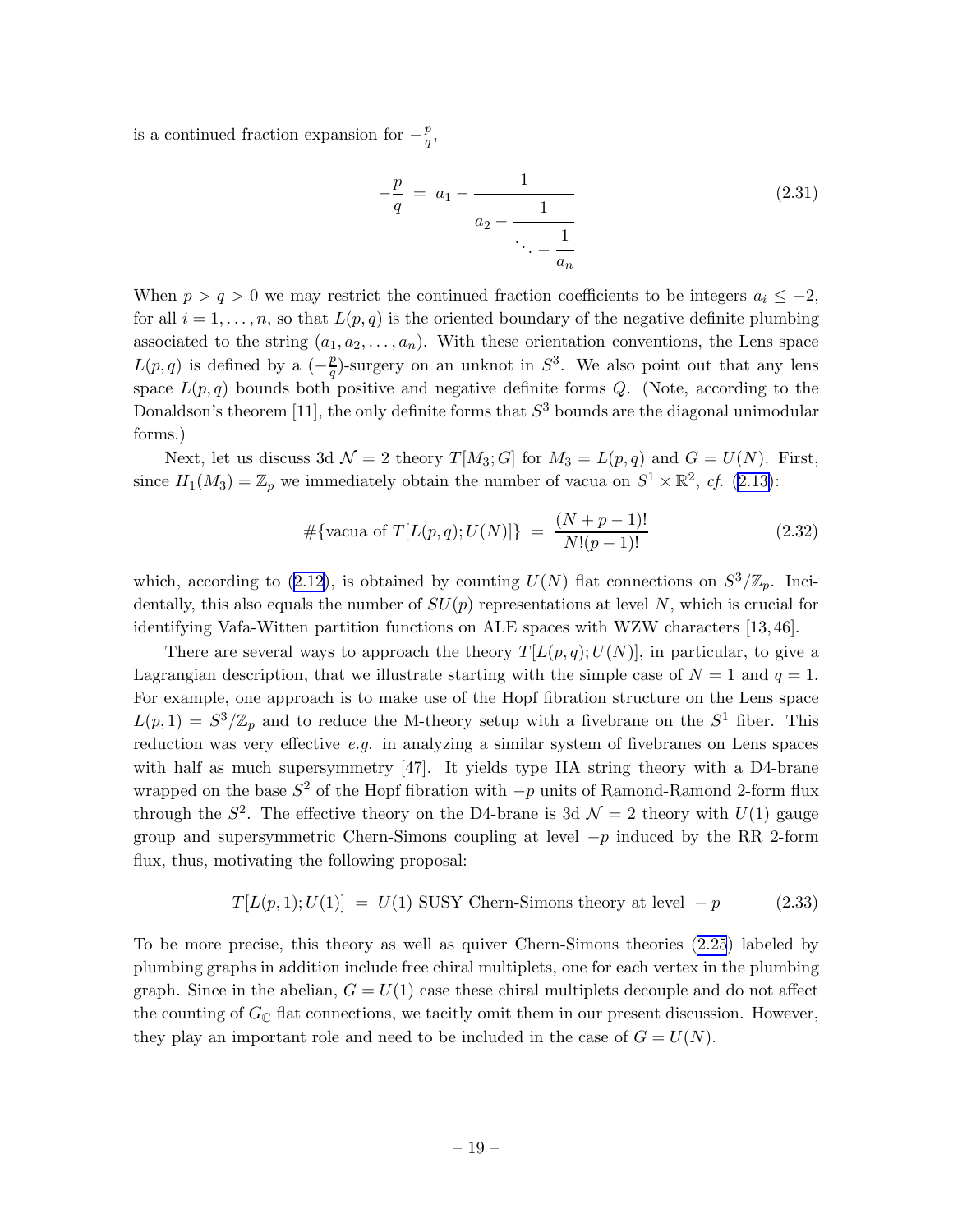<span id="page-20-0"></span>

Figure 6: (a) A genus-1 Heegaard splitting of a 3-manifold  $M_3$  becomes a 4d  $\mathcal{N}=4$  super-Yang-Mills theory (b) coupled to 3-dimensional  $\mathcal{N}=2$  theories  $T[M_3^-]$  and  $T[M_3^+]$  at the boundary.

Another approach, that also leads to  $(2.33)$ , is based on the Heegaard splitting of  $M_3$ . Indeed, as we already mentioned earlier,  $L(p,q)$  is a Dehn surgery on the unknot in  $S^3$  with the coefficient  $-\frac{p}{q}$  $\frac{p}{q}$ . It means that  $M_3 = L(p,q)$  can be glued from two copies of the solid torus,  $S^1 \times D^2$ , whose boundaries are identified via non-trivial map  $\phi: T^2 \to T^2$ . The latter is determined by its action on homology  $H_1(T^2; \mathbb{Z}) \cong \mathbb{Z} \oplus \mathbb{Z}$  which, as usual, we represent by a  $2\times 2$  matrix

$$
\phi = \begin{pmatrix} p & r \\ q & s \end{pmatrix} \tag{2.34}
$$

with  $ps - qr = 1$ . If  $\left(-\frac{p}{q}\right)$  $\left(\frac{p}{q}\right) = [a_1, a_2, \dots, a_n]$  is given by the continued fraction expansion ([2.31](#page-19-0)), we can explicitly write

$$
\begin{pmatrix} p r \\ q s \end{pmatrix} = \begin{pmatrix} -a_1 & -1 \\ 1 & 0 \end{pmatrix} \begin{pmatrix} -a_2 & -1 \\ 1 & 0 \end{pmatrix} \cdots \begin{pmatrix} -a_n & -1 \\ 1 & 0 \end{pmatrix}
$$
 (2.35)

This genus-1 Heegaard decomposition has a simple translation to physics, illustrated in Figure 6. Again, let us first consider the simple case with  $N = 1$  and  $q = 1$ . Then, the 6d (0, 2) theory on  $T^2$  gives 4d  $\mathcal{N} = 4$  supersymmetric Maxwell theory, in which the  $SL(2, \mathbb{Z})$  action (2.34) on a torus is realized as the electric-magnetic duality transformation. On the other hand, each copy of the solid torus defines a "Lagrangian" boundary condition that imposes Dirichlet boundary condition on half of the  $\mathcal{N} = 4$  vector multiplet and Neumann boundary condition on the other half. Hence, the combined system that corresponds to the Heegaard splitting of  $L(p, 1)$  is 4d  $\mathcal{N} = 4$  Maxwell theory on the interval with two Lagrangian boundary conditions that are related by an S-duality transformation  $\phi = \begin{pmatrix} p & -1 \\ 1 & 0 \end{pmatrix}$  and altogether preserve  $\mathcal{N}=2$  supersymmetry in three non-compact dimensions.

Following the standard techniques [48,49], this theory can be realized on the world-volume of a D3-brane stretched between two fivebranes, which impose suitable boundary conditions at the two ends of the interval. If both boundary conditions were the same, we could take both fivebranes to be NS5-branes. However, since in this brane approach the S-duality of  $\mathcal{N} = 4$  gauge theory is realized as S-duality of type IIB string theory, it means that the two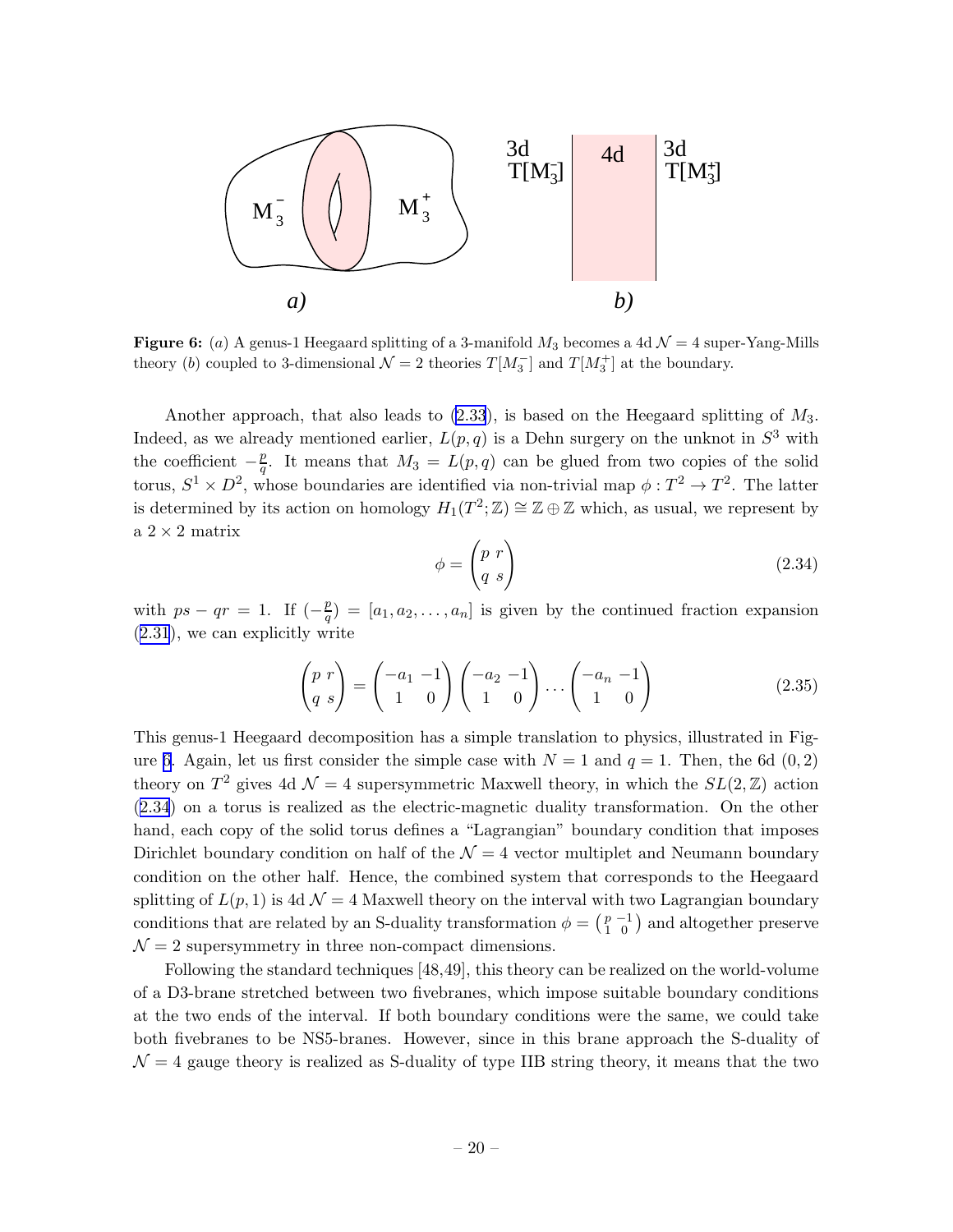<span id="page-21-0"></span>fivebranes on which D3-brane ends are related by a transformation [\(2.34](#page-20-0)). In particular, if we choose one of the fivebranes to be NS5, then the second fivebrane must be a  $(p, q)$  fivebrane, with D5-brane charge  $p$  and NS5-brane charge  $q$ , as shown in Figure 7. In the present case,  $q = 1$  and the effective theory on the D3-brane stretched between NS5-brane and a 5-brane of type  $(p, 1)$  is indeed  $\mathcal{N} = 2$  abelian Chern-Simons theory [\(2.23](#page-17-0)) at level  $-p$ , in agreement with([2.33\)](#page-19-0).



**Figure 7:** The effective 3d  $\mathcal{N} = 2$  theory on a D3-brane stretched between NS5-brane and a 5-brane of type  $(p, q)$  is a Chern-Simons theory at level  $k = -\frac{p}{q}$ . We describe it as a "quiver Chern-Simons" theory" with *integer* levels  $a_i$  given by the continued fraction  $-\frac{p}{q} = [a_1, \ldots, a_n].$ 

This approach based on Heegaard splitting and the brane construction suggests that  $T[L(p,q);U(1)]$ associated to a more general gluing automorphism ([2.34](#page-20-0)) should be a 3d  $\mathcal{N}=2$  theory on the D3-brane stretched between NS5-brane and a 5-brane of type  $(p,q)$ . This theory on the D3-brane, shown in Figure 7, indeed has the effective Chern-Simons coupling at level  $-\frac{p}{q}$  $\frac{p}{q}$  [50–52]. However, a better way to think about this  $\mathcal{N}=2$  theory that avoids using fractional Chern-Simons levels and that we take as a proper Lagrangian formulation of  $T[L(p,q);U(1)]$  — is based on writing the general  $SL(2,\mathbb{Z})$  element [\(2.34](#page-20-0)) as a word in standard S and T generators that obey  $S^4 = (ST)^3 = id$ ,

$$
\phi = ST^{a_1}ST^{a_2}\cdots ST^{a_n} \tag{2.36}
$$

and implementing it as a sequence of operations on the 3d  $\mathcal{N}=2$  abelian gauge theory a la [53]. Specifically, the T element of  $SL(2, \mathbb{Z})$  acts by adding a level-1 Chern-Simons term,

$$
T: \quad \Delta \mathcal{L} = \frac{1}{4\pi} \int d^4\theta \, V\Sigma = \frac{1}{4\pi} A \wedge dA + \dots \tag{2.37}
$$

while the S transformation introduces a new  $U(1)$  gauge (super)field  $\widetilde{A}$  coupled to the "old" gauge (super)field A via Chern-Simons term

$$
S: \quad \Delta \mathcal{L} = \frac{1}{2\pi} \int d^4 \theta \, \widetilde{V} \Sigma = \frac{1}{2\pi} \widetilde{A} \wedge dA + \dots \tag{2.38}
$$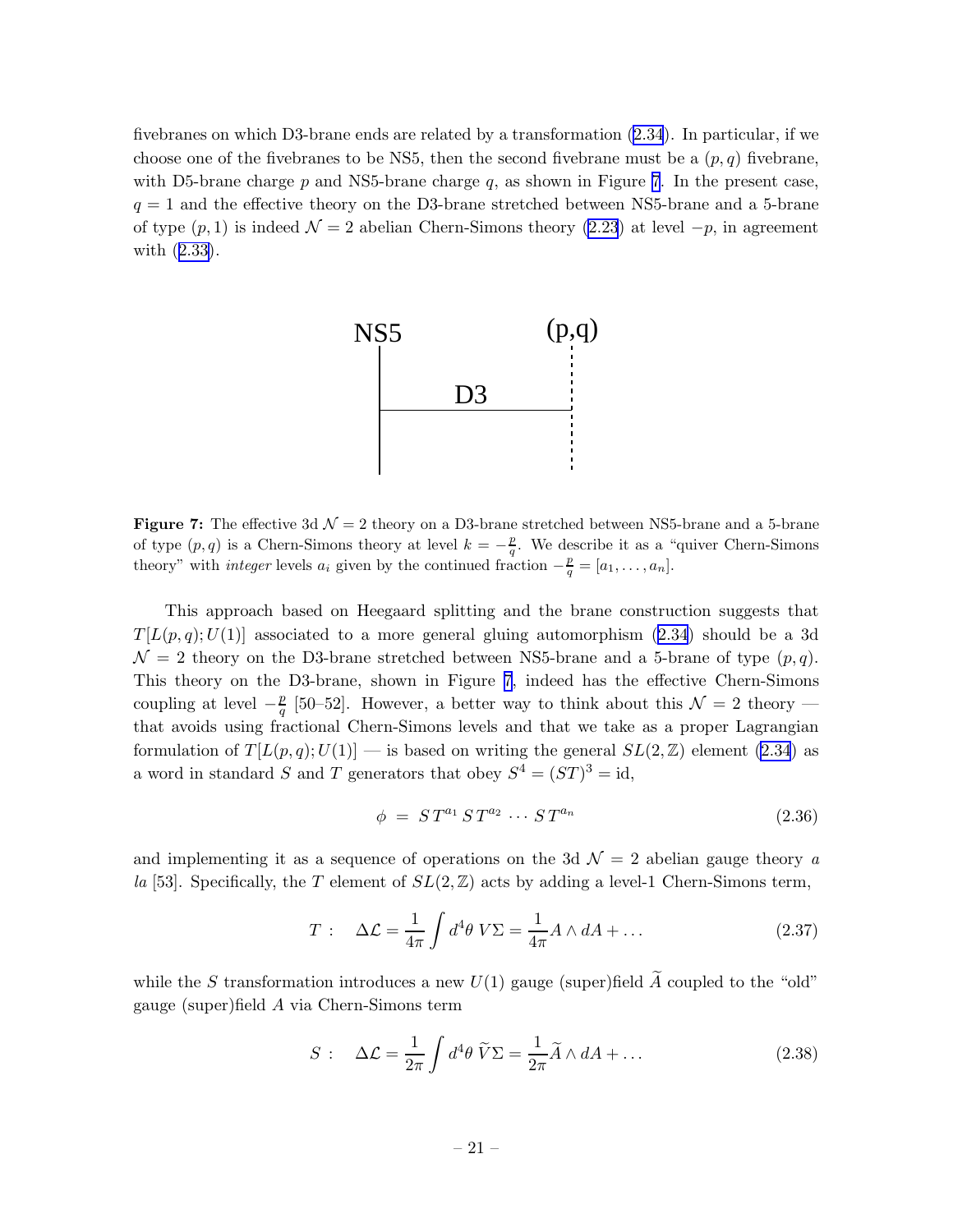<span id="page-22-0"></span>Equivalently, the new vector superfield containing  $\widetilde{A}$  couples to the "topological" current  $*F = *dA$  carried by the magnetic charges for A.

Using this  $SL(2, \mathbb{Z})$  action on abelian theories in three dimensions, we propose the fol-lowing candidate for the generalization of the Lens space theory [\(2.33\)](#page-19-0) to  $|q| \ge 1$ :

$$
T[L(p,q);U(1)] = U(1)^n
$$
 theory with Chern-Simons coefficients  $Q_{ij}$  (2.39)

where the matrix Q is given by [\(2.6\)](#page-10-0) and  $-\frac{p}{q} = [a_1, \ldots, a_n]$  is the continued fraction expansion([2.31\)](#page-19-0). Note, the matrix of Chern-Simons coefficients in this Lens space theory can be conveniently represented by a quiver diagram identical to the plumbing graph in Figure [1](#page-9-0). The proposal (2.39) for the Lens space theory is, in fact, a special case of [\(2.25\)](#page-17-0) and can be justified in the same way, by comparing the critical points of the twisted superpotential  $(2.27)$  $(2.27)$  $(2.27)$  with solutions to  $(2.19)$ .

Both methods that we used to derive the basic 3d  $\mathcal{N} = 2$  Lens space theory [\(2.33](#page-19-0)) suggest a natural generalization to  $G = U(N)$ :

$$
T[L(p,1);U(N)] = \begin{cases} U(N) \text{ SUSY Chern-Simons theory at level } -p \\ \text{with a chiral multiplet in the adjoint representation} \end{cases}
$$
 (2.40)

which corresponds to replacing a single D3-brane in the brane construction on Figure [7](#page-21-0) by a stack of N D3-branes. Indeed, the Witten index of  $\mathcal{N}=2$  Chern-Simons theory with gauge group  $SU(N)$  and level p (with or without super-Yang-Mills term) is equal to the number of level p representations of affine  $SU(N)$ , see [54] and also [51, 52, 55]:

$$
\mathcal{I}_{SU(N)_p} = \frac{(N+p-1)!}{(N-1)!p!} \tag{2.41}
$$

After multiplying by  $\frac{p}{N}$  to pass from the gauge group  $SU(N)$  to  $U(N) = \frac{U(1) \times SU(N)}{\mathbb{Z}_N}$  we get the number of  $SU(p)_N$  representations [\(2.32\)](#page-19-0), which matches the number of  $U(N)$  flat connections on the Lens space  $L(p, 1)$ . Note, that the role of the level and the rank are interchanged compared to what one might naturally expect. An alternative UV Lagrangian for the theory  $(2.40)$ , that makes contact with the cohomology of the Grassmannian [56, 57], is a  $\mathcal{N} = 2$   $U(N)$  Chern-Simons action at level  $-\frac{p}{2}$  $\frac{p}{2}$  coupled to a chiral multiplet in the adjoint representation and  $p$  chiral multiplets in the anti-fundamental representation. This theory was studied in detail in [58], where further connections to integrable systems and quantum equivariant K-theory of vortex moduli spaces were found.

### 3d  $\mathcal{N}=2$  theory  $T[M_3;G]$  for general  $M_3$  and G

Now it is clear how to tackle the general case of N fivebranes on a 4-manifold  $M_4$  with boundary  $M_3 = \partial M_4$ . This setup leads to a 2d  $\mathcal{N} = (0, 2)$  theory  $T[M_4; G]$  on the boundary of the half-space coupled to a 3d  $\mathcal{N}=2$  theory  $T[M_3;G]$  in the bulk, with the group G of rank N and Cartan type  $A, D$ , or  $E$ .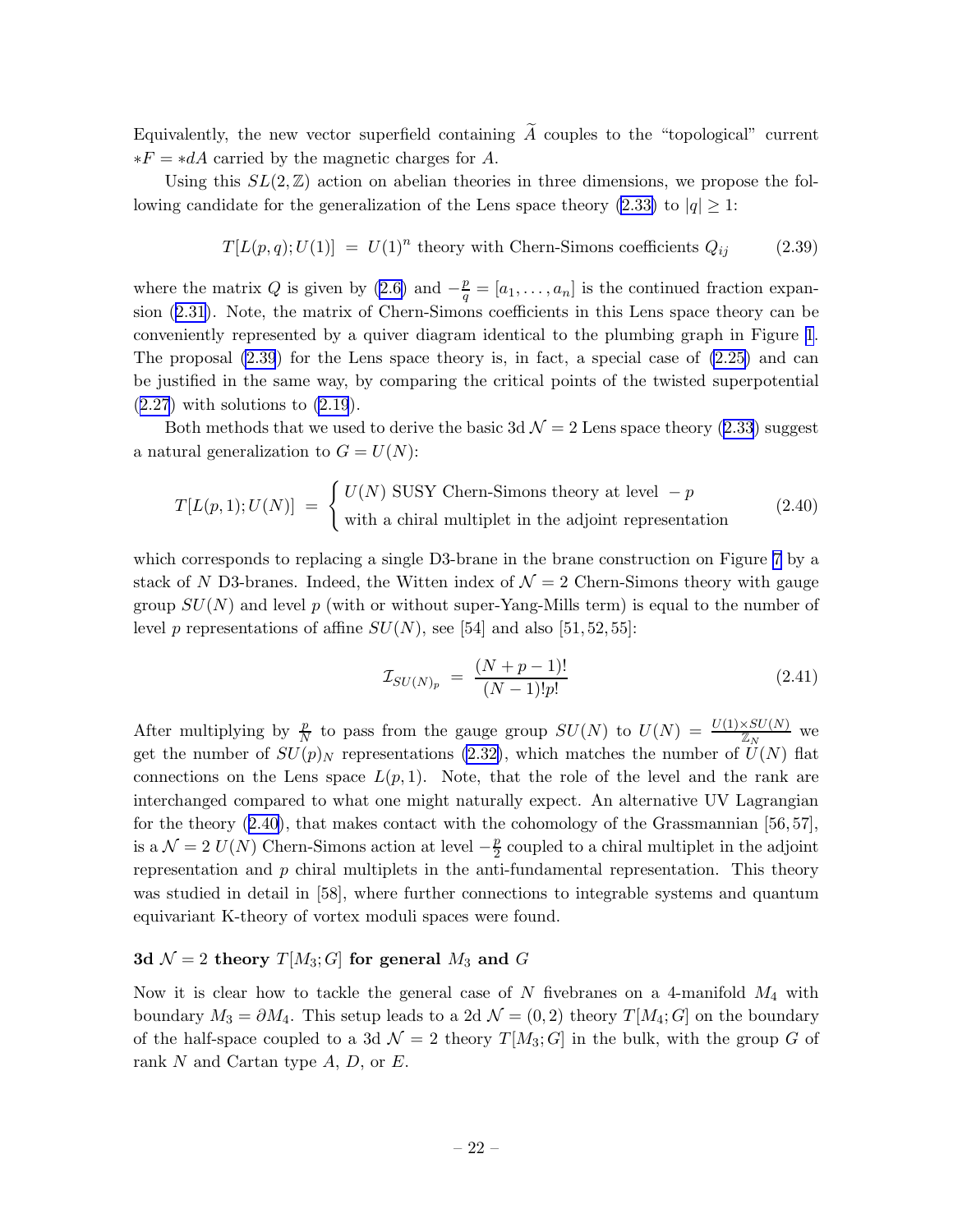<span id="page-23-0"></span>For a general class of 4-manifolds [\(2.1\)](#page-8-0) considered here, the boundary 3-manifold is an integral surgery on a link K in  $S^3$ . As usual, we denote the link components  $K_i$ ,  $i = 1, ..., n$ . Therefore, the corresponding theory  $T[M_3]$  can be built by "gluing" the 3d  $\mathcal{N}=2$  theory  $T[S^3 \setminus K]$  assoiated to the link complement with n copies of the 3d  $\mathcal{N} = 2$  theory  $T[S^1 \times D^2]$ associated to the solid torus:

$$
T[M_3] = T[S^3 \setminus K] \otimes \underbrace{\left(\phi_{a_1} \circ T[S^1 \times D^2] \right) \otimes \ldots \otimes \left(\phi_{a_n} \circ T[S^1 \times D^2] \right)}_{n \text{ copies}} \qquad (2.42)
$$

As pointed out in the footnote [8,](#page-12-0) it is important that the theory  $T[S^3 \setminus K]$  accounts for all flat  $G_{\mathbb{C}}$  connections on the link complement, including the abelian ones. Such theories are known for  $G_{\mathbb{C}} = SL(2, \mathbb{C})$  and for many simple knots and links [59,60], in fact, even in a more "refined" form that knows about categorification and necessarily incorporates all branches of flat connections. For  $G_{\mathbb{C}}$  of higher rank, it would be interesting to work out such  $T[S^3 \setminus K]$ following [61]. In particular, the results of [61] elucidate one virtue of 3d  $\mathcal{N}=2$  theories  $T[M_3; G]$ : they always seem to admit a UV description with only  $U(1)$  gauge fields (but possibly complicated matter content and interactions). This will be especially important to us in section [4](#page-67-0): in order to identify a 2d  $(0, 2)$  theory  $T[M_4]$  asociated to a 4-manifold  $M_4$  bounded by  $M_3$  we only need to understand boundary conditions of abelian 3d  $\mathcal{N}=2$ theories.

The second basic ingredient in (2.42) is the theory  $T[S^1 \times D^2]$  associated to the solid torus. This theory is very simple for any  $N \geq 1$  and corresponds to the Dirichlet (D5-brane) boundary condition of  $\mathcal{N} = 4$  super-Yang-Mills theory, cf. Figure [6.](#page-20-0) To be more precise, if we denote by  $\mathbb{T} \subset G$  the maximal torus of G, then  $G_{\mathbb{C}}$  flat connections on  $T^2 = \partial(S^1 \times D^2)$ are parametrized by two  $\mathbb{T}_{\mathbb{C}}$ -valued holonomies, modulo the Weyl group W of G,

$$
(x, y) \in (\mathbb{T}_{\mathbb{C}} \times \mathbb{T}_{\mathbb{C}}) / W \tag{2.43}
$$

Only a middle dimensional subvariety in this space corresponds to  $G_{\mathbb{C}}$  flat connections that can be extended to the solid torus  $S^1 \times D^2$ . Namely, since one of the cycles of  $T^2$  (the meridian of  $K_i$ ) is contractible in  $N(K_i) \cong S^1 \times D^2$ , the  $G_{\mathbb{C}}$  holonomy on that cycle must be trivial, i.e.

$$
\mathcal{V}_{T[S^1 \times D^2]} = \left\{ (x_i, y_i) \in \frac{\mathbb{T}_{\mathbb{C}} \times \mathbb{T}_{\mathbb{C}}}{W} \mid x_i = 1 \right\}
$$
 (2.44)

The  $SL(2,\mathbb{Z})$  transformation  $\phi_{a_i}$  gives a slightly more interesting theory  $\phi_{a_i} \circ T[S^1 \times D^2],$ whose space of supersymetric vacua [\(2.12](#page-13-0)) is simply an  $SL(2,\mathbb{Z})$  transform of (2.44):

$$
\mathcal{V}_{\phi_{a_i} \circ T[S^1 \times D^2]} = \left\{ (x_i, y_i) \in \frac{\mathbb{T}_{\mathbb{C}} \times \mathbb{T}_{\mathbb{C}}}{W} \middle| x_i^{a_i} y_i = 1 \right\}
$$
\n(2.45)

See e.g.  $[42]$  for more details on Dehn surgery in the context of complex Chern-Simons theory.

The space of vacua (2.45) essentially corresponds to  $\mathcal{N}=2$  Chern-Simons theory at level  $a_i$ . Therefore, when performing a surgery on  $K_i$ , the operation of gluing back  $N(K_i) \cong$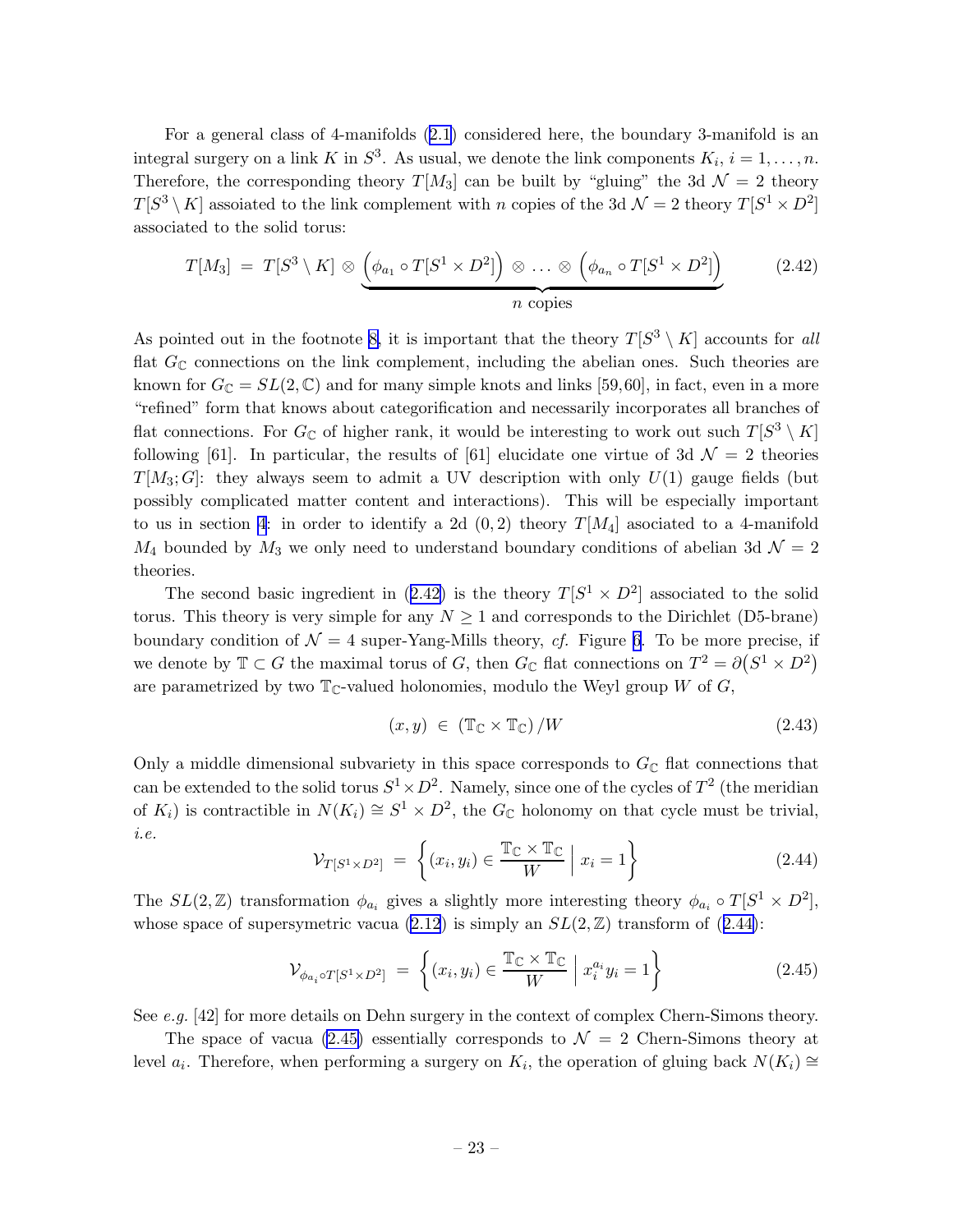$S^1 \times D^2$  with a twist  $\phi_{a_i} \in SL(2, \mathbb{Z})$  means gauging the *i*-th global symmetry of the 3d  $\mathcal{N} = 2$ theory  $T[S^3 \setminus K]$  and introducing a Chern-Simons term at level  $a_i$ . Before this operation, in the theory  $T[S^3 \setminus K]$  associated to the link complement, the twisted masses and Fayet-Illiopoulos parameters  $(\log x_i, \log y_i)$  are expectation values of real scalars in background vector multiplets that couple to flavor and topological currents, respectively

For instance, when  $G_{\mathbb{C}} = SL(2, \mathbb{C})$  and K is a knot *(i.e.* a link with a single component), the holonomy eigenvalues x and y are both  $\mathbb{C}^*$ -valued, and the space of vacua  $\mathcal{V}_{T[S^3 \setminus K]}$  is the algebraic curve  $A_K(x, y) = 0$ , the zero locus of the A-polynomial. Therefore, modulo certain technical details, the vacua of the combined theory([2.42\)](#page-23-0) in this case can be identified with the intersection points of the two algebraic curves,  $cf.$   $(2.14)$  $(2.14)$ :

$$
\mathcal{V}_{T[M_3]} = \{A_K(x, y) = 0\} \cap \{x^a y = 1\}
$$
\n(2.46)

modulo  $\mathbb{Z}_2$  action of the  $SL(2,\mathbb{C})$  Weyl group  $(x,y) \mapsto (x^{-1},y^{-1})$ . Note, both the Apolynomial  $A_K(x, y)$  of any knot and the equation  $x^a y = 1$  are invariant under this symmetry. In particular, if K is the unknot we have  $A(\text{unknot}) = y - 1$  and these two conditions give an $SL(2,\mathbb{C})$  analogue of  $(2.19)$  $(2.19)$  $(2.19)$ .

As a simple illustration one can consider, say, a negative definite 4-manifold whose Kirby diagram consists of the left-handed trefoil knot  $K = 3<sub>1</sub>$  with the framing coefficient  $a = -1$ :

$$
\bigodot \qquad (2.47)
$$

Using standard tools in Kirby calculus (that we review shortly), it is easy to verify that the boundary of this 4-manifold is the Poincaré homology sphere  $\Sigma(2,3,5)$ , cf. ([2.9\)](#page-12-0), realized here as a  $-1$  surgery on the trefoil knot in  $S^3$ . Therefore, the corresponding theory  $T[\Sigma(2,3,5)]$  can be constructed as in [\(2.42](#page-23-0)). The knot complement theory that accounts for all flat connections is well known in this case [60]; in fact, [60] gives two dual descriptions of  $T[S^3 \setminus \mathbf{3_1}]$ . In this theory, the twisted mass  $\log x$  is the vev of the real scalar in background vector multiplet V that couples to the  $U(1)_x$  flavor symmetry current. Gauging the flavor symmetry  $U(1)_x$  by adding a  $\mathcal{N} = 2$  Chern-Simons term for V at level  $a = -1$  gives the desired Poincaré sphere theory:

$$
\mathcal{L}_{T[\Sigma(2,3,5)]} = \mathcal{L}_{T[S^3 \setminus 3_1]} - \frac{1}{4\pi} \int d^4\theta \, V\Sigma \tag{2.48}
$$

Uponcompactification on  $S^1$ , the field  $\sigma = \log x$  is complexified and the critical points ([2.28\)](#page-18-0) of the twisted superpotential in the effective 2d  $\mathcal{N} = (2, 2)$  theory  $T[\Sigma(2, 3, 5)],$ 

$$
\exp \frac{\partial}{\partial \log x} \left( \widetilde{\mathcal{W}}_{T[S^3 \setminus K]} + \frac{a}{2} (\log x)^2 \right) = 1, \tag{2.49}
$$

automatically reproduce the equations (2.46) for flat  $SL(2,\mathbb{C})$  connections.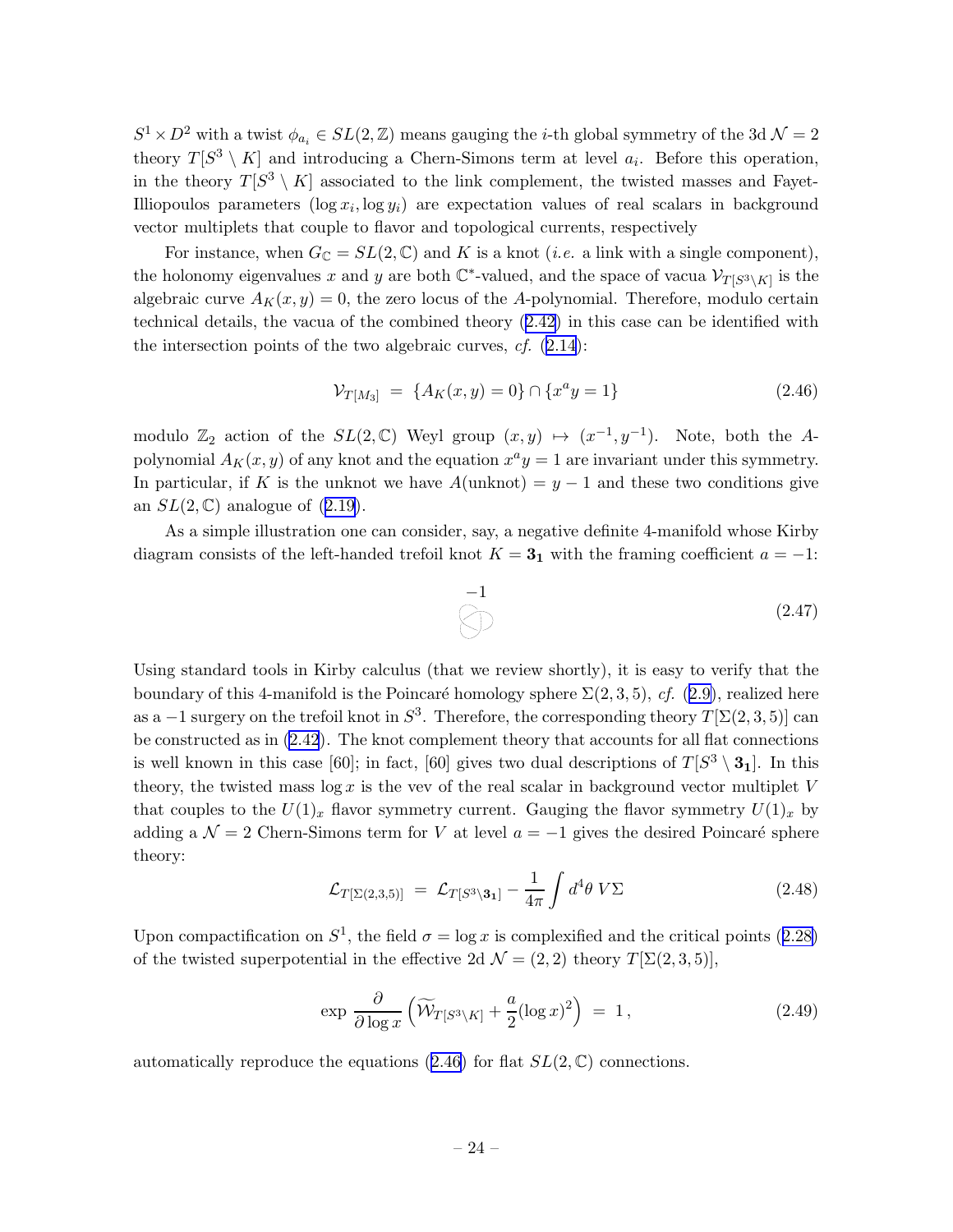### <span id="page-25-0"></span>2.3 Gluing along a common boundary

Given two manifolds  $M_4^+$  and  $M_4^-$  which have the same boundary (component)  $M_3$ , there is a natural way to build a new 4-manifold labeled by a map  $\varphi : M_3 \to M_3$  that provides an identification of the two boundaries:

$$
M_4 = M_4^- \cup_{\varphi} M_4^+ \tag{2.50}
$$

For example, let  $M_4^-$  be the negative  $E_8$  plumbing, and let  $\overline{M}_4^+$  be the handlebody on the left-handed trefoil knot with the framing coefficient  $a = -1$ . As we already mentioned earlier, both of these 4-manifolds are bounded by the Poincaré homology sphere  $\Sigma(2,3,5)$ , i.e.

$$
E_8 \quad \stackrel{\partial}{\approx} \quad \overset{-1}{\underset{\bigcirc}{\bigcirc}} \tag{2.51}
$$

Therefore, in order to glue these 4-manifolds "back-to-back" as illustrated in Figure 8, we need to reverse the orientation of one of them, which in the language of Kirby diagrams amounts to replacing all knots with mirror images and flipping the sign of all framing numbers:

$$
M_4(K_1^{a_1}, \dots, K_n^{a_n}) \xrightarrow{\text{orientation}} M_4(\overline{K}_1^{-a_1}, \dots, \overline{K}_n^{-a_n})
$$
 (2.52)

Thus, in our example we need to change the left-handed trefoil knot  $K = 3<sub>1</sub>$  with framing  $a = -1$  to the right-handed trefoil knot  $\overline{K}$  with framing coefficient +1. The resulting 4manifold  $M_4^+$  with a single 2-handle that corresponds to this Kirby diagram has boundary  $M_3 = \partial M_4^+ = -\partial M_4^-$ , so that now it can be glued to  $M_4^- = E_8$  plumbing.



**Figure 8:** (a) Two 4-manifolds glued along a common boundary  $M_3 = \pm \partial M_4^{\pm}$  correspond to (b) three-dimensional  $\mathcal{N} = 2$  theory  $T[M_3]$  on the interval coupled to two-dimensional  $\mathcal{N} = (0, 2)$  theories  $T[M_4^-]$  and  $T[M_4^+]$  at the boundaries of the interval.

Gluing 4-manifolds along a common boundary, as in (2.50), has a nice physical interpretation. Namely, it corresponds to the following operation on the 2d  $\mathcal{N} = (0, 2)$  theories  $T[M_4^{\pm}]$ that produces a new theory  $T[M_4]$  associated to the resulting 4-manifold  $M_4 = M_4^- \cup_{\varphi} M_4^+$ .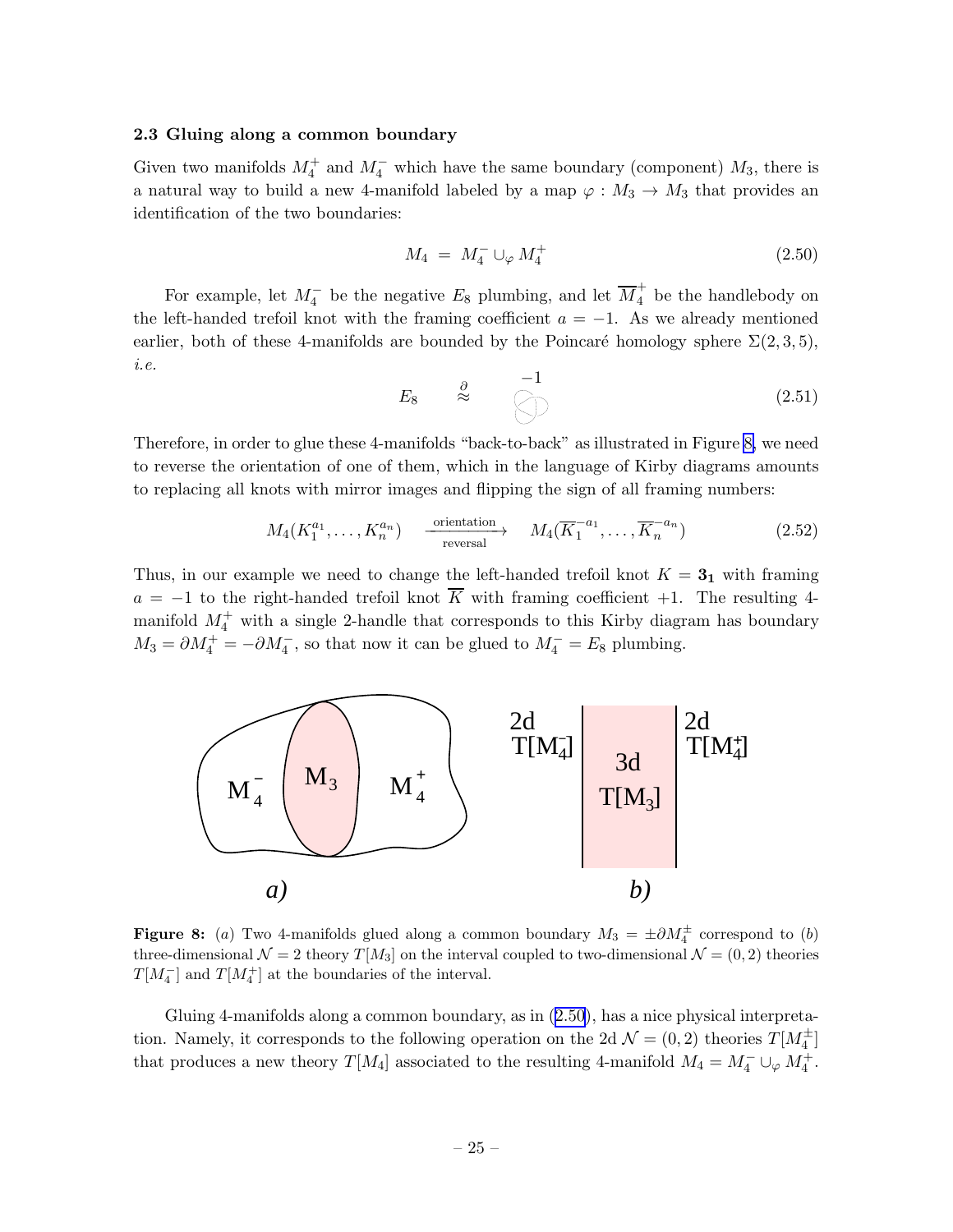<span id="page-26-0"></span>As we already explained in section [2.2](#page-12-0), partial topological reduction of the 6d fivebrane theory on a 4-manifold with a boundary  $M_3$  leads to a coupled 2d-3d system of 3d  $\mathcal{N}=2$  theory  $T[M_3]$  with a B-type boundary condition determined by the 4-manifold. (If the 4-manifold in question has other boundary components, besides  $M_3$ , then the reduction of the 6d fivebrane theory leads to a wall / interface between  $T[M_3]$  and other 3d  $\mathcal{N}=2$  theories; this more general possibility will be discussed in the next section.)

In the case at hand, we have two such 4-manifolds,  $M_4^-$  and  $M_4^+$ , with oppositely oriented boundaries  $\partial M_4^{\pm} = \pm M_3$ . What this means is that  $T[M_4^+]$  defines a B-type boundary condition — with 2d  $\mathcal{N} = (0, 2)$  supersymmetry on the boundary — in 3d  $\mathcal{N} = 2$  theory  $T[M_3]$ , while  $T[M_4^-]$  likewise defines a B-type boundary condition in the theory  $T[-M_3]$ . Equivalently,  $T[-M_3]$  can be viewed as a theory  $T[M_3]$  with the reversed parity:

$$
T[-M_3] = P \circ T[M_3] \tag{2.53}
$$

where  $P:(x^0, x^1, x^2) \to (x^0, x^1, -x^2)$ . This operation, in particular, changes the signs of all Chern-Simons couplings in  $T[M_3]$ .

Therefore, thanks to (2.53), we can couple  $T[M_4^-]$  and  $T[M_4^+]$  to the same 3d  $\mathcal{N}=2$ theory  $T[M_3]$  considered in space-time  $\mathbb{R}^2 \times I$ , where I is the interval. In this setup, illustrated in Figure [8,](#page-25-0) theories  $T[M_4^{\pm}]$  define boundary conditions at the two ends of the interval I. As a result, we get a layer of 3d  $\mathcal{N}=2$  theory  $T[M_3]$  on  $\mathbb{R}^2 \times I$  sandwiched between  $T[M_4^-]$  and  $T[M_4^+]$ . Since the 3d space-time has only two non-compact directions of  $\mathbb{R}^2$ , in the infra-red this system flows to a 2d  $\mathcal{N} = (0, 2)$  theory, which we claim to be  $T[M_4]$ .

The only element that we need to explain is the map  $\varphi : M_3 \to M_3$  that enters the construction([2.50](#page-25-0)) of the 4-manifold  $M_4$ . If exist, non-trivial self-diffeomorphisms of  $M_3$  correspond to self-equivalences (a.k.a. dualities) of the theory  $T[M_3]$ . Therefore, a choice of the map $\varphi: M_3 \to M_3$  in ([2.50](#page-25-0)) means coupling theories  $T[M_4^{\pm}]$  to different descriptions/duality frames of the 3d  $\mathcal{N} = 2$  theory  $T[M_3]$  or, equivalently, inserting a duality wall (determined by  $\varphi$ ) into the sandwich of  $T[M_4^-]$ ,  $T[M_3]$ , and  $T[M_4^+]$ . Of course, one choice of  $\varphi: M_3 \to M_3$ that always exists is the identity map; it corresponds to the most natural coupling of theories  $T[M_4^{\pm}]$  to the same description of  $T[M_3]$ . Since  $\varphi : M_3 \to M_3$  can be viewed as a special case of a more general cobordism between two different 3-manifolds that will be discussed in section [2.4](#page-32-0), when talking about gluing 4-manifolds we assume that  $\varphi = id$  unless noted otherwise. Then, we only need to know which 4-manifolds have the same boundary.

### 3d Kirby moves

Since our list of operations includes gluing 4-manifolds along their common boundary components, it is important to understand how  $M_3(\Upsilon)$  depends on the plumbing graph  $\Upsilon$  and which 4-manifolds  $M_4(\Upsilon)$  have the same boundary (so that they can be glued together). Not surprisingly, the set of moves that preserve the boundary  $M_3(\Upsilon) = \partial M_4(\Upsilon)$  is larger than the set of moves that preserve the 4-manifold  $M_4(\Upsilon)$ .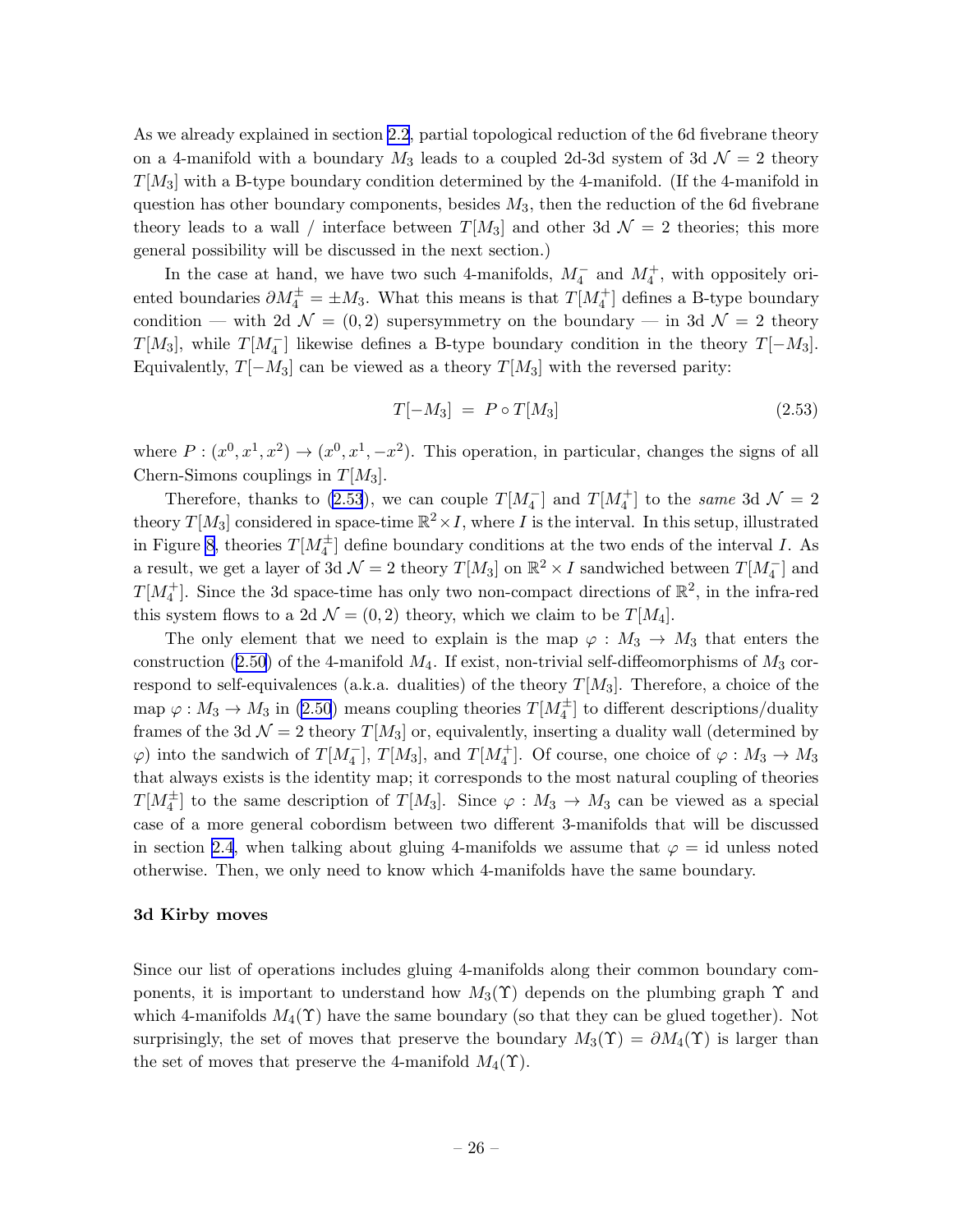<span id="page-27-0"></span>

Figure 9: Blowing up and blowing down does not change the boundary  $M_3 = \partial M_4$ .

Specifically, plumbing graphs  $\Upsilon_1$  and  $\Upsilon_2$  describe the same 3-manifold  $M_3(\Upsilon_1) \cong M_3(\Upsilon_2)$ if and only if they can be related by a sequence of "blowing up" or "blowing down" operations shown in Figure 9, as well as the moves in Figure [10](#page-28-0). The blowing up (resp. blowing down) operations include adding (resp. deleting) a component of  $\Upsilon$  that consists of a single vertex with label  $\pm 1$ . Such blow ups have a simple geometric interpretation as boundary connected sum operations with very simple 4-manifolds  $\mathbb{C}P^2 \setminus \{pt\}$  and  $\overline{\mathbb{C}P}^2 \setminus \{pt\}$ , both of which have  $S^3$  as a boundary and, therefore, only change  $M_4$  but not  $M_3 = \partial M_4$ . As will be discussed shortly, this also has a simple physical counterpart in physics of 3d  $\mathcal{N} = 2$  theory  $T[M_3]$ , where the blowup operation adds a decoupled "trivial"  $\mathcal{N} = 2$  Chern-Simons term [\(2.40](#page-22-0)) at level  $\pm 1$ , which carries only boundary degrees of freedom and has a single vacuum, cf. ([2.32\)](#page-19-0). For this reason, blowing up and blowing down does not change  $T[M_3; G]$  and only changes  $T[M_4; G]$  by free Fermi multiplets, for abelian as well as non-abelian G.

Applying these moves inductively, it is easy to derive a useful set of rules illustrated in Figure [11](#page-29-0) that, for purposes of describing the boundary of  $M_4$ , allow to collapse linear chains of sphere plumbings with arbitrary framing coefficients  $a_i$  via continued fractions

$$
\frac{p}{q} = a_1 - \frac{1}{a_2 - \frac{1}{\ddots - \frac{1}{a_n}}}
$$
\n(2.54)

To illustrate how this works, let us demonstrate that the  $A_{n-1}$  plumbing, as in Figure [1,](#page-9-0) with  $a_i = -2$  can be glued to a disc bundle with Euler number  $-n$  over  $S^2$  to produce a smooth 4-manifold  $(\overline{\mathbb{CP}}^2)^{\#n}$ . In particular, we need to show that these two 4-manifolds we are gluing naturally have the same boundary with opposite orientation. This is a simple exercise in Kirby calculus.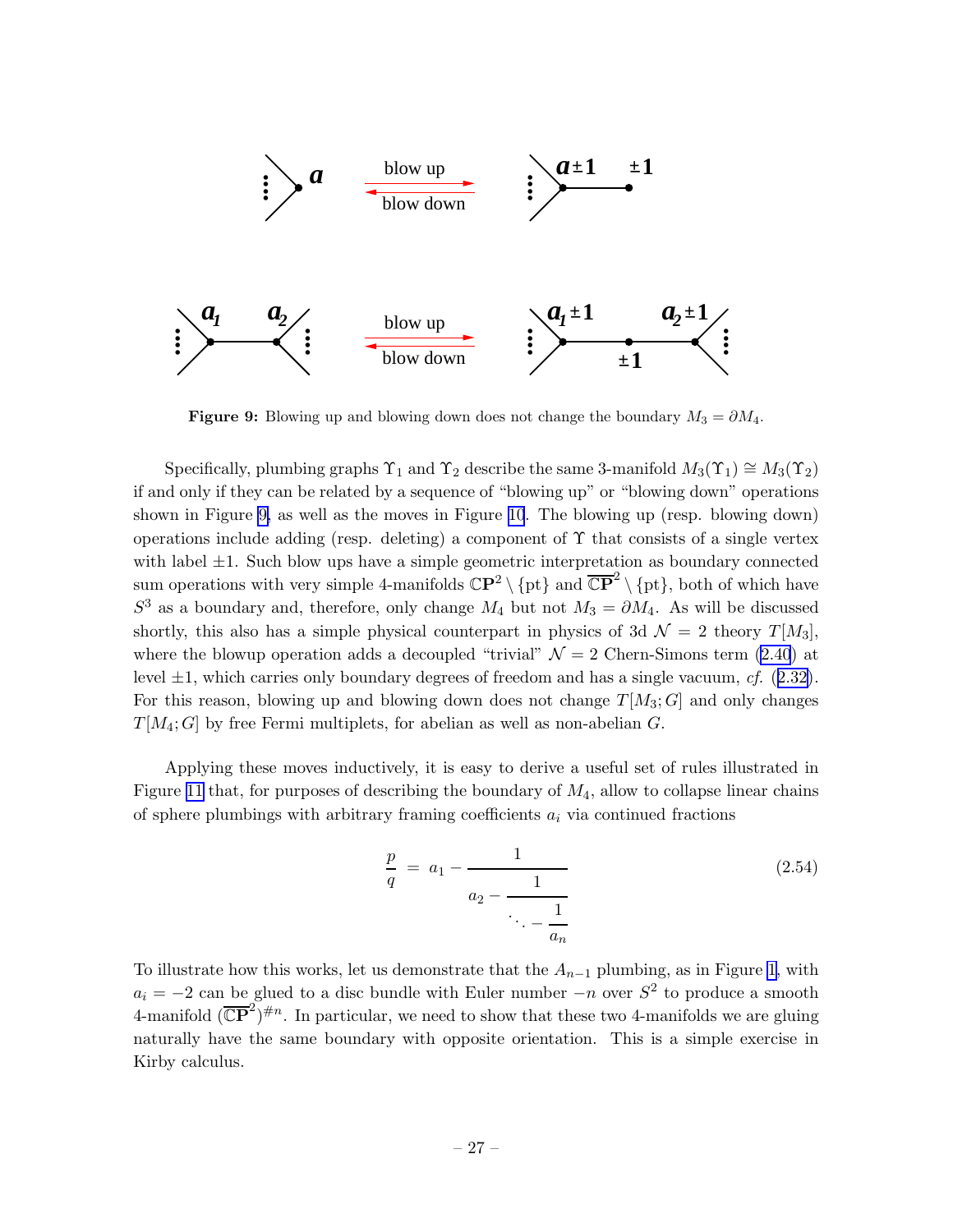<span id="page-28-0"></span>

**Figure 10:** "3d Kirby moves" that do not change  $M_3 = \partial M_4$ .

Starting with the  $A_{n-1}$  linear plumbing, we can take advantage of the fact that  $\pm 1$ vertices can be added for free and consider instead

$$
+1 \t -2 \t -2 \t -2 \t -1 \t -1 \t -1 \t (2.55)
$$

Clearly, this operation (of blowing up) changes the 4-manifold, but not the boundary  $M_3$ . Now,we slide the new +1 handle over the  $-2$  handle. According to  $(2.2)$  $(2.2)$ , this preserves the framing  $+1$  of the new handle and changes the framing of the  $-2$  handle to  $-2 + 1 = -1$ (since they were originally unlinked), resulting in

$$
+1 \t -1 \t -2 \t -2 \t -2 \t -1 \t -1 \t (2.56)
$$

Note, this plumbing graph with  $n$  vertices is a result of applying the first move in Figure [9](#page-27-0) to the  $A_{n-1}$  linear plumbing, which we have explained "in slow motion." Since we now have a vertex with weight −1, we can apply the second move in Figure [9](#page-27-0) to remove this vertex at the cost of increasing the weights of the two adjacent vertices by  $+1$ , which gives

$$
+2 \t-1 \t-2 \t-3 \t-3 \t-1 \t(2.57)
$$

This last step made the plumbing graph shorter, of length  $n-1$ , and there is a new vertex with weight  $-2+1=-1$  on which we can apply the blow down again. Doing so will change the weight of the leftmost vertex from  $+2$  to  $+3$  and after  $n-3$  more steps we end up with a plumbing graph

$$
n-1 \qquad -1 \qquad \qquad (2.58)
$$

Applying the first move in Figure [9](#page-27-0) we finally get the desired relation

$$
A_{n-1} \quad \stackrel{\partial}{\approx} \quad \stackrel{+n}{\bullet} \tag{2.59}
$$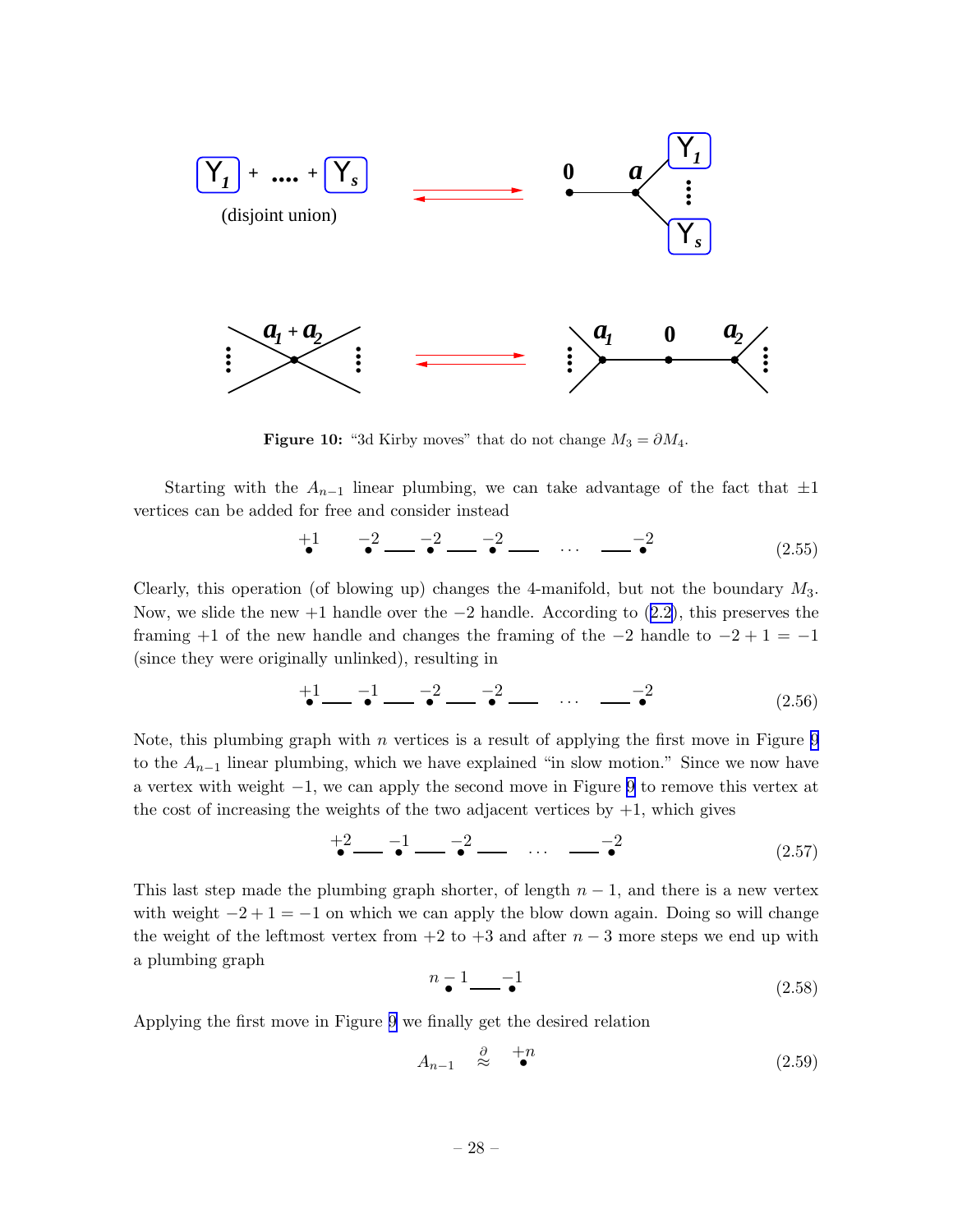<span id="page-29-0"></span>Since reversing orientation on the 4-manifold is equivalent [\(2.52\)](#page-25-0) to replacing all knots with mirror images and flipping the sign of all framing numbers, this shows that  $A_{n-1}$  linear plumbing has the same Lens space boundary as the disc bundle with Euler number  $-n$ over  $S^2$ , but with opposite orientation. In particular, it follows that these 4-manifolds with boundary can be glued along their common boundary in a natural way. (No additional orientation reversal or other operation is needed.)



Figure 11: Boundary diffeomorphisms relating integral surgery and Dehn surgery.

Following these arguments, it is easy to show a more general version of the first move in Figure [9](#page-27-0) called slam-dunk:

$$
\stackrel{p/q}{\bullet} \qquad a \qquad \qquad \dots \qquad \stackrel{\partial}{\approx} \qquad \stackrel{a-\frac{q}{p}}{\bullet} \qquad \dots \qquad (2.60)
$$

which, of course, is just a special case of the boundary diffeomorphism in Figure 11. Another useful rule in 3d Kirby calculus that can be deduced by the same argument allows to collapse a (sub)chain of  $(-2)$ 's:

$$
\underbrace{\qquad \qquad }_{\bullet} \underbrace{\qquad \qquad }_{\bullet} \underbrace{\qquad \qquad }_{\bullet} \underbrace{\qquad \qquad }_{\bullet} \underbrace{\qquad \qquad }_{\bullet} \underbrace{\qquad \qquad }_{\bullet} \underbrace{\qquad \qquad }_{\bullet} \underbrace{\qquad \qquad }_{\bullet} \underbrace{\qquad \qquad }_{\bullet} \underbrace{\qquad \qquad }_{\bullet} \underbrace{\qquad \qquad }_{\bullet} \underbrace{\qquad \qquad }_{\bullet} \underbrace{\qquad \qquad }_{\bullet} \underbrace{\qquad \qquad }_{\bullet} \underbrace{\qquad \qquad }_{\bullet} \underbrace{\qquad \qquad }_{\bullet} \underbrace{\qquad \qquad }_{\bullet} \underbrace{\qquad \qquad }_{\bullet} \underbrace{\qquad \qquad }_{\bullet} \underbrace{\qquad \qquad }_{\bullet} \underbrace{\qquad \qquad }_{\bullet} \underbrace{\qquad \qquad }_{\bullet} \underbrace{\qquad \qquad }_{\bullet} \underbrace{\qquad \qquad }_{\bullet} \underbrace{\qquad \qquad }_{\bullet} \underbrace{\qquad \qquad }_{\bullet} \underbrace{\qquad \qquad }_{\bullet} \underbrace{\qquad \qquad }_{\bullet} \underbrace{\qquad \qquad }_{\bullet} \underbrace{\qquad \qquad }_{\bullet} \underbrace{\qquad \qquad }_{\bullet} \underbrace{\qquad \qquad }_{\bullet} \underbrace{\qquad \qquad }_{\bullet} \underbrace{\qquad \qquad }_{\bullet} \underbrace{\qquad \qquad }_{\bullet} \underbrace{\qquad \qquad }_{\bullet} \underbrace{\qquad \qquad }_{\bullet} \underbrace{\qquad \qquad }_{\bullet} \underbrace{\qquad \qquad }_{\bullet} \underbrace{\qquad \qquad }_{\bullet} \underbrace{\qquad \qquad }_{\bullet} \underbrace{\qquad \qquad }_{\bullet} \underbrace{\qquad \qquad }_{\bullet} \underbrace{\qquad \qquad }_{\bullet} \underbrace{\qquad \qquad }_{\bullet} \underbrace{\qquad \qquad }_{\bullet} \underbrace{\qquad \qquad }_{\bullet} \underbrace{\qquad \qquad }_{\bullet} \underbrace{\qquad \qquad }_{\bullet} \underbrace{\qquad \qquad }_{\bullet} \underbrace{\qquad \qquad }_{\bullet} \underbrace{\qquad \qquad }_{\bullet} \underbrace{\qquad \qquad }_{\bullet} \underbrace{\qquad \qquad }_{\bullet} \underbrace{\
$$

which is a generalization of [\(2.59](#page-28-0)).

#### Physical interpretation of 3d Kirby moves

All these moves that preserve the boundary 3-manifold  $M_3(\Upsilon) = \partial M_4(\Upsilon)$  have an elegant and simple interpretation as equivalences (dualities) of the corresponding 3d  $\mathcal{N}=2$  theory  $T[M_3(\Upsilon);U(N)]$ . Let us illustrate this in the basic case of  $N=1$ , *i.e.* a single fivebrane. Then, as we explained in section [2.2](#page-12-0), all theories  $T[M_3(\Upsilon);U(1)]$  admit a description as supersymmetric Chern-Simons theories, and 3d Kirby moves are precisely the equivalence relations on the matrix of Chern-Simons coefficients in the quantum theory.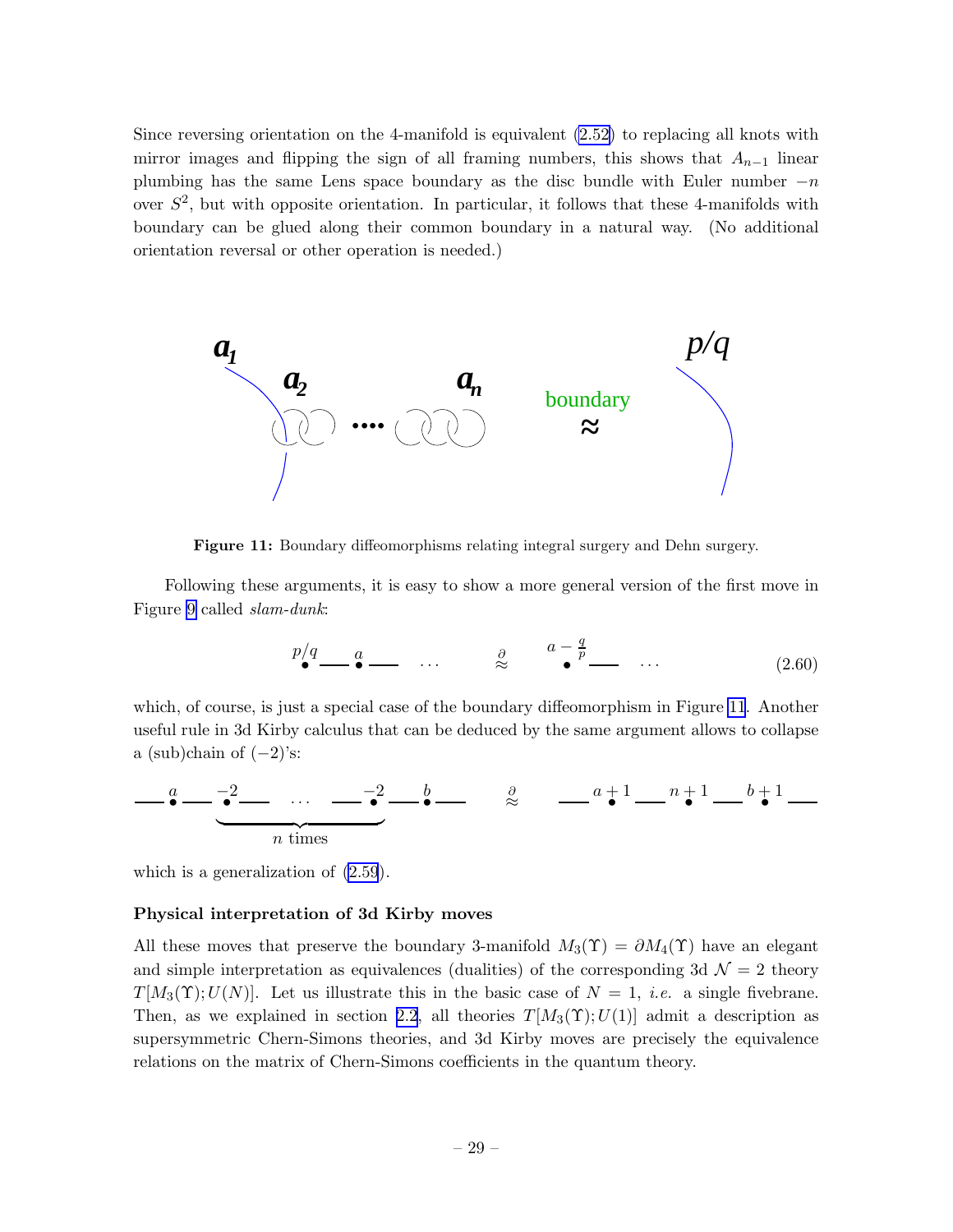Indeed, the simplest version of blowing up (resp. blowing down) operation that adds (resp. removes) an isolated vertex with label  $\pm 1$  in the theory  $T[M_3(\Upsilon);U(1)]$  correspond to changing the matrix of Chern-Simons coefficients

$$
Q \rightarrow Q \oplus \langle \pm 1 \rangle \tag{2.61}
$$

that is, adds (resp. removes) a  $U(1)$  vector multiplet V with the Lagrangian

$$
\Delta \mathcal{L} = \pm \frac{1}{4\pi} \int d^4 \theta \, V \Sigma = \pm \frac{1}{4\pi} A \wedge dA + \dots \tag{2.62}
$$

A theory defined by this Lagrangian is trivial. In particular, it has one-dimensional Hilbert space. Therefore, tensor products with copies of this trivial theory are indeed equivalences of  $T[M_3(\Upsilon);U(1)]$ . The same is true in the non-abelian case as well, where blowups change  $T[M_3;G]$  by "trivial" Chern-Simons terms at level  $\pm 1$  that carry only boundary degrees of freedom (and, therefore, only affect the physics of the 2d boundary theory  $T[M_4; G]$ , but not the 3d bulk theory  $T[M_3;G]$ .

Similarly, we can consider blowing up and blowing down operations shown in Figure [9](#page-27-0). If in the plumbing graph  $\Upsilon$  a vertex with label  $\pm 1$  is only linked by one edge to another vertex with label  $a \pm 1$ , it means that the Lagrangian of the 3d  $\mathcal{N} = 2$  theory  $T[M_3(\Upsilon);U(1)]$  has the following terms

$$
\mathcal{L} = \frac{1}{4\pi} \int d^4\theta \left( \pm V\Sigma + 2\tilde{V}\Sigma + (a \pm 1)\tilde{V}\tilde{\Sigma} + \ldots \right) \tag{2.63}
$$

where ellipses stand for terms that do not involve the vector superfield  $V$  or its field strength Σ. Since the action is Gaussian in V, we can integrate it out by solving the equations of motion  $\pm V + \tilde{V} = 0$ . The resulting Lagrangian is

$$
\mathcal{L}' = \frac{1}{4\pi} \int d^4\theta \left( \pm \widetilde{V} \widetilde{\Sigma} \mp 2\widetilde{V} \widetilde{\Sigma} + (a \pm 1)\widetilde{V} \widetilde{\Sigma} + \ldots \right) = \frac{1}{4\pi} \int d^4\theta \left( a\widetilde{V} \widetilde{\Sigma} + \ldots \right) \tag{2.64}
$$

This gives a physics realization of the blowing up and blowing down operations in the top part of Figure [9.](#page-27-0) We can easily generalize it to that in the lower part of Figure [9.](#page-27-0) Starting with the right side of the relation, the terms in the Lagrangian which involve the superfield V at Chern-Simons level  $\pm 1$  look like

$$
\mathcal{L} = \frac{1}{4\pi} \int d^4\theta \left( \pm V\Sigma + 2V_1\Sigma + (a_1 \pm 1)V_1\Sigma_1 + 2V_2\Sigma + (a_2 \pm 1)V_2\Sigma_2 + \dots \right) \tag{2.65}
$$

Integrating out V yields  $\pm V + V_1 + V_2 = 0$  and the effective Lagrangian

$$
\mathcal{L}' = \frac{1}{4\pi} \int d^4\theta \left( a_1 V_1 \Sigma_1 \mp 2 V_1 \Sigma_2 + a_2 V_2 \Sigma_2 + \dots \right) \tag{2.66}
$$

which, as expected, describes the left side of the relation in the lower part of Figure [9](#page-27-0). From this physical interpretation of the blowing up and blowing down operations in the  $N = 1$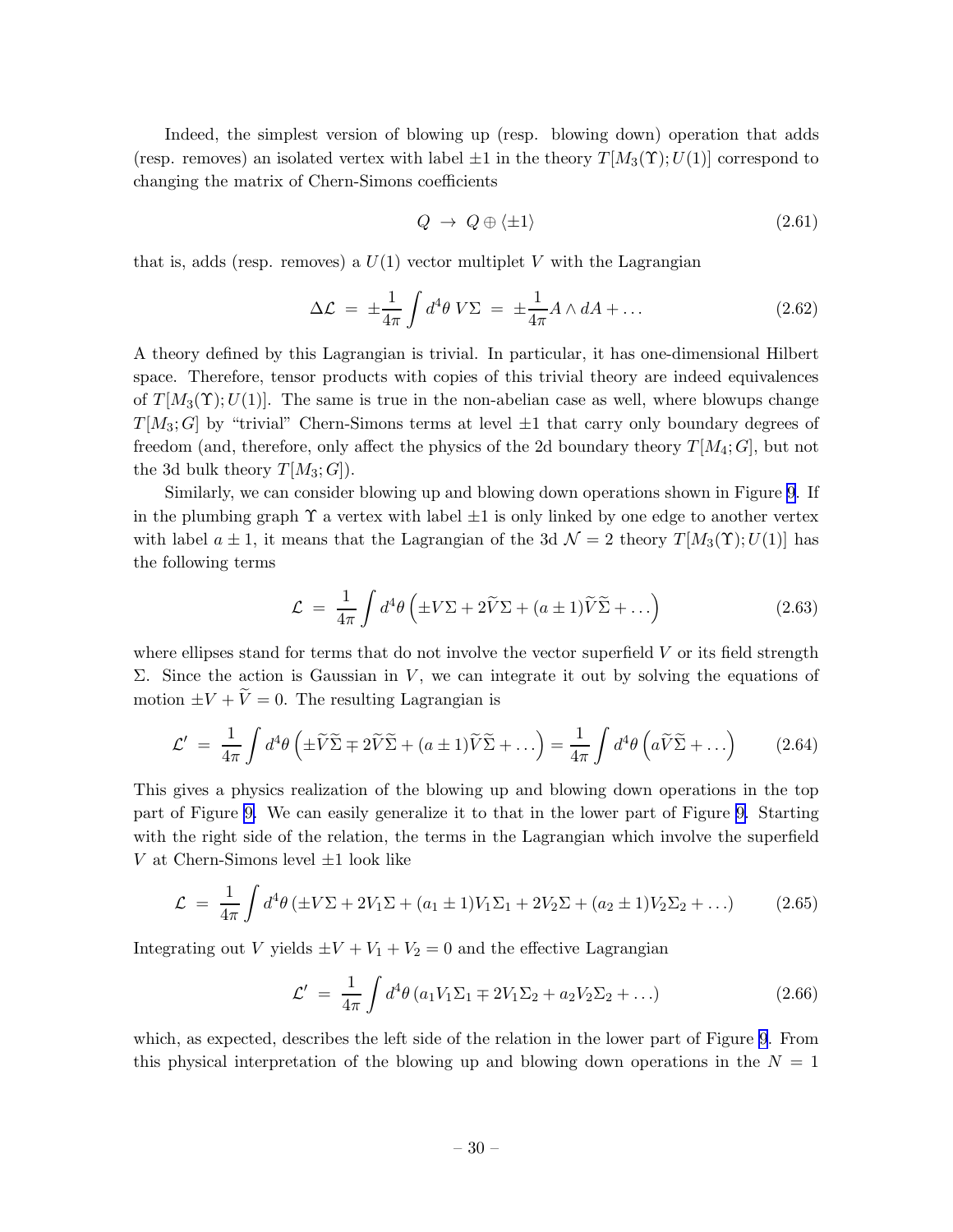case one can draw a more general lesson: the reason that 2-handles with framing coefficients  $a = \pm 1$  are "nice" corresponds to the fact that 3d  $\mathcal{N} = 2$  theory  $T[M_3(\frac{\pm 1}{\bullet})]$  is trivial.

The physical interpretation of 3d Kirby moves in Figure [10](#page-28-0) is even simpler: 2-handles with framing coefficients  $a_i = 0$  correspond to superfields in 3d theory  $T[M_3(\Upsilon)]$  that serve as Lagrange multipliers. Again, let us explain this in the basic case of a single fivebrane  $(N = 1)$ . Let us consider the first move in Figure [10](#page-28-0) and, as in the previous discussion, denote by V the  $U(1)$  vector superfield associated with a 2-handle (vertex) with framing label 0. Then, the relevnt terms in the Lagrangian of the theory  $T[M_3(\Upsilon);U(1)]$  associated to the right part of the diagram are

$$
\mathcal{L} = \frac{1}{4\pi} \int d^4\theta \left( 2V\widetilde{\Sigma} + a\widetilde{V}\widetilde{\Sigma} + \ldots \right) \tag{2.67}
$$

Note, there is no Chern-Simons term for  $V$  itself, and it indeed plays the role of the Lagrange multiplier for the condition  $\tilde{\Sigma} = 0$ . Therefore, integrating out V makes  $\tilde{V}$  pure gauge and removes all Chern-Simons couplings involving  $\tilde{V}$ . The resulting quiver Chern-Simons theory is precisely the one associated with the left diagram in the upper part of Figure [10](#page-28-0).

Now, let us consider the second move in Figure [10,](#page-28-0) again starting from the right-hand side. The relevant part of the Lagrangian for  $T[M_3(\Upsilon);U(1)]$  looks like

$$
\mathcal{L} = \frac{1}{4\pi} \int d^4\theta \left( 2V\Sigma_1 + a_1 V_1 \Sigma_1 + 2V \Sigma_2 + a_2 V_2 \Sigma_2 + \ldots \right) \tag{2.68}
$$

where the dependence on  $V$  is again only linear. Hence, integrating it out makes the "diagonal" combination  $V_1 + V_2$  pure gauge, and for  $V' = V_1 = -V_2$  we get

$$
\mathcal{L}' = \frac{1}{4\pi} \int d^4\theta \left( (a_1 + a_2) V' \Sigma' + \ldots \right) \tag{2.69}
$$

which is precisely the Lagrangian of the quiver Chern-Simons theory associated to the plumbing graph in the lower left corner of Figure [10.](#page-28-0)

Finally, since all other boundary diffeomorphisms in 3d Kirby calculus follow from these basic moves, it should not be surprising that the manipulation in Figure [11](#page-29-0) as well as the slamdunk move [\(2.60](#page-29-0)) also admit an elegant physical interpretation. However, for completeness, and to practice a little more with the dictionary between 3d Kirby calculus and equivalences of 3d  $\mathcal{N}=2$  theories, we present the details here. Based on the experience with the basic moves, the reader might have (correctly) guessed that both the boundary diffeomorphism in Figure [11](#page-29-0) and the slam-dunk move [\(2.60](#page-29-0)) correspond to integrating out vector multiplets.

Specifically, for the plumbing graph on the left side of([2.60](#page-29-0)) the relevant terms in the Lagrangian of the theory  $T[M_3(\Upsilon);U(1)]$  look like

$$
\mathcal{L} = \frac{1}{4\pi} \int d^4\theta \left( \frac{p}{q} V \Sigma + 2\widetilde{V} \Sigma + a\widetilde{V} \widetilde{\Sigma} + \dots \right) \tag{2.70}
$$

Since there are no other terms in the Lagrangian of  $T[M_3(\Upsilon);U(1)]$  that contain the superfield V or its (super)field strength  $\Sigma$ , we can integrate it out. Replacing V by the solution to the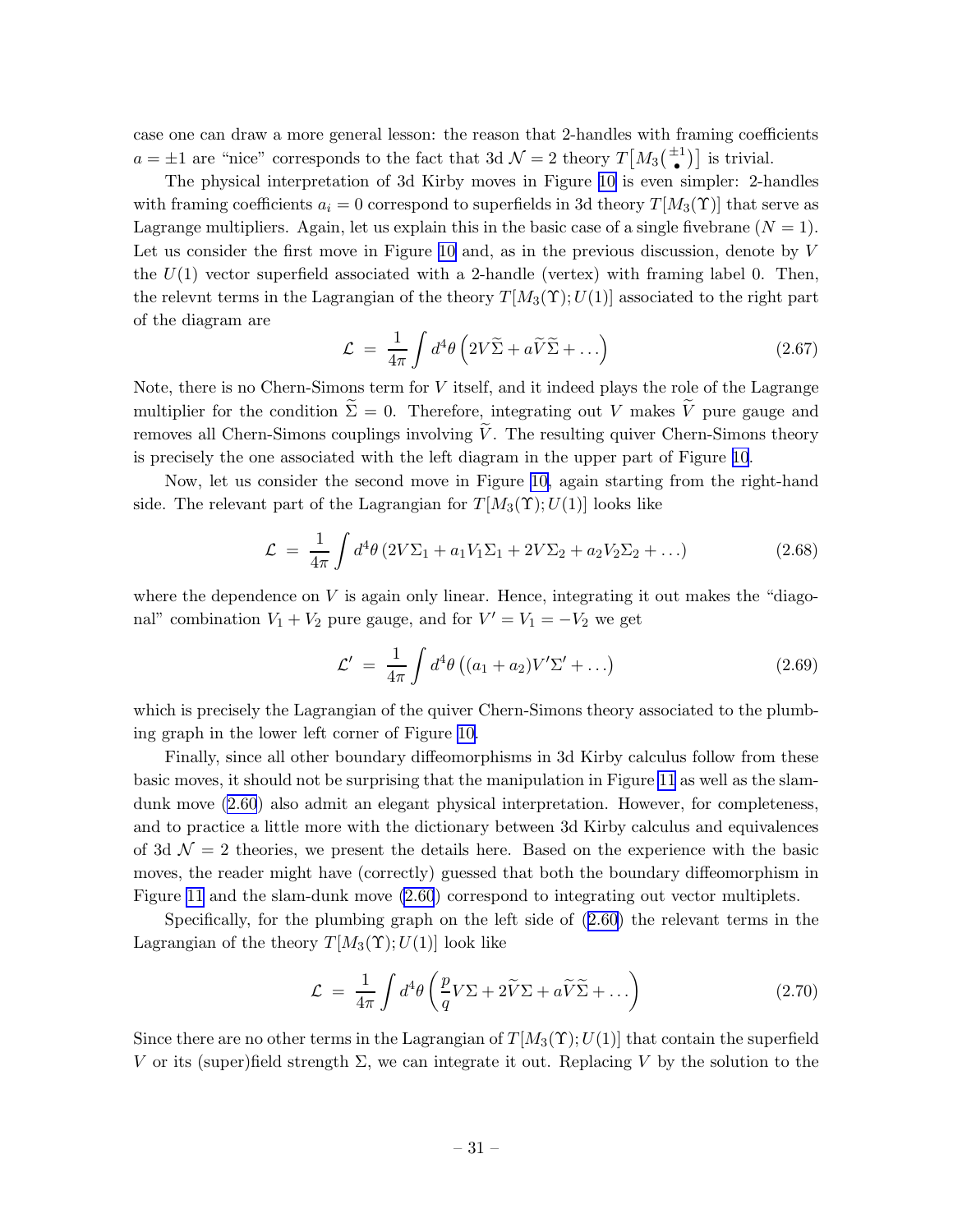<span id="page-32-0"></span>equation  $\frac{p}{q}V + \widetilde{V} = 0$  gives the Lagrangian for the remaining fields

$$
\mathcal{L} = \frac{1}{4\pi} \int d^4\theta \left( (a - \frac{q}{p}) \widetilde{V} \widetilde{\Sigma} + \dots \right) \tag{2.71}
$$

which is an equivalent description of the theory  $T[M_3(\Upsilon);U(1)]$ , in fact, the one associated with the right-hand side of the slam-dunk move  $(2.60)$ . By now it should be clear what is going on. In particular, by iterating this process and integrating in or integrating out  $U(1)$ vector superfields, it is easy to show that quiver Chern-Simons theories associated to Kirby diagrams in Figure [11](#page-29-0) are indeed equivalent.

### 2.4 Cobordisms and domain walls

Now, it is straightforward to generalize the discussion in previous sections to 4-manifolds with two (or more) boundary components. The lesson we learned is that each boundary component of  $M_4$  corresponds to a coupling with 3d  $\mathcal{N}=2$  theory labeled by that component.

In general, when a 4-manifold  $M_4$  has one or more boundary components, it is convenient to view it as a (co)bordism from  $M_3^-$  to  $M_3^+$ , where  $M_3^{\pm}$  is allowed to be empty or contain several connected components, see Figure 12a. If  $M_3^- = \emptyset$  (or  $M_3^+ = \emptyset$ ), then the corresponding 3d  $\mathcal{N}=2$  theory  $T[M_3^-]$  (resp.  $T[M_3^+]$ ) is trivial. And, when  $M_3^{\pm}$  has more than one connected component, the corresponding theory  $T[M_3^{\pm}]$  is simply a tensor product of 3d  $\mathcal{N}=2$  theories associated with those components. (In fact, we already encountered similar situations,e.g. in  $(2.42)$  $(2.42)$  $(2.42)$ , when we discussed 3-manifolds with several boundary components.)



Figure 12: (a) A cobordism between 3-manifolds  $M_3^-$  and  $M_3^+$  corresponds to (b) a 2d  $\mathcal{N} = (0, 2)$ theory  $T[M_4]$  on the domain wall (interface) coupled to 3d  $\mathcal{N}=2$  theories  $T[M_3^-]$  and  $T[M_3^+]$  on both sides.

What kind of 2d theory  $T[M_4]$  corresponds to a cobordism from  $M_3^-$  to  $M_3^+$ ? There are several ways to look at it. First, trying to erase any distinction between  $M_3^+$  and  $M_3^-$ , we can view any such 4-manifold as a cobordism from  $\emptyset$  to  $M_3^+ \sqcup -M_3^-$ , *i.e.* as a 4-manifold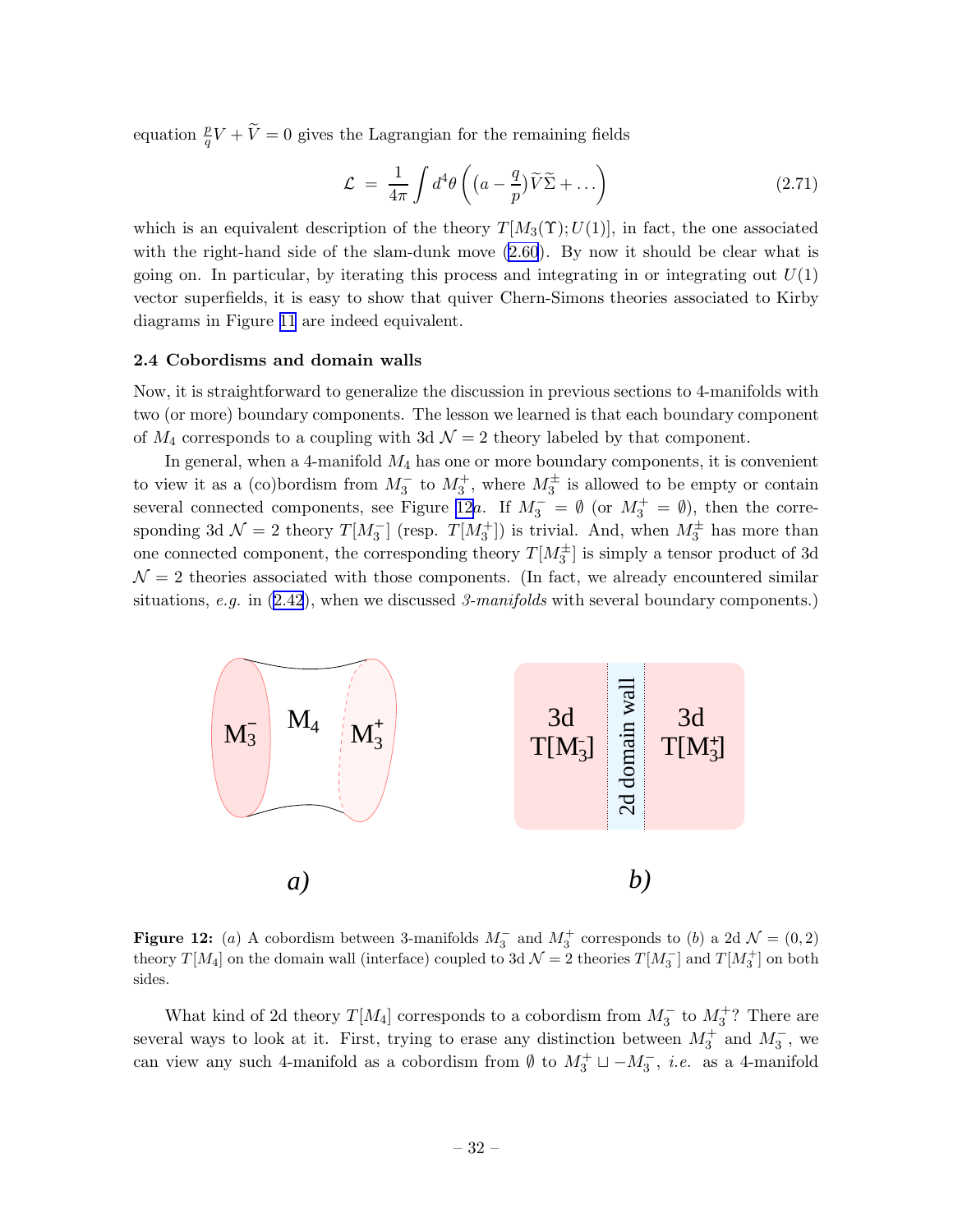<span id="page-33-0"></span>with boundary  $M_3 = M_3^+ \sqcup -M_3^-$ , thus reducing the problem to the one already considered. Indeed, using [\(2.53](#page-26-0)), to a 4-manifold  $M_4$  with boundary  $M_3^+ \sqcup -M_3^-$  we associate a 3d  $\mathcal{N}=2$ theory  $T[M_3^+] \otimes (P \circ T[M_3^-])$  on a half-space  $\mathbb{R}_+ \times \mathbb{R}^2$  coupled to a boundary theory  $T[M_4]$ . In turn, this product 3d theory on a half-space is equivalent — via the so-called "folding" trick  $[62-64]$  — to a 3d theory  $T[M_3^+]$  or  $T[M_3^-]$  in two regions of the full three-dimensional space  $\mathbb{R}^3$ , separated by a 2d interface (that in 3d context might be naturally called a "defect" wall"). This gives another, perhaps more natural way to think of 2d  $\mathcal{N} = (0, 2)$  theory  $T[M_4]$ associated to a cobordism from  $M_3^-$  to  $M_3^+$ , as a theory trapped on the interface separating two 3d  $\mathcal{N}=2$  theories  $T[M_3^-]$  or  $T[M_3^+]$ , as illustated in Figure [12.](#page-32-0)

In order to understand the physics of fivebranes on 4-manifolds, it is often convenient to compactify one more direction, *i.e.* consider the fivebrane world-volume to be  $S^1 \times \mathbb{R} \times$  $M_4$ . In the present context, it leads to an effective two-dimensional theory with  $\mathcal{N} = (2, 2)$ supersymmetry and a B-type defect<sup>9</sup> labeled by  $M_4$ . In fact, we already discussed this reduction on a circle in section [2.2,](#page-12-0) where it was noted that the effective 2d  $\mathcal{N} = (2, 2)$ theory — which, with some abuse of notations, we still denote  $T[M_3]$  — is characterized by the twisted superpotential  $W(x_i)$ . Therefore, following the standard description of B-type defects in  $\mathcal{N} = (2, 2)$  Landau-Ginzburg models [65–68], one might expect that a defect  $T[M_4]$ between two theories  $T[M_3^-]$  and  $T[M_3^+]$  can be described as a matrix (bi-)factorization of the difference of the corresponding superpotentials

$$
\widetilde{W}_{T[M_3^+]}(x_i) - \widetilde{W}_{T[M_3^-]}(y_i) \tag{2.72}
$$

While conceptually quite helpful, this approach is less useful for practical description of the defect walls between  $T[M_3^-]$  and  $T[M_3^+]$ , which we typically achieve by other methods. The reason, in part, is that superpotentials  $\tilde{W}$  are non-polynomial for most theories  $T[M_3]$ . We revisit this approach and make additional comments in section [4](#page-67-0).

Note, if 2d theories in question were  $\mathcal{N} = (2, 2)$  sigma-models based on target manifolds  $X_{T[M_3^+]}$  and  $X_{T[M_3^-]}$ , respectively, then B-type defects between them could be similarly represented by correspondences, or (complexes of) coherent sheaves, or sometimes simply by holomorphic submanifolds

$$
\Delta \subset X_{T[M_3^+]} \times X_{T[M_3^-]}
$$
\n
$$
(2.73)
$$

Much like defect lines in 2d, defect walls in 3d can be classified according to their properties and the symmetries they preserve: topological, conformal, reflective or transmissive, parameter walls, (duality) transformation walls, etc. Various examples of such walls in 3d  $\mathcal{N}=2$  theories were studied in [15]. For instance, parameter walls are labeled by (homotopy types of) paths on the moduli space  $\mathcal{V}_{T[M_3]}$  and correspond to (autoequivalence) functors acting on the category of B-type boundary conditions. Transformation walls, on the other hand, in general change 3d  $\mathcal{N} = 2$  theory, e.g. by implementing the  $SL(2,\mathbb{Z})$  action [53] described in [\(2.37\)](#page-21-0)-([2.38](#page-21-0)). Topological defects in abelian Chern-Simons theories — which, according to our proposal [\(2.25\)](#page-17-0), are relevant to cobordisms between 3-manifolds — have been studied

 $9$ The converse is not true since some line defects in 2d come from line operators in 3d.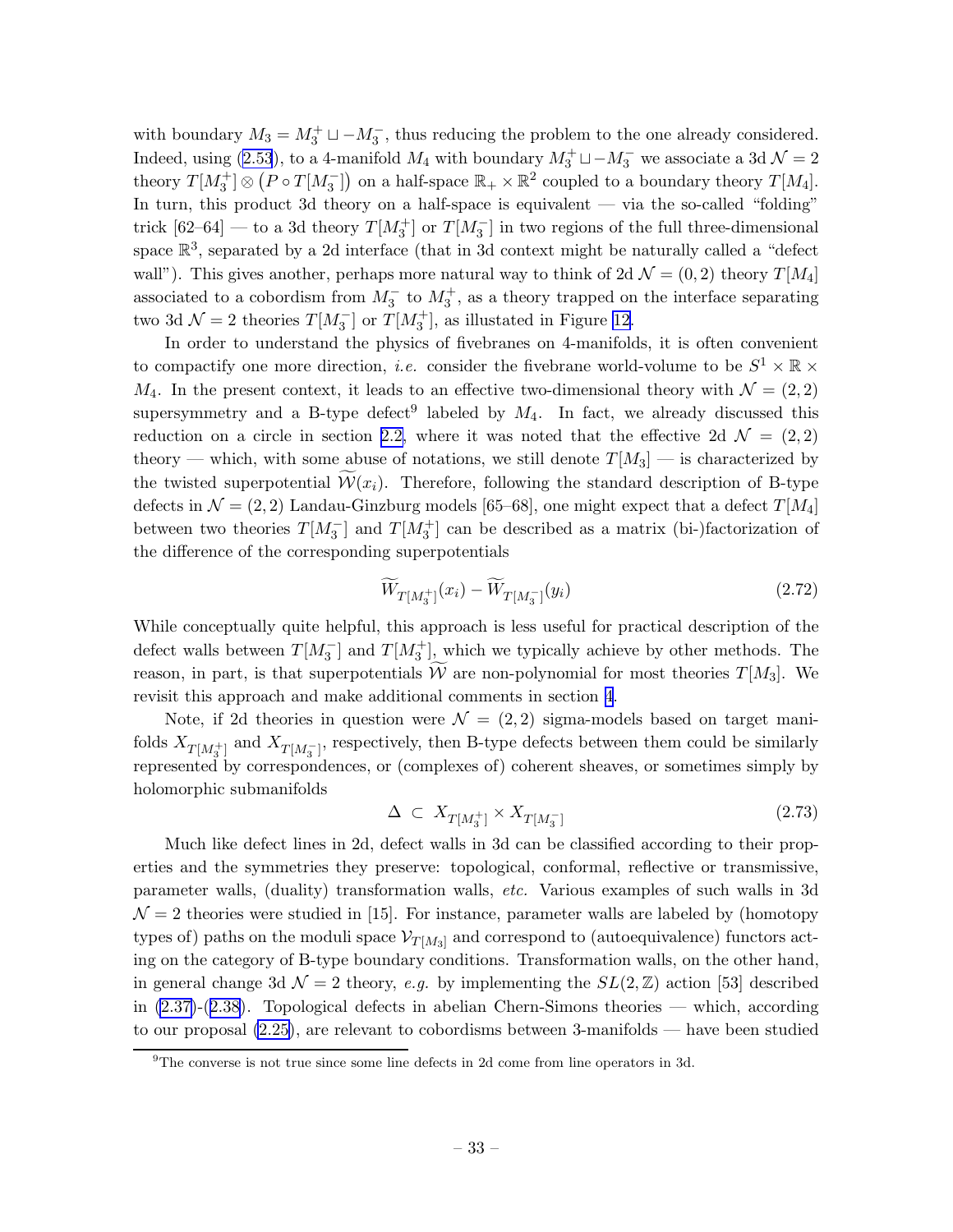e.g. in [45, 69, 70]. In supersymmetric theories, topological defects are quite special as they are of A-type and B-type at the same time.

The next best thing to topological defects are conformal ones, which in 2d are usually characterized by their reflective or transmissive properties. Extending this terminology to walls in 3d, below we consider two extreme examples, which, much like Neumann and Dirichlet boundary conditions, provide basic ingredients for building mixed types. See Figure 13a for an illustration of a generic defect wall (neither totally reflective nor fully transmissive).



**Figure 13:** A generic defect wall between two 3d  $\mathcal{N} = 2$  theories (a) in flat space-time and (b) the corresponding configuration on  $S^1 \times S^2$ . The index of the latter system is obtained from two copies of the "half-index"  $\mathcal{I}_{S^1 \times_q D^{\pm}}(T^{\pm}) \simeq Z_{\text{vortex}}(T^{\pm})$  convoluted via the index (flavored elliptic genus) of the defect wall supported on  $S^1 \times S^1_{eq}$ , where  $D^{\pm}$  is the disk covering right (resp. left) hemisphere of the  $S^2$  and  $S_{\text{eq}}^1 := \partial D^+ = -\partial D^-$  is the equator of the  $S^2$ .

### Fully transmissive walls

The simplest example of a totally transmisive wall (which is also conformal) is a trivial wall between the theory  $T[M_3]$  and itself. It corresponds to the identity cobordism  $M_3 \times I$  and in the language of boundary conditions([2.73](#page-33-0)) is represented by the "diagonal"

$$
\Delta_X \subset X \times X \tag{2.74}
$$

and similarly for the LG models([2.72](#page-33-0)).

In view of [\(2.25\)](#page-17-0) and([2.40](#page-22-0)), more interesting examples of maximally transmissive defects are walls between  $\mathcal{N} = 2$  Chern-Simons theories with gauge groups G and  $H \subset G$  that have H-symmetry throughout. Such defects can be constructed by decomposing the Lie algebra

$$
\mathfrak{g} = (\mathfrak{g}/\mathfrak{h})^{\perp} \oplus \mathfrak{h}^{\parallel} \tag{2.75}
$$

and imposing Dirichlet type boundary conditions on the coset degrees of freedom and Neumann boundary conditions on degrees of freedom for  $H \subset G$ . Equivalently, via the level-rank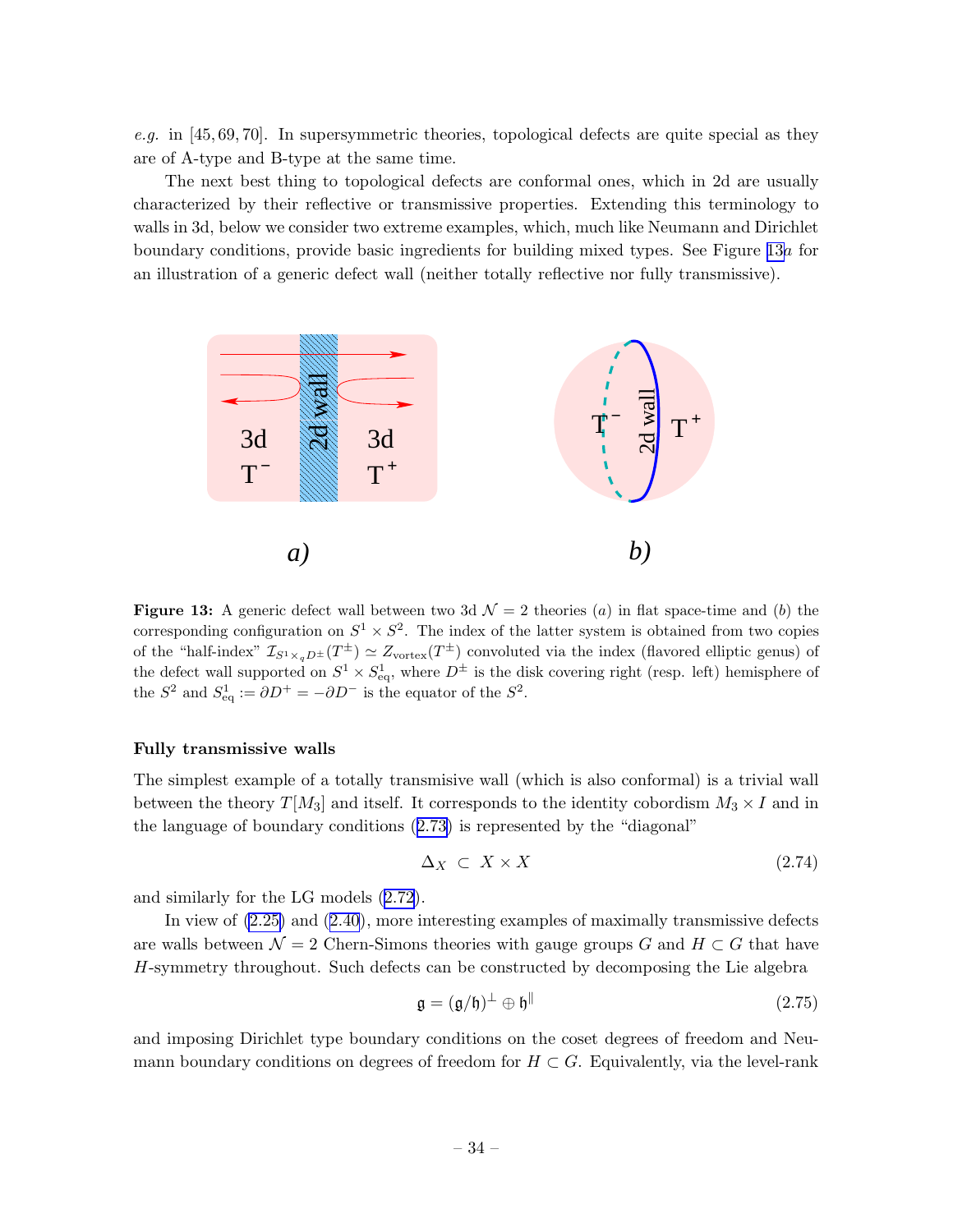<span id="page-35-0"></span>or, in the supersymmetric context, Giveon-Kutasov duality [71] equally important are levelchanging defect walls in  $\mathcal{N} = 2$  Chern-Simons theories. See e.g. [70] for the study of defect walls with these properties in a purely bosonic theory and  $[72, 73]$  for various constructions in closely related WZW models one dimension lower.

### Maximally reflective walls

Maximally reflective domain walls between 3d theories  $T[M_3^-]$  or  $T[M_3^+]$  do not allow these theories to communicate at all. Typical examples of such walls are products of boundary conditions,  $\mathcal{B}^-$  and  $\mathcal{B}^+$ , for  $T[M_3^-]$  and  $T[M_3^+]$ , respectively:

$$
T[M_4] = \mathcal{B}^- \otimes \mathcal{B}^+ \tag{2.76}
$$

In the correspondence between 4-manifolds and 2d  $\mathcal{N} = (0, 2)$  theories trapped on the walls, they correspond to disjoint unions  $M_4 = M_4^- \sqcup M_4^+$ , such that  $\partial M_4^{\pm} = M_3^{\pm}$ .

### Fusion

Finally, the last general aspect of domain walls labeled by cobordisms that we wish to mention is composition (or, fusion), illustrated *e.g.* in Figure [15](#page-37-0). As we explain in the next section, the importance of this operation is that any 4-manifold of the form [\(2.1](#page-8-0)) and, therefore, any 2d  $\mathcal{N} = (0, 2)$  theory associated to it can built — in general, in more than one way — as a sequence of basic fusions. Notice, while colliding general defect walls can be singular, the fusion of B-type walls on  $S^1 \times \mathbb{R}^2$  is smooth (since they are compatible with the topological twist along  $\mathbb{R}^2$ ).

### 2.5 Adding a 2-handle

We introduced many essential elements of the dictionary (in Table [1\)](#page-4-0) between 4-manifolds and the corresponding 2d theories  $T[M_4]$ , and illustrated some of them in simple examples. Further aspects of this dictionary and more examples will be given in later sections and future work. One crucial aspect — which, hopefully, is already becoming clear at this stage — is that a basic building block is a 2-handle. Indeed, adding 2-handles one-by-one, we can build any4-manifold of the form ([2.1\)](#page-8-0)! And the corresponding 2d theory  $T[M_4]$  can be built in exactly the same way, following a sequence of basic steps, each of which corresponds to adding a new 2-handle.

In this section, we shall look into details of this basic operation and, in particular, explain that adding a new 2-handle at any part of the Kirby diagram can be represented by a cobordism. Then, using the dictionary between cobordisms and walls (interfaces) in 3d, that we already explained in section [2.4](#page-32-0), we learn that the operation of adding a 2-handle can be described by a fusion with the corresponding wall, as illustrated in Figures [14](#page-36-0) and [15](#page-37-0).

This interpretation of adding 2-handles is very convenient and very powerful, especially for practical ways of building theories  $T[M_4]$ . For instance, it can be used to turn a small sample of concrete examples into a large factory for producing many new ones. Indeed,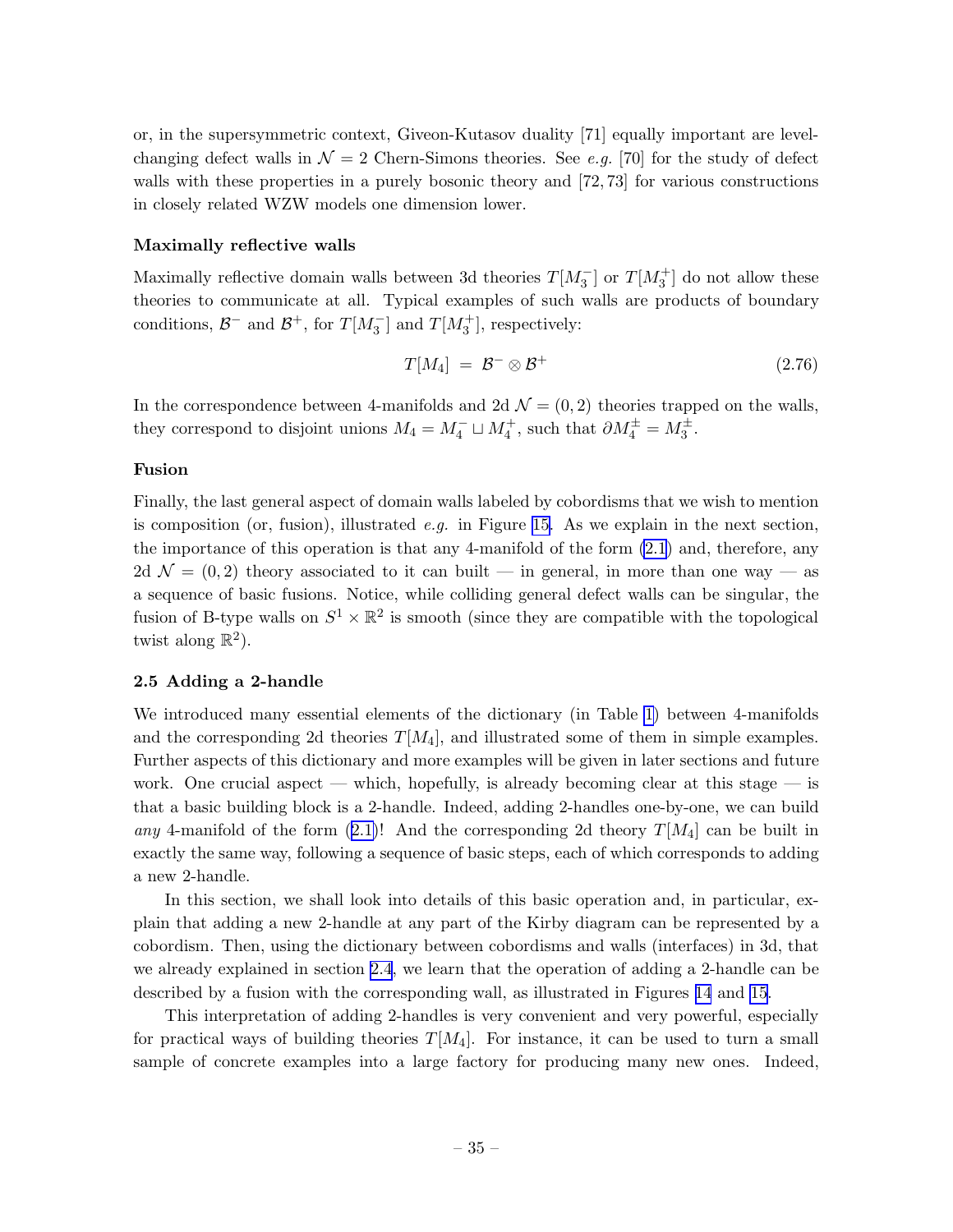suppose one has a good understanding of a (possibly rather small) family of 4-manifolds that can be obtained from one another by adding 2-handles. Then, by extracting<sup>10</sup> the "difference" one gets a key to a much larger class of 4-manifolds and the corresponding theories  $T[M_4]$ that can be constructed by composing the basic steps (of adding 2-handles) in a variety of new ways, thus, potentially taking us well outside of the original family. A good starting point for implementing this algorithm and deducing the set of basic cobordisms (resp. the 2d (0, 2) domain wall theories) can be a class of ADE sphere plumbings, as in Figures [1](#page-9-0) and [2](#page-10-0), for which the Vafa-Witten partition function is known to be the level N character of the corresponding WZW model [13, 46]. We pursue this approach in section [3](#page-40-0) and identify the corresponding basic operations of adding 2-handles with certain coset models.



Figure 14: The operation of attaching a 2-handle to  $M_4^-$  can be represented by a cobordism, namely the closure of  $M_4^+ \setminus M_4^-$ . This operation corresponds to fusing a 2d wall (interface) determined by the cobordism with a boundary theory  $T[M_4^-]$  to produce a new boundary theory  $T[M_4^+]$ . Equivalently, the system on the left — with a domain wall sandwiched between 3d  $\mathcal{N}=2$  theories  $T[M_3^-]$  and  $T[M_3^+]$  — flows in the infra-red to a new boundary condition determined by  $T[M_4^+]$ .

Suppose our starting point is a 4-manifold  $M_4^-$  with boundary

$$
\partial M_4^- = M_3^- \tag{2.77}
$$

Attaching to it an extra 2-handle we obtain a new 4-manifold  $M_4^+$  with a new boundary

$$
\partial M_4^+ = M_3^+ \tag{2.78}
$$

 $10$ Explaining how to do this is precisely the goal of the present section.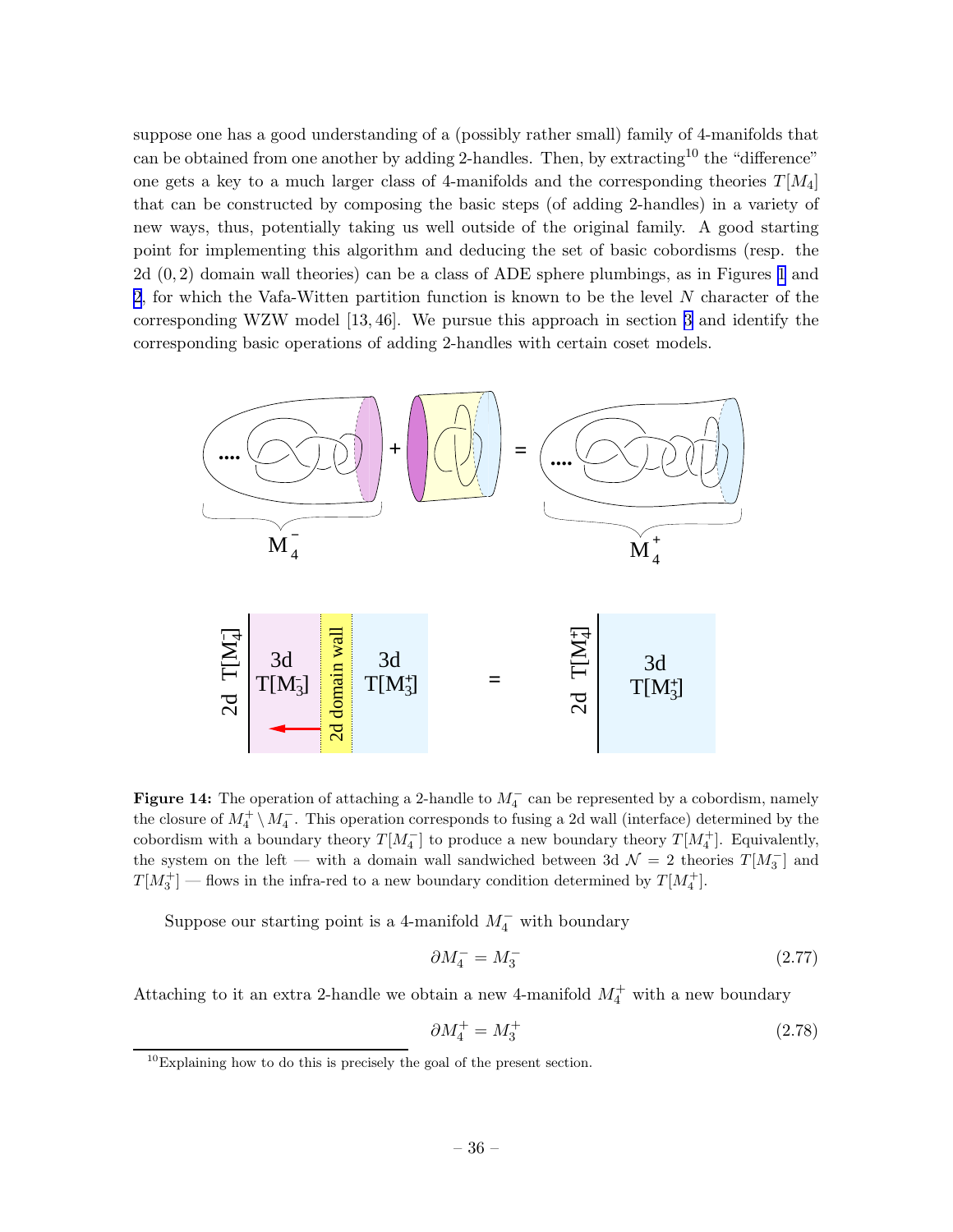<span id="page-37-0"></span>A convenient way to describe this operation — which admits various generalizations and a direct translation into operations on  $T[M_4^-]$  — is to think of (the closure of)  $M_4^+ \setminus M_4^-$  as a (co)bordism, B, from  $M_3^-$  to  $M_3^+$ . In other words, we can think of  $M_4^+$  as a 4-manifolds obtained by gluing  $M_4^-$  to a cobordism B with boundary

$$
\partial B = -M_3^- \cup M_3^+ \tag{2.79}
$$

Therefore,

$$
M_4^+ = M_4^- \cup_{\varphi} B \tag{2.80}
$$

where  $\varphi : M_3 \to M_3$  is assumed to be the identity map, unless noted otherwise.



**Figure 15:** The process of building a 4-manifold  $M_4$  labeled by a plumbing tree can be represented by a sequence of basic cobordisms with  $b_2 = 1$ , where each step adds a new 2-handle. Each cobordism corresponds to a 2d wall (interface), and the process of building  $M_4$  corresponds to defining  $T[M_4]$  as the IR limit of the layered system of 3d theories trapped between walls shown on the lower part of the figure. Note, in general, there are many equivalent ways of building the same 4-manifold  $M_4$  by attaching 2-handles in a different order; they correspond to equivalent descriptions (dualities) of the same 2d  $(0, 2)$  theory  $T[M_4]$ .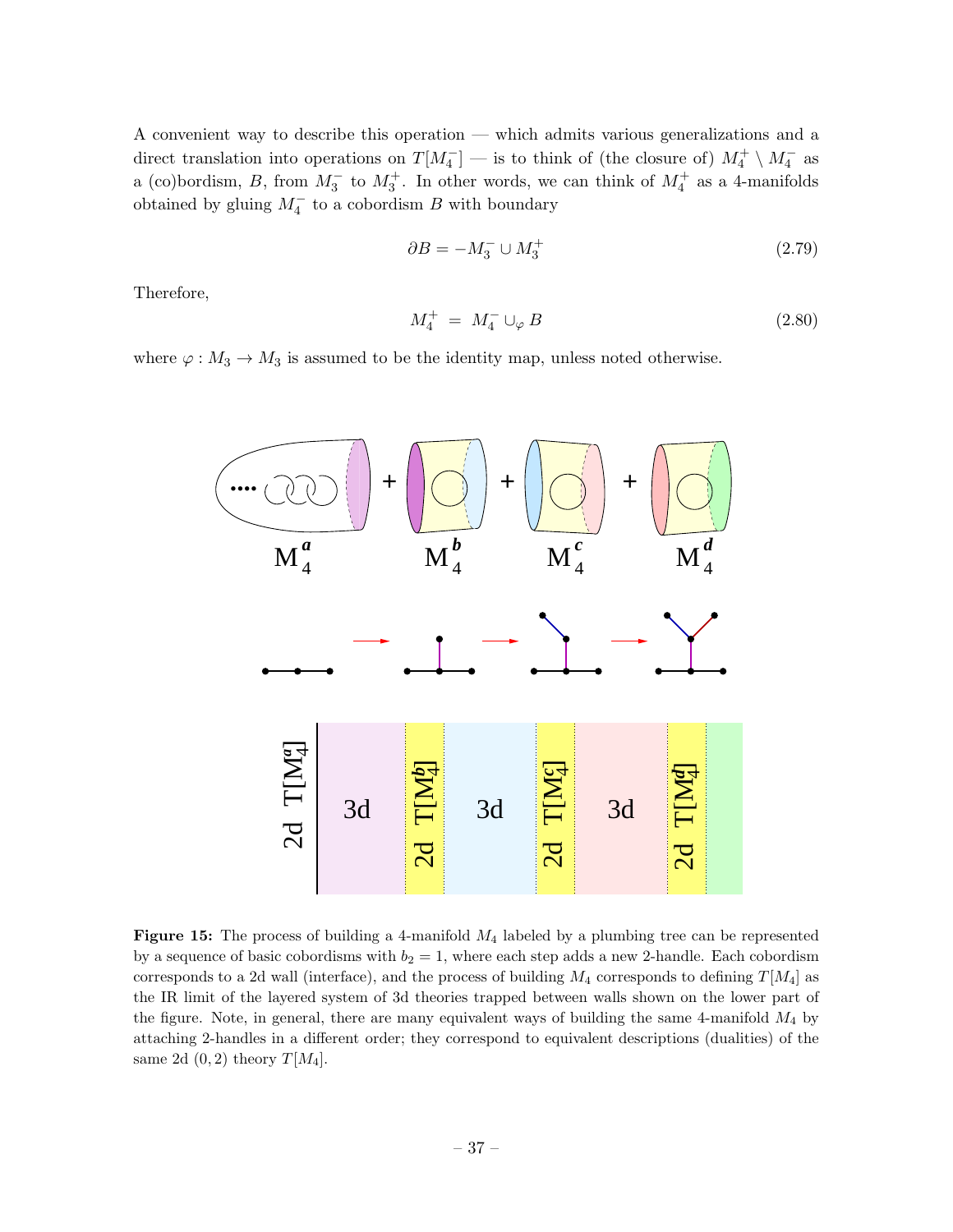<span id="page-38-0"></span>We have  $H_3(M_4^+, B) \cong H_3(M_4^-, M_3^-) \cong H^1(M_4^-)$  by Poincaré duality. The latter is trivial,  $H^1(M_4^-) = 0$ . Then, comparing the exact sequence for the pair  $(M_4^+, B)$  with the exact sequence for the triple  $(M_4^+, B, M_3^+)$  we get the following diagram

$$
0 \to H_2(B) \to H_2(M_4^+) \to H_2(M_4^+, B)
$$
  
\n
$$
\parallel \qquad \downarrow \qquad \qquad \parallel
$$
  
\n
$$
0 \to H_2(B, M_3^+) \to H_2(M_4^+, M_3^+) \to H_2(M_4^+, B) \to H_1(B, M_3^+) = 0
$$
  
\n
$$
\parallel P.D. \qquad \qquad \parallel
$$
  
\n
$$
H^2(M_4^+) \qquad H_2(M_4^-, M_3^-)
$$
  
\n
$$
\parallel \qquad \qquad \parallel P.D.
$$
  
\n
$$
H_2(M_4^+)^* \xrightarrow{\iota^*} H_2(M_4^-)^*
$$
  
\n(2.81)

In this diagram, the map from  $H_2(M_4^+)$  to its dual  $H_2(M_4^+)^* \cong H^2(M_4^+)$  is given by the intersection form  $Q^+ \equiv Q_{M_4^+}$ . Therefore, we get

$$
0 \to H_2(B) \to H_2(M_4^+) \xrightarrow{Q^+} H_2(M_4^+)^* \xrightarrow{\iota^*} H_2(M_4^-)^* \tag{2.82}
$$

Since the second map, from  $H_2(B)$  to  $H_2(M_4^+)$ , is injective, it follows that

$$
H_2(B) = \ker \left( \iota^* \circ Q^+ \right) \tag{2.83}
$$

This useful result can tell us everything we want to know about the cobordism B from the data of  $M_4^-$  and  $M_4^+$ .

In particular, when both  $M_4^+$  and  $M_4^-$  are sphere plumbings, and the plumbing tree of the former is obtained by adding a new vertex (with an edge) to the plumbing tree of the latter, as in Figure [15,](#page-37-0) the second homology of the cobordism  $B$  is one-dimensional,

$$
b_2(X) = 1, \t(2.84)
$$

and, therefore, its intersection form is determined by the self-intersection of a single generator  $s \in H^2(B)$ . Thus, introducing a natural basis  $\{s_i\}$  for  $H_2(M_4^+)$ , such that the intersection pairing

$$
Q^+(s_i, s_i) = Q^+_{ij} \tag{2.85}
$$

is determined by the (weighted) plumbing tree, the generator  $s \in H^2(B)$  can be expressed as a linear combination

$$
s = \sum_{i=1}^{b_2(M_4^+)} k_i s_i \tag{2.86}
$$

where the coefficients  $k_i \in \mathbb{Z}$  are determined by (2.83):

$$
Q^{+}(s,x) = 0, \qquad \forall x \in H_2(M_4^-)
$$
\n(2.87)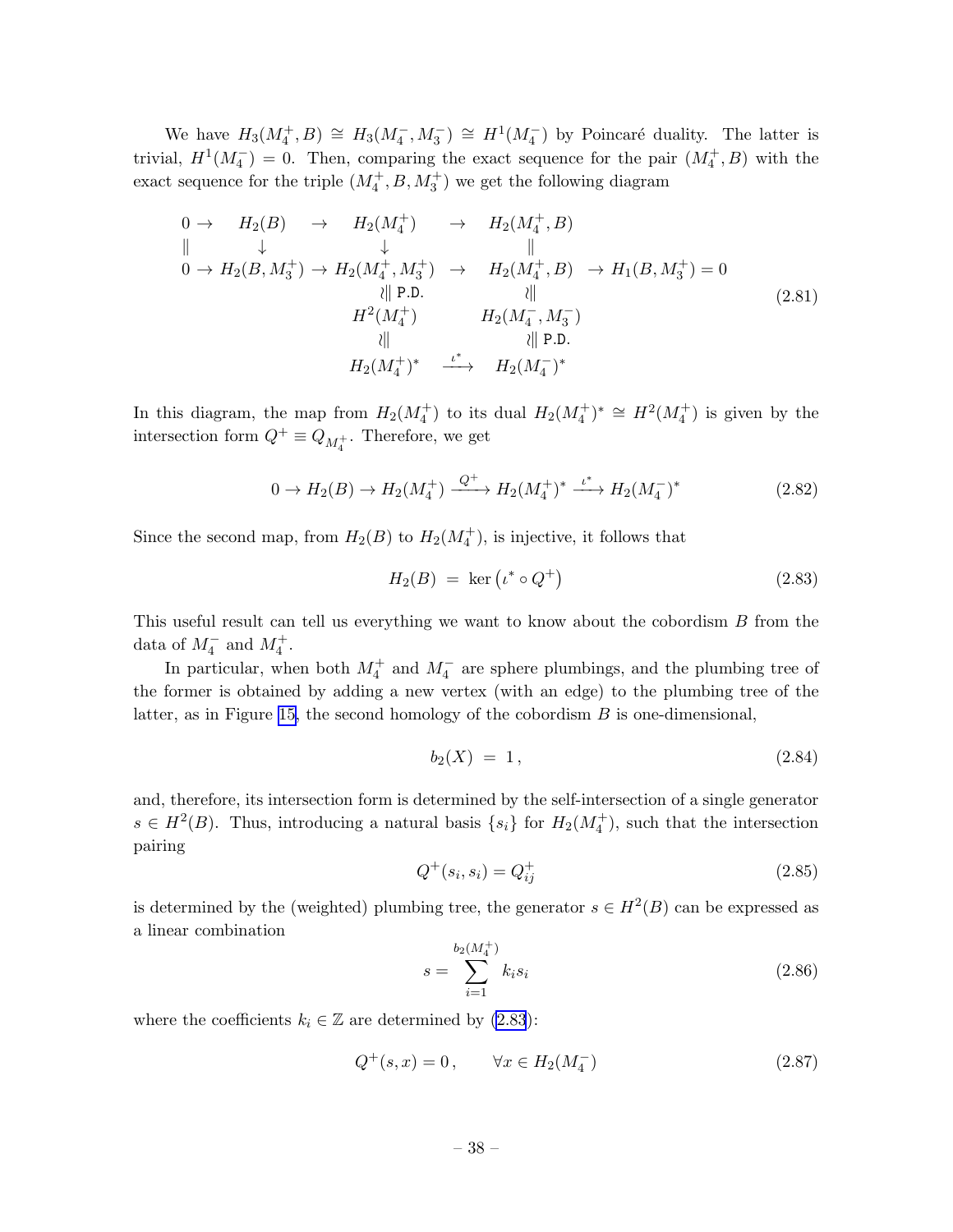In practice, of course, it suffices to verify this orthogonality condition only on the basis elements of  $H_2(M_4^-)$ . Then, it determines the cohomology generator [\(2.86](#page-38-0)) and, therefore, the self-intersection number  $Q^+(s, s)$ .

As a warm-up, let us illustrate how this works in the case of a linear plumbing in Figure [1](#page-9-0), where for simplicity we start with the case where all Euler numbers  $a_i = -2$ . Namely, if  $M_4^$ has a linear plumbing graph with  $n-1$  vertices and  $M_4^+$  has a linear plumbing graph with n vertices, then the condition([2.87](#page-38-0)) becomes

$$
Q(s, s_i) = 0, \qquad i = 1, \dots, n - 1 \tag{2.88}
$$

or, more explicitly,

$$
-2k_1 + k_2 = 0
$$
  
\n
$$
k_{i-1} - 2k_i + k_{i+1} = 0
$$
  $i = 2, ..., n-1$  (2.89)

Solving these equations we find the generator  $s \in H^2(B)$ ,

$$
s = s_1 + 2s_2 + 3s_3 + \ldots + ns_n \tag{2.90}
$$

for the cobordism B that relates  $A_{n-1}$  and  $A_n$  linear plumbings. Now, the self-intersection is easy to compute:

$$
Q^{+}(s,s) = -n(n+1)
$$
\n(2.91)

It is easy to generalize this calculation to linear plumbings with arbitrary framing coefficients  $a_i$ , as well as plumbing graphs which are not necessarily linear. As the simplest example of the latter, let us consider a 2-handle attachment in the first step of Figure [15](#page-37-0) that turns a linear plumbing graph with three vertices

$$
M_4^- : \qquad \overset{a}{\bullet} \qquad \overset{b}{\bullet} \qquad \overset{c}{\bullet} \qquad (2.92)
$$

into a non-linear plumbing graph with a trivalent vertex:

$$
M_4^+ : \qquad \begin{array}{c} d \\ \bullet \\ a \\ \bullet \\ \bullet \end{array} \qquad \begin{array}{c} \bullet \\ \bullet \\ b \end{array} \qquad (2.93)
$$

In order to determine the cobordism B that does the job we are again going to use  $(2.83)$  or, better yet, its more explicit version [\(2.87\)](#page-38-0) suitable for arbitrary plumbing trees. As before, denotingby  $s_i$  the generators of  $H_2(M_4^+)$  with the intersection pairing ([2.85\)](#page-38-0), which is easy to read off from (2.93), we get the system of linear equations([2.87](#page-38-0)) that determines the generator  $(2.86)$  of the cobordism  $B$ :

$$
Q^{+}(s, s_{1}) = ak_{1} + k_{2} = 0
$$
  
\n
$$
Q^{+}(s, s_{2}) = k_{1} + bk_{2} + k_{3} + k_{4} = 0
$$
  
\n
$$
Q^{+}(s, s_{3}) = k_{2} + ck_{3} = 0
$$
\n(2.94)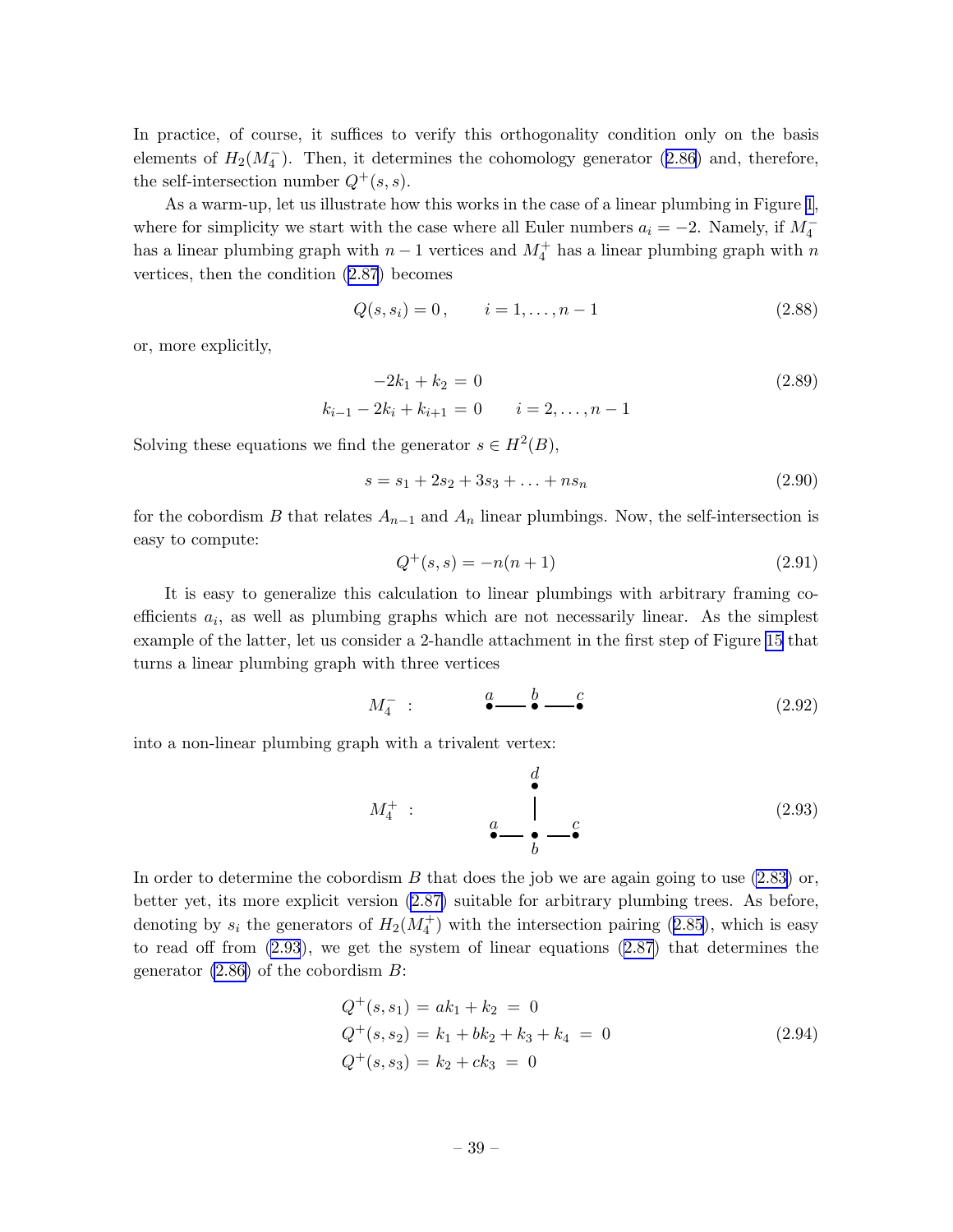<span id="page-40-0"></span>Of course, in case of negative-definite 4-manifolds  $a, b, c$ , and  $d$  are all supposed to be negative. Solving these equations we find the integer coefficients in([2.86](#page-38-0)),

$$
k_1 = \frac{c}{\gcd(a, c)}, \quad k_2 = -\frac{ac}{\gcd(a, c)}, \quad k_3 = \frac{a}{\gcd(a, c)}, \quad k_4 = \frac{abc - a - c}{\gcd(a, c)}
$$
(2.95)

which, in turn, determine the intersection form on  $B$ :

$$
Q^{+}(s,s) = \frac{(abcd - ac - ad - cd)(abc - a - c)}{\gcd(a, c)^{2}}
$$
\n(2.96)

For instance, if  $a = b = c = d = -2$ , we get  $Q_B = \langle -4 \rangle$ .

## 3. Top-down approach: fivebranes and instantons

In this section we approach the correspondence between 4-manifolds and 2d  $\mathcal{N} = (0, 2)$ theories $T[M_4; G]$  by studying the (flavored) elliptic genus ([1.9\)](#page-5-0) which, according to ([1.10\)](#page-5-0), should match the Vafa-Witten partition function.

In particular, we propose the "gluing rules" that follow operations on 4-manifolds introduced in section [2](#page-7-0) and identify the set of basic cobordisms with branching functions in certain coset models. In the non-abelian case, the key ingredient in the gluing construction is the integration measure, which we propose to be the index of a 2d  $(0, 2)$  vector multiplet. Another key ingredient, which plays an important role in [\(1.10\)](#page-5-0) for non-compact 4-manifolds, is a relation between discrete basis and continuous basis introduced in section [3.6](#page-62-0).

## 3.1 Vafa-Witten theory

In order to realize the Vafa-Witten twist of 4d  $\mathcal{N}=4$  super-Yang-Mills [13] in M-theory, we start with the six-dimensional  $(2,0)$  theory realized on the world-volume of N fivebranes. The R-symmetry group of the  $(2,0)$  theory is  $Sp(2)_r \cong SO(5)_r$  and can be viewed as a group of rotations in the five-dimensional space transverse to the fivebranes. A  $(2,0)$  tensor multiplet in six dimensions contains 5 scalars, 2 Weyl fermions and a chiral 2-form, which under  $Sp(2)<sub>r</sub>$ transform as 5, 4, and 1, respectively.

We are interested in the situation when the M-theory space is  $S^1 \times \mathbb{R}_t \times M_7 \times \mathbb{C}$ , where  $M_7$  is a 7-manifold with  $G_2$  holonomy and  $\mathbb{R}_t$  may be considered as the time direction. We introduce a stack of N fivebranes supported on the subspace  $S^1 \times \mathbb{R}_t \times M_4$ , where  $M_4$  is a coassociative cycle in  $M_7$ . This means that the normal bundle of  $M_4$  inside  $M_7$  is isomorphic to the self-dual part of  $\Lambda^2 T^* M_4$ :

$$
T_{M_7/M_4} \, \cong \, \Lambda_+^2 T^* M_4 \,. \tag{3.1}
$$

Moreover, the neighborhood of  $M_4$  in  $M_7$  is isomorphic (as a  $G_2$ -manifold) to the neighborhood of the zero section of  $\Lambda^2_+T^*M_4$ .

Since both the eleven-dimensional space-time and the fivebrane world-volume in this setup have  $S^1$  as a factor, we can reduce on this circle to obtain N D4-branes supported on  $\mathbb{R} \times M_4$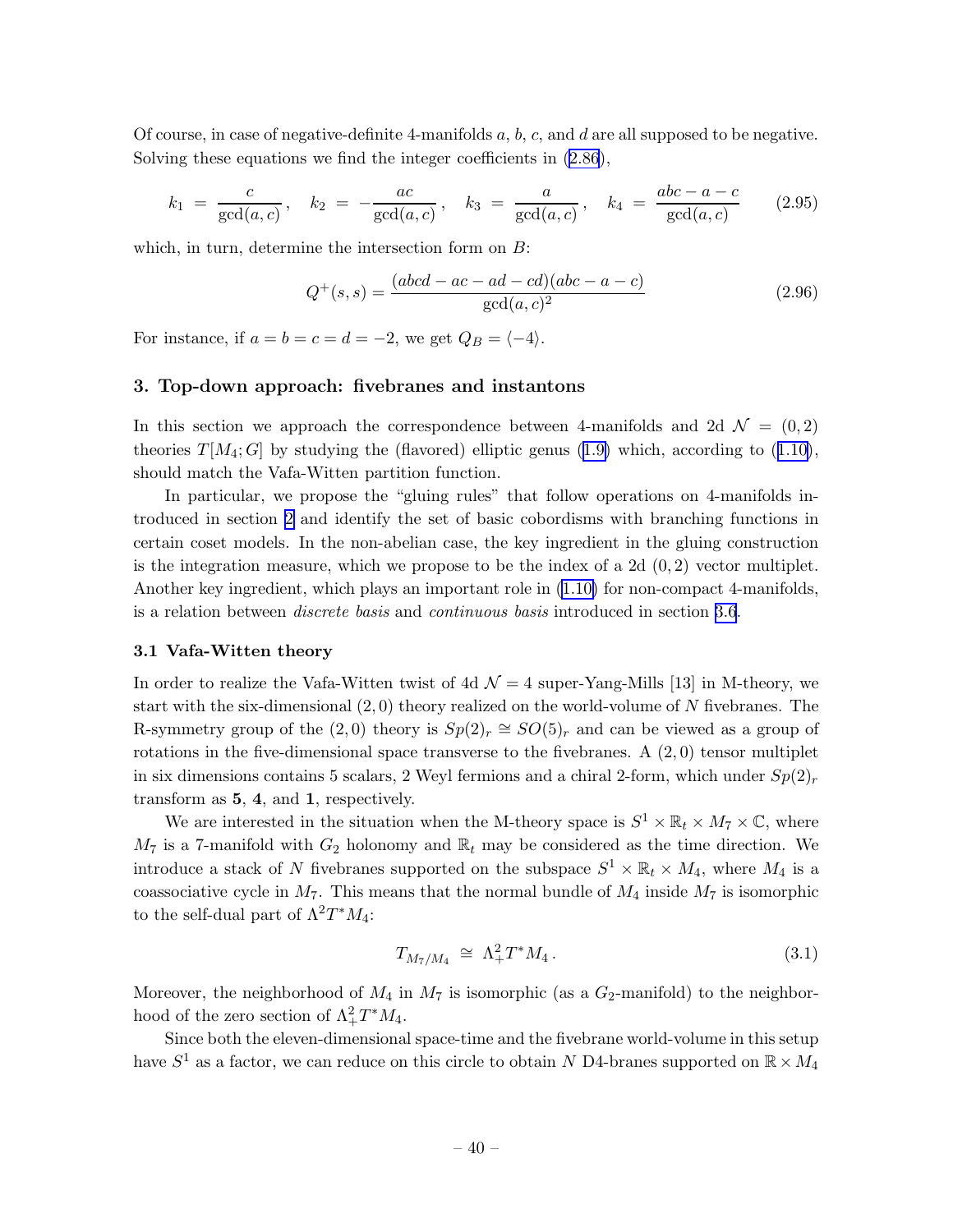in type IIA string theory. The D4-brane world-volume theory is maximally supersymmetric  $(N = 2)$  super-Yang-Mills in five dimensions with the following field content:

| spectrum of $5d$ super-Yang-Mills |  |                         |  |
|-----------------------------------|--|-------------------------|--|
|                                   |  | $S_{min}(5)$ $S_{n}(9)$ |  |

|           | $Spin(5)_E$ | $Sp(2)_r$ |
|-----------|-------------|-----------|
| $1$ -form | 5           |           |
| scalars   |             |           |
| fermions  |             |           |

The rotation symmetry in the the tangent bundle of  $M_4$  is  $Spin(4)_E \cong SU(2)_L \times SU(2)_R$ subgroup of the  $Spin(5)_E$  symmetry of the Euclidean five-dimensional theory. Five normal direction to the branes are decomposed into three directions normal to  $M_4$  inside  $M_7$  and two directions of C-plane. This corresponds to the following decomposition of the R-symmetry group:

$$
SO(5)_r \rightarrow SO(3)_A \times SO(2)_U \cong SU(2)_A \times U(1)_U. \tag{3.2}
$$

The fields of the 5d super-Yang-Mills transform under the resulting  $SU(2)_L \times SU(2)_R \times$  $SU(2)_A \times U(1)_U$  symmetry group as

bosons: 
$$
(5,1) \oplus (1,5) \rightarrow (2,2,1)^0 \oplus (1,1,1)^0 \oplus (1,1,3)^0 \oplus (1,1,1)^{\pm 2}
$$
 fermions: 
$$
(4,4) \rightarrow (2,1,2)^{\pm 1} \oplus (1,2,2)^{\pm 1}
$$
 (3.3)

Non-trivial embedding of the D4-branes in space-time with the normal bundle([3.1](#page-40-0)) corresponds [19] to identifying  $SU(2)_L$  with  $SU(2)_A$  and gives precisely the topological twist introduced by Vafa in Witten [13]. The spectrum of the resulting theory looks like:

bosons : 
$$
(2,2)^0 \oplus (1,1)^0 \oplus (3,1)^0 \oplus (1,1)^{\pm 2}
$$
  
fermions :  $(1,1)^{\pm 1} \oplus (3,1)^{\pm 1} \oplus (2,2)^{\pm 1}$  (3.4)

where we indicate transformation under the symmetry group  $SU(2)'_L \times SU(2)_R \times U(1)_U$ . Here, the subgroup  $SU(2)'_L \times SU(2)_R$  is the new rotation symmetry along  $M_4$ , whereas  $U(1)_U$  is the R-symmetry<sup>11</sup> of the effective  $\mathcal{N}=2$  supersymmetric quantum mechanics  $T_{1d}[M_4]$  on  $\mathbb{R}_t$ . The  $U(1)_U$  quantum number is called the ghost number.

From (3.4) it is clear that the resulting supersymmetric quantum mechanics  $T_{1d}[M_4]$  has two supercharges, which are scalar from the viewpoint of the 4-manifold  $M_4$  and which carry ghost number  $U = +1$  and  $U = -1$ , respectively. When the quantum mechanics is lifted to the 2d theory  $T[M_4]$  on  $S^1 \times \mathbb{R}_t$  they become supercharges of  $\mathcal{N} = (0, 2)$  SUSY. Among the bosons, two states  $(1,1)^{\pm 2}$  with non-zero ghost number are scalars  $\phi$  and  $\overline{\phi}$  that are not affected by the twist, the state  $(3,1)^0$  is the self-dual 2-form field B, and finally the state  $(1, 1)^0$  is the scalar field C, all transforming in the adjoint representation of the gauge group. The state  $(2,2)^0$  is, of course, the gauge connection on  $M_4$ :

<sup>&</sup>lt;sup>11</sup>Note, in [13] the symmetry group  $U(1)_U$  is enhanced to the global symmetry group  $SU(2)_U$  due to larger R-symmetry of the starting point.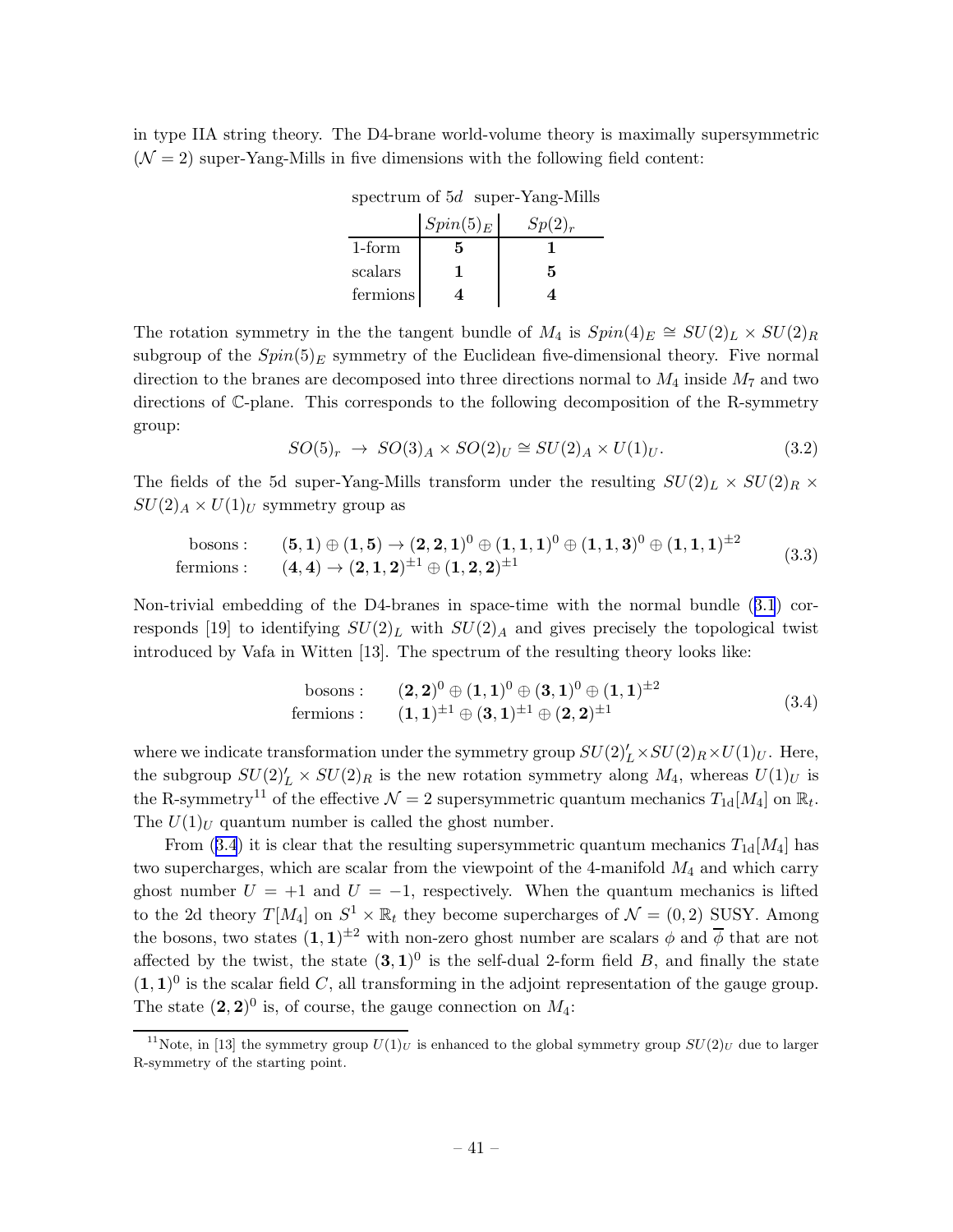| $(2,2)^0$       | gauge connection A    |       |
|-----------------|-----------------------|-------|
| $(3,1)^0$       | self-dual 2-form $B$  |       |
| $(1,1)^{\pm 2}$ | complex scalar $\phi$ | (3.5) |
| $(1,1)^0$       | real scalar $C$       |       |

Now let us consider a situation where the time direction is also compactified to a circle:  $\mathbb{R}_t \leadsto S_t^1$  in a way that allows the M-theory circle  $S^1$  to fiber non-trivially over  $S_t^1$ , so that the twisted product  $S^1 \rtimes S_t^1$  is a torus with the complex modulus  $\tau$ . Then, the theory on the fivebranes can be described as a theory on D4-branes supported on  $M_4$ , *i.e.* the fourdimensional topologically twisted  $\mathcal{N} = 4$  SYM with coupling constant  $\tau$  [13].

The path integral of the Vafa-Witten theory localizes on the solutions to the following equations

$$
F_A^+ - \frac{1}{2}[B \times B] + [C, B] = 0
$$
  
\n
$$
d_A^*B - d_A C = 0
$$
  
\n
$$
A \in \mathcal{G}_P
$$
  
\nwhere  
\n
$$
B \in \Omega^{2,+}(M_4; \text{ad}_P)
$$
  
\n
$$
C \in \Omega^0(M_4; \text{ad}_P)
$$
  
\n(3.6)

where  $\mathcal{G}_P$  denotes the space of connections of a principal bundle P. Under certain conditions (see [13] for details) the only non-trivial solutions are given by configurations with vanishing self-dual part of the curvature

$$
F_A^+ = 0 \tag{3.7}
$$

and trivial other fields ( $B = 0$  and  $d<sub>A</sub>C = 0$ ). The partition function is then given by the generating function of the Euler numbers of instanton moduli spaces:

$$
Z_{\text{VW}}[M_4](q) = \sum_{m} \chi(\mathcal{M}_m) q^{m - \frac{c}{24}} \tag{3.8}
$$

where

$$
\mathcal{M}_m = \left\{ A \in \mathcal{G}_P : F_A^+ = 0, \langle ch, [M_4] \rangle \equiv \frac{1}{8\pi^2} \int_{M_4} \text{Tr} F^2 = m \right\} / \text{Gauge},
$$
  

$$
q = e^{2\pi i \tau}
$$

and c is a constant that depends on the topology of  $M_4$ . In [13] it was proposed that

$$
c = N \cdot \chi(M_4) \tag{3.9}
$$

where N is the rank of the gauge group and  $\chi(M_4)$  is the Euler characteristic<sup>12</sup> of  $M_4$ . The constant c can be interpreted as the left-moving central charge  $c<sub>L</sub>$  of the dual 2d  $(0, 2)$  theory  $T[M_4].$ 

<sup>&</sup>lt;sup>12</sup>When  $M_4$  is non-compact  $\chi(M_4)$  should be replaced by the regularized Euler characteristic, and when  $G = U(N)$  one needs to remove by hand the zero-mode to ensure that the partition function does not vanish identically.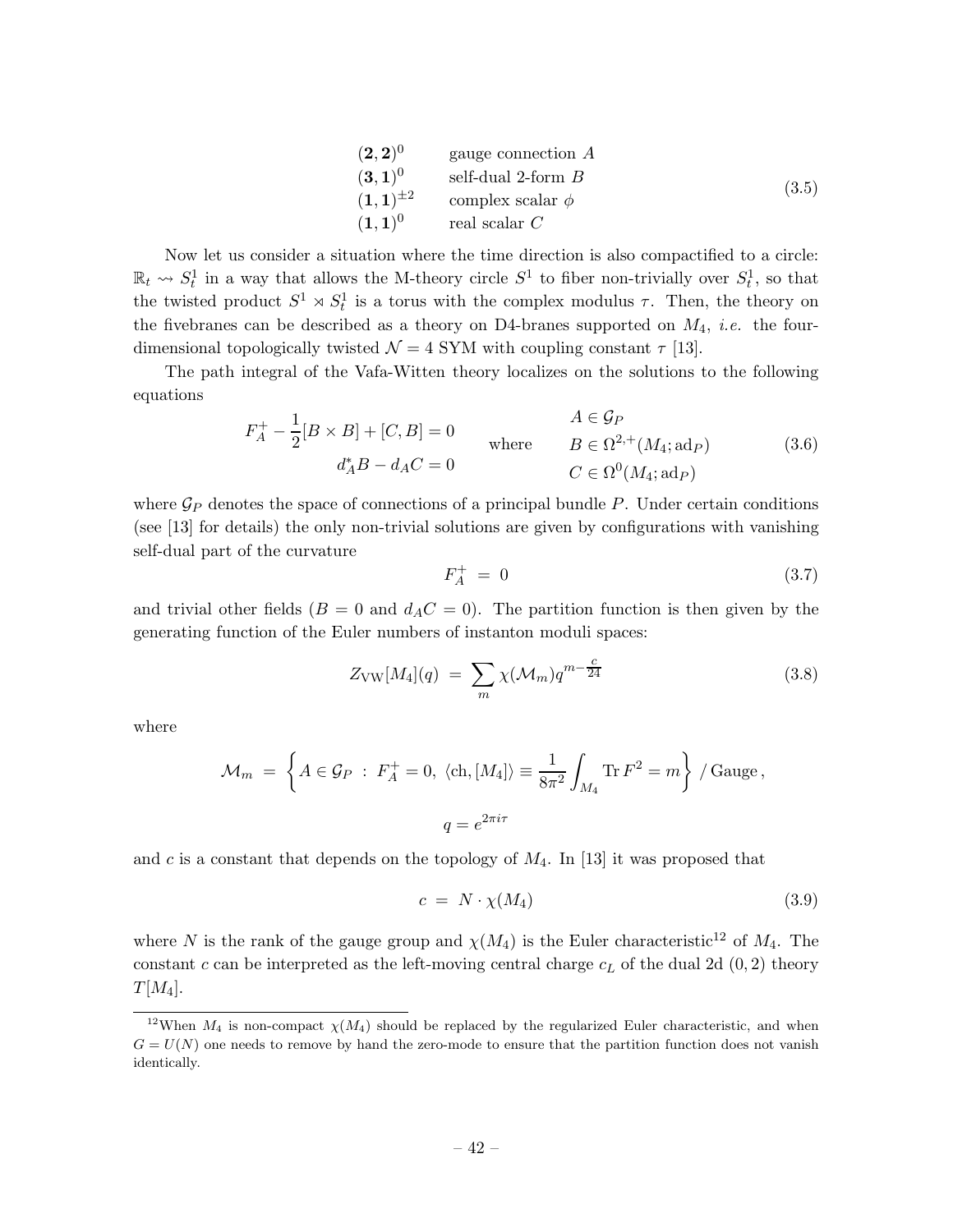<span id="page-43-0"></span>In general, when the manifold  $M_4$  is not compact and the gauge group is  $U(N)$ , anti-selfdual configurations can also be distinguished by the first Chern class  $c_1$  and the boundary conditions at infinity. In order to have finite action, the connection should be asymptotically flat:

$$
A|_{\partial M_4} = A_\rho, \qquad F_{A_\rho} = 0. \tag{3.10}
$$

Therefore, as we already mentioned in section [2.2,](#page-12-0) different asymptotics can be labeled by flat connections on the boundary 3-manifold  $M_3 = \partial M_4$ :

$$
\rho \in \mathcal{M}_{\text{flat}}[M_3] \equiv \text{Hom}(\pi_1(M_3), U(N)) / \text{Gauge}. \tag{3.11}
$$

The dependence on the first Chern class can be captured by introducing the following topological term in the action, cf. [74]:

$$
\Delta S = \frac{1}{2\pi} \int_{\xi} \text{Tr} \, F \equiv \langle c_1, \xi \rangle \tag{3.12}
$$

where  $\xi \in H_2(M_4) \otimes \mathbb{C}$ . It is useful to define the following exponential map:

$$
\exp: H_2(M_4) \otimes \mathbb{C} \longrightarrow (\mathbb{C}^*)^{b_2} \qquad (3.13)
$$

such that ker(exp) =  $H_2(M_4, \mathbb{Z})$  and also the "power" operation

$$
(\mathbb{C}^*)^{b_2} \times H^2(M_4) \longrightarrow \mathbb{C}^*
$$
  

$$
(x, h) \longmapsto x^h \equiv e^{2\pi i \langle h, \xi \rangle}
$$
 (3.14)

for some preimage  $\xi$  of x. The refined Vafa-Witten partition function then depends on  $b_2(M_4)$ additional fugacities and is given by

$$
Z_{\text{VW}}[M_4]_{\rho}(q,x) = \sum_{m,c_1} \chi(\mathcal{M}_{m,c_1,\rho}) q^{m-\frac{c}{24}} x^{c_1}
$$
 (3.15)

where

$$
\mathcal{M}_{m,c_1,\rho} = \left\{ A \in \mathcal{G}_P : F_A^+ = 0, \langle ch, [M_4] \rangle = m, [Tr F] = 2\pi c_1, A|_{M_3} = A_\rho \right\} / \text{Gauge}.
$$

From the point of view of the 2d theory  $T[M_4;U(N)]$ , the fugacities x in (3.15) play the role of flavor fugacities in the elliptic genus. This tells us that  $T[M_4;U(N)]$  has flavor symmetry of rank  $b_2$  associated to 2-cycles of  $M_4$ .

In what follows, if not explicitly stated otherwise, we will consider 4-manifolds([2.1\)](#page-8-0) with

$$
b_2^+(M_4) = 0, \qquad \pi_1(M_4) = 0, \qquad H_2(M_3, \mathbb{Z}) = 0, \qquad H_1(M_3, \mathbb{R}) = 0
$$
  

$$
\Gamma \equiv H_2(M_4, \mathbb{Z}) \cong \mathbb{Z}^{b_2}, \qquad \Gamma^* \equiv H^2(M_4, \mathbb{Z}) \cong \mathbb{Z}^{b_2}
$$
 (3.16)

The last two conditions mean that there is no torsion in second (co)homology. As explained in section [2.1,](#page-7-0) such manifolds are uniquely defined by the intersection form or, alternatively, by the plumbing graph.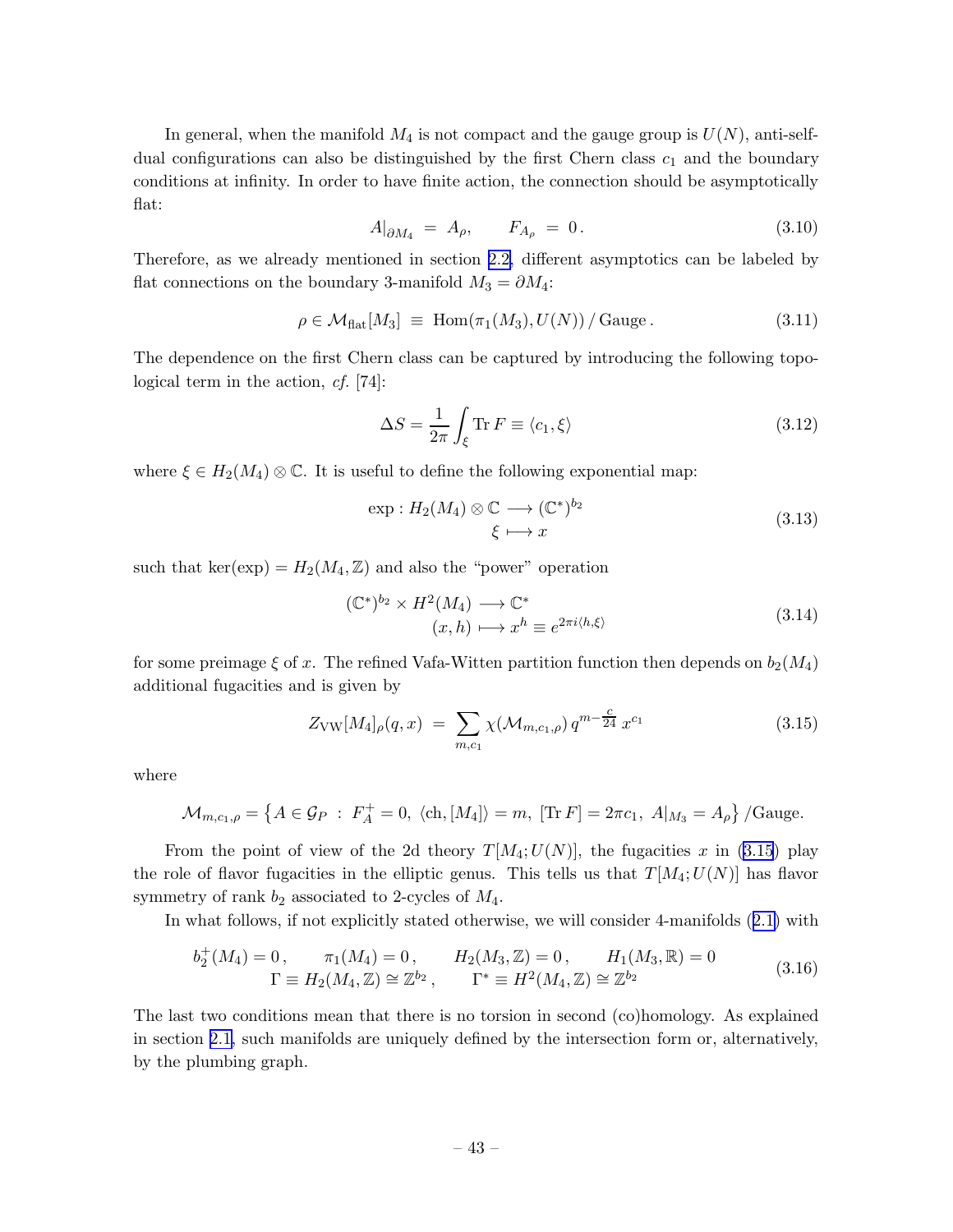#### <span id="page-44-0"></span>3.2 Gluing along 3-manifolds

In this section we will describe how the Vafa-Witten partition function behaves under cutting and gluing of 4-manifolds. Suppose one can produce a 4-manifold  $M_4$  by gluing  $M_4^+$  and  $M_4^-$  along a common boundary component  $M_3$ . For simplicity, in the following we actually assume that  $M_3$  is the only boundary component for both  $M_4^+$  and  $M_4^-$  (that is, the resulting manifold  $M_4$  does not have any boundary). The generalization to the case when  $M_4^{\pm}$  have other boundary components (that will become boundary components of  $M_4$  after the gluing) is straightforward. For the same reason we will also suppress the dependence of the moduli spaces on the first Chern class  $c_1$  or, equivalently, the dependence of the Vafa-Witten partition function on the fugacities  $x$  in  $(3.15)$ .



**Figure 16:** Gluing of  $M_4^+$  and  $M_4^-$  along the common boundary  $M_3$ .

Since for  $b_2^+ > 1$  we expect the topology of the instanton moduli spaces to be independent under smooth deformations of the 4-manifold, consider the situation where the boundary neighborhoods of  $M_4^{\pm}$  look like long "half-necks" of the form  $\mathbb{R}_+ \times M_3$ , as illustrated in Figure 16. Very naively the Vafa-Witten partition function on  $M_4$  is given by a sum of products of partition functions on  $M_4^{\pm}$  with identified boundary conditions. However in this way we count instantons living on the long neck  $M_3 \times \mathbb{R}$  twice and we need to cancel out this contribution.

Let us address this issue more systematically. Let  $\widetilde{\mathcal{M}}_m^{\alpha\beta}$  be the moduli space of m instantons<sup>13</sup> on  $M_3 \times \mathbb{R}$  with boundary conditions  $\alpha, \beta \in \mathcal{M}_{\text{flat}}[M_3]$ . One can always factor out the part of the moduli space associated to translations along R:

$$
\widetilde{\mathcal{M}}_m^{\alpha\beta} = \overline{\mathcal{M}}_m^{\alpha\beta} \times \mathbb{R}.\tag{3.17}
$$

Let us denote the corresponding generating function for Euler characteristics as follows:

$$
K^{\alpha\beta}[M_3] \equiv \sum_m \chi(\widetilde{\mathcal{M}}_m^{\alpha\beta}) q^m. \tag{3.18}
$$

Now let  $\mathcal{M}_m$  and  $\mathcal{M}_{m,\alpha}^{\pm}$  be instanton moduli spaces for  $M_4$  and  $M_4^{\pm}$  respectively. Then

$$
\mathcal{M}_m = \bigcup_{\substack{\alpha \\ m_+ + m_- = m}} \mathcal{M}^+_{m_+, \alpha} \times \mathcal{M}^-_{m_-, \alpha}.
$$
\n(3.19)

<sup>&</sup>lt;sup>13</sup>Here and in what follows the instanton number is not necessarily an integer.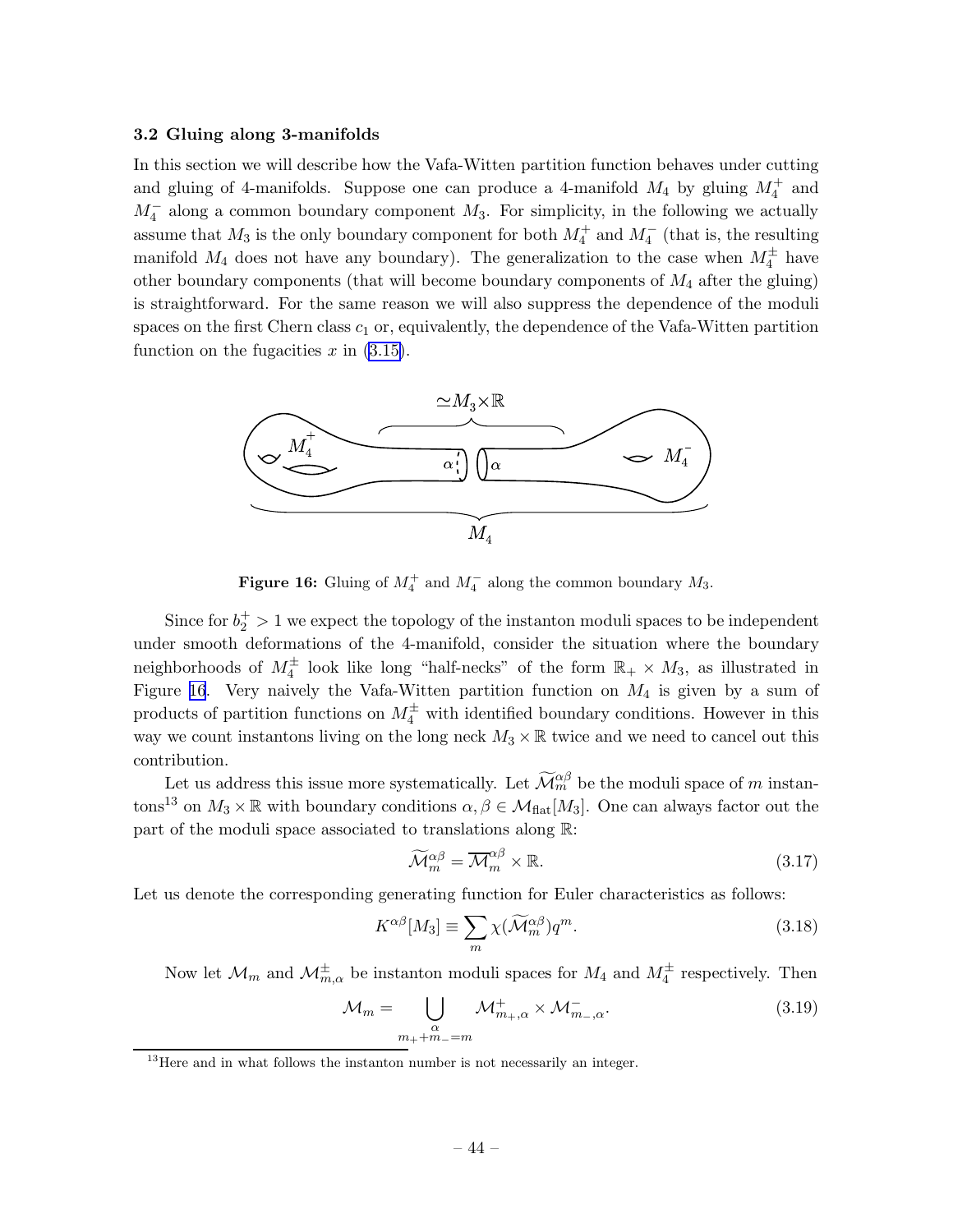The problem, however, is that this union is *not* disjoint. Various terms have common boundary components corresponding to particular degeneration of instanton configurations. Common codimension-1 boundary components have the following form:

$$
\mathcal{M}^+_{m_+,\alpha} \times \overline{\mathcal{M}}^{\alpha\beta}_{\Delta} \times \mathcal{M}^-_{m_-,\beta} \subset \begin{array}{c} \partial \left( \mathcal{M}^+_{m_+ + \Delta,\beta} \times \mathcal{M}^-_{m_-,\beta} \right) \\ \text{and} \\ \partial \left( \mathcal{M}^+_{m_+,\alpha} \times \mathcal{M}^-_{\Delta+m_-,\alpha} \right). \end{array} \tag{3.20}
$$

The first case can be intuitively understood from a limit when we separate a localized configuration with instanton number  $\Delta$  in  $M_4^+$  and push it to the boundary. And in the second case we do the same for  $M_4^-$ . Similarly, there are common codimension-2 boundary components:

$$
\mathcal{M}^{+}_{m_{+},\alpha} \times \overline{\mathcal{M}}^{\alpha\beta}_{\Delta_{1}} \times \overline{\mathcal{M}}^{\beta\gamma}_{\Delta_{2}} \times \mathcal{M}^{-}_{m_{-},\gamma} \subset \partial \left( \mathcal{M}^{+}_{m_{+}+\Delta_{1},\beta} \times \mathcal{M}^{-}_{\Delta_{2}+m_{-},\beta} \right) \qquad (3.21)
$$
\n
$$
\partial \left( \mathcal{M}^{+}_{m_{+},\alpha} \times \mathcal{M}^{-}_{\Delta_{1}+\Delta_{2}+m_{-},\alpha} \right)
$$

and so on.

Then, applying inclusion-exclusion principle for Euler characteristic we get

$$
\chi(\mathcal{M}_m) = \sum_{m_+ + m_- = m} \chi\left(\mathcal{M}^+_{m_+, \alpha} \times \mathcal{M}^-_{m_-, \alpha}\right)
$$
  
 
$$
- \sum_{\substack{\alpha, \beta; \Delta > 0 \\ m_+ + \Delta + m_- = m}} \chi\left(\mathcal{M}^+_{m_+, \alpha} \times \overline{\mathcal{M}}^{\alpha\beta}_{\Delta} \times \mathcal{M}^-_{m_-, \beta}\right)
$$
  
 
$$
+ \sum_{\substack{\alpha, \beta, \gamma; \Delta_1, \beta > 0 \\ m_+ + \Delta_1 + \Delta_2 + m_- = m}} \chi\left(\mathcal{M}^+_{m_+, \alpha} \times \overline{\mathcal{M}}^{\alpha\beta}_{\Delta_1} \times \overline{\mathcal{M}}^{\beta\gamma}_{\Delta_2} \times \mathcal{M}^-_{m_-, \gamma}\right) - \dots (3.22)
$$

which translates into the following relation for the generating functions:

$$
Z_{\rm VW}[M_4] = \sum_{\alpha} Z_{\rm VW}[M_4^+]_{\alpha} Z_{\rm VW}[M_4^-]_{\alpha} - \sum_{\alpha,\beta} Z_{\rm VW}[M_4^+]_{\alpha} (K^{\alpha\beta}[M_3] - \delta^{\alpha\beta}) Z_{\rm VW}[M_4^-]_{\beta}
$$
  
+ 
$$
\sum_{\alpha,\beta,\gamma} Z_{\rm VW}[M_4^+]_{\alpha} (K^{\alpha\beta}[M_3] - \delta^{\alpha\beta}) (K^{\beta\gamma}[M_3] - \delta^{\beta\gamma}) Z_{\rm VW}[M_4^-]_{\gamma} - \dots
$$
  
= 
$$
\sum_{\alpha,\beta} Z_{\rm VW}[M_4^+]_{\alpha} (K^{-1}[M_3])^{\alpha\beta} Z_{\rm VW}[M_4^-]_{\beta} \quad (3.23)
$$

where $K^{-1}[M_3]$  denotes the matrix inverse to  $K[M_3]$  defined in ([3.18\)](#page-44-0). The relation (3.23) obviously holds when  $M_4 = M_4^+ = M_4^- = M_3 \times \mathbb{R}$ . Let us note that in the case when  $M_3$  is a lens space the "gluing kernel"  $K[M_3]$  can be explicitly computed using the results of [75,76].

For later convenience, let us define a modified Vafa-Witten partition with an upper index denoting the boundary condition:

$$
Z_{\rm VW}[M_4^-]^{\alpha} \equiv \sum_{\beta} (K^{-1}[M_3])^{\alpha\beta} Z_{\rm VW}[M_4^-]_{\beta}.
$$
 (3.24)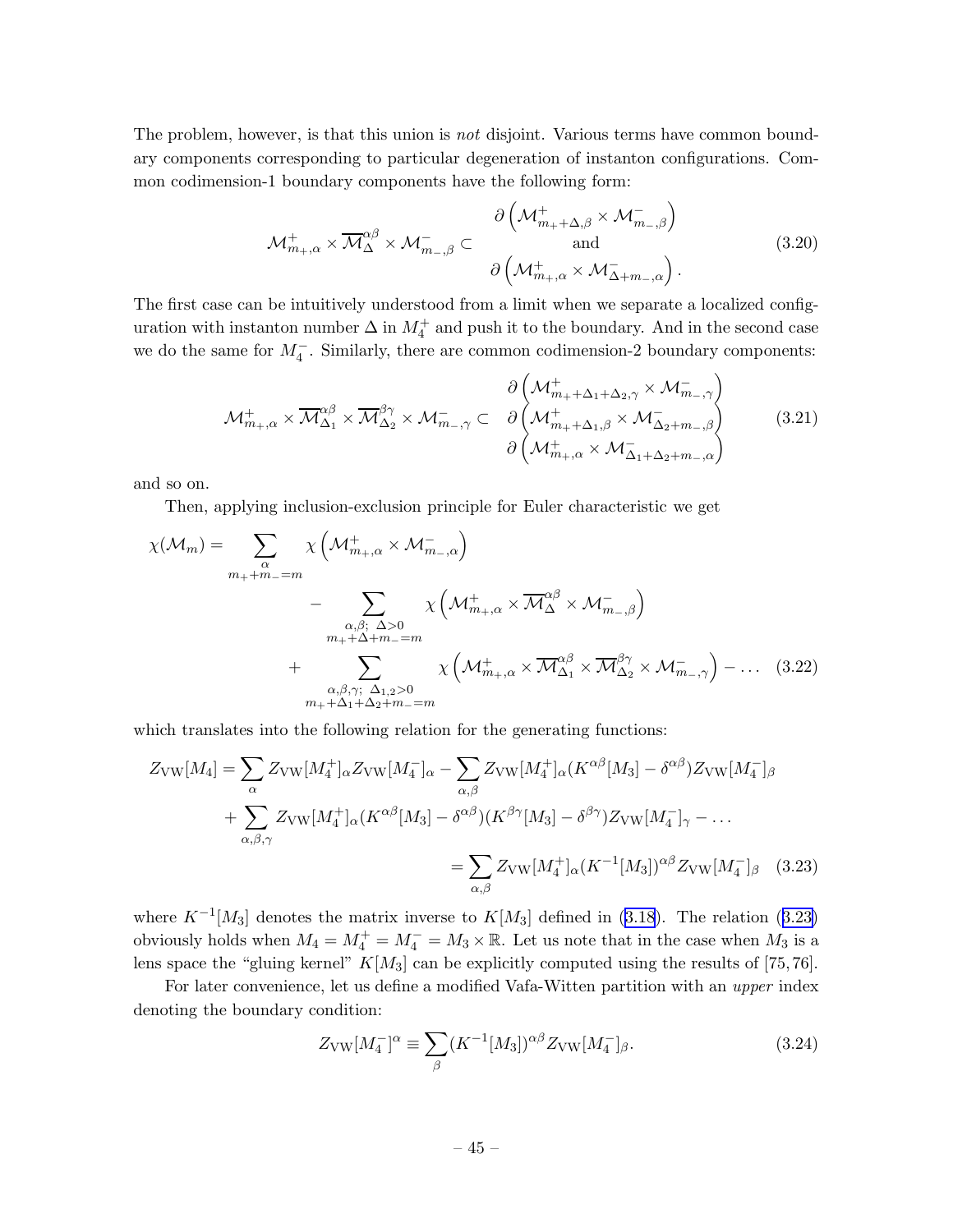<span id="page-46-0"></span>Intuitively this modification can be understood as excluding instantons approaching the boundary. Then the relation between partition functions takes the following simple form:

$$
Z_{\rm VW}[M_4] = \sum_{\alpha} Z_{\rm VW}[M_4^+]_{\alpha} Z_{\rm VW}[M_4^-]^{\alpha}.
$$
 (3.25)

#### 3.3 Relation to affine Lie algebras

Before we discuss cobordisms, let us review the relation between Vafa-Witten theory on ALE spaces and affine Lie algebras [13, 46, 74], that will be our starting point for constructing generalizations. Namely, let  $M_4$  be a hyper-Kähler ALE space obtained by a resolution of the quotient singularity  $\mathbb{C}^2/H$ , where H is a finite subgroup of  $SU(2)$ . According to the McKay correspondence, finite subgroups of  $SU(2)$  have  $ADE$  classification and therefore for each H there is a corresponding simple Lie algebra  $\mathfrak g$  of the same ADE type. From the work of Nakajima [46] it follows that the partition function of the Vafa-Witten theory with the gauge group  $U(N)$  is given by the character of the integrable representation of the corresponding affine Lie algebra  $\widehat{\mathfrak{g}}$  at level N:

$$
Z_{\text{VW}}^{U(N)}[M_4]_{\rho}(q,x) = \chi_{\rho}^{\widehat{\mathfrak{g}}_N}(q,x). \tag{3.26}
$$

Let us explain in some detail the role of the parameters  $\rho$ , q and x on the right hand side of this formula. First, the formula (3.26) exploits the fact that there is a one-to-one correspondence between  $U(N)$  flat connections on  $M_3 \cong S^3/H$  and integrable representations of  $\hat{\mathfrak{g}}_N$ . The right hand side of (3.26) can then be understood as a character of  $\hat{g}_N$  for a given representation  $\rho$ . Let us consider how the identification between flat connections and integrable representations works in a simple case when  $H = \mathbb{Z}_p$ ,  $M_4 = A_{p-1}$  and  $\mathfrak{g} = \mathfrak{su}(p)$ . The set of flat connections  $(3.11)$  $(3.11)$  $(3.11)$  in this case is given by the ordered partitions of N with p parts, which are in one-to-one correspondence with Young diagrams that have at most  $p-1$  rows and N columns:

$$
\text{Hom}(\mathbb{Z}_p, U(N))/U(N) = \left\{ \begin{pmatrix} z_1 & 0 \\ 0 & z_N \end{pmatrix}^p = 1 \right\} / S_N = \left\{ \text{diag}(\underbrace{1, \dots, 1}_{N_0}, \underbrace{e^{\frac{2\pi i}{p}}, \dots, e^{\frac{2\pi i}{p}}, \dots, e^{\frac{2\pi i \frac{p-1}{p}}{p}}, \dots, e^{\frac{2\pi i \frac{p-1}{p}}{N_{p-1}}} \right\} \cong \left\{ \text{diag}(\underbrace{1, \dots, 1}_{N_1}, \underbrace{e^{\frac{2\pi i}{p}}, \dots, e^{\frac{2\pi i \frac{p-1}{p}}{N_{p-1}}}}_{N_1}) \right\}
$$
(3.27)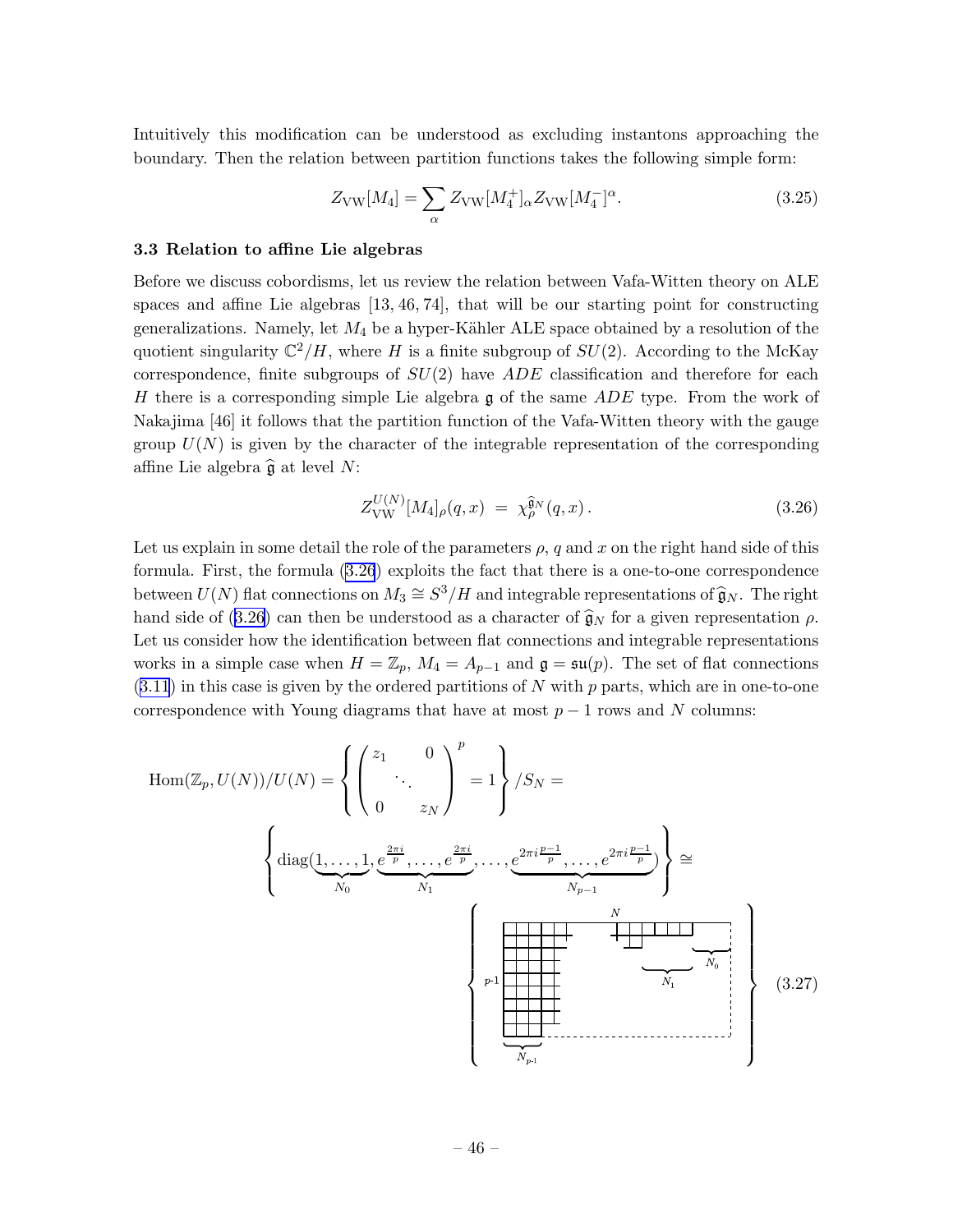<span id="page-47-0"></span>Young diagrams of such type indeed describe integrable representation of  $\widehat{\mathfrak{su}}(p)_N$ . The variables  $(q, x)$  in the right hand side of  $(3.26)$  play the role of coordinates on the (complexified) torus corresponding to the Cartan subalgebra  $\widehat{\mathfrak{h}}$  of  $\widehat{\mathfrak{g}}_N$ . In particular,  $\tau$  is a coordinate on  $\widehat{\mathfrak{h}}$ in the direction of  $L_0$  and  $x$  can be interpreted as coordinates on the (complexified) maximal torus of the Lie group  $G$  corresponding to the ordinary Lie algebra  $\mathfrak{g}$ . This is in agreement with the fact that the lattice  $\Gamma^*$  for an ALE space of the  $ADE$  type is the same as the weight lattice of the corresponding simple Lie algebra  $\mathfrak g$  and  $\xi$  in [\(3.14](#page-43-0)) is then the element of the dual space. The dual lattice  $\Gamma$  is the same as the root lattice of  $\mathfrak g$  and the intersection form Q plays the role of the normalized Killing form. It follows that the abelian quiver CS with coefficients  $Q_{ij}$  is the same as the ordinary CS with the gauge group G restricted to the Cartan subalgebra, which can be interpreted as a level-rank duality.

| Physics & Geometry                  | Algebra                                           |
|-------------------------------------|---------------------------------------------------|
| plumbing graph                      | Dynkin diagram of $\mathfrak g$                   |
| fugacities $x$                      | maximal torus of $G$                              |
| coupling $\tau$                     | coordinate on $\mathfrak h$ along $L_0$           |
| intersection form                   | normalized Killing form of g                      |
| $b_2(M_4)$                          | rank of g                                         |
| $H_2(M_4)$                          | root lattice of $\mathfrak g$                     |
| $H^2(M_4)$                          | weight lattice of g                               |
| boundary condition                  | integrable representation of $\hat{\mathfrak{g}}$ |
| rank of the gauge group             | level of $\hat{\mathfrak{g}}$                     |
| $Z_{\rm VW}[M_4]$                   | character of $\hat{\mathfrak{g}}$                 |
| cobordism $B: M_4^+ = B \cup M_4^-$ | embedding $\mathfrak{g}^- \subset \mathfrak{g}^+$ |
| $Z_{\text{VW}} B$                   | branching functions                               |

Table 2: Dictionary between Vafa-Witten theory and (affine) Lie algebras.

Now let us describe the gluing of 4-manifolds considered in section [2.3](#page-25-0) in the language of (affine) Lie algebras. Suppose the manifold  $M_4^+$  with boundary  $M_3^+$  is defined by a plumbing graph of  $ADE$  type which can be interpreted as a Dynkin diagram of Lie algebra  $\mathfrak{g}^+$  with root lattice  $\Gamma_+ \equiv H_2(M_4^+)$ . Let us pick up a subalgebra  $\mathfrak{g}^- \subset \mathfrak{g}^+$  and consider the manifold  $M_4^+$ with properties [\(3.16\)](#page-43-0) such that the lattice  $\Gamma_-\equiv H_2(M_4^-)$  is the root lattice of  $\mathfrak{g}^-$ . The lattice  $\Gamma_-\$  is a sublattice of  $\Gamma_+$  and the manifold  $M_4^+$  can be obtained by gluing  $M_4^-$  with a certain (co)bordism B such that  $\partial B = M_3^- \sqcup M_3^+$  along the common boundary component  $M_3^-$ , cf. ([2.80](#page-37-0)). In the rest of the paper we will sometimes use the following schematic (but intuitive) notation for the process of obtaining a manifold  $M_4^+$  by gluing a cobordism B to  $M_4^-$ :

$$
M_4^- \stackrel{B}{\rightsquigarrow} M_4^+.\tag{3.28}
$$

From the gluing principle described in the previous section we have:

$$
Z_{\text{VW}}^{U(N)}[M_3^+]_{\rho}(q,x) = \sum_{\lambda} Z_{\text{VW}}^{U(N)}[B]_{\rho}^{\lambda}(q,x^{\perp}) Z_{\text{VW}}^{U(N)}[M_3^-]_{\lambda}(q,x^{\parallel}) \tag{3.29}
$$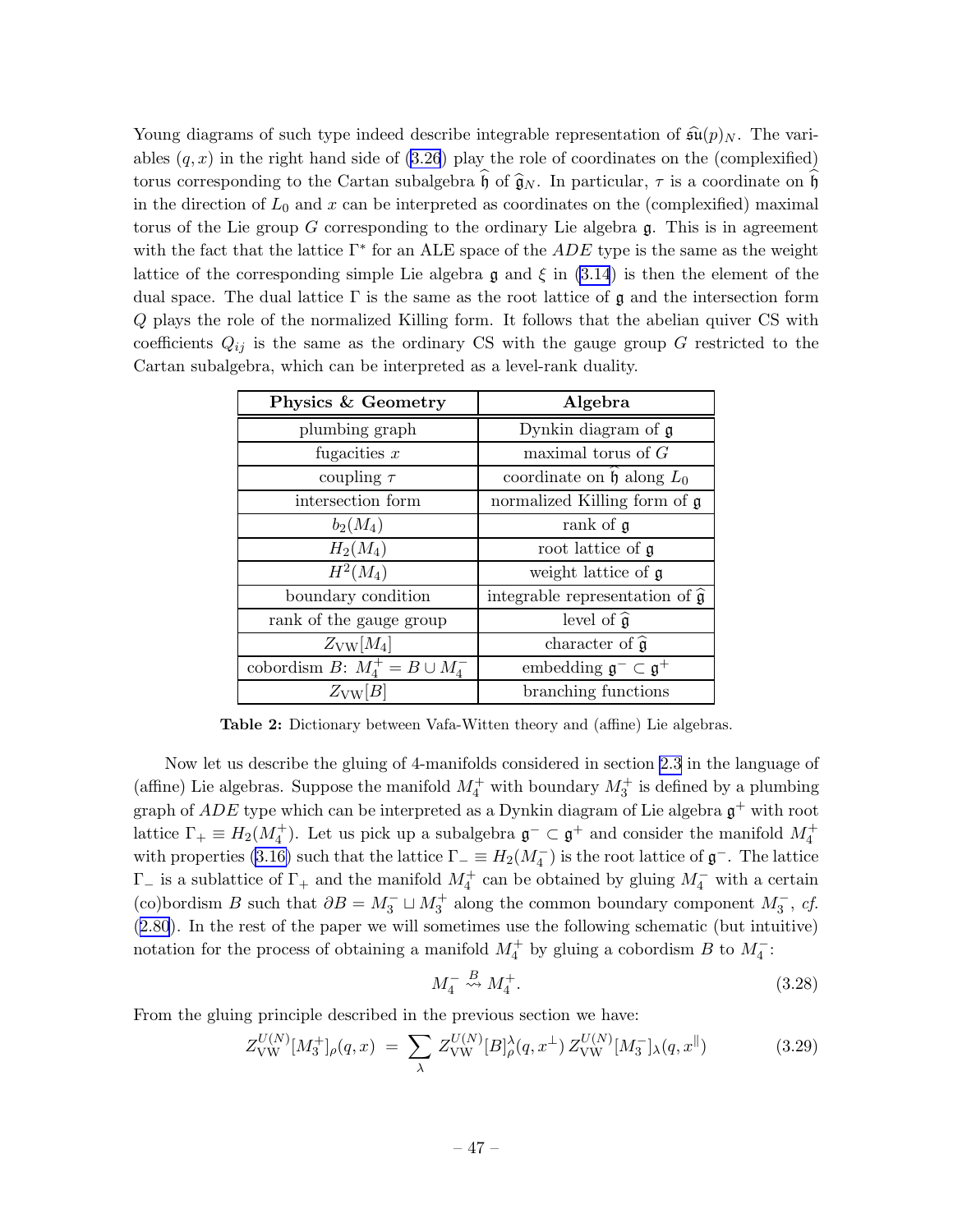<span id="page-48-0"></span>where the splitting of the parameters  $x = (x^{\perp}, x^{\parallel})$  corresponds to the splitting<sup>14</sup> of the homologygroups  $H_2(M_4^+) \otimes \mathbb{C} = H_2(B) \otimes \mathbb{C} \oplus H_2(M_4^-) \otimes \mathbb{C}$ . Using ([3.26](#page-46-0)) one has

$$
\chi^{\widehat{\mathfrak{g}}^+_{\mathcal{P}}}(q,x) \; = \; \sum_{\lambda} Z_{\text{VW}}^{U(N)} [B]_{\rho}^{\lambda}(\tau, x^{\perp}) \; \chi^{\widehat{\mathfrak{g}}^-_{\mathcal{N}}}(q,x^{\parallel}) \,. \tag{3.30}
$$

Therefore,  $Z_{\text{VW}}^{U(N)}[B]_{\rho}^{\lambda}$  are given by the branching functions of the embedding  $\mathfrak{g}^- \subset \mathfrak{g}^+$ ,

$$
Z_{\text{VW}}^{U(N)}[B]_{\rho}^{\lambda} = \chi_{\lambda,\rho}^{\widehat{\mathfrak{g}}_{N}^{+}/\widehat{\mathfrak{g}}_{N}} \tag{3.31}
$$

Let us consider a particular example:  $M_4^+ = A_p$  and  $M_4^- = A_{p-1}$ . As was shown in section [2.5](#page-35-0) via a variant of the "Norman trick"  $[77, 78]$ , the cobordism B in this case is a 4-manifoldin family ([3.16\)](#page-43-0) with a single 2-cycle of self-intersection  $-(p+1)p$  and the boundary  $L(p, -1) \sqcup L(p + 1, -1)$ . The partition function on B is then given by the characters of  $\mathfrak{su}(p+1)/\mathfrak{su}(p)$  cosets:

$$
Z_{\text{VW}}^{U(N)}[B]_{\rho}^{\lambda} = \chi_{\lambda,\rho}^{\widehat{\mathfrak{su}}(p+1)_N/\widehat{\mathfrak{su}}(p)_N}.
$$
 (3.32)

The relation between Vafa-Witten theory and (affine) Lie algebras is summarized in Table [2](#page-47-0) and will play an important role in the following sections. In the next section we consider in detail the case of the gauge group  $U(1)$ . Then, in section [3.5,](#page-59-0) we will make some proposals about the non-abelian case.

### 3.4 Cobordisms and gluing in the abelian case

Fora 4-manifold  $M_4$  that satisfies  $(3.16)$  $(3.16)$  one has the short exact sequence  $(2.17)$ :

$$
0 \longrightarrow H_2(M_4) \stackrel{Q}{\longrightarrow} H^2(M_4) \stackrel{i_{M_3}^*}{\longrightarrow} H^2(M_3) \longrightarrow 0 \tag{3.33}
$$

where the map  $Q$  is given by the intersection matrix and  $i_{M_3}$  is the inclusion map of the boundary  $M_3 = \partial M_4$  into  $M_4$ . Equivalently,  $H^2(M_3) \cong \text{coker}Q$ .

In the case of abelian theory self-duality condition implies that

$$
dF = 0, \t d^*F = 0. \t (3.34)
$$

For manifolds with asymptotically cylindrical or conical ends it has been shown (under certain assumptions) [79, 80] that the space of  $L^2$  integrable 2-forms satisfying conditions (3.34) coincides with the space harmonic 2-forms  $\mathcal{H}^2(M_4)$  and is isomorphic to the image of the natural map  $H^2(M_4, M_3, \mathbb{R}) \longrightarrow H^2(M_4, \mathbb{R})$ . In our case this map is an isomorphism. Since  $b_2^+(M_4) = 0$  the space  $\mathcal{H}^2(M_4)$  is an eigenspace of the Hodge  $*$  operator with eigenvalue -1.

For an ordinary  $U(1)$  gauge theory the Dirac quantization condition implies that  $[F/2\pi] \in$  $H^2(M_4) \equiv \Gamma^*$ . However, since we are interested in gauge theory on the world-volume of a

<sup>&</sup>lt;sup>14</sup>Let us note that  $H_2(M_4^+) \neq H_2(B) \oplus H_2(M_4^-)$ . However, the lattice  $H_2(M_4^+)$  can be obtained from the lattice  $H_2(B) \oplus H_2(M_4^-)$  by the so-called gluing procedure that will be described in detail shortly.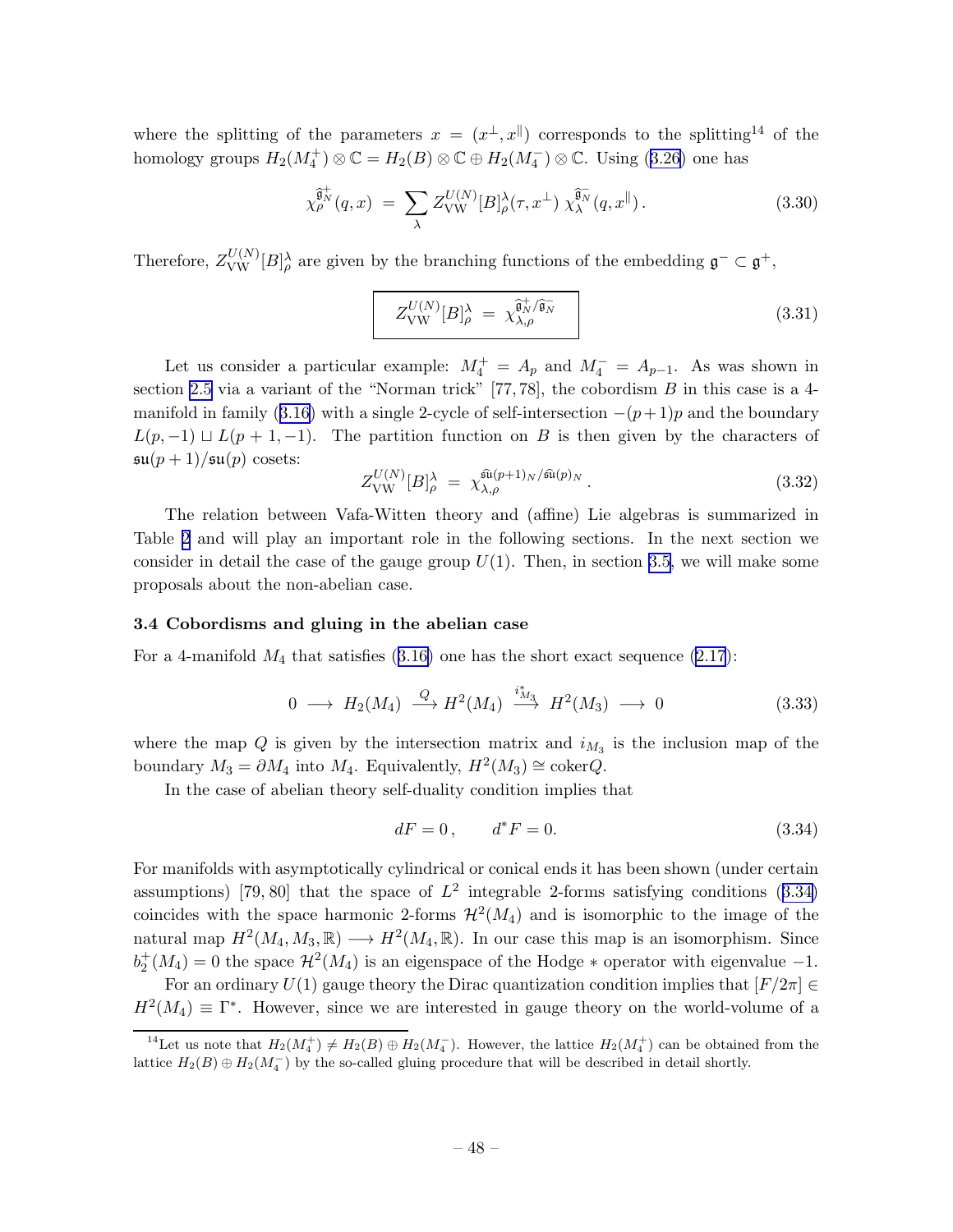<span id="page-49-0"></span>D4-brane in type IIA string theory setup, we need to take into account the Freed-Witten anomaly [17]. Specifically, the two-form  $F = dA$  should be viewed as a curvature of the  $U(1)$ part of a connection on a  $Spin^c(4) \equiv Spin(4) \times_{\mathbb{Z}_2} U(1)$  principal bundle over  $M_4$  obtained by a lift of the  $SO(4)$  orthonormal frame bundle. Let us note that such a lift is possible for any 4-manifold, *i.e.* any 4-manifold is  $Spin<sup>c</sup>$ . Not any 4-manifold, though, has a Spin structure. The obstruction is given by the second Stiefel-Whitney class  $w_2 \in H_2(M_4, \mathbb{Z}_2)$ . Therefore, as in [81, 82] we have a shifted quantization condition for the magnetic flux through a 2-cycle  $C \subset M_4$ :

$$
\int_C \frac{F}{2\pi} = \frac{1}{2} \int_C w_2 = \frac{1}{2} Q(C, C) \mod \mathbb{Z}
$$
\n(3.35)

where the second equality is the Wu's formula. The class  $[F/2\pi]$  then takes values in the shifted lattice:

$$
\left[\frac{F}{2\pi}\right] \in \widetilde{\Gamma}^* \equiv \Gamma^* + \Delta \tag{3.36}
$$

where  $2\Delta$  is a lift<sup>15</sup> of  $w_2$  with respect to the map  $\Gamma^* \equiv H^2(M_4, \mathbb{Z}) \to H^2(M_4, \mathbb{Z}_2)$ . From the Wu's formula it follows that  $w_2 = 0$  or, equivalently, the manifold  $M_4$  is Spin, if and only if the lattice  $Γ$  is even.

Let us note that since  $\pi_1(M_4) = 0$  there are no non-trivial flat connections and therefore fixing  $[F/2\pi]$  in  $\Gamma^*$  completely determines the anti-self-dual gauge connection. On the bound- $\arg F|_{M_3} = 0$  and therefore  $A|_{M_3}$  is a flat connection on  $M_3$  which determines  $[F/2\pi]$  modulo  $H^2(M_4, M_3) \equiv \Gamma$ . It is easy to see that the coset space  $\tilde{\Gamma}^*/\Gamma$  coincides with the space of flat connections.From ([3.33\)](#page-48-0) it follows that  $H_1(M_3)$  is a finite abelian group of order  $|\det Q|$ . All such groups are isomorphic to a direct sum of finite cyclic groups. Therefore the space of flat connections on the boundary is given by

$$
\text{Hom}(\pi_1(M_3), U(1)) \cong \text{Hom}(H_1(M_3), U(1)) \cong H^2(M_3) \cong \Gamma^*/\Gamma \cong \widetilde{\Gamma}^*/\Gamma \tag{3.37}
$$

where the last equality follows from  $(3.33)$  and  $(3.36)$ .

The Vafa-Witten partition for  $U(1)$  gauge group can be calculated explicitly for general 4-manifold $M_4$  in the family ([3.16](#page-43-0)) for a prescribed boundary condition  $\rho \in \tilde{\Gamma}^*/\Gamma$  and a fugacity  $x \in H_2(M_4, \mathbb{R})$ , cf. [83,84]:

$$
Z_{\text{VW}}^{U(1)}[M_4]_{\rho}(q,x) = \frac{1}{\eta^{\chi(M_4)}(q)} \sum_{\substack{[F/2\pi] \in \widetilde{\Gamma}^* \ [F/2\pi] = \rho \mod \Gamma}} q^{\frac{1}{8\pi^2} \int F \wedge F} x^{[F/2\pi]} =
$$
  

$$
\frac{1}{\eta^{\chi(M_4)}(q)} \sum_{\substack{[F/2\pi] \in \widetilde{\Gamma}^* \ [F/2\pi] = \rho \mod \Gamma}} q^{-\frac{1}{2}Q^{-1}([F/2\pi],[F/2\pi])} x^{[F/2\pi]} =
$$
  

$$
\frac{1}{\eta^{\chi(M_4)}(q)} \sum_{\gamma \in \Gamma} q^{-\frac{1}{2}Q^{-1}(Q\gamma + \rho, Q\gamma + \rho)} x^{Q\gamma + \rho} =
$$
  

$$
\frac{1}{\eta^{\chi(M_4)}(q)} \sum_{\gamma \in \Gamma} q^{-\frac{1}{2}Q^{-1}(Q\gamma + \rho, Q\gamma + \rho)} x^{Q\gamma + \rho} =
$$
  

$$
\frac{1}{\eta^{\chi(M_4)}(q)} \sum_{\gamma \in \Gamma} q^{-\frac{1}{2}Q(\gamma + Q^{-1}\rho, \gamma + Q^{-1}\rho)} x^{Q\gamma + \rho}.
$$
 (3.38)

<sup>&</sup>lt;sup>15</sup>Such lift exists because the manifold is  $Spin<sup>c</sup>$ .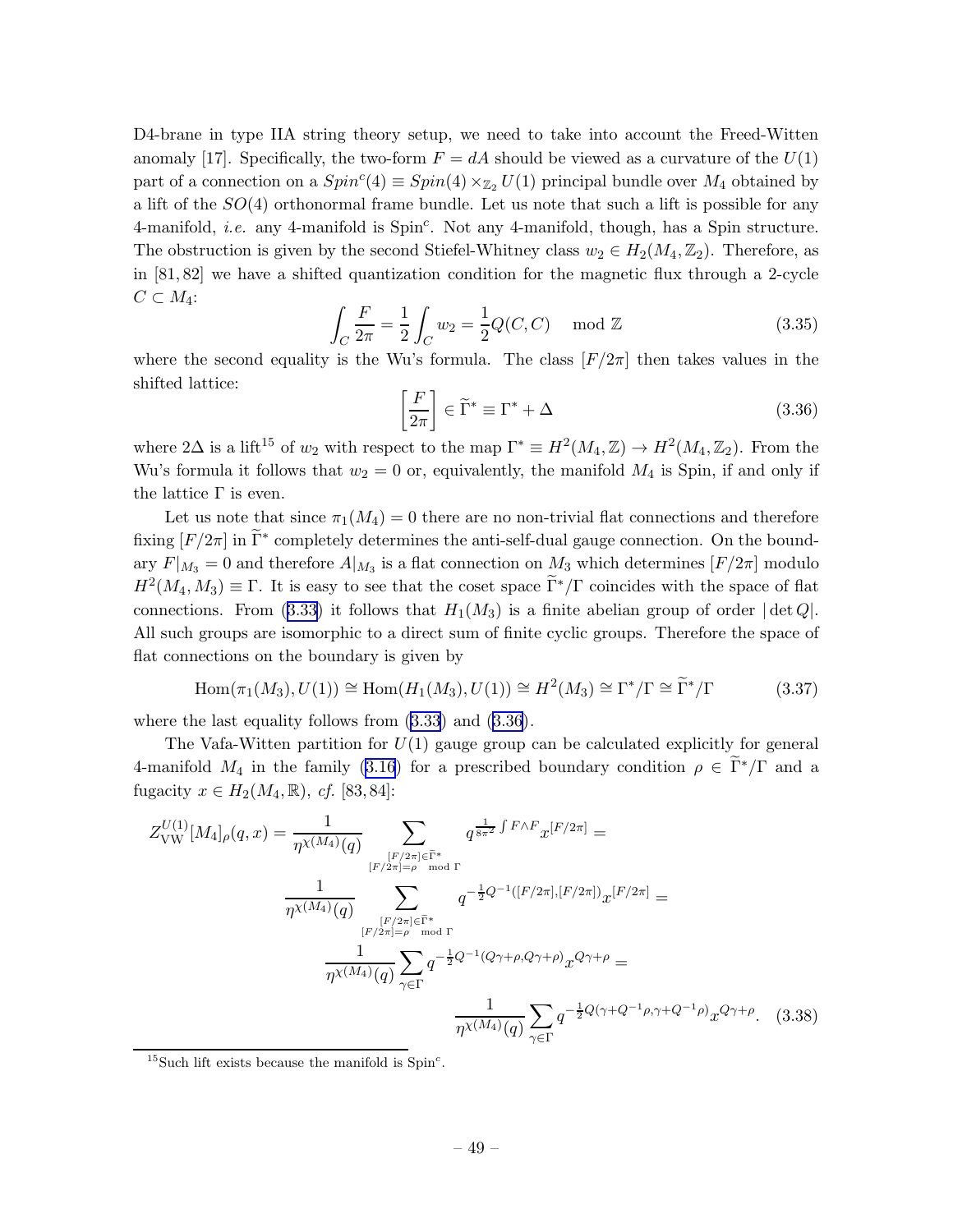<span id="page-50-0"></span>The overall factor

$$
\frac{1}{\eta \chi(M_4)(q)} = q^{-\frac{\chi(M_4)}{24}} \sum_{m=0}^{\infty} \chi(\text{Hilb}^{[m]}(M_4)) q^m
$$
\n(3.39)

is the contribution of point-like instantons. Let us remind that the moduli space of  $m$  pointlike instantons is given by the Hilbert scheme  $\text{Hilb}^{[m]}(M_4)$  which can be understood as a regularization of the configuration space of  $m$  points on  $M_4$ .

Since the quadratic form  $-Q$  is positive definite one can always assume that the lattices  $\Gamma$  and  $\Gamma^*$  are embedded in the Euclidean space  $\mathbb{R}^{b_2}$  so that

$$
\Gamma^* = \{n_i \omega_i | n_i \in \mathbb{Z}\} \subset \mathbb{R}^{b_2}.
$$

and

$$
\Gamma = \{n_i \lambda_i | n_i \in \mathbb{Z}\} \subset \Gamma^* \subset \mathbb{R}^{b_2}
$$

The basis vectors of these lattices are chosen so that  $(\lambda_i, \lambda_j) = -Q_{ij}$  and  $(\omega_i, \lambda_j) = \delta_{ij}$  where  $(\cdot, \cdot)$  is the standard Euclidean scalar product. The shift due to the Freed-Witten anomaly can be represented then by the vector  $\Delta = \frac{1}{2} \sum_i ||\lambda_i||^2 \omega_i$ . In this setup [\(3.38](#page-49-0)) reads simply as:

$$
Z_{\text{VW}}^{U(1)}[M_4]_{\rho}(q,x) = \frac{1}{\eta^{\chi(M_4)}(q)} \sum_{\gamma \in \Gamma \subset \mathbb{R}^{b_2}} q^{\frac{1}{2} ||\gamma + \rho + \Delta||^2} x^{\gamma + \rho + \Delta}
$$
  

$$
\equiv \frac{\theta_{\Gamma}^{(\rho + \Delta)}(x;q)}{\eta^{\chi(M_4)}(q)}, \qquad \rho \in \Gamma^*/\Gamma. \tag{3.40}
$$

where  $\theta_{\Gamma}^{(\rho+\Delta)}$  $\Gamma^{(\rho+\Delta)}$  stands for the theta-function of the lattice  $\Gamma$  with the shift  $\rho+\Delta$ . The regularized Euler characteristic  $\chi(M_4)$  coincides with dimension of the lattice  $b_2$ .

#### Number of vacua

As in [81, 82], the quantum mechanics  $T_{1d}[M_4]$  on  $\mathbb{R}_t$  obtained by reduction of an M5-brane on  $S^1 \times M_4$  is specified by a flat connection  $A_\rho$  on the boundary and the flux at infinity which, up to constant depending on the topology of  $M_4 \subset M_7$ , is given by

$$
\Phi_{\infty} = N_{D0} - \frac{1}{8\pi^2} \int_{M_4} F \wedge F \tag{3.41}
$$

Here,  $N_{D0}$  is a non-negative integer denoting the number of point-like instantons. The origin of the last term is the Wess-Zumino part of the D4-brane action:

$$
I_{WZ} = -\int_{\mathbb{R} \times M_4} C_* \wedge \text{ch}(F) \wedge \sqrt{\frac{\widehat{A}(TM_4)}{\widehat{A}(NM_4)}}.
$$
 (3.42)

Once we picked  $\Phi_{\infty}$  and fixed the value of  $[F/2\pi]$  modulo  $\Gamma$  which specify the theory  $T_{1d}[M_4]_{\rho, \Phi_{\infty}}$ , its supersymmetric vacua are obtained by finding  $N_{D0} \geq 0$  and  $[F/2\pi]$  which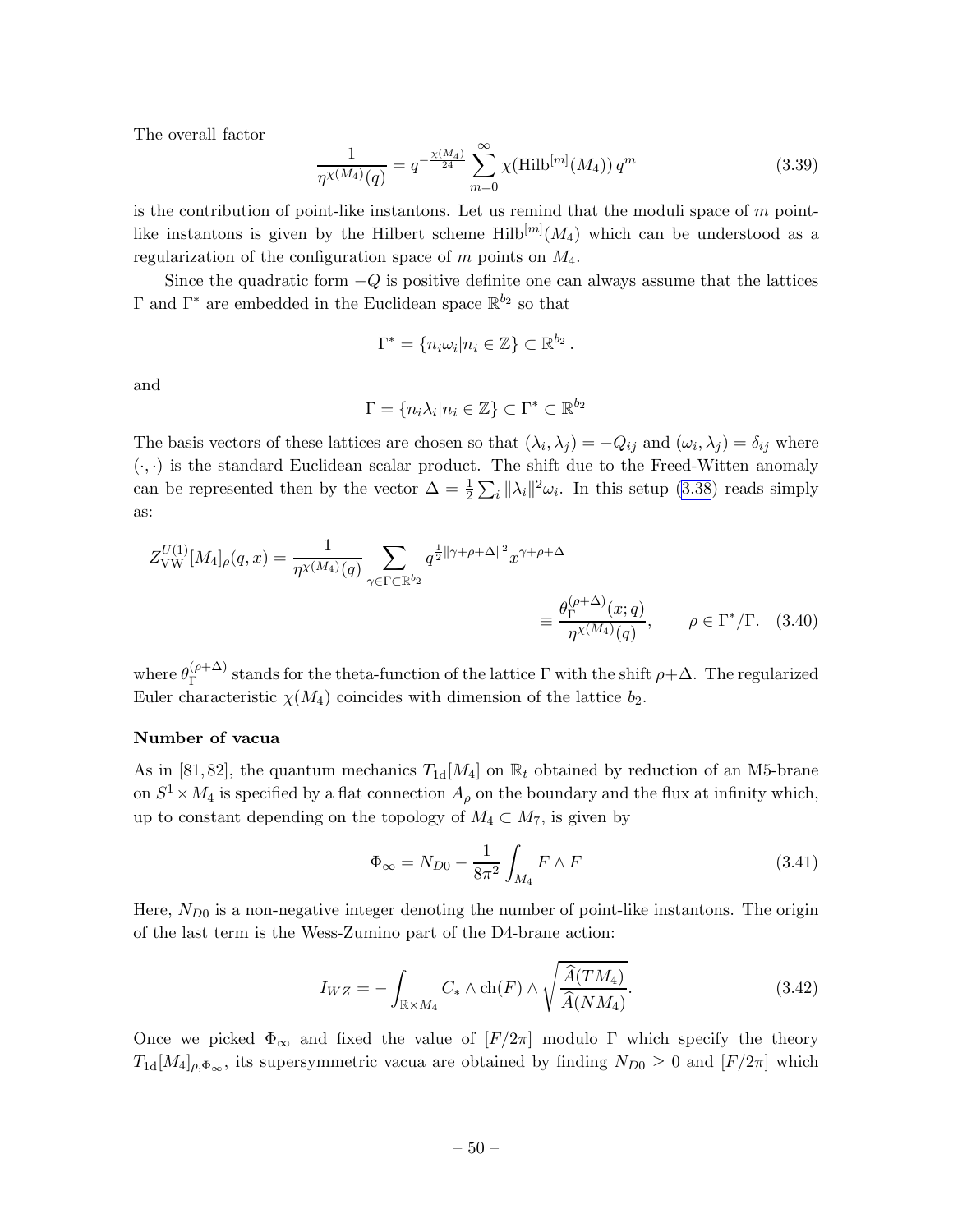solve([3.41](#page-50-0)). Note, the effective theory is massive when  $N_{D0} = 0$ . If  $N_{D0} > 0$  there are moduli of point-like abelian on  $M_4$ . The number of vacua is given by the corresponding coefficient of  $(3.15):$  $(3.15):$  $(3.15):$ 

$$
\#\{\text{vacua of }T_{1d}[M_4]_{\rho,\Phi_\infty}\} = Z_{\text{VW}}[M_4]_{\rho}(q,0)|_{\text{coefficient of }q^{\Phi_\infty-\frac{c}{24}}} \tag{3.43}
$$

Let us consider  $M_4 = A_{p-1}$  as an example. The lattice  $\Gamma$  is even in this case and therefore  $\Gamma^* = \Gamma^*$ . As was mentioned earlier, Γ and  $\Gamma^*$  can be interpreted as the root and weight lattices of  $\mathfrak{su}(p)$ . These lattices can be naturally embedded into  $\mathbb{R}^{p-1}$ , which in turn can be considered as the subspace of  $\mathbb{R}^p$  orthogonal to the vector  $(1,\ldots,1)$ . The root lattice can be generated by simple roots satisfying  $\|\lambda_i\|^2 = 2$  and  $(\lambda_i, \lambda_{i+1}) = -1$ . The weight lattice can be generated by  $\omega_r$ ,  $r = 1, \ldots, p-1$ , the highest weights of the fundamental representations which can be realized as  $\Lambda^r\mathbb{C}^p$ . Let us also define  $\omega_0 \equiv 0$ . In the coset  $\Gamma^*/\Gamma \cong \mathbb{Z}_p$  one has  $\omega_r \sim r\omega_1$ . For a given boundary condition  $r = 0, \ldots, p - 1$  the flux at infinity has the following form:

$$
\Phi_{\infty} = N_{\text{D}0} + \frac{1}{2} \left\| \sum_{i=1}^{p-1} n_i \lambda_i + \omega_r \right\|^2, \qquad n_i \in \mathbb{Z} \,.
$$
 (3.44)

The massive vacua of the theory  $T_{1d}[A_{p-1}]_{\rho,\Phi_{\infty}}$  correspond to the weights  $w = \sum_{i=1}^{p-1} n_i \lambda_i + \omega_r$ that minimize (3.44) when  $N_{\text{D}0} = 0$ . The set of such weights is precisely the set of weights of the fundamental representation of  $\mathfrak{su}(p)$  with the highest weight  $\omega_r$ . Therefore one has:

$$
\#\{\text{vacua of }T_{1d}[A_{p-1}]_r\} = \dim \Lambda^r \mathbb{C}^p = \frac{p!}{r!(p-r)!}.
$$
 (3.45)

Up to a permutation, these weights have the following coordinates:

$$
w \underset{S_p}{\sim} \underbrace{(1-\frac{r}{p},\ldots,1-\frac{r}{p},\frac{r}{p},\ldots,-\frac{r}{p})}_{r}.
$$
 (3.46)

The minimal value of the flux at infinity equals then

$$
\Phi_{\infty} = \frac{(p-r)r}{2p}.
$$
\n(3.47)

#### Gluing in the abelian case

Consider two 4-manifolds (not necessarily connected)  $M_4^{\pm}$ , both satisfying [\(3.16](#page-43-0)), with boundaries  $\partial M_4^{\pm} = M_3^{\pm}$ . Let us denote  $\Gamma_{\pm} \equiv H_2(M_4^{\pm})$  and  $T_{\pm} \equiv H^2(M_3^{\pm}) \cong H_1(M_3^{\pm})$  so that

$$
0 \longrightarrow \Gamma_{\pm} \hookrightarrow \Gamma_{\pm}^* \xrightarrow{\pi_{\pm}} T_{\pm} \longrightarrow 0. \tag{3.48}
$$

Suppose that  $M_4^+$  can be obtained from  $M_4^-$  by gluing to the latter a certain (co)bordism B with boundary  $\partial B = -M_3^- \sqcup M_3^+$ .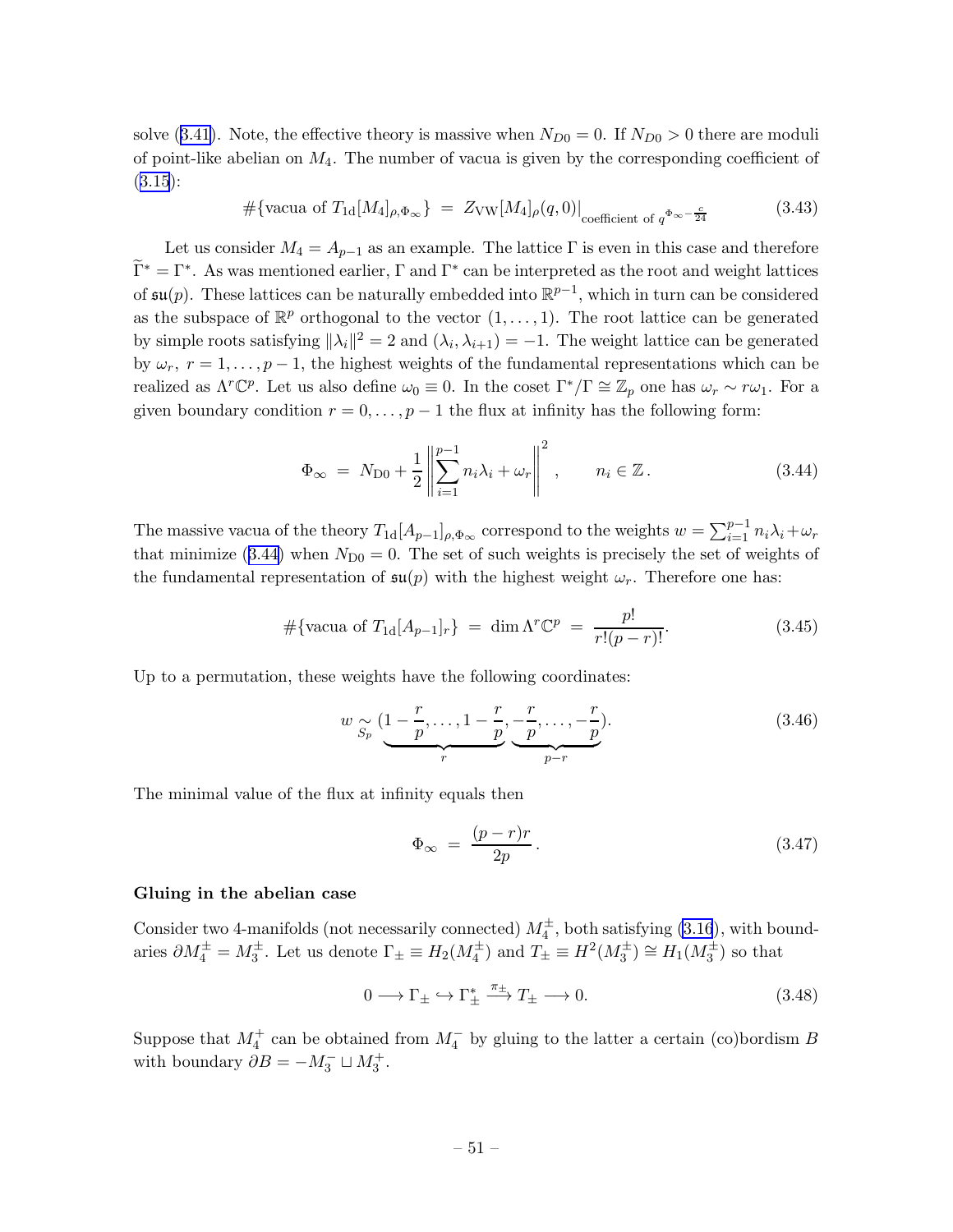<span id="page-52-0"></span>Also, let us suppose that  $b_2(B) = 0$  and the torsion groups in the long exact sequence ([2.15](#page-14-0)) for the pair  $(B, \partial B)$  are  $T_2 = 0$  and  $T_1 \equiv T$ . This means that the only non-trivial cohomology of B and  $\partial B$  is contained in the following finite groups:

$$
H_2(B, \partial B) \cong H^2(B) = T \tag{3.49}
$$

$$
H_1(B) \cong H^3(B, \partial B) = T \tag{3.50}
$$

$$
H_1(\partial B) \cong H^2(\partial B) = T_- \oplus T_+ \tag{3.51}
$$

The sequence [\(2.15\)](#page-14-0) then reduces to the following short exact sequence of finite abelian groups:

$$
0 \longrightarrow T \xrightarrow{v=v_-\oplus v_+} T_- \oplus T_+ \xrightarrow{\psi} T \longrightarrow 0 \qquad (3.52)
$$

Let us denote the family of all such "basic" cobordisms by  $\mathfrak{B}$ . From the Mayer-Vietoris sequence for the pair of manifolds  $M_4^-$  and B glued along  $M_3^-$  one can deduce the following commutative diagram

$$
\begin{array}{ccccccc}\n0 & \longrightarrow & \Gamma_{+}^{*} & \longrightarrow & \Gamma_{-}^{*} \oplus T & \longrightarrow & T_{-} & \longrightarrow & 0 \\
& & & & & & & \\
\downarrow & & & & & & & \\
0 & \longrightarrow & T_{+} & \longrightarrow & T_{-} \oplus T_{+} & \longrightarrow & T_{-} & \longrightarrow & \\
0 & \longrightarrow & T_{+} & \longrightarrow & T_{-} \oplus T_{+} & \longrightarrow & T_{-} & \longrightarrow & 0\n\end{array}
$$
\n
$$
(3.53)
$$

where both horizontal lines form short exact sequences. From the snake lemma it follows that  $\Gamma_+ = \ker \pi_+$  can be realized as a sublattice of  $\Gamma^*_-$ :

$$
\Gamma_{+} = \ker(\pi_{-} - v_{-}) \oplus v_{+} = \pi_{-}^{-1} \left[ \text{im } v_{-} |_{\ker v_{+}} \right] =
$$
  

$$
\left\{ \alpha \in \Gamma_{-}^{*} \mid \exists \rho \in T \text{ s.t. } \alpha \mod \Gamma_{-} = v_{-}(\rho), v_{+}(\rho) = 0 \right\}. (3.54)
$$

Let us now briefly review the notion of gluing of lattices described in detail in  $e.g.$  [85]. Consider some integer lattice  $\Gamma$  embedded into a Euclidean space and a finite family of glue vectors  $g_i \in \Gamma^*$ . Then one can define the glued lattice

$$
\Gamma' = \{ \gamma + \sum_{i} n_i g_i \mid \gamma \in \Gamma, \ n_i \in \mathbb{Z} \} \subset \Gamma^*.
$$
 (3.55)

The finite abelian group  $J \equiv \Gamma'/\Gamma$  is called the *glue group*. It is a subgroup of  $\Gamma^*/\Gamma$  generated by the equivalence classes  $[g_i]$ . As was considered in detail in [86,87], the gluing operation produces identities on the corresponding theta-functions defined as in [\(3.40](#page-50-0)):

$$
\theta_{\Gamma'}^{(\rho)} = \sum_{\lambda \in J} \theta_{\Gamma}^{(\rho + \lambda)} \tag{3.56}
$$

One can see that in our case  $\Gamma' = \Gamma_+$  is the gluing of  $\Gamma = \Gamma_-$  with the glue group

$$
\text{im } v_-|_{\ker v_+} \subset \Gamma_-^* / \Gamma_- \tag{3.57}
$$

Since  $b_2(B) = 0$  the only solutions of [\(3.34\)](#page-48-0) are given by flat connections. The flat connections on B correspond to the elements of  $T = H^2(B)$ , while the flat connections on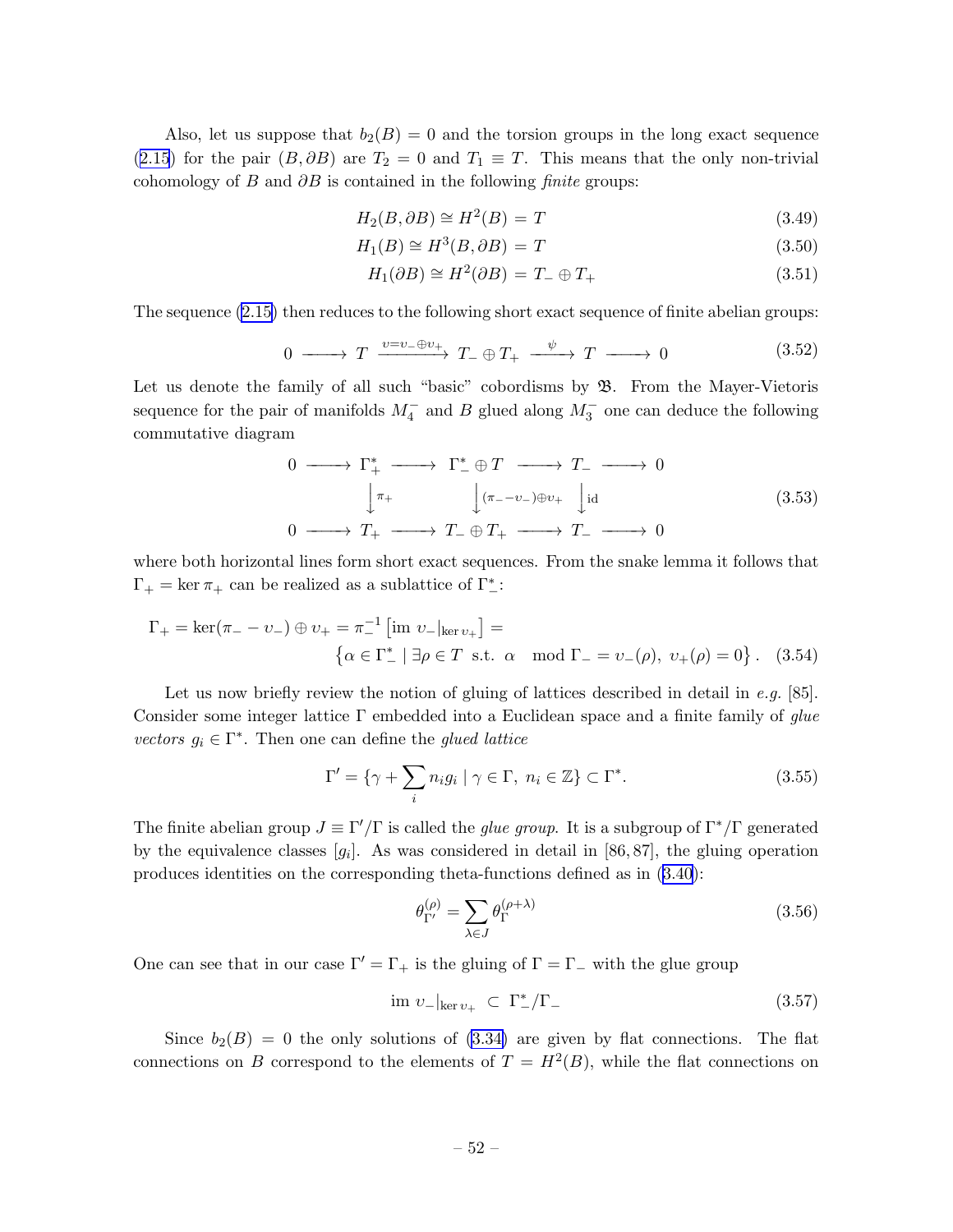<span id="page-53-0"></span> $\partial B = -M_3^- \sqcup M_3^+$  are in bijection with the elements of  $T_-\oplus T_+$ . In the case of an ordinary  $U(1)$  gauge theory without Freed-Witten anomaly, the short exact sequence  $(3.52)$  determines which flat connections on the boundary can be extended to flat connections in the bulk B. Namely, a flat connection on the boundary given by  $(\mu, \nu) \in H^2(\partial B) = T_- \oplus T_+$  originates from a flat connection in B if it is in the image of the map  $v$  or, equivalently, in the kernel of  $\psi$ . The Vafa-Witten partition function of a cobordism  $B \in \mathfrak{B}$  in this case is simply given by

$$
Z_{\text{VW}}^{U(1)}[B]_{\mu,\nu} = \delta_{\psi(\mu,\nu)}\tag{3.58}
$$

where

$$
\delta_{\lambda} = \begin{cases} 1, & \lambda = 0 \\ 0, & \text{otherwise} \end{cases}
$$
 (3.59)

In the case when the  $U(1)$  connection is replaced by the  $U(1)$  part of the  $Spin<sup>c</sup>(4)$ connection one has to take into account the appropriate shift  $\psi_0$ :

$$
Z_{\text{VW}}^{U(1)}[B]_{\mu,\nu} = \delta_{\psi(\mu,\nu) - \psi_0}.
$$
\n(3.60)

In the abelian case the "gluing kernel" defined in section [3.2](#page-44-0) is trivial:  $K^{\alpha\beta}[M_3] = \delta^{\alpha\beta}$ (therefore there is no difference between partition functions with upper and lower indices). Then we should have the following relation between the Vafa-Witten partition function on  $M_4^+$ ,  $M_4^-$  and B, cf. [\(2.80](#page-37-0)):

$$
Z_{\text{VW}}^{U(1)}[M_4^+]_{\nu} = \sum_{\mu \in T_-} Z_{\text{VW}}^{U(1)}[B]_{\mu,\nu} Z_{\text{VW}}^{U(1)}[M_4^-]_{\mu}.
$$
 (3.61)

Since the abelian Vafa-Witten partition function on an arbitrary four-manifold of the form ([2.1\)](#page-8-0) is given by the theta function of the corresponding lattice([2.5\)](#page-10-0), the equation (3.61) can be viewed as the identity [\(3.56](#page-52-0)) that relates theta functions of the lattice  $\Gamma_{-}$  to the theta-function of glued lattice  $\Gamma_{+}$ .

#### Composing cobordisms

Now let us consider two four-manifolds  $M_4^{(1)}$  $M_4^{(1)}$ ,  $M_4^{(2)}$ , both satisfying [\(3.16\)](#page-43-0), such that  $\partial M_4^{(1)} =$  $M_3^a \sqcup M_3^b$  and  $\partial M_4^{(2)} = M_3^b \sqcup M_3^c$ . The 3-manifold  $M_3^b$  is supposed to be connected and have an opposite orientation in  $M_4^{(1)}$  $\frac{1}{4}$  and  $M_4^{(2)}$  $\mathcal{M}_4^c$ . The manifolds  $M_3^a$  and  $M_3^c$  can be empty. Then the new manifold  $M_4^+ = M_4^{(1)} \cup M_4^{(2)}$  $\mu_4^{(2)}$  obtained by gluing  $M_4^{(1)}$  $_4^{(1)}$  and  $M_4^{(2)}$  $\Lambda_4^{(2)}$  along  $M_3^b$  also has the properties [\(3.16](#page-43-0)). If we interpret  $M_4^{(1)}$  $\mathcal{M}_4^{(1)}$  as a cobordism between 3-manifolds  $\mathcal{M}_3^b$  and  $M_3^a$ , and  $M_4^{(2)}$  $\mathcal{M}_4^c$  as a cobordism between  $\mathcal{M}_3^c$  and  $\mathcal{M}_3^b$  then the resulting manifold  $\mathcal{M}_4^+$  is the composition of these two cobordisms. It is easy to see that this composition is a particular case of gluing described in the previous section. Namely, the manifold  $M_4^+$  can be obtained by gluing  $M_4^- = M_4^{(1)} \sqcup M_4^{(2)}$  with a basic cobordism, illustrated in Figure [17,](#page-54-0)

$$
B \cong M_3^a \times I \sqcup M_3^b \times I \sqcup M_3^c \times I \in \mathfrak{B} \tag{3.62}
$$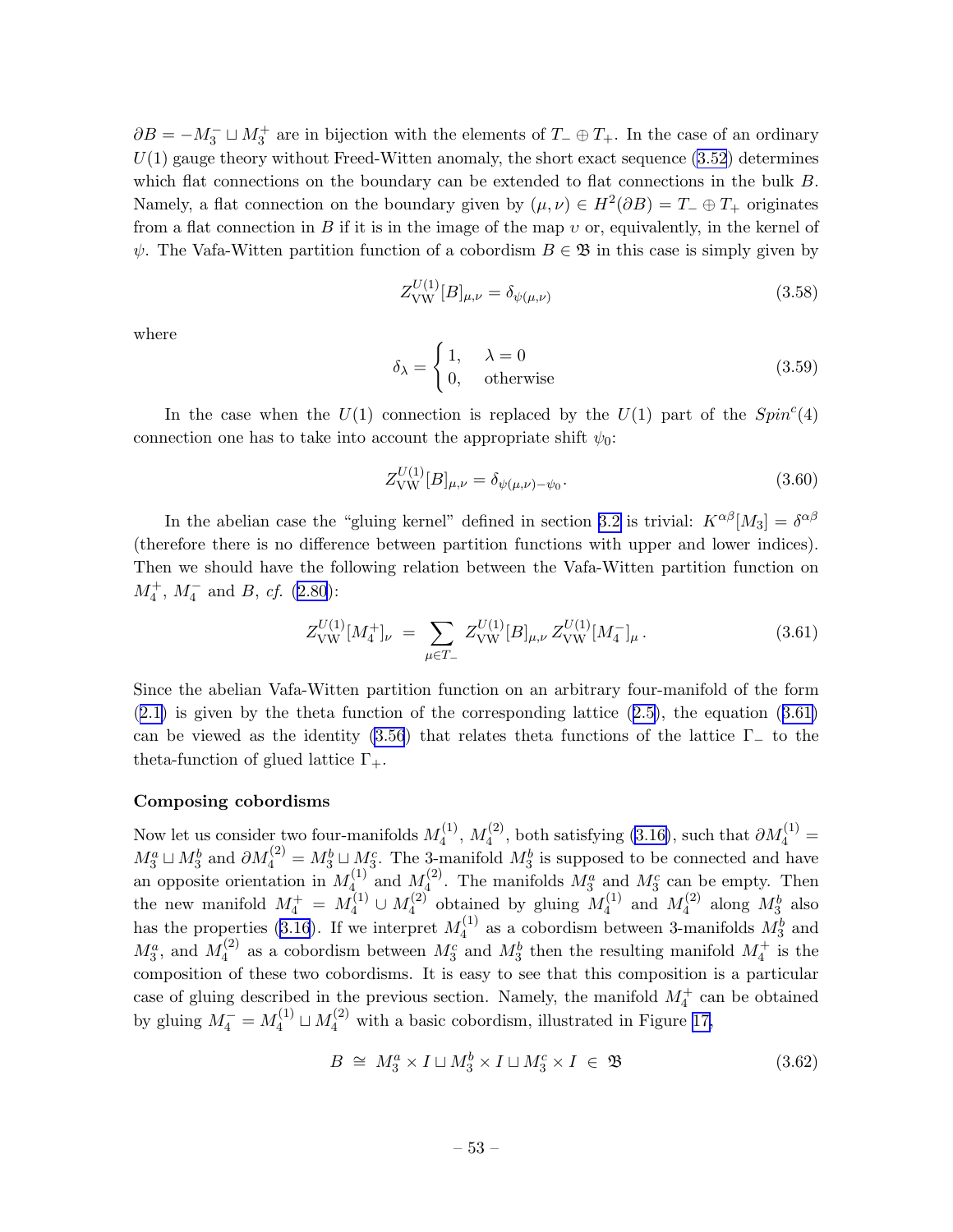<span id="page-54-0"></span>where I is the interval. Let us denote  $T^i = H^2(M_3^i)$ , where  $i = a, b, c$ . Then, in the notations of the previous section, we have:

$$
T = T^a \oplus T^b \oplus T^c
$$
  
\n
$$
T_{-} = T^a \oplus T^b \oplus T^b \oplus T^c
$$
  
\n
$$
T_{+} = T^a \oplus T^c
$$
\n(3.63)

$$
\upsilon_{-}:\ \lambda\oplus\mu\oplus\nu\ \longmapsto\ \lambda\oplus\mu\oplus(-\mu)\oplus\nu,\tag{3.64a}
$$

$$
v_{+}: \lambda \oplus \mu \oplus \nu \ \longmapsto \ \lambda \oplus \nu. \tag{3.64b}
$$

As usual, let us denote  $\Gamma_i \equiv H_2(M_4^{(i)})$  $\Gamma_i^{(i)}$ ) and  $\Gamma_i^* \equiv H^2(M_4^{(i)})$  $\binom{v}{4}$ . Then, the lattice  $\Gamma_+$  is obtained by gluing of  $\Gamma_1\oplus\Gamma_2$  with the glue group

$$
T^b \stackrel{\text{diag}}{\hookrightarrow} \Gamma_1^* / \Gamma_1 \oplus \Gamma_2^* / \Gamma_2 \cong (T^a \oplus T^b) \oplus (T^b \oplus T^c). \tag{3.65}
$$

That is

$$
\Gamma^{+} = \left\{ (\alpha + \mu, \beta - \mu) \mid \alpha \in \Gamma_1, \ \beta \in \Gamma_2, \ \mu \in T^b \right\}.
$$
 (3.66)

The Vafa-Witten partition functions of the manifolds  $M_4^{(1)}$  $_4^{(1)}$  and  $M_4^{(2)}$  $4^{(2)}$  are given by:



Figure 17: Composition of cobordisms  $M_4^{(1)} \circ M_4^{(2)} = M_4^+$  can be constructed by gluing  $M_4^- =$  $M_4^{(1)} \sqcup M_4^{(2)}$  with a basic cobordism  $B \cong M_3^a \times I \sqcup M_3^b \times I \sqcup M_3^c \times I \in \mathfrak{B}$ .

$$
Z_{\text{VW}}^{U(1)}[M_4^{(1)}]_\mu^\lambda(q,x) \ = \ \sum_{\alpha \in \Gamma_1} q^{\frac{1}{2} \|\alpha + \lambda + \mu\|^2} x^{\alpha + \lambda + \mu} \,, \qquad (\lambda, \mu) \in T^a \oplus T^b \,, \tag{3.67a}
$$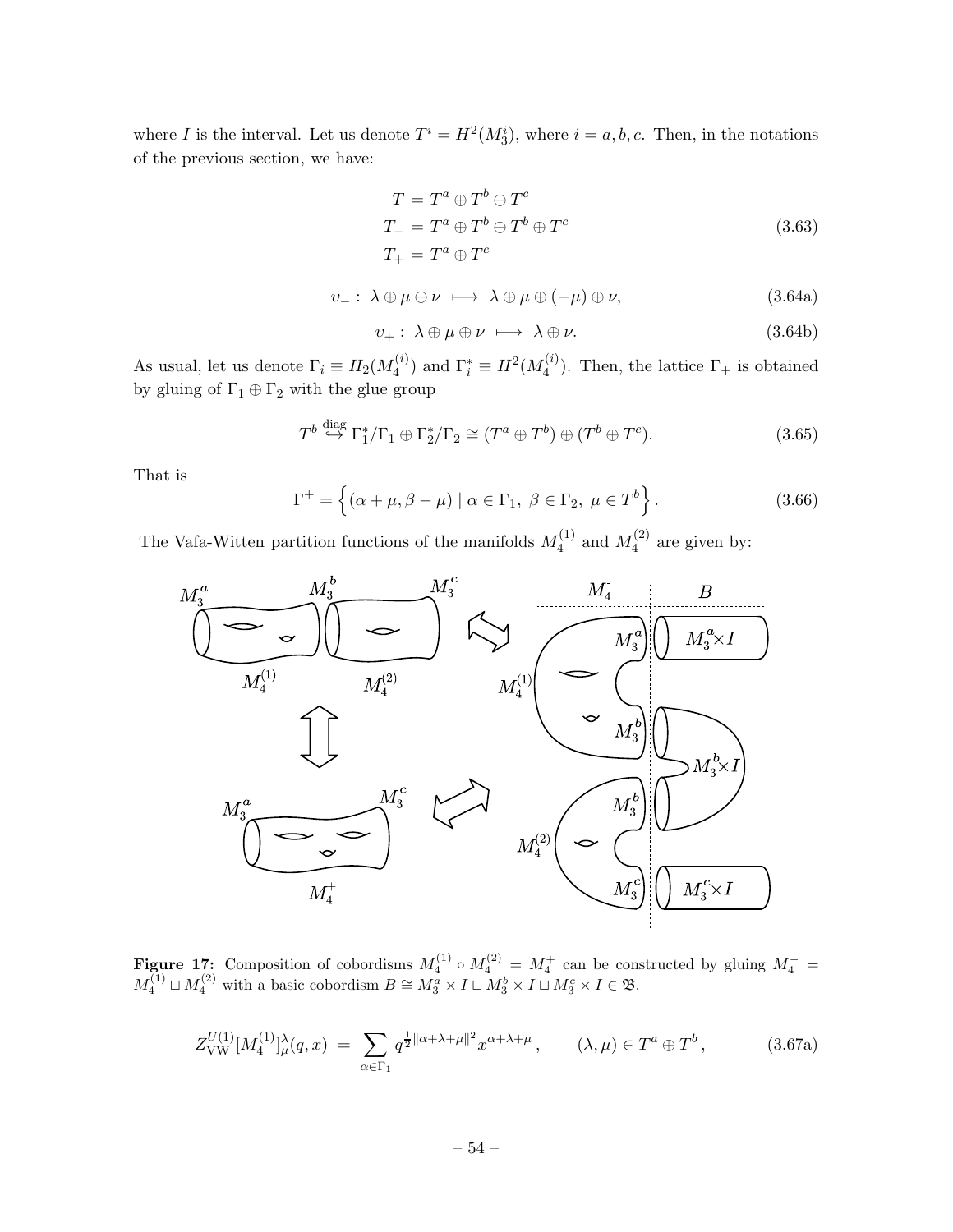<span id="page-55-0"></span>
$$
Z_{\text{VW}}^{U(1)}[M_4^{(2)}]_{\nu}^{\mu}(q,y) = \sum_{\beta \in \Gamma_2} q^{\frac{1}{2} ||\beta - \mu + \mu_0 + \nu||^2} y^{\beta + \mu + \nu}, \qquad (\mu, \nu) \in T^b \oplus T^c, \qquad (3.67b)
$$

where the boundary condition  $\mu$  on the boundary component  $M_3^b$  of  $M_4^{(1)}$  $\binom{1}{4}$  is identified with theboundary condition  $-\mu + \mu_0$  on  $M_3^b \subset \partial M_4^{(2)}$ . The identity ([3.61\)](#page-53-0) in this case reads as:

$$
\sum_{\mu} Z_{\text{VW}}^{U(1)} [M_4^{(1)}]_{\mu}^{\lambda}(q, x) Z_{\text{VW}}^{U(1)} [M_4^{(2)}]_{\nu}^{\mu}(q, y) =
$$
\n
$$
= \sum_{\alpha \in \Gamma_1, \beta \in \Gamma_2, \mu} q^{\frac{1}{2} ||\alpha + \lambda + \mu + \delta_1||^2 + \frac{1}{2} ||\beta - \mu + \mu_0 + \nu + \Delta_2||^2} x^{\alpha + \lambda + \mu + \Delta_1} y^{\beta - \mu + \mu_0 + \nu + \Delta_2} =
$$
\n
$$
= \sum_{\gamma \in \Gamma_+} q^{\frac{1}{2} ||\gamma + (\lambda + \Delta_1)\oplus(\nu + \Delta_2 + \mu_0)||^2} (x, y)^{\gamma + (\lambda + \Delta_1)\oplus(\nu + \Delta_2 + \mu_0)} =
$$
\n
$$
= Z_{\text{VW}}^{U(1)} [M_4^+]_{\nu}^{\lambda}(q, (x, y)), \qquad (\lambda, \nu) \in T^a \oplus T^c. \quad (3.68)
$$

so that the new shift due to the Freed-Witten anomaly is given by  $\Delta = \Delta_1 \oplus (\Delta_2 + \mu_0)$ .

## Examples

Let us denote the 4-manifold associated to the Lie algebra g of the  $ADE$  type as  $M_4(\mathfrak{g})$  and the 4-manifold with the plumbing graph  $\Upsilon$  by  $M_4(\Upsilon)$ , as in section [2.1](#page-7-0). For example,

$$
A_{p-1} = M_4(\mathfrak{su}(p)) = M_4(\underbrace{\bullet^2 \dots \bullet^2}_{p-1}),\tag{3.69}
$$

$$
\begin{array}{rcl}\n\mathcal{O}(-p) \\
\downarrow & = M_4(\overline{\bullet}^p), \\
\mathbb{C}\mathbf{P}^1\n\end{array} \n\tag{3.70}
$$

$$
\underbrace{\overline{\mathbb{CP}}^2 \# \dots \# \overline{\mathbb{CP}}^2}_{p} \setminus \{ \text{pt} \} = M_4(\underbrace{\bullet \bullet \dots \bullet}_{p}). \tag{3.71}
$$

As was previously mentioned, the lattice  $\Gamma$  for the 4-manifold  $M_4(\mathfrak{g})$  coincides with the root lattice of  $\mathfrak g$ , while  $\Gamma^*$  is given by the corresponding weight lattice. The lattice  $\Gamma$  is always even and, therefore,  $M_4(\mathfrak{g})$  is Spin and  $\Delta = 0$ . Since level-1 characters are given by theta functionson the root lattice [88], the formula ([3.26](#page-46-0)) with  $N = 1$ ,

$$
Z_{\text{VW}}^{U(1)}[M_4(\mathfrak{g})]_{\lambda} = \chi_{\lambda}^{\widehat{\mathfrak{g}}_1},\tag{3.72}
$$

also follows from [\(3.40\)](#page-50-0). The abelian Vafa-Witten partition function of the  $A_p$  manifold was studied in detail in [89].

Let us point out that there is also the following relation between Vafa-Witten partition functions and affine characters:

$$
Z_{\text{VW}}^{U(1)}[M_4(\tilde{\bullet})]_{\lambda}(q,x) = \frac{1}{\eta(\tau)} \sum_{n \in \mathbb{Z}} q^{\frac{1}{2p}(pn+\lambda)^2} x^{pn+\lambda} \equiv \chi_{\lambda}^{\hat{\mathfrak{u}}(1)_p}, \qquad \lambda \in \mathbb{Z}_p \tag{3.73}
$$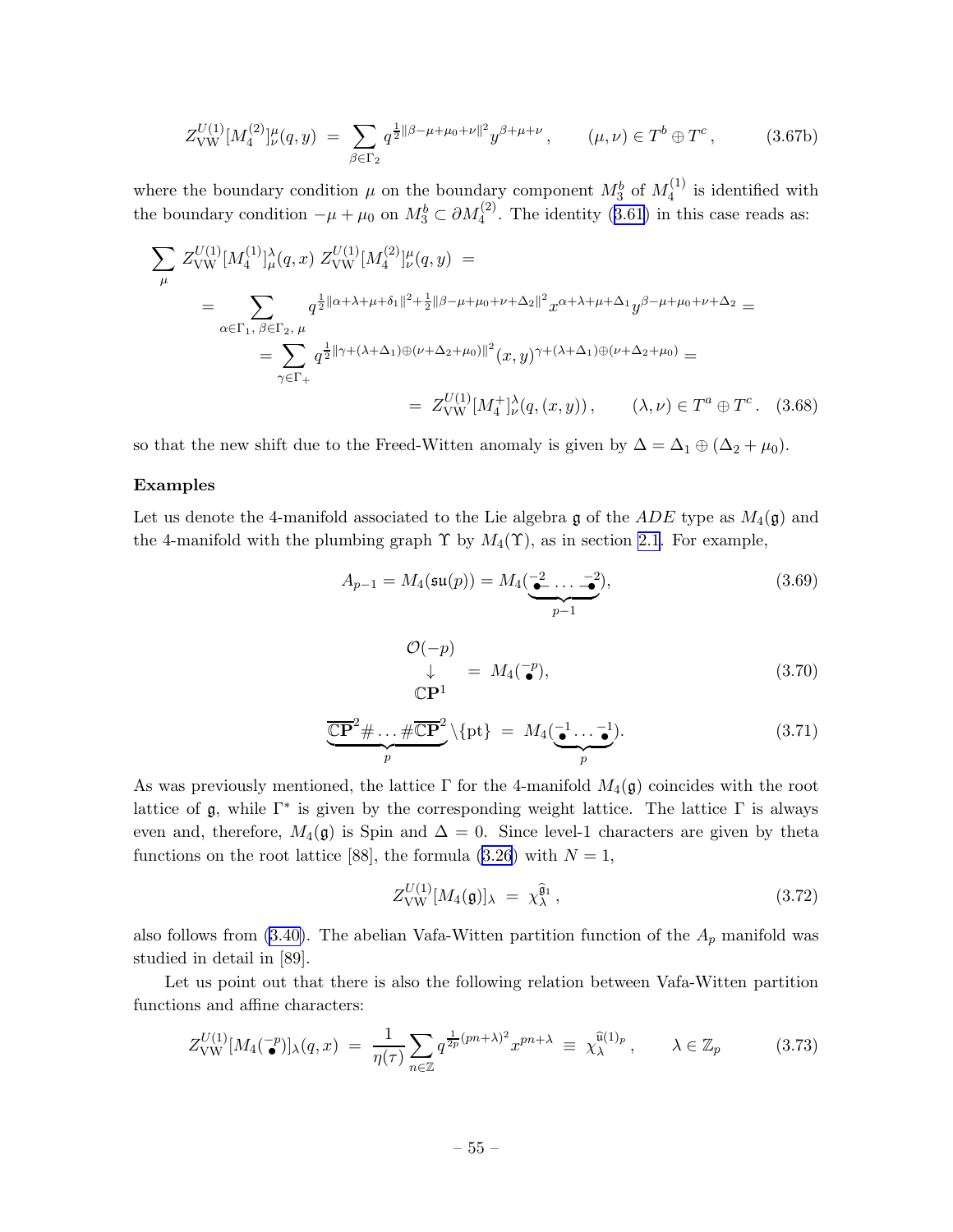<span id="page-56-0"></span>when  $p$  is even. This relation is a natural generalization of  $(3.72)$  since the one-dimensional lattice  $H^2(M_4(\mathbb{Z}))$  can be interpreted as a weight lattice of  $\widehat{\mathfrak{u}}(1)_p$ . Let us note that it is also • consistent with the fact that  $A_1 = M_4(\begin{array}{c} 2 \\ 2 \end{array})$  $\bullet$ <sup>2</sup>) since

$$
\chi_{\lambda}^{\widehat{\mathfrak{su}}(2)_1} = \chi_{\lambda}^{\widehat{\mathfrak{u}}(1)_2}.
$$
\n(3.74)

For general p one can write

$$
Z_{\text{VW}}^{U(1)}[M_4(\vec{\bullet})]_{\lambda}(q,x) = \frac{1}{\eta(\tau)} \sum_{n \in \mathbb{Z}} q^{\frac{1}{2p}(pn+\lambda+\Delta)^2} x^{pn+\lambda+\Delta} \equiv \tilde{\chi}_{\lambda}^{\tilde{u}(1)_p}, \qquad \lambda \in \mathbb{Z}_p \qquad (3.75)
$$

where  $\Delta = 0$  if p is even and  $\Delta = \frac{1}{2}$  if p is odd. Let us call  $\tilde{\chi}^{\hat{\mathfrak{u}}(1)_p}$  the "twisted"  $\hat{\mathfrak{u}}(1)_p$  character.

In Table [3](#page-57-0) we present various examples of the gluing procedure described earlier. The corresponding gluings of lattices for many of these (and other) examples can be found in [86, 87]. Let us note that in example 3 one can choose the gluing cobordism to be a cylinder with a hole  $B = S^3/\mathbb{Z}_p \times I \setminus$  pt, *i.e.* one can just glue two components of  $M_4^-$  along their boundaries (and then cut out a hole) in order to obtain  $M_4^+$ . In examples 8, 9 the cobordism  $B$  is homologically equivalent to a cylinder with a hole, but not topologically, since the boundaries of  $E_{8-n}$  and  $A_n$  are only homologically equivalent. Consider example 2 in some detail. In general it is not posible to glue  $M_4(\frac{-k}{\bullet})$  with  $M_4(\frac{-k}{\bullet})$ , because although the  $\bullet$  / with  $m_4$   $\bullet$ boundaries are the same, they do not have opposite orientations. However, when  $k = p^2 + 1$ for some integer p there exists an orientation reversing diffeomorphism  $\varphi$  of  $L(k, 1)$  such that

$$
\varphi^* : H^2(L(k,1)) \longrightarrow H^2(L(k,1)) \cong \mathbb{Z}_k
$$
  
\n
$$
\rho \longmapsto p\rho
$$
\n(3.76)

It is an automorphism of  $\mathbb{Z}_k$  because p and  $k = p^2 + 1$  are coprime. One can also glue  $A_{p^2}$ with  $A_{p^2}$  using the same prescription (*cf.* example 11). The gluings of lattices in examples 2 and 3 are illustrated in Figures [18](#page-58-0) and [19](#page-58-0).

Let us consider in some detail the gluing in example 3 when  $p$  is even. This example is rather interesting because both of the original 4-manifolds  $A_{p-1}$  and  $M_4(\bullet$  $\binom{-p}{\bullet}$  are Spin, but the resulting 4-manifold  $M_4(\begin{array}{c} -1 \\ -1 \end{array})$  $\begin{array}{ccc} -1 & -1 \\ \bullet & \cdots & \bullet \end{array}$  $\begin{bmatrix} -1 \\ 1 \end{bmatrix}$  is not Spin (since the corresponding lattice  $\mathbb{Z}^p$  is not even). What is going on here? The explanation is very instructive and reveals new aspects of the Freed-Witten anomaly in the presence of boundaries.

Each of the original "pieces",  $A_{p-1}$  and  $M_4(\mathcal{I}_{\bullet}^{-p})$  $\begin{bmatrix} -p \\ \bullet \end{bmatrix}$ , admits a unique Spin structure. However, the restrictions of these Spin structures to the boundary 3-manifold  $M_3$ , along which one must glue these pieces in order to produce  $M_4(\begin{matrix} -1 \end{matrix})$  $\bullet$   $\cdots$   $\bullet$   $\bullet$  $\bullet$ <sup>-1</sup>), are different. To be a little more precise, as in [\(2.80](#page-37-0)) consider the gluing map between the boundaries:

$$
\varphi: \partial A_{p-1} \to \partial M_4(\bar{\bullet}) \tag{3.77}
$$

If we introduce Spin structures on  $A_{p-1}$  and  $M_4(\mathcal{I}_{\bullet}^-)$  $\sigma$ ), the map  $\varphi$  does not lift to a map between the restrictions of the Spin structures on the boundaries. This is why it is not possible to construct a Spin structure on  $M_4(\begin{array}{c} -1 \end{array})$  $\bullet$   $\cdots$   $\bullet$ <sup>-1</sup></sub>) from the Spin structures on  $A_{p-1}$  and  $M_4(\mathbf{^-}\mathbf{^-}$  $\bullet^-p$ ).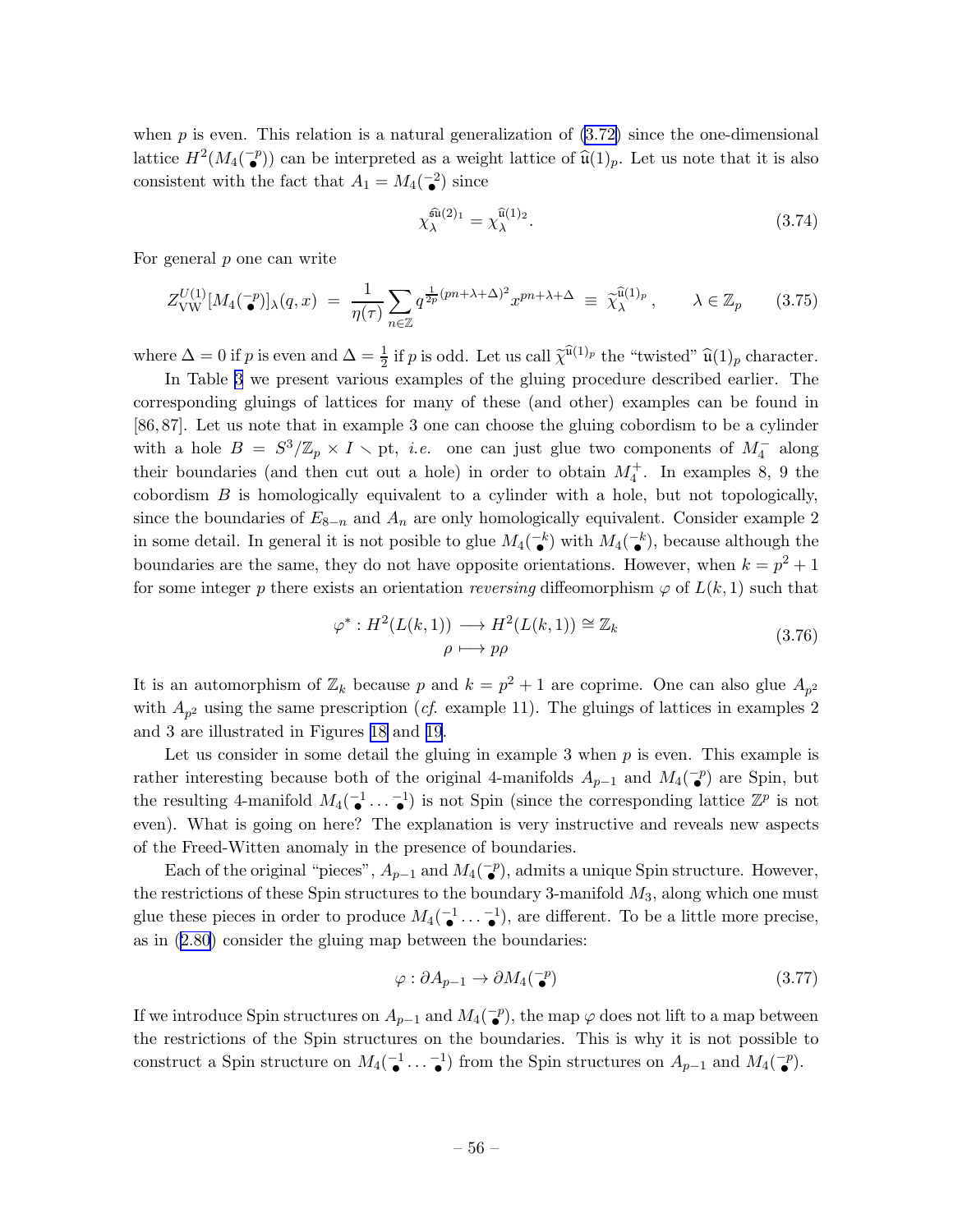<span id="page-57-0"></span>

|                | Original 4-manifold $M_4^-$                                                                                                                                              | End result $M_4^+$                                                                                       |                                              | <b>Homological data of</b> $B \in \mathfrak{B}$ $(b_2(B) = 0)$                                                                                                                   |
|----------------|--------------------------------------------------------------------------------------------------------------------------------------------------------------------------|----------------------------------------------------------------------------------------------------------|----------------------------------------------|----------------------------------------------------------------------------------------------------------------------------------------------------------------------------------|
|                | $T_{-}=H^{2}(\partial M_{4}^{-})$                                                                                                                                        | $T_+ = H^2(\partial M_4^+)$                                                                              | $T = H^2(B)$                                 | $v: T \to T_- \oplus T_+$ , $\psi: T_- \oplus T_+ \to T$                                                                                                                         |
| $\mathbf{1}$   | $M_4(-p^2)$<br>$T_{-}=\mathbb{Z}_{p^2}$                                                                                                                                  | $M_4(\mathbf{a}^1)$<br>$T_{+}=0$                                                                         | $\mathbb{Z}_p$                               | $v(\rho) = p\rho$<br>$\psi(\mu) = (\mu \mod p)$                                                                                                                                  |
| $\overline{2}$ | $M_4\left(\frac{-p^2-1}{2}\right) \sqcup M_4\left(\frac{-p^2-1}{2}\right)$<br>$T_{-}=\mathbb{Z}_{p^2+1}$                                                                 | $M_4(\mathbf{a}^{-1}-1)$<br>$T_{+}=0$                                                                    | $\mathbb{Z}_{p^2+1}$                         | $v(\rho) = \rho \oplus p\rho$<br>$\psi(\mu \oplus \nu) = (p\mu - \nu)$                                                                                                           |
| 3              | $A_{p-1} \sqcup M_4(\mathcal{P})$                                                                                                                                        | $M_4(\mathbf{I} \bullet \cdots \bullet)$<br>$\mathcal{D}$                                                | $\mathbb{Z}_p$                               | $v(\rho) = \rho \oplus \rho$                                                                                                                                                     |
|                | $T_{-}=\mathbb{Z}_p\oplus \mathbb{Z}_p$                                                                                                                                  | $T_{+} = 0$                                                                                              |                                              | $\psi(\mu \oplus \nu) = (\mu - \nu)$                                                                                                                                             |
| $\overline{4}$ | $A_{p-1} \sqcup M_4(^{-p(p+1)})$<br>$T_{-}=\mathbb{Z}_{p}\oplus\mathbb{Z}_{p}\oplus\mathbb{Z}_{p+1}$                                                                     | $A_n$<br>$T_+=\mathbb{Z}_{p+1}$                                                                          | $\mathbb{Z}_p\oplus \mathbb{Z}_{p+1}$        | $v(\rho \oplus \lambda) = \rho \oplus \rho \oplus \lambda \oplus \lambda$<br>$\psi(\mu \oplus \nu \oplus \rho \oplus \lambda) = (\mu - \nu) \oplus (\rho - \lambda)$             |
| 5              | $M_4(\frac{-a_1}{\bullet} \dots \frac{-a_n}{\bullet}) \sqcup M_4(\frac{-p_n p_{n+1}}{\bullet})$<br>where $p_{n+1} = a_n p_n - p_{n-1}$                                   | $M_4\begin{pmatrix} -a_1 & -a_{n+1} \\ a_1 & \cdots & a_n \end{pmatrix}$<br>$T_+ = \mathbb{Z}_{p_{n+1}}$ | $\mathbb{Z}_{p_n}\oplus\mathbb{Z}_{p_{n+1}}$ | $v(\rho \oplus \lambda) = \rho \oplus \rho \oplus \lambda \oplus \lambda$<br>$\psi(\mu \oplus \nu \oplus \rho \oplus \lambda) = (\mu - \nu) \oplus (\rho - \lambda)$             |
| 6              | $\frac{T_{-} = \mathbb{Z}_{p_n} \oplus \mathbb{Z}_{p_n} \oplus \mathbb{Z}_{p_{n+1}}}{A_3 \sqcup M_4(\frac{-4}{\epsilon})}$<br>$T_{-}=\mathbb{Z}_{4}\oplus\mathbb{Z}_{4}$ | $D_4$<br>$T_+ = \mathbb{Z}_2 \oplus \mathbb{Z}_2$                                                        | $\mathbb{Z}_4\oplus\mathbb{Z}_2$             | $v(\mu \oplus \nu)$<br>$=\mu\oplus(\mu+2\nu)\oplus(\mu\mod 2)\oplus\nu$<br>$\psi(\mu \oplus \nu \oplus \rho \oplus \lambda) =$<br>$(\nu-\mu-2\lambda)\oplus((\mu\!\mod 2)-\rho)$ |
| 7              | $D_8$<br>$T_{-}=\mathbb{Z}_2\oplus\mathbb{Z}_2$                                                                                                                          | $E_8$<br>$T_+=0\,$                                                                                       | $\mathbb{Z}_2$                               | $v(\rho) = \rho \oplus 0$<br>$\psi(\mu \oplus \nu) = \nu$                                                                                                                        |
| 8              | $E_7 \sqcup A_1$<br>$T_{-}=\mathbb{Z}_2\oplus\mathbb{Z}_2$                                                                                                               | $E_8$<br>$T_{+}=0$                                                                                       | $\mathbb{Z}_2$                               | $v(\rho) = \rho \oplus \rho$<br>$\psi(\mu \oplus \nu) = (\mu - \nu)$                                                                                                             |
| 9              | $E_6 \sqcup A_2$<br>$T_{-}=\mathbb{Z}_3\oplus\mathbb{Z}_3$                                                                                                               | $E_8$<br>$T_{+} = 0$                                                                                     | $\mathbb{Z}_3$                               | $v(\rho) = \rho \oplus \rho$<br>$\psi(\mu \oplus \nu) = (\mu - \nu)$                                                                                                             |
| 10             | $A_{8}$<br>$T_{-}=\mathbb{Z}_9$                                                                                                                                          | $E_8$<br>$T_+=0$                                                                                         | $\mathbb{Z}_3$                               | $v(\rho) = 3\rho$<br>$\psi(\mu) = (\mu \mod 3)$                                                                                                                                  |
| 11             | $A_4 \sqcup A_4$<br>$T_{-}=\mathbb{Z}_5\oplus\mathbb{Z}_5$                                                                                                               | $E_8$<br>$T_{+}=0$                                                                                       | $\mathbb{Z}_5$                               | $v(\rho) = \rho \oplus 2\rho$<br>$\psi(\mu \oplus \nu) = (2\mu - \nu)$                                                                                                           |

**Table 3:** Examples of gluing  $M_4^- \stackrel{B}{\rightsquigarrow} M_4^+$ .

Nevertheless, it is possible to lift  $\varphi$  to a map between the restrictions of Spin<sup>c</sup> structures on  $A_{p-1}$  and  $M_4(\mathcal{p})$ . Since  $Spin(4)$  holonomies on the boundaries do not match, the holonomies of the  $U(1)$  part of  $Spin<sup>c</sup>(4)$  should be identified with  $-1$  factor which corresponds to the shift by  $\frac{p}{2}$  in the  $\mathbb{Z}_p$  space of flat connections on the boundaries. One can check that indeed

$$
\sum_{\lambda \in \mathbb{Z}_p} Z_{\text{VW}}^{U(1)} [M_4(\tilde{\bullet})]_{\lambda+p/2}(q, x^{\perp}) Z_{\text{VW}}^{U(1)} [M_4(\tilde{\bullet})]^{\lambda}(q, x^{\parallel}) =
$$
\n
$$
= \sum_{\lambda \in \mathbb{Z}_p} \chi_{\lambda+p/2}^{\hat{\mathfrak{u}}(1)_p}(q, x^{\perp}) \chi_{\lambda}^{\hat{\mathfrak{u}}(p)_1}(q, x^{\parallel}) = \tilde{\chi}^{\hat{\mathfrak{u}}(p)_1}(q, x) \equiv \prod_{i=1}^p \tilde{\chi}^{\hat{\mathfrak{u}}(1)_1}(q, x_i) =
$$
\n
$$
= Z_{\text{VW}}^{U(1)} [M_4(\tilde{\bullet} \cdots \tilde{\bullet})] \quad (3.78)
$$

where the splitting of parameters  $x = (x^{\perp}, x^{\parallel})$  is such that  $x^{\perp} = (\prod_i x_i)^{1/p}$ . A version of this relation without shifts due to Freed-Witten anomaly was considered in [74, 89].

In general, a gluing of the form

$$
M_4(\mathfrak{g}^{(1)}) \sqcup \ldots \sqcup M_4(\mathfrak{g}^{(n)}) \sqcup M_4(\mathbb{T}^{p_1}) \sqcup \ldots \sqcup M_4(\mathbb{T}^{p_m}) \stackrel{B}{\leadsto} M_4(\mathfrak{g}) \tag{3.79}
$$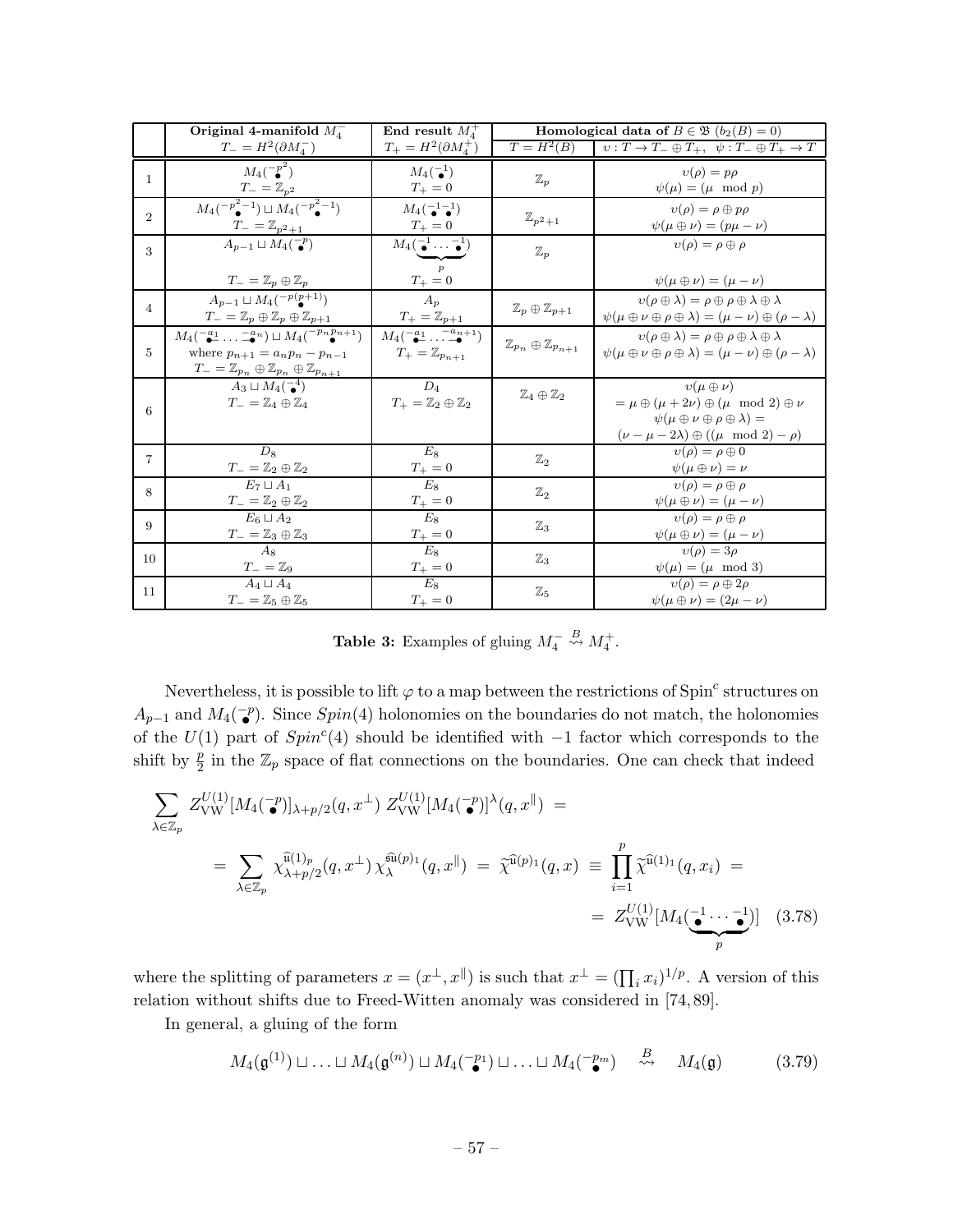<span id="page-58-0"></span>

**Figure 18:** Gluing of  $A_1$  and  $M_4(\begin{matrix} -6 \\ 1 \end{matrix})$  $\bullet$ <sup>-6</sup>) gives  $A_2$ .



**Figure 19:** Gluing of  $M_4(\frac{-5}{2})$  $\bullet$ <sup>5</sup>) and  $M_4(\bullet$ <sup>5</sup>  $\bullet$ <sup>5</sup>) gives  $M_4(\bullet$ <sup>1</sup> • −1  $\bullet$ <sup>1</sup>).

where all  $p_i$  are even,  $\mathfrak{g}^{(j)}$  and  $\mathfrak g$  are of  $ADE$  type, corresponds to the embedding of the associated algebras:

$$
\mathfrak{g}_1^{(1)} \oplus \ldots \oplus \mathfrak{g}_1^{(n)} \oplus \mathfrak{u}(1)_{p_1} \oplus \ldots \oplus \mathfrak{u}(1)_{p_m} \subset \mathfrak{g}
$$
 (3.80)

where the subscripts denote the indices of the embeddings.

Let us recall that the index  $\ell$  of the embedding  $\mathfrak{k}_{\ell} \subset \mathfrak{g}$  is defined as the ratio between the normalized Killing form of  $\mathfrak g$  restricted to the subspace  $\mathfrak k$  and the normalized Killing form of **t**. In other words, the root lattice of **t** is rescaled by the factor of  $\sqrt{\ell}$  when embedded into the root lattice of  $\mathfrak g$ . For the corresponding affine Lie algebras, representations of  $\widehat{\mathfrak g}$  at level k decompose into representations of  $\hat{\mathfrak{k}}$  at level  $\ell k$ :

$$
\chi_{\lambda}^{\hat{\mathfrak{g}}_k} = \sum_{\mu} b_{\lambda}^{\mu} \chi_{\mu}^{\hat{\mathfrak{k}}_{\ell k}}.
$$
\n(3.81)

The coefficients  $b^{\mu}_{\lambda}$  $\mu_{\lambda}^{\mu}$  are called branching functions of the embedding  $\mathfrak{k}_{\ell} \subset \mathfrak{g}$ .

If  $B \in \mathfrak{B}$ , that is  $b_2(B) = 0$ , the total rank on both sides of (3.80) is the same:

$$
\sum_{i=1}^{n} \text{rank } \mathfrak{g}^{(i)} + m = \text{rank } \mathfrak{g}.
$$
 (3.82)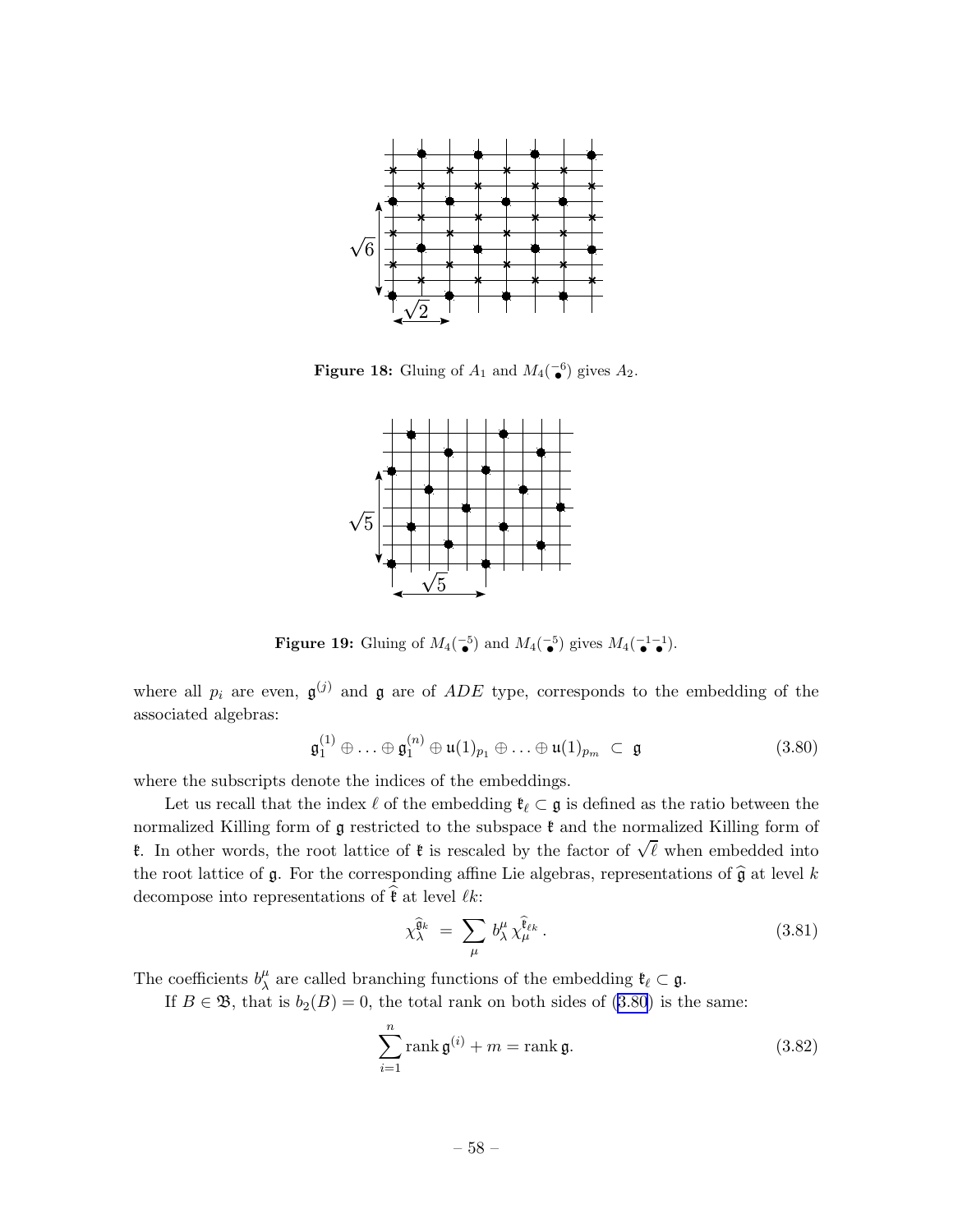<span id="page-59-0"></span>Then,taking into account  $(3.72)$  $(3.72)$  $(3.72)$  and  $(3.75)$ , the identity  $(3.61)$  can be interpreted as a decomposition of the characters:

$$
\chi_{\lambda}^{\hat{\mathfrak{g}}_{1}} = \sum_{\mu,\rho} Z_{\text{VW}}^{U(1)} [B]_{\lambda}^{\mu_{1}...\mu_{n}\rho_{1}...\rho_{m}} \chi_{\mu_{1}}^{\hat{\mathfrak{g}}_{1}^{(1)}} \cdots \chi_{\mu_{n}}^{\hat{\mathfrak{g}}_{1}^{(n)}} \chi_{\rho_{1}}^{\hat{\mathfrak{u}}(1)_{p_{1}}} \cdots \chi_{\rho_{m}}^{\hat{\mathfrak{u}}(1)_{p_{m}}} \qquad (3.83)
$$

so that the Vafa-Witten partition function of B plays the role of branching functions for the embedding [\(3.80\)](#page-58-0) at level 1. As was shown earlier, the abelian Vafa-Witten partition function of  $B \in \mathfrak{B}$  does not depend on  $\tau$ . This corresponds to the fact that the embedding [\(3.80\)](#page-58-0) is always conformal at level 1.

Now let us define  $\widetilde{B}$  as B glued with  $M_4(\mathbb{Z})^n$  $\begin{bmatrix} \mathbb{P}^1 \\ \bullet \\ \bullet \end{bmatrix} \sqcup \ldots \sqcup M_4 \begin{bmatrix} -p_m \ \bullet \\ \bullet \\ \bullet \end{bmatrix}$  $\binom{p_m}{\widetilde{\mathbf{p}}}$  along the common boundary components. This 4-manifold B is no longer in  $\mathfrak{B}$  and has  $b_2(B) = m$ . It can be considered as a cobordism for the following gluing:

$$
M_4(\mathfrak{g}^{(1)}) \sqcup \ldots \sqcup M_4(\mathfrak{g}^{(n)}) \quad \stackrel{\widetilde{B}}{\rightsquigarrow} \quad M_4(\mathfrak{g})\,.
$$
 (3.84)

The identity (3.83) can be rewritten as

$$
\chi_{\lambda}^{\widehat{\mathfrak{g}}_1} = \sum_{\mu} Z_{\text{VW}}^{U(1)} \left[ \widetilde{B} \right]_{\lambda}^{\mu_1 \dots \mu_n} \chi_{\mu_1}^{\widehat{\mathfrak{g}}_1^{(1)}} \dots \chi_{\mu_n}^{\widehat{\mathfrak{g}}_1^{(n)}} \tag{3.85}
$$

and, therefore,  $Z_{\text{VW}}^{U(1)}[\widetilde{B}]$  plays the role of the level-1 branching functions for the embedding

$$
\mathfrak{g}_1^{(1)} \oplus \ldots \oplus \mathfrak{g}_1^{(n)} \subset \mathfrak{g} \tag{3.86}
$$

where all Lie algebras are of *ADE* type.

## 3.5 Non-abelian generalizations

As was already mentioned in section [3.3](#page-46-0), the non-abelian generalization of [\(3.72](#page-55-0)) is given by

$$
Z_{\text{VW}}^{U(N)}[M_4(\mathfrak{g})]_{\rho} = \chi_{\rho}^{\widehat{\mathfrak{g}}_N} \tag{3.87}
$$

Hence, the Vafa-Witten partition function of a cobordism  $\widetilde{B}$  in (3.84) should coincide with the branching functions for the embedding  $(3.86)$  at level N:

$$
Z_{\text{VW}}^{U(N)}\left[\widetilde{B}\right]_{\lambda}^{\mu_1...\mu_n} = \text{ branching function } b_{\lambda}^{\mu_1...\mu_n}
$$

Since the lattice  $H^2(M_4(\mathbb{Z})^n)$  $(\mathcal{L}^p)$  is one-dimensional it is natural to expect that the corresponding Vafa-Witten partition function can be expressed in terms of  $\hat{u}(1)$  characters. As a non-abelian generalization of [\(3.75](#page-56-0)) one can propose that

$$
Z_{\text{VW}}^{U(N)}[M_4(\bar{\bullet}^p)]_{\lambda}(q,x) = \sum_{\mu} C_{\lambda}^{\mu}(q) \tilde{\chi}_{\mu}^{\hat{\mathfrak{u}}(1)_{pN}}(q,x)
$$
(3.88)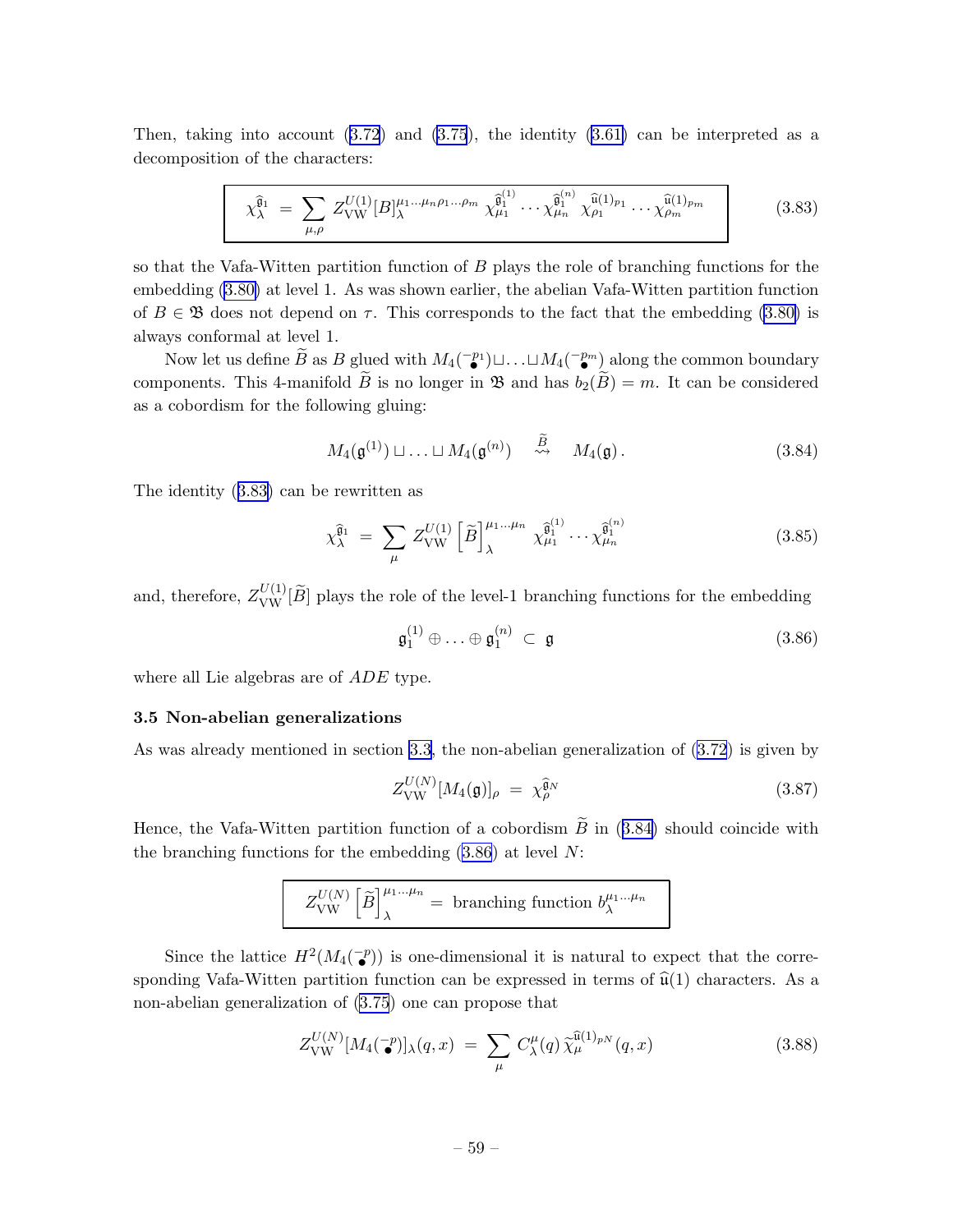<span id="page-60-0"></span>with some coefficients  $C^{\mu}_{\lambda}$  $\mu$ <sup> $\mu$ </sup> independent of x. This is consistent with the fact that  $M_4(\bullet^2)$  $\binom{-2}{\bullet} = A_1$ because the characters of  $\widehat{\mathfrak{su}}(2)$  can be decomposed in terms of the  $\widehat{\mathfrak{u}}(1)$  characters, where  $\mathfrak{u}(1)$  is embedded as a Cartan subalgebra of  $\mathfrak{su}(2)$  with index 2:

$$
Z_{\text{VW}}^{U(N)}[M_4(\frac{-2}{\bullet})]_{\lambda}(q,x) = Z_{\text{VW}}^{U(N)}[A_1]_{\lambda}(q,x) = \chi_{\lambda}^{\hat{\mathfrak{su}}(2)_N}(q,x) = \sum_{\mu} C_{\lambda}^{\mu}(q) \chi_{\mu}^{\hat{\mathfrak{u}}(1)_{2N}}(q,x) \tag{3.89}
$$

Hence, in this case  $C^{\mu}_{\lambda}$  $\mu$  are the branching functions for the embedding  $\mathfrak{u}(1)_2 \subset \mathfrak{su}(2)$ . The formula([3.88](#page-59-0)) is also in agreement with the results of [90].

From [\(3.88](#page-59-0))and ([3.87\)](#page-59-0) it follows that  $Z_{\text{VW}}^{U(N)}[B]$  for the cobordism B in [\(3.79\)](#page-57-0) is given, up to coefficients  $C$ , by level-N characters of the coset for the embedding  $(3.80)$ :

$$
\frac{G}{G^{(1)} \times \ldots \times G^{(n)} \times \underbrace{U(1) \times \ldots \times U(1)}}_{m}.
$$
\n(3.90)

Note, such coset spaces are Kähler manifolds because of the property  $(3.82)$ . This suggests that the corresponding 2d theories  $T[B]$  may have a realization in terms of  $(0, 2)$  gauged WZW theories studied in [91,92].

Now let us discuss various consequences and consistency checks of the proposed relation between cobordisms and branching functions. In [13] it was argued that under the blow up of  $M_4$  (that is taking the connected sum with  $\overline{\mathbb{CP}}^2$ ) the  $SU(N)$  partition function on  $M_4$  is multiplied by the character of  $\widehat{\mathfrak{su}}(N)_1$ :

$$
Z_{\text{VW}}^{SU(N)}[M_4 \# \overline{\mathbb{CP}}^2] = Z_{\text{VW}}^{SU(N)}[M_4] \chi^{\hat{\mathfrak{su}}(N)_1} . \tag{3.91}
$$

Based on our experience with abelian theory discussed in the previous section, it is then natural to propose the following generalization to the case of  $U(N)$  gauge group and noncompact 4-manifolds:

$$
Z_{\text{VW}}^{U(N)}\left[M_4\natural\left(\overline{\mathbb{CP}}^2\setminus\{\text{pt}\}\right)\right](\tau,x) = Z_{\text{VW}}^{U(N)}[M_4](\tau,x^{\parallel})\widetilde{\chi}^{\widehat{\mathfrak{u}}(N)_1}(\tau,x^{\perp}) \tag{3.92}
$$

where  $\sharp$  denotes the boundary connected sum,  $x = (x^{\parallel}, x_{\perp}), x^{\parallel} \in \exp(H_2(M_4) \otimes \mathbb{C}),$  and  $x^{\perp} \in \exp(H_2(\overline{\mathbb{CP}}^2 \setminus {\{\text{pt}\}}) \otimes \mathbb{C}) \cong \mathbb{C}^*$ . The "twisted"  $\widehat{\mathfrak{u}}(N)_1$  character  $\widetilde{\chi}^{\widehat{\mathfrak{u}}(N)_1}$  is defined as in([3.78](#page-57-0)). The parameter  $x \in \mathbb{C}^*$  plays the role of the coordinate along the diagonal  $\mathfrak{u}(1)$  of  $\mathfrak{u}(N)$ , and the coordinates in the other directions of the Cartan subalgebra are set to zero. If the manifold  $M_4$  is constructed by the plumbing graph  $\Upsilon$ , the relation (3.92) looks like

$$
Z_{\text{VW}}^{U(N)}[M_4(\Upsilon \sqcup \mathbf{I})] = Z_{\text{VW}}^{U(N)}[M_4(\Upsilon)] \widetilde{\chi}^{\widehat{\mathfrak{u}}(N)_1}.
$$
 (3.93)

In particular:

$$
Z_{\text{VW}}^{U(N)}[M_4(\underbrace{\bullet \bullet \cdots \bullet}_{p})] = \prod_{i=1}^{p} \widetilde{\chi}^{\widehat{\mathfrak{u}}(N)_1}(q, x_i). \tag{3.94}
$$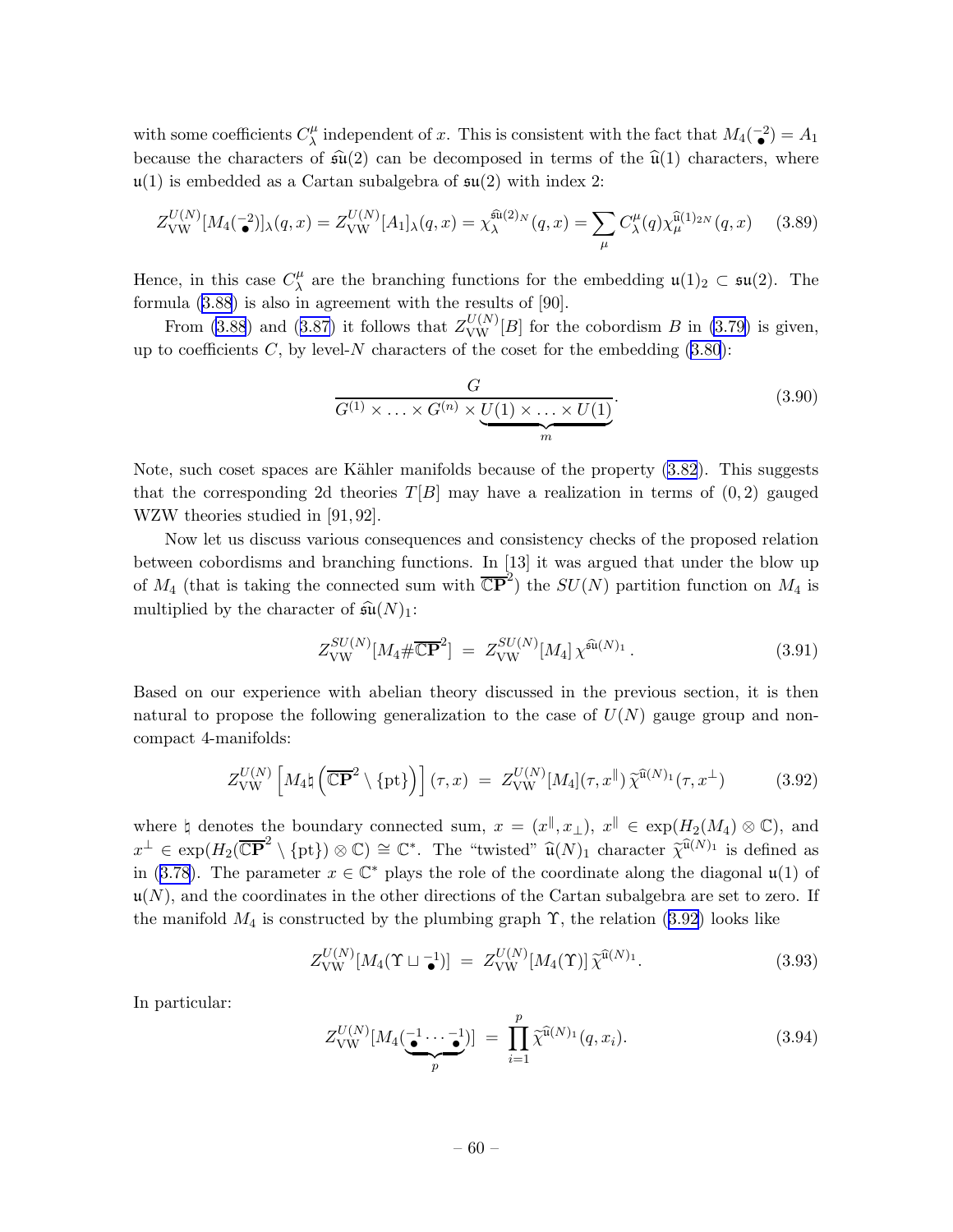<span id="page-61-0"></span>Let us note that the "twisted"  $\widehat{\mathfrak{u}}(N)_1$  character is given by the product of N standard theta-functions with odd characteristics:

$$
\widetilde{\chi}^{\widehat{\mathfrak{u}}(N)_1}(q,z) \ = \ \prod_{j=1}^N \frac{1}{\eta(q)} \sum_{n_j \in \mathbb{Z}} q^{\frac{(n_j+1/2)^2}{2}} z^{n_j+1/2} \ \equiv \ \prod_{j=1}^N \frac{\theta_2(q,z_j)}{\eta(q)} \,. \tag{3.95}
$$

Therefore, [\(3.94\)](#page-60-0) can be rewritten as

$$
Z_{\text{VW}}^{U(N)}[M_4(\underbrace{\bullet \cdots \bullet}_{p})](q,x) = \prod_{i=1}^{p} \prod_{j=1}^{N} \frac{\theta_2(q,x_i)}{\eta(q)} = \tilde{\chi}^{\hat{\mathfrak{u}}(Np)_1}(q,x) \qquad (3.96)
$$

where the components  $x_i$  play the role of the coordinates in the diagonal directions of p copies of the  $\mathfrak{u}(N)$  subalgebra in  $\mathfrak{u}(N p)$ . In [74] it was shown that the embedding (which is conformal at level 1)

$$
\mathfrak{su}(N)_p \oplus \mathfrak{u}(1)_{pN} \oplus \mathfrak{su}(p)_N \subset \mathfrak{u}(Np)\,,\tag{3.97}
$$

leads to the following relation between the "untwisted" characters:

$$
\prod_{i=1}^{p} \prod_{j=1}^{N} \frac{\theta_3(q, x_i y_j)}{\eta(q)} \equiv \chi^{\widehat{\mathfrak{u}}(Np)_1}(q, \{x, y\}) =
$$
\n
$$
= \sum_{[\lambda]} \sum_{a=1}^{N} \sum_{b=1}^{p} \chi^{\widehat{\mathfrak{su}}(N)_p}_{\sigma_N^a(\lambda)}(q, y^{\parallel}) \chi^{\widehat{\mathfrak{u}}(1)_{N_p}}_{|\lambda|+ap+bN}(x^{\perp}y^{\perp}) \chi^{\widehat{\mathfrak{su}}(p)_N}_{\sigma_p^b(\lambda^t)}(q, x^{\parallel}) \quad (3.98)
$$

where  $x^{\perp} = (\prod_i x_i)^N$ ,  $y^{\perp} = (\prod_j x_j)^p$ ,  $\sigma_N$  and  $\sigma_p$  denote the generators of outer automorphisms groups  $\mathbb{Z}_N$  and  $\mathbb{Z}_p$  of  $\widehat{\mathfrak{su}}(N)$  and  $\widehat{\mathfrak{su}}(p)$ , respectively,  $\lambda$  denotes an integrable representation of  $\widehat{\mathfrak{su}}(p)_N$  associated to a Young diagram, and  $\lambda^t$  denotes an integrable representation of  $\widehat{\mathfrak{su}}(N)_p$  associate to the transposed Young diagram. The first sum on the right-hand side of this expression is performed over the orbits  $[\lambda]$  of  $\lambda$  with respect to the action of the outer automorphism group. Finally,  $|\lambda|$  stands for the number of boxes in the Young diagram associated to  $\lambda$ . See [74] for the details.

When  $p = 1$  and  $y = 0$ , it follows from (3.98) that

$$
Z_{\text{VW}}^{U(N)}[M_4(\vec{\bullet})] = \chi^{\widehat{\mathfrak{u}}(N)_1}(q,x) = \sum_{\lambda} \chi^{\widehat{\mathfrak{su}}(N)_1}_{\lambda}(q,0) \chi^{\widehat{\mathfrak{u}}(1)_N}_{\lambda}(q,x) \tag{3.99}
$$

and,therefore, the coefficients C in  $(3.88)$  $(3.88)$  $(3.88)$  in the case  $p = 1$  are given by the characters of  $\widehat{\mathfrak{su}}(N)_1$ .

Now let us consider the example 3 from Table [3:](#page-57-0)

$$
A_{p-1} \sqcup M_4(\mathbf{P}) \stackrel{B}{\leadsto} M_4(\underbrace{\mathbf{P} \cdots \mathbf{P}}_{p}).
$$
\n(3.100)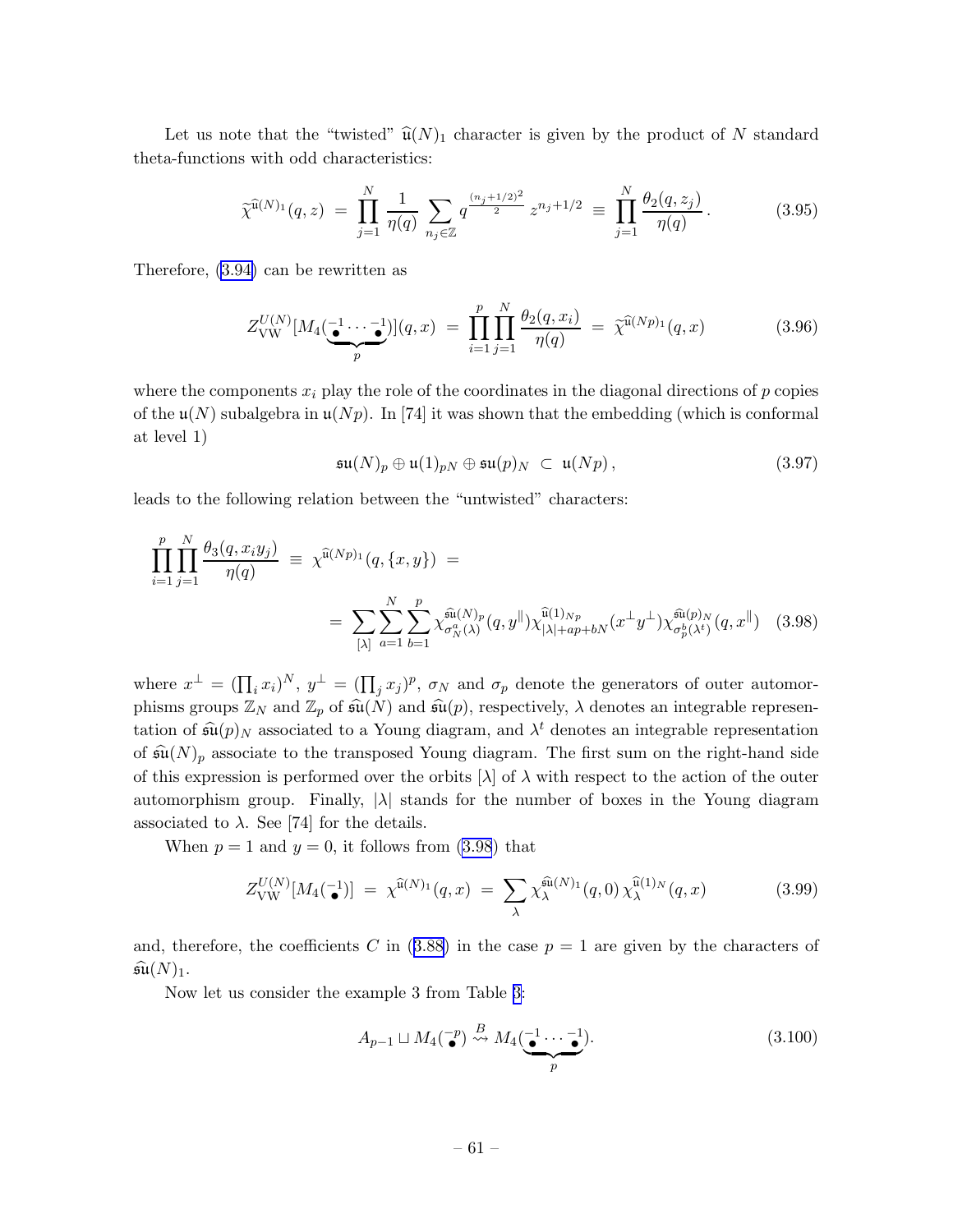<span id="page-62-0"></span>As was mentioned earlier, B is topologically a cylinder with a hole:  $B \cong L(p, 1) \times I \setminus \{pt\}.$ One can expect the following identify for the corresponding non-abelian Vafa-Witten partition functions:

$$
Z_{\text{VW}}^{U(N)}[M_4(\underbrace{\bullet \cdots \bullet}_{p})](q,x) =
$$
  
=  $\sum_{\lambda,\mu} Z_{\text{VW}}^{U(N)}[M_4(\underbrace{\bullet}_{p})]_{\lambda}(q,x^{\perp}) Z_{\text{VW}}^{U(N)}[B]^{\lambda,\mu}(q) Z_{\text{VW}}^{U(N)}[A_{p-1}]_{\mu}(q,x^{\parallel}).$  (3.101)

Taking into account

$$
Z_{\text{VW}}^{U(N)}[A_{p-1}]_{\mu}(q,x^{\parallel}) = \chi_{\mu}^{\widehat{\mathfrak{su}}(p)_N}(q,x^{\parallel})
$$
\n(3.102)

combined with [\(3.94](#page-60-0)) and([3.88\)](#page-59-0), one can interpret (3.101) as the "twisted" version of the identity  $(3.98)$  in the case where y is set to zero.

### 3.6 Linear plumbings and quiver structure

From example 5 in Table [3](#page-57-0) it follows that one can build the plumbing  $\overset{a_1}{\bullet} \ldots \overset{a_n}{\bullet}$  step by step, •− · · · − • attaching one node at a time. Moreover, as we explained in section [2.2](#page-12-0), the boundary 3 manifold is the Lens space,  $M_3(\frac{a_1}{\bullet}$ •− · · · − an  $\mathcal{L}_{\bullet}^{(n)} = L(p_n, q_n),$  where  $p_n/q_n$  is given by the continued fraction [\(2.31\)](#page-19-0) associated to the string of integers  $(a_1, \ldots, a_n)$ . Therefore, the gluing discussed in sections [2.5](#page-35-0) and [3.4](#page-48-0)

$$
M_4(\underbrace{a_1}_{\bullet} \ldots \underbrace{a_n}_{\bullet}) \quad \leadsto \quad M_4(\underbrace{a_1}_{\bullet} \ldots \underbrace{a_n}_{\bullet} \underbrace{a_{n+1}}_{\bullet}) \tag{3.103}
$$

canbe achieved with a certain cobordism  $B_{p_n,q_n}^{p_{n+1},q_{n+1}}$  from the family ([3.16](#page-43-0)), which is uniquely determined by the properties

$$
\partial B_{p_n, q_n}^{p_{n+1}, q_{n+1}} = -L(p_n, q_n) \sqcup L(p_{n+1}, q_{n+1})
$$
\n
$$
b_2(B_{p_n, q_n}^{p_{n+1}, q_{n+1}}) = 1
$$
\n(3.104)

The cobordism  $B_{p_n,q_n}^{p_{n+1},q_{n+1}}$  can be obtained by joining the cobordism B in example 5 of Table [3](#page-57-0) with  $M_4(\mathbb{P}^{n}P^{n+1})$ . Let us note that the Lens spaces  $L(p,q)$  are homologically equivalent for different values of q and have  $H_1(L(p,q)) = \mathbb{Z}_p$ . A manifestation of this fact is that the abelian Vafa-Witten partition function of the cobordism  $B_{p,q}^{p',q'}$  depends only on p and p', and is given by

$$
Z_{\text{VW}}^{U(1)}[B_{p,q}^{p',q'}]_j^{j'} = \sum_{n \in \mathbb{Z}} q^{\frac{pp'}{2}\left(n - \frac{j}{p} + \frac{j'}{p'}\right)^2} x^{pp'n - p'j + pj'}, \qquad j \in \mathbb{Z}_p, \ j' \in \mathbb{Z}_{p'}
$$
(3.105)

when  $p$  and  $p'$  are even.

This gluing procedure can be formally encoded in a quiver diagram where every vertex is labeled by pair of integers. This quiver can be interpreted as a quiver description of the corresponding 2d theory  $T[M_4]$ . A four manifold with  $L(p,q)$  boundary has a "flavor symmetry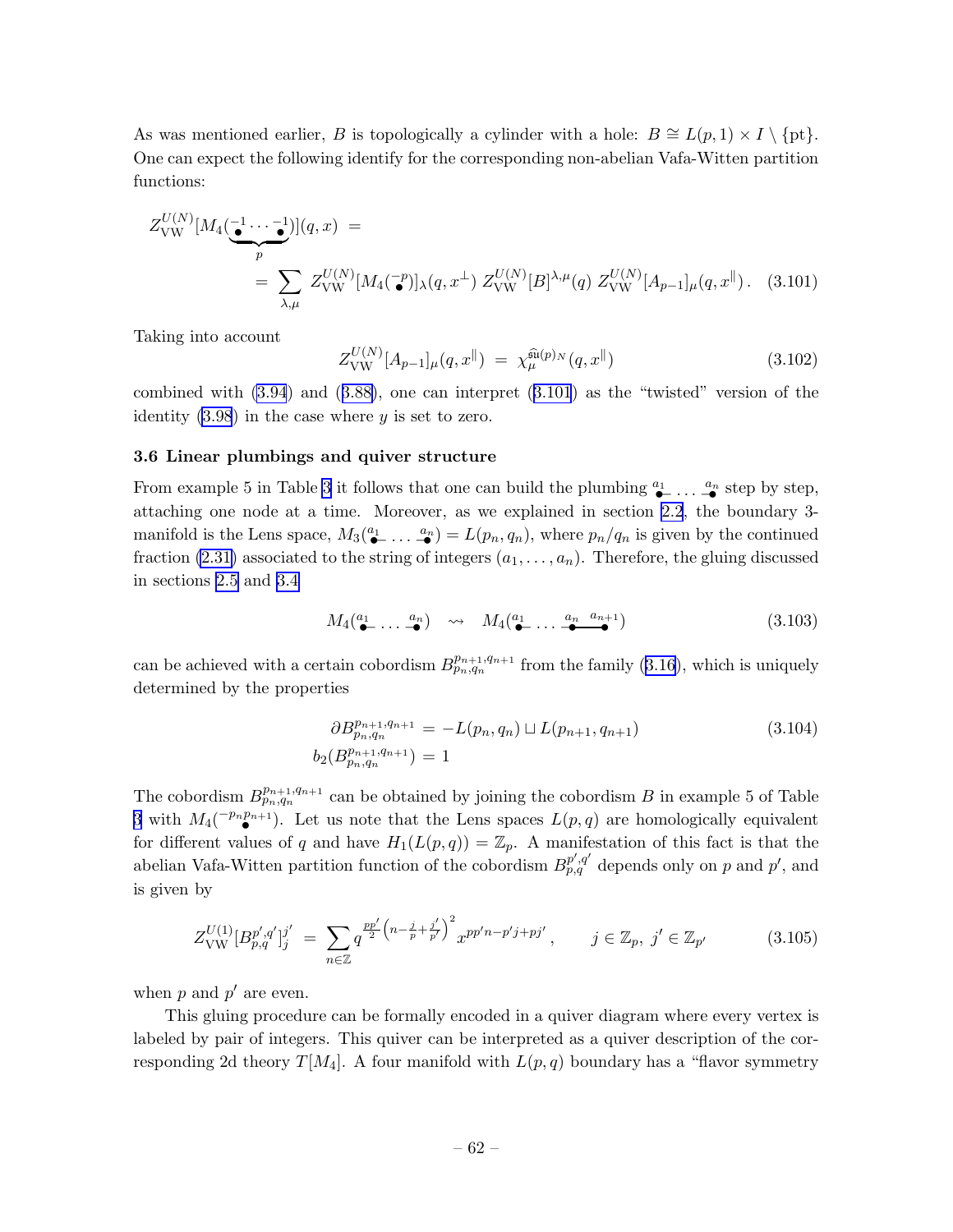<span id="page-63-0"></span>vertex"  $\overline{p,q}$ . When the cobordism  $B_{p,q}^{p',q'}$  is glued to it to produce the  $L(p',q')$  boundary, we "gauge" the  $\overline{p,q}$  vertex with the  $\overline{p,q}$  vertex of the "bifundamental"  $\overline{p,q}$   $\rightarrow$   $\overline{p',q'}$ .

Let us illustrate this gluing procedure with an example. Consider the plumbing  $\overset{a_1}{\bullet}$  $a_2$  $\bullet$ . We start with the node  $\frac{a_1}{\bullet}$ . The corresponding manifold  $M_4(\frac{a_1}{\bullet})$  can be considered as a  $\bullet$  . The corresponding mannon  $m_4$ cobordism from the empty space to  $L(a_1, 1)$ . Therefore, the quiver associated to it looks like

a1, 1 (3.106)

The boundary of the space after adding the plumbing node  $\frac{a_2}{\bullet}$  is another Lens space  $L(\underline{a_1a_2-1},\underline{a_2}).$ • This space is obtained by gluing  $M_4(\frac{a_1}{\bullet}$  $\binom{a_1}{a_1}$  with  $B_{a_1 a_2}^{a_1,1}$  $a_{1,1}^{a_{1,1}}$  a<sub>1a2</sub>. After "gauging" the node  $a_{1,1}$  we get the quiver

$$
(3.107)
$$

Clearly, the associated quiver in general depends on the plumbing sequence. We expect each quiver to give a 2d  $\mathcal{N} = (0, 2)$  theory and theories associated to the same plumbing to be dual to each other. For the purposes of computing  $Z_{\rm VW}$ , the "flavor symmetry node" stands for a boundary condition label. "Gauging" this node means summing over all such labels.

Let us consider in more detail how this works in the case when all  $a_i = -2$ . The 4manifold constructed by the plumbing with n nodes is then  $A_n$ , and adding one extra node (*cf.* example 4 in Table [3\)](#page-57-0) can be realized by the cobordism  $B_{n+1,n}^{n+2,n+1}$ . As was explained in section [3.3,](#page-46-0) the relevant ingredients have the form:

$$
Z_{\text{VW}}^{U(N)}[A_{n+1}]_{\rho}(q,x) = \sum_{\lambda} Z_{\text{VW}}^{U(N)}[B_{n+1,n}^{n+2,n+1}]_{\rho}^{\lambda}(q,x^{\perp}) Z_{\text{VW}}^{U(N)}[A_n]_{\lambda}(q,x^{\parallel}), \tag{3.108}
$$

$$
Z_{\text{VW}}^{U(N)}[A_n]_\lambda = \chi_\lambda^{\widehat{\mathfrak{su}}(n+1)_N},\tag{3.109}
$$

$$
Z_{\text{VW}}^{U(N)} [B_{n+1,n}^{n+2,n+1}]_{\rho}^{\lambda} = \chi_{\lambda,\rho}^{\hat{\mathfrak{su}}(n+2)_N/\hat{\mathfrak{su}}(n+1)_N}.
$$
 (3.110)

This suggests that  $T[B_{n+1,n}^{n+2,n+1}]$  may have a realization in terms of  $\widehat{\mathfrak{su}}(n+2)_N/\widehat{\mathfrak{su}}(n+1)_N$ coset WZW. Direct realization in terms of  $(0, 2)$  WZW models considered in [91,92] is difficult because the coset space does not have a complex structure. However, as we will show below, it is easy to interpret the Vafa-Witten partition function on  $B_{n+1,n}^{n+2,n+1}$  if we make a certain transformation changing *discrete* labels associated with boundary conditions to *continuous* variables. This transformation can be interpreted as a change of basis in TQFT Hilbert spaces associated to boundaries. Namely, let us define the Vafa-Witten partition function on  $A_n$  in the continuous basis as

$$
Z_{\text{VW}}^{U(N)}[A_{n-1}](q,x|z) := \sum_{\rho} \chi_{\widetilde{\rho}}^{\widehat{\mathfrak{u}}(N)_n}(q,z) \, Z_{\text{VW}}^{U(N)}[A_{n-1}]_{\rho}(q,x) \tag{3.111}
$$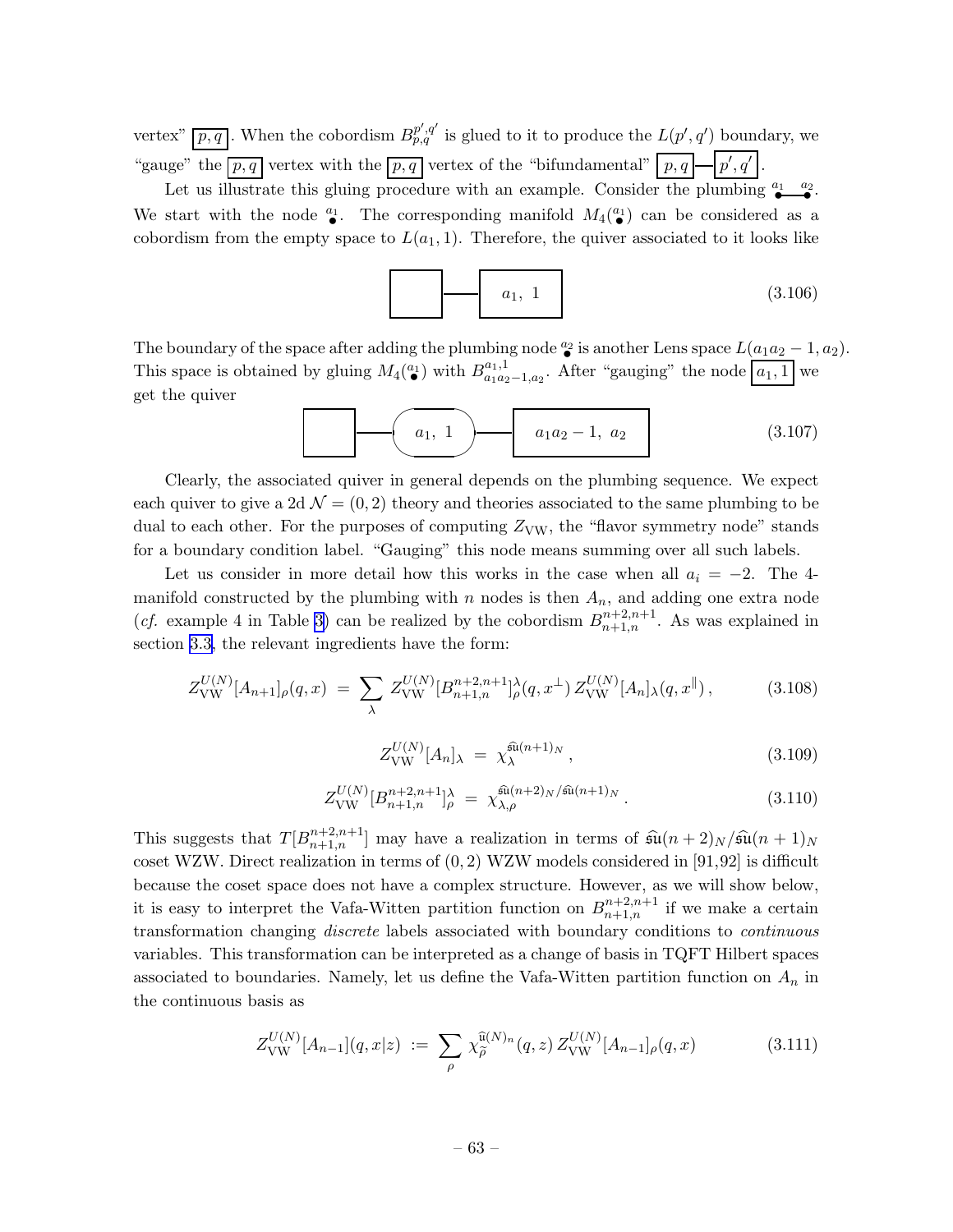where we used that, due to the level-rank duality, there is a one-to-one correspondence  $\rho \leftrightarrow \tilde{\rho}$ between integrable representations of  $\widehat{\mathfrak{su}}(n)_N$  and  $\widehat{\mathfrak{u}}(N)_n$  realized by transposing the corresponding Young diagrams. Namely,

$$
\chi_{\widetilde{\rho}}^{\widehat{\mathfrak{u}}(N)_n}(q,z) \ = \ \sum_{a=1}^{N} \chi_{|\rho|+an}^{\widehat{\mathfrak{u}}(1)_{N_n}}(q,z^{\perp}) \, \chi_{\sigma_N^a(\rho^t)}^{\widehat{\mathfrak{su}}(N)_n}(q,z^{\parallel}) \tag{3.112}
$$

in the notations of the formula([3.98\)](#page-61-0).

The fugacities z in [\(3.111](#page-63-0)) can be interpreted as fugacities for flavor symmetry of  $T[M_4]$ associated to the boundary  $M_3 = \partial M_4$ . This symmetry is the gauge symmetry of  $T[M_3]$ . Gluing two 4-manifolds with along the common boundary  $M_3$  corresponds to integrating over z, that is gauging the common flavor symmetry associated to z. Naively, the fugacities x have different nature since they are assiciated to 2-cycles, not 3-dimensional boundaries. However, one can expect a relation between them since one can always produce a 3-dimensional boundary by excising a tabular neighborhood of a 2-cycle.

It is convenient to introduce the  $q$ -theta function defined as:

$$
\theta(w;q) := \prod_{r=0}^{\infty} (1 - q^r w)(1 - q^{r+1}/w) = (w;q)_{\infty} (q/w;q)_{\infty}
$$
\n(3.113)

where

$$
(w;q)_s := \prod_{r=0}^{s-1} (1 - wq^r)
$$
\n(3.114)

isthe  $q$ -Pochhammer symbol. From  $(3.98)$  $(3.98)$  it follows then that in the continuous basis the Vafa-Witten partition function takes a remarkably simple form:

$$
Z_{\text{VW}}^{U(N)}[A_{n-1}](q,x|z) = q^{-\frac{nN}{24}} \prod_{i=1}^{n} \prod_{j=1}^{N} \theta(-q^{\frac{1}{2}} x_i z_j; q)
$$
(3.115)

where the fugacities x are represented by  $x_i \in \mathbb{C}^*$ ,  $i = 1...n$  satisfying  $\prod_{i=1}^n x_i = 1$ .

Now, in the continuous basis, the right hand side of (3.115) can be interpreted as the flavoredelliptic genus  $(1.9)$  $(1.9)$  of nN Fermi multiplets, possibly with a superpotential (to account for the q shift in the argument). In [74] the transition from the  $\hat{u}(Nn)$ <sub>1</sub> character in the right handside of (3.115) to the  $\widehat{\mathfrak{su}}(n)_N$  character in the right hand side of ([3.109](#page-63-0)) was interpreted as gauging degerees of freedom of D4-branes obtained by a compactification of M5-branes.

As we show explicitly in appendix [B](#page-78-0) for  $N = 2$  and conjecture for general N, the characters satisfy the following orthogonality condition:

$$
\oint \frac{dz}{2\pi i z} \mathcal{I}_V^{U(N)}(q, z) \chi_{\lambda}^{\widehat{\mathfrak{u}}(N)_n}(q, z) \chi_{\lambda'}^{\widehat{\mathfrak{u}}(N)_n}(q, z) = C_{\lambda}(q) \delta_{\lambda, \lambda'} \tag{3.116}
$$

where

$$
\mathcal{I}_V^{U(N)}(q,z) = (q;q)_{\infty}^{2N} \prod_{i \neq j} \theta(z_i/z_j;q)
$$
\n(3.117)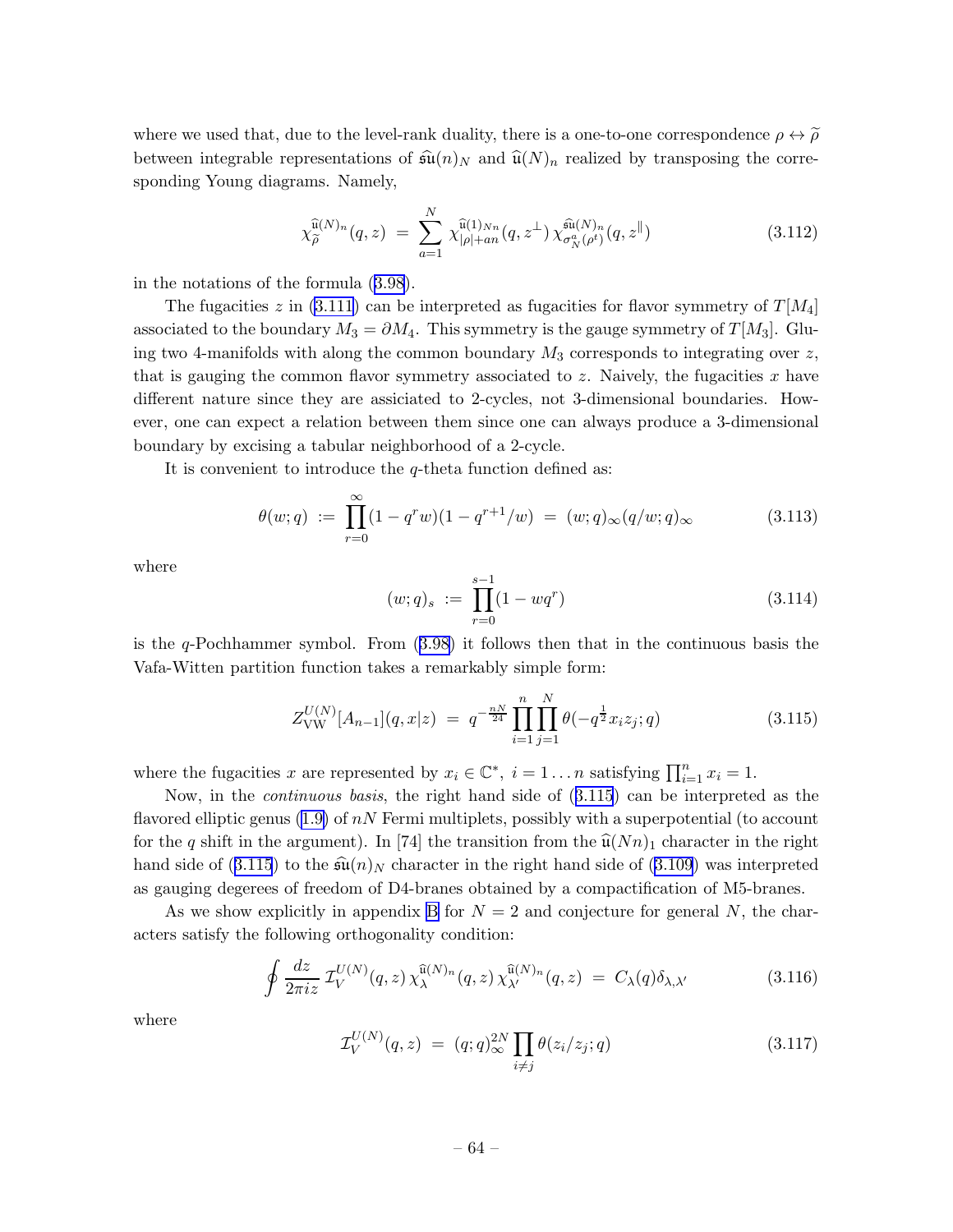is precisely the index [\(1.9](#page-5-0)) of a 2d  $\mathcal{N} = (0, 2)$  vector multiplet for the gauge group  $G = U(N)$ . Let us note that the transormation between the continuous basis and the discrete basis is similar to the transformation considered in [18] where ordinary, non-affine characters were used.

If the Vafa-Witten partition function for the cobordism in the continuous basis is defined as

$$
Z_{\text{VW}}^{U(N)}[B_{n+1,n}^{n+2,n+1}](q,y|z',z) =
$$
  
= 
$$
\sum_{\lambda,\rho} \chi_{\lambda}^{\hat{\mathfrak{u}}(N)_{n+2}}(q,z') \cdot Z_{\text{VW}}^{U(N)}[B_{n+1,n}^{n+2,n+1}]_{\rho}^{\lambda}(q,y) \cdot \chi_{\rho}^{\hat{\mathfrak{u}}(N)_{n+1}}(q,z) \cdot C_{\rho}^{-1}(q)
$$
 (3.118)

the relation([3.108](#page-63-0)) in the continuous basis should translate into the following property:

$$
Z_{\text{VW}}^{U(N)}[A_{n+1}](q, \{y^{n+1}, x_1/y, \dots, x_{n+1}/y\}|z') =
$$
  
= 
$$
\oint \prod_{j=1}^{N} \frac{dz_j}{2\pi i z_j} \mathcal{I}_{V}^{U(N)}(q, z) Z_{\text{VW}}^{U(N)}[B_{n+1,n}^{n+2,n+1}](q, y|z', z) Z_{\text{VW}}^{U(N)}[A_n](q, \{x_1, \dots, x_{n+1}\}|z)
$$
(3.119)

or, explicitly,

$$
\prod_{j=1}^{N} \left( \theta(-q^{\frac{1}{2}} y^{n+1} z_j'; q) \prod_{i=1}^{n+1} \theta(-q^{\frac{1}{2}} x_i z_j'/y; q) \right) =
$$
\n
$$
= \oint \prod_{j=1}^{N} \frac{dz_j}{2\pi i z_j} (q; q)_{\infty}^{2N} \prod_{i=1}^{n+1} \theta(-q^{\frac{1}{2}} x_i z_j; q) \prod_{i \neq j} \theta(z_i/z_j; q) Z_{\text{VW}}^{U(N)} [B_{n+1,n}^{n+2,n+1}] (q, y | z', z). \quad (3.120)
$$

The contour prescription is important and we take it to mean as evaluating the residue of the leading pole. If this is the case, then the following ansatz for  $Z_{\text{VW}}^{U(N)}[B_{n+1,n}^{n+2,n+1}]$  solves the equation (3.120):

$$
Z_{\text{VW}}^{U(N)}[B_{n+1,n}^{n+2,n+1}](q,y|z',z) = \prod_{j=1}^{N} \theta(-q^{\frac{1}{2}}y^{n+1}z'_j;q) \prod_{i,j=1}^{N} \frac{1}{\theta(z'_i/(z_jy);q)}.
$$
(3.121)

The poles of the integral come from the denominator. They are at  $z_i = z'_{\sigma(i)}/y$  for some permutation  $\sigma$ . After summing over all poles we end up with the desired result. From the form of the partition function we see that the cobordism corresponds to the theory of bifundamental chiral multiplets along with a fundamental Fermi multiplet. The Fermi multiplet itself can be associated to the 2-cycle in the cobordism which increases the second Betti number  $b_2$  by 1.

Following the same reasoning one can deduce the partition function of the cobordism B transforming  $A_{n_1-1} \sqcup \ldots \sqcup A_{n_s-1} \leadsto A_{n_1+\ldots+n_s-1}$ . Consider  $s=2$  for simplicity. Then,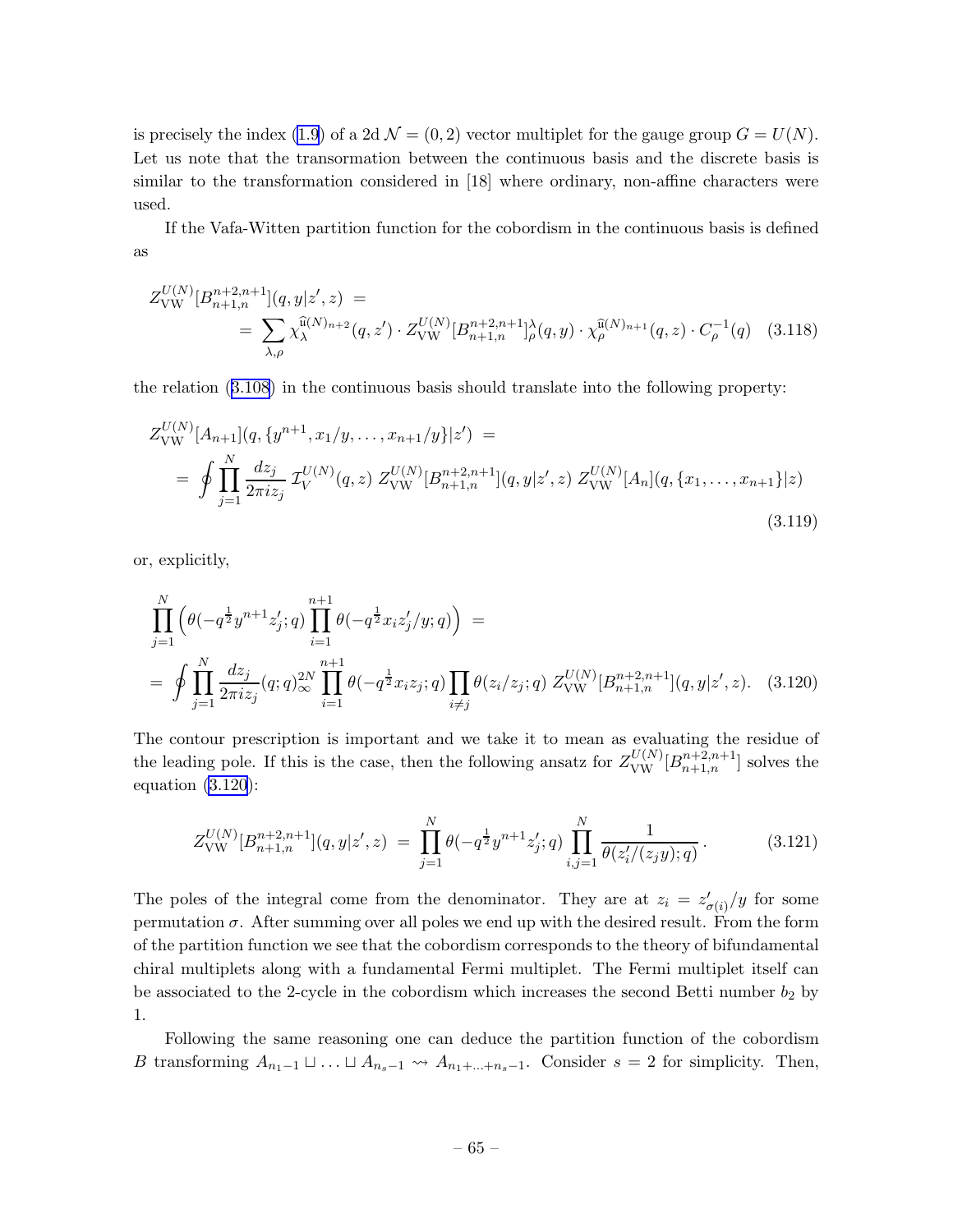$Z_{\text{VW}}^{U(N)}[B]$  must satisfy

$$
Z_{\text{VW}}^{U(N)}[A_{k+l-1}](q, \{y^l x_1, \dots, x^l x_k, y^{-k} w_1, \dots, y^{-k} w_l\}|z') =
$$
  
= 
$$
\oint \prod_{j=1}^N \frac{dz_j}{2\pi i z_j} \frac{d\tilde{z}_j}{2\pi i \tilde{z}_j} \mathcal{I}_{V}^{U(N)}(q, z) \mathcal{I}_{V}^{U(N)}(q, \tilde{z}) Z_{\text{VW}}^{U(N)}[B](q, y|z', z, \tilde{z}) \times
$$
  

$$
\times Z_{\text{VW}}^{U(N)}[A_{k-1}](q, \{x_1, \dots, x_k\}|z) Z_{\text{VW}}^{U(N)}[A_{l-1}](q, \{w_1, \dots, w_l\}|z) \quad (3.122)
$$

$$
\prod_{j=1}^{N} \prod_{i=1}^{k} \theta(-q^{\frac{1}{2}} y^{l} x_{i} z_{j}'; q) \prod_{i=1}^{l} \theta(-q^{\frac{1}{2}} x^{-k} w_{i} z_{j}'; q) =
$$
\n
$$
= \oint \prod_{j=1}^{N} \frac{dz_{j}}{2\pi i z_{j}} (q; q)_{\infty}^{2N} \prod_{i \neq j} \theta(z_{i}/z_{j}; q) \prod_{j=1}^{N} \prod_{i=1}^{k} \theta(-q^{\frac{1}{2}} x_{i} z_{j}; q) \times
$$
\n
$$
\times \oint \frac{d\tilde{z}_{j}}{2\pi i \tilde{z}_{j}} (q; q)_{\infty}^{2N} \prod_{i \neq j} \theta(\tilde{z}_{i}/\tilde{z}_{j}; q) \prod_{j=1}^{N} \prod_{i=1}^{l} \theta(-q^{\frac{1}{2}} w_{i} \tilde{z}_{j}; q) \times
$$
\n
$$
\times Z_{\text{VW}}^{U(N)}[B](q, y | z', z, \tilde{z}) \quad (3.123)
$$

In this case, the following ansatz solves the equation:

$$
Z_{\text{VW}}^{U(N)}[B](q,y|z',z,\widetilde{z}) = \prod_{i,j} \frac{1}{\theta(y^l z'_i/z_j;q)} \prod_{i,j} \frac{1}{\theta(y^{-k} z'_i/\widetilde{z}_j;q)}.\tag{3.124}
$$

As we can see, this is the index of two sets of bifundamental chiral multiplets, cf. [15]. For a general cobordism  $A_{n_1-1} \sqcup \ldots \sqcup A_{n_s-1} \rightsquigarrow A_{n_1+\ldots+n_s-1}$ , the corresponding 2d  $\mathcal{N} = (0, 2)$ theory is that of s sets of bifundamental chiral multiplets.

## 3.7 Handle slides

Another source of identities on the partition functions is handle slide moves described in section [2.](#page-7-0) Consider the following simple example. First, let us note that since  $L(p, p - 1) \cong$  $L(p, 1)$  the cobordism B for

$$
M_4(\mathbf{P}) \quad \stackrel{B}{\leadsto} \quad M_4(\mathbf{P} - 1) \tag{3.125}
$$

is the same (although we glue along the different component of  $\partial B$ ) as for

$$
A_{p-2} \quad \stackrel{B}{\leadsto} \quad A_{p-1} \tag{3.126}
$$

Therefore,

$$
Z_{\text{VW}}^{U(N)}[B]_{\rho}^{\lambda} = \chi_{\lambda,\rho}^{\widehat{\text{su}}(p)_N/\widehat{\text{su}}(p-1)_N}.
$$
 (3.127)

as we argued in section [3.3](#page-46-0). On the other hand, sliding a 2-handle gives the following relation, cf. [\(2.2](#page-8-0)):

$$
M_4(\underbrace{-p-1}_{\bullet}) \cong M_4(\underbrace{-\binom{p-1}{\bullet}-1}_{\bullet}). \tag{3.128}
$$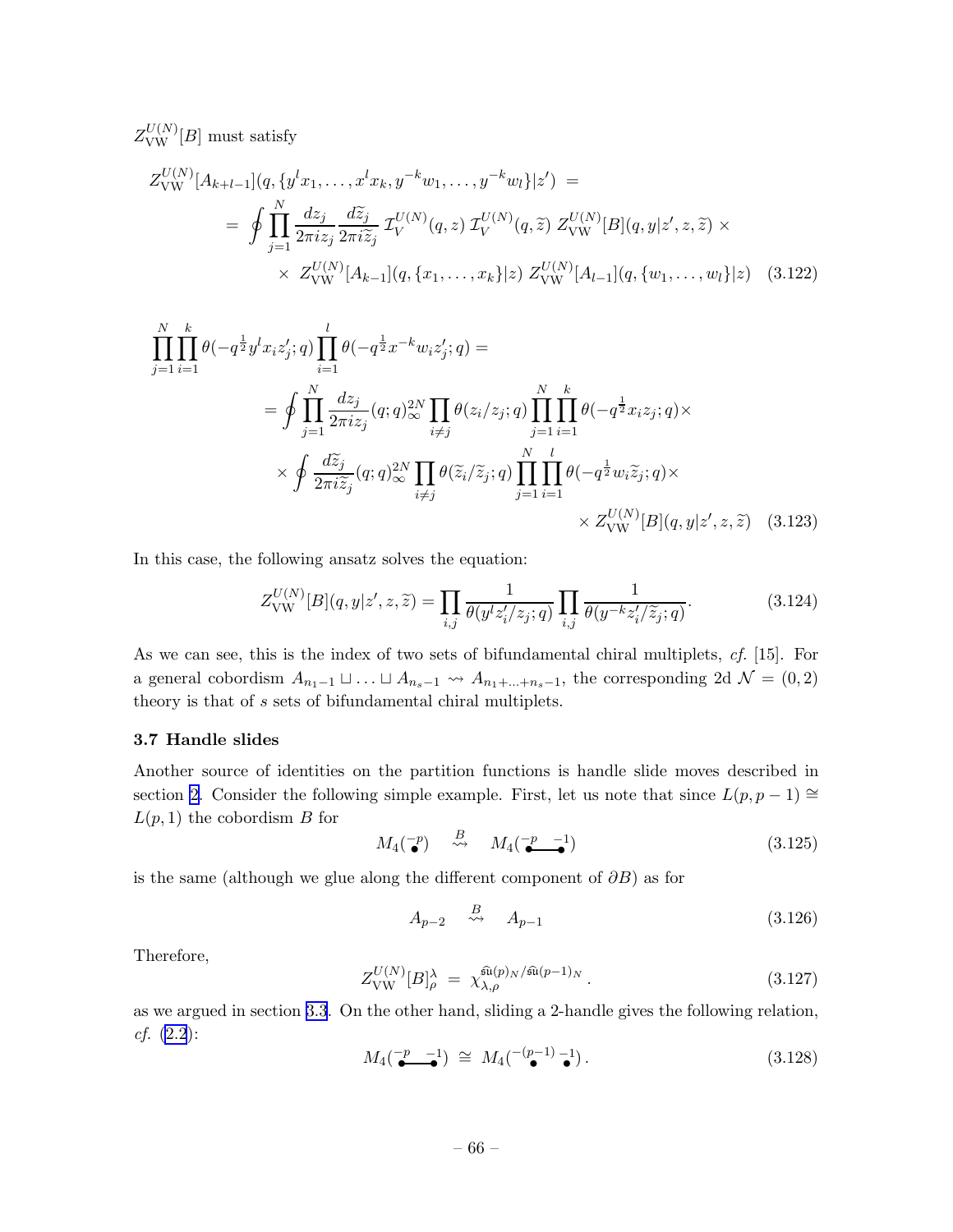Taking into account([3.93\)](#page-60-0) one can expect that

$$
\sum_{\rho} \chi_{\lambda,\rho}^{\widehat{\mathfrak{su}}(p)_N/\widehat{\mathfrak{su}}(p-1)_N} Z_{\text{VW}}^{U(N)} [M_4(\tilde{\bullet})]_{\rho} = \tilde{\chi}^{\widehat{\mathfrak{u}}(N)_1} Z_{\text{VW}}^{U(N)} [M_4(\tilde{\bullet}^{(p-1)})]_{\lambda}.
$$
 (3.129)

One can consider more complicated handle slides, for example:

$$
\begin{array}{ccccccccc}\n-p-1 & & & & -p & -(p-1) & -(p-1) & & & & & -4p+3 & -2(p-1) & -(p-1) & & & & & & \\
\hline\n\end{array} \qquad \longrightarrow \qquad \begin{array}{ccccccccc}\n-4p+3 & -2(p-1) & -(p-1) & & & & & \\
\hline\n\end{array} \tag{3.130}
$$

which gives the equation

$$
\sum_{\rho} Z_{\rm VW}^{U(N)} [B_{4p-3,1}^{p-1,1}]^{\lambda}_{\rho} Z_{\rm VW}^{U(N)} [M_4(^{-4p+3})]_{\rho} = \tilde{\chi}^{\widehat{\mathfrak{u}}(N)_1} Z_{\rm VW}^{U(N)} [M_4(^{- (p-1)})]_{\lambda}.
$$

## 4. Bottom-up approach: from 2d  $(0, 2)$  theories to 4-manifolds

As explained in section [2,](#page-7-0) a 4-manifold  $M_4$  with boundary  $M_3 = \partial M_4$  defines a half-BPS (B-type) boundary condition in a 3d  $\mathcal{N}=2$  theory  $T[M_3]$ , such that the boundary degrees of freedom are described by a 2d  $\mathcal{N} = (0, 2)$  theory  $T[M_4]$ . Similarly, a cobordism between  $M_3^$ and  $M_3^+$  corresponds to a wall between 3d  $\mathcal{N}=2$  theories  $T[M_3^-]$  and  $T[M_3^+]$  or, equivalently (via the "folding trick"), to a B-type boundary condition in the theory  $T[M_3^+] \times T[-M_3^-]$ , etc.

Therefore, one natural way to approach the correspondence between 4-manifolds and 2d  $(0, 2)$  theories  $T[M_4]$  is by studying half-BPS boundary conditions in 3d  $\mathcal{N}=2$  theories. For this, one needs to develop sufficient technology for constructing such boundary conditions, which will be the goal of the present section.

# 4.1 Chiral multiplets and 3d lift of the Warner problem

The basic building blocks of 3d  $\mathcal{N}=2$  theories, at least those needed for building theories  $T[M_3]$ , are matter multiplets (chiral superfields) and gauge multiplets (vector superfields) with various interaction terms: superpotential terms, Fayet-Illiopoulos terms, Chern-Simons couplings, etc.

Therefore, we start by describing  $B$ -type boundary conditions in a theory of n chiral multiplets that parametrize a Kähler target manifold  $X$ . Examples of such boundary conditions were recently studied in [93] and will be a useful starting point for our analysis here. After reformulating these boundary conditions in a more geometric language, we generalize this analysis in a number of directions by including gauge fields and various interaction terms.

In order to describe boundary conditions that preserve  $\mathcal{N} = (0, 2)$  supersymmetry on the boundary it is convenient to decompose 3d  $\mathcal{N}=2$  multiplets into multiplets of 2d  $\mathcal{N}=(0,2)$ supersymmetry algebra, see e.g. [94]. Thus, each 3d  $\mathcal{N}=2$  chiral multiplet decomposes into a bosonic 2d  $(0, 2)$  chiral multiplet  $\Phi$  and a fermionic chiral multiplet  $\Psi$ , as illustrated in Table [4.](#page-68-0) Then, there are two obvious choices of boundary conditions that either impose Neumann conditions on  $\Phi$  and Dirichlet conditions on  $\Psi$ , or vice versa. In the first case, the surviving  $(0, 2)$  multiplet parametrizes a certain holomorphic submanifold  $Y \subset X$ , whereas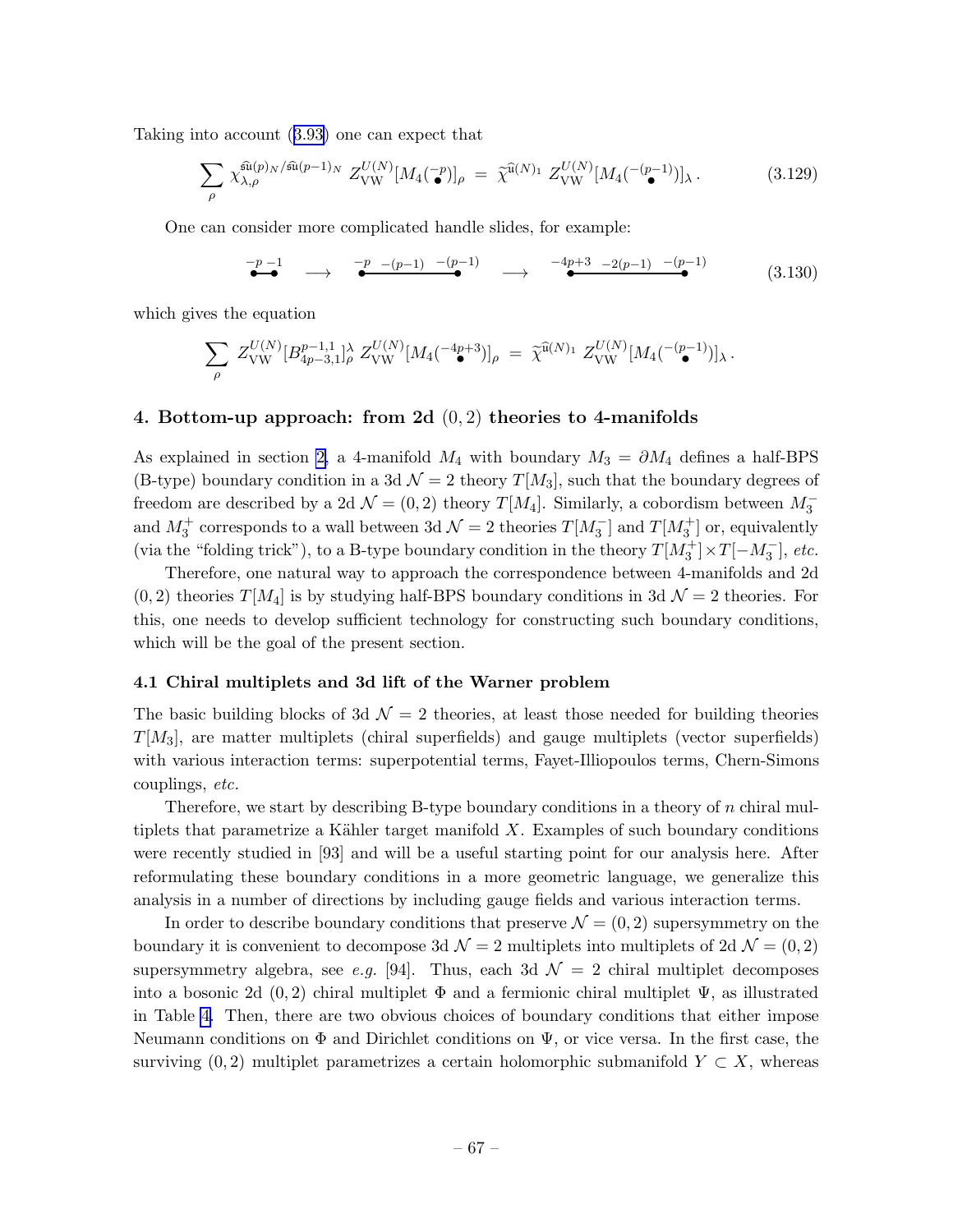<span id="page-68-0"></span>

| $\mathcal{N} = (2, 2)$ supersymmetry | $\mathcal{N} = (0, 2)$ supersymmetry           |
|--------------------------------------|------------------------------------------------|
| vector superfield                    | Fermi $+$ adjoint chiral                       |
| (twisted chiral superfield)          | $(\Lambda, \Sigma)$                            |
| chiral superfield                    | $chiral + Fermi$                               |
|                                      | $(\Phi, \Psi)$                                 |
| superpotential                       | $(0, 2)$ superpotential                        |
| $\mathcal{W}(\Phi)$                  | $J=\frac{\partial \mathcal{W}}{\partial \Phi}$ |
| charge $q_{\Phi}$                    | $E = i\sqrt{2} q_{\Phi} \Sigma \Phi$           |

**Table 4:** Decomposition of  $\mathcal{N} = (2, 2)$  superfields and couplings into  $(0, 2)$  superfields and couplings.

the second choice leads to left-moving fermions that furnish a holomorphic bundle  $\mathcal E$  over Y. Put differently, a choice of a Kähler submanifold  $Y \subset X$  determines a B-type boundary condition in a 3d  $\mathcal{N} = 2$  sigma-model on X, such that 2d boundary theory is a  $(0, 2)$  sigmamodel with the target space Y and a holomorphic bundle  $\mathcal{E} = T_{X/Y}$ , the normal bundle to Y in  $X$ :

$$
\begin{aligned}\n\Phi_i: \text{Neumann} \\
\Psi_i: \text{Dirichlet}\n\end{aligned}\n\Rightarrow Y \subset X
$$
\n(4.1)

$$
\begin{aligned}\n\Phi_i : \text{Dirichlet} \\
\Psi_i : \text{Neumann}\n\end{aligned}\n\Rightarrow \quad \mathcal{E} = T_{X/Y} \tag{4.2}
$$

Now let us include superpotential interactions.

### 3d matrix factorizations

In general, there are three types of holomorphic couplings in 2d  $(0, 2)$  theories that play the role of a superpotential. The first type already appears in the conditions that define bosonic and fermionic chiral multiplets:

$$
\overline{D}_{+}\Phi_{i}=0 \quad , \quad \overline{D}_{+}\Psi_{j}=\sqrt{2}E_{j}(\Phi) \tag{4.3}
$$

Here,  $E_j(\Phi)$  are holomorphic functions of chiral superfields  $\Phi_i$ . The second type of holomorphic couplings  $J^i(\Phi)$  can be introduced by the following terms in the action

$$
S_J = \int d^2x d\theta^+ \Psi_i J^i(\Phi) + c.c.
$$
 (4.4)

where, as in the familiar superpotential terms, the integral is over half of the superspace. In a purely two-dimensional  $(0, 2)$  theory, supersymmetry requires

$$
\sum_{i} E_i J^i = 0 \tag{4.5}
$$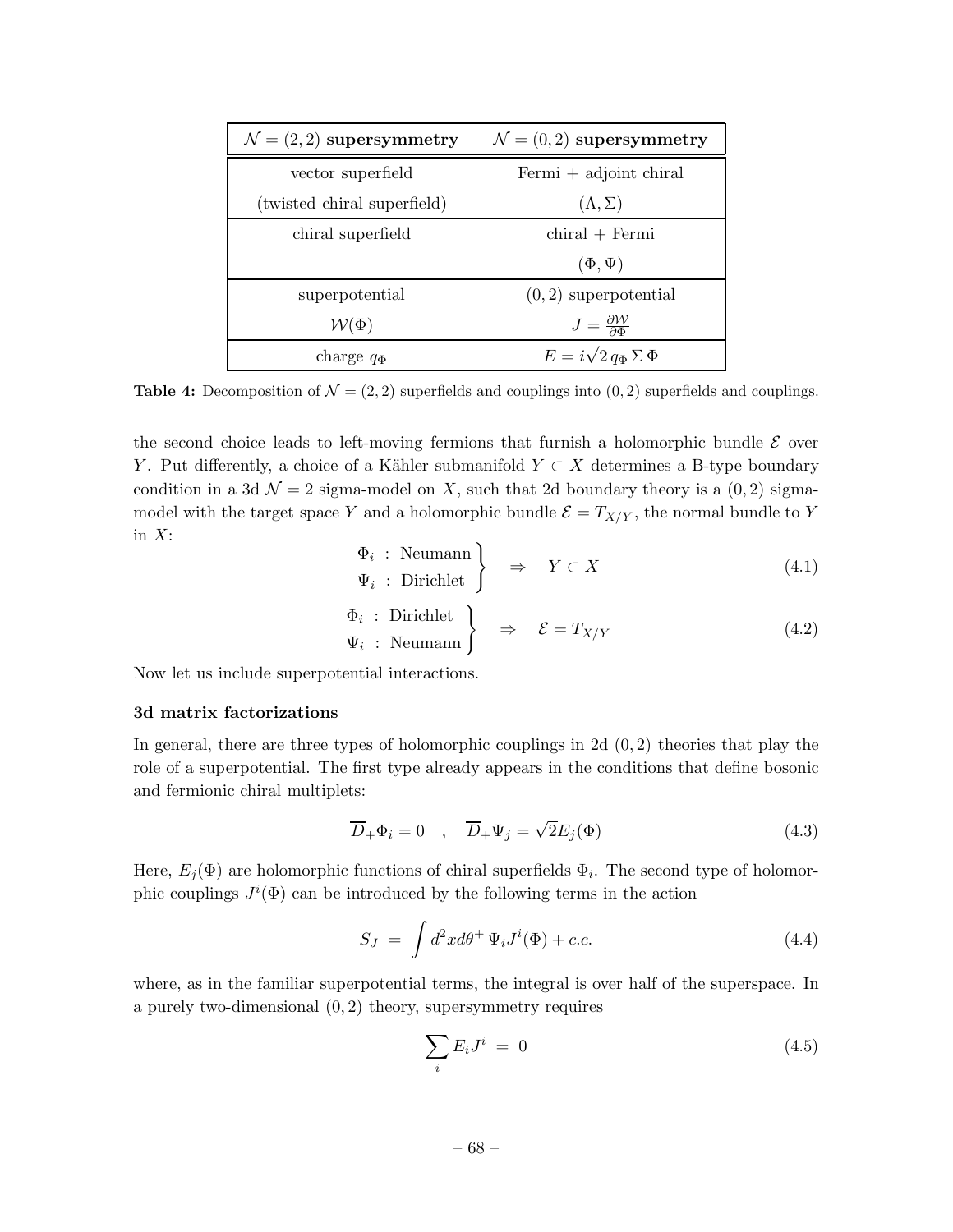<span id="page-69-0"></span>However, if a 2d  $(0, 2)$  theory is realized on the boundary of a 3d  $\mathcal{N}=2$  theory that has a superpotential  $\mathcal{W}(\Phi)$ , then the orthogonality condition  $E \cdot J = 0$  is modified to

$$
E(\Phi) \cdot J(\Phi) = \mathcal{W}(\Phi) \tag{4.6}
$$

This modification comes from a three-dimensional analog of the "Warner problem" [95], and reduces to it upon compactification on a circle. It also leads to a nice class of boundary conditions that are labeled by factorizations (or, "matrix factorizations") of the superpotential  $W(\Phi)$  and preserve  $\mathcal{N} = (0, 2)$  supersymmetry. For example, a 3d  $\mathcal{N} = 2$  theory with a single chiral superfield and a superpotential  $W = \phi^k$  has  $k + 1$  basic boundary conditions, with (0, 2) superpotential terms

$$
J(\phi) = \phi^m \qquad , \qquad E(\phi) = \phi^{k-m} \qquad , \qquad m = 0, \dots, k \tag{4.7}
$$

To introduce the last type of holomorphic "superpotential" couplings in  $(0, 2)$  theories, we note that in 2d theories with  $(2, 2)$  supersymmetry there are two types of F-terms: the superpotential W and the twisted superpotential W. In a dimensional reduction from 3d, the latter comes from Chern-Simons couplings. The distinction between these two types of F-terms is absent in theories with only  $(0, 2)$  supersymmetry. In particular, they both correspond to couplings of the form [\(4.4\)](#page-68-0) with  $J = \frac{\partial \mathcal{W}}{\partial \Phi}$  or  $\tilde{J} = \frac{\partial \mathcal{W}}{\partial \Sigma}$ , except in the latter case one really deals with the field-dependent Fayet-Illiopoulos (FI) terms:

$$
S_{FI} = \int d^2x d\theta^+ \Lambda_i \widetilde{J}^i(\Sigma, \Phi) + c.c.
$$
 (4.8)

where the Fermi multiplet  $\Lambda_i$  is the gauge field strength of the *i*-th vector superfield. The possibility of such holomorphic couplings is very natural from the (mirror) symmetry between the superpotential and twisted superpotential in (2, 2) models. However, the importance of such terms and, in particular, the fact that they can depend on *charged* chiral fields was emphasized only recently [96]. The novelty of these models is that classically they are not gauge invariant, but nevertheless can be saved by quantum effects. This brings us to our next topic.

### 4.2 Anomaly Inflow

Now we wish to explain that not only the coupling of a 2d  $\mathcal{N} = (0, 2)$  theory  $T[M_4]$  to a 3d  $\mathcal{N} = 2$  theory  $T[M_3]$  on a half-space is convenient, but in many cases it is also necessary. In other words, by itself a 2d theory  $T[M_4]$  associated to a 4-manifold with boundary may be anomalous. Such theories, however, do appear as building blocks in our story since the anomaly can be canceled by inflow from the 3d space-time where  $T[M_3]$  lives [97].

In this mechanism, the one-loop gauge anomaly generated by fermions in the  $2d(0, 2)$ theory  $T[M_4]$  is typically balanced against the boundary term picked up by anomalous gauge variation of the classical Chern-Simons action in 3d  $\mathcal{N}=2$  theory  $T[M_3]$ . Essentially the same anomaly cancellation mechanism — with Chern-Simons action in extra dimensions replaced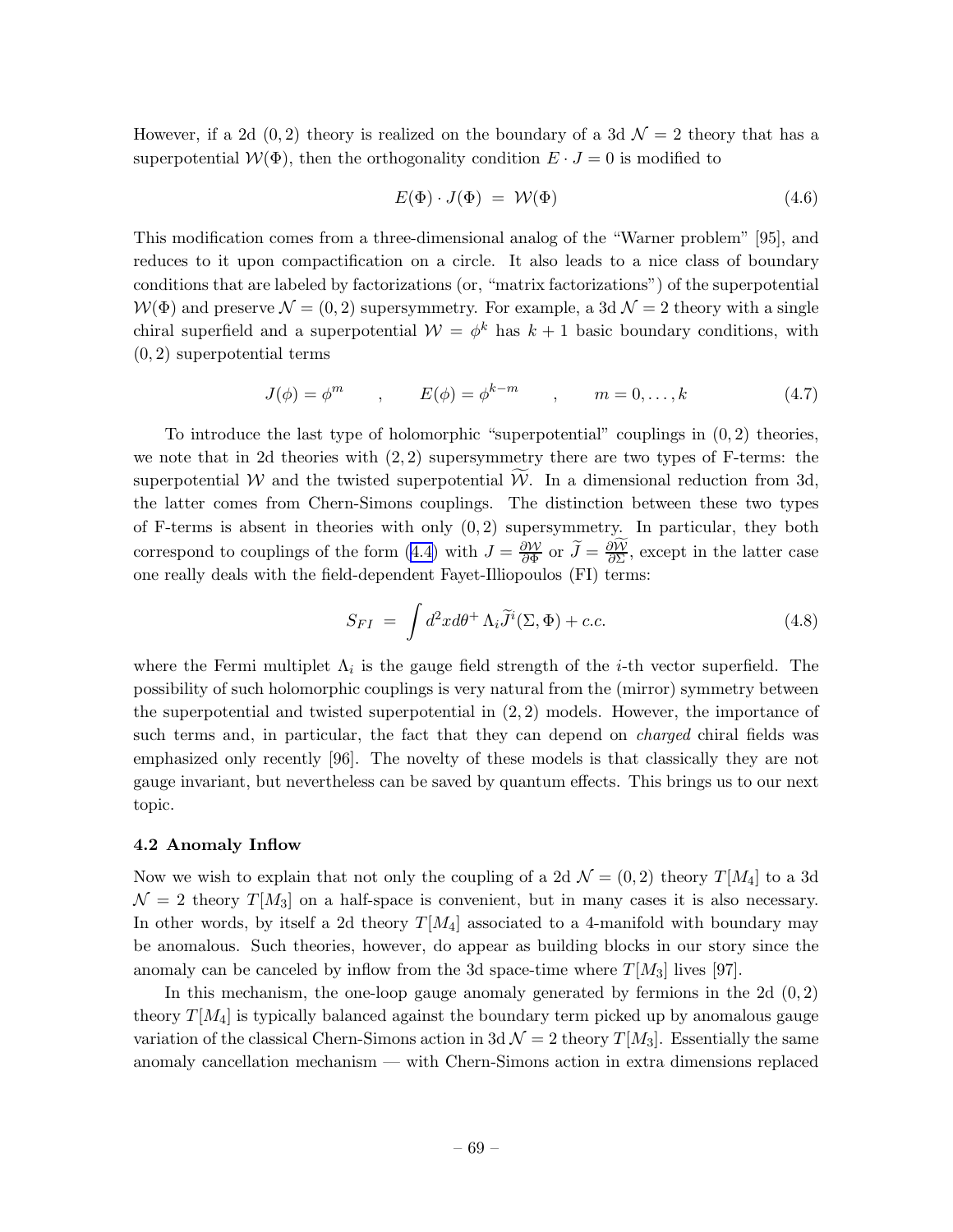<span id="page-70-0"></span>by a WZW model — was used in a wide variety of hybrid  $(0, 2)$  models [91,92,98–100], where the chiral fermion anomaly and the classical anomaly of the gauged WZW model were set to cancel each other out. In particular, our combined 2d-3d system of theories  $T[M_4]$  and  $T[M_3]$ provides a natural home to the "fibered WZW models" of [99], where the holomorphic WZW component is now interpreted as Chern-Simons theory in extra dimension.

The simplest example — already considered in this context in  $[15]$  — is an abelian 3d  $\mathcal{N}=2$  Chern-Simons theory at level k. In the presence of a boundary, it has k units of anomaly inflow which must be canceled by coupling to an "anomalous heterotic theory"

$$
\partial_{\mu}J^{\mu} = \frac{\mathcal{A}_R - \mathcal{A}_L}{2\pi} \alpha \epsilon^{\mu\nu} F_{\mu\nu}
$$
\n(4.9)

whose left-moving and right-moving anomaly coefficients are out of balance by  $k$  units:

$$
\mathcal{A}_R - \mathcal{A}_L = k \tag{4.10}
$$

## Boundary conditions for  $\mathcal{N}=2$  Chern-Simons theories

In general, there can be several contributions to the anomaly coefficients  $A_{L,R}$  and, correspondingly, different ways of meeting the anomaly cancellation condition like (4.10). In the case of a single  $U(1)$  gauge symmetry, there is, of course, a familiar contribution from fermions transforming in chiral representations of the gauge group,

$$
\mathcal{A}_R = \sum_{r:\text{chiral}} \tilde{q}_r^2 \tag{4.11a}
$$

$$
\mathcal{A}_L = \sum_{\ell: \text{Fermi}} q_\ell^2 \tag{4.11b}
$$

where  $\tilde{q}_r$  and  $q_\ell$  are the charges of  $(0, 2)$  chiral and Fermi multiplets, respectively.

Besides the chiral anomaly generated by charged Weyl fermions, there can be an additional contribution to (4.10) from field-dependent Fayet-Illiopoulos couplings([4.8](#page-69-0)), such as "charged log interactions":

$$
\widetilde{J} = \frac{i}{8\pi} \sum_{r} N_r \log \left( \Phi_r \right) \tag{4.12}
$$

which spoils gauge invariance at the classical level. As explained in [96] such terms contribute to the anomaly

$$
\Delta \mathcal{A}_R = -\sum_{r:\text{chiral}} \widetilde{q}_r N_r \tag{4.13}
$$

and arise from integrating out massive pairs of  $(0, 2)$  multiplets with unequal charges. Note the sign difference in (4.11a) compared to (4.13).

This can be easily generalized to a 2d-3d coupled system with gauge symmetry  $U(1)^n$ . Namely, let us suppose that  $3d \mathcal{N} = 2$  theory in this combined system contains Chern-Simons interactions with a matrix of "level" coefficients  $k_{ij}$ , much like our quiver Chern-Simons theory  $(2.25)$  associated to a plumbing graph  $\Upsilon$ . And suppose that on a boundary of the 3d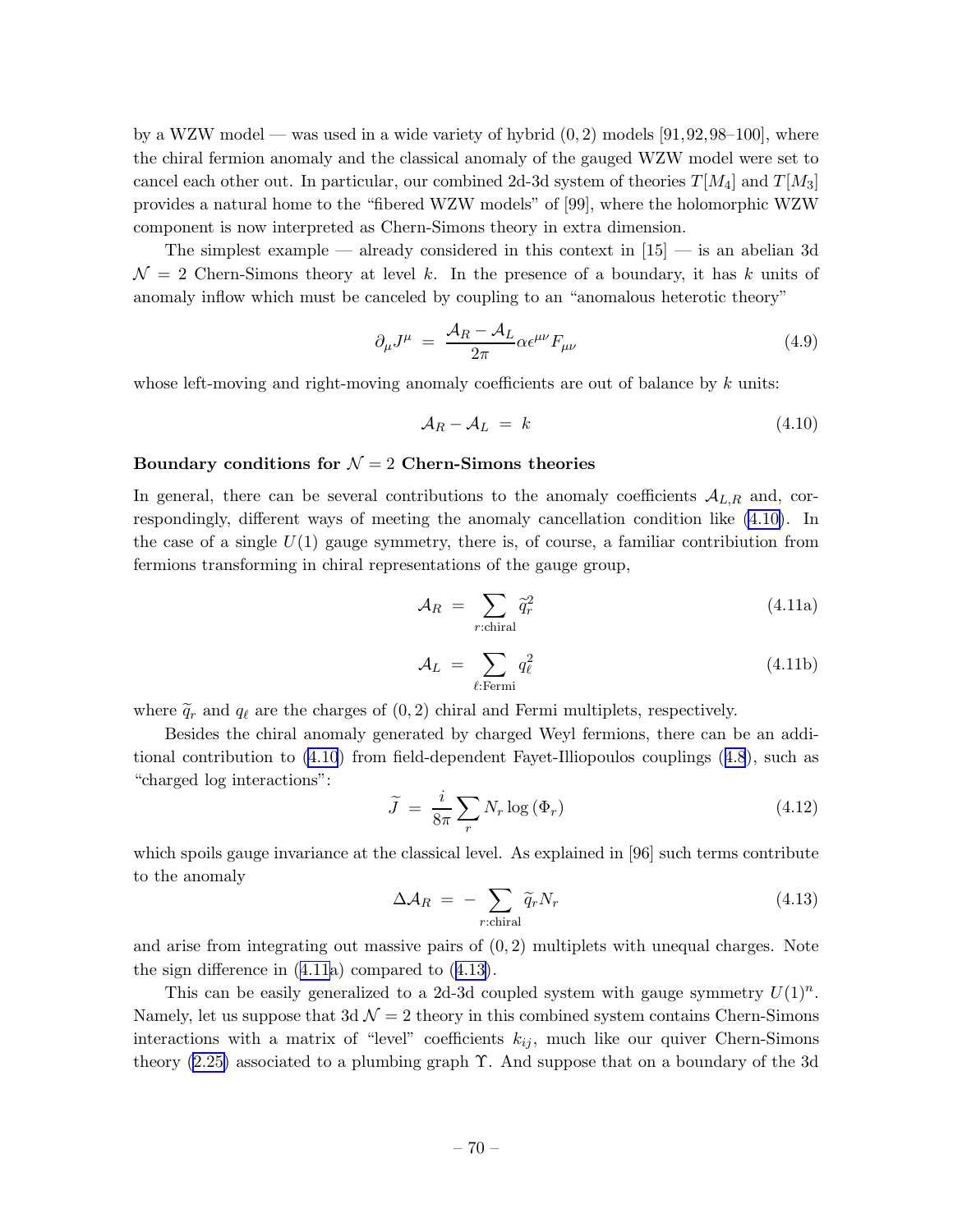space-time it is coupled to some interacting system of  $(0, 2)$  chiral and Fermi multipets that, respectively, carry charges  $\tilde{q}_r^i$  and  $q_\ell^i$  under  $U(1)^n$  symmetry,  $i = 1, ..., n$ . In addition, for the sake of generality we assume that the Lagrangian of the 2d  $(0, 2)$  boundary theory contains field-dependent FI terms [\(4.8](#page-69-0)) with

$$
\widetilde{J}^i = \frac{i}{8\pi} \sum_r N_r^i \log \left( \Phi_r \right) \tag{4.14}
$$

Then, the total anomaly cancellation condition for the coupled 2d-3d system — that combines alltypes of contributions  $(4.10)$  $(4.10)$ ,  $(4.11)$ , and  $(4.13)$  — has the following form:

$$
\sum_{r:\text{chiral}} \tilde{q}_r^i \tilde{q}_r^j - \sum_{\ell:\text{Fermi}} q_\ell^i q_\ell^j - \sum_{r:\text{chiral}} \tilde{q}_r^{(i} N_r^j) = k_{ij} \tag{4.15}
$$

which must be satisfied for all values of  $i, j = 1, \ldots, n$ . Note, that each of the contributions on the left-hand side can be viewed as a "matrix factorization" of the matrix of Chern-Simons coefficients. In particular, the term  $\sum \tilde{q}_r^{(i} N_r^{j)}$  is simply the (symmetrized) product of the matrix of chiral multiplet charges and the matrix of the boundary superpotential coefficients, which altogether can be viewed as a "twisted superpotential version" of the condition  $(4.6)$ , with([2.27\)](#page-18-0) and (4.14).

Suppose for simplicity that we have a theory of free chiral and Fermi multiplets. The elliptic genus of this theory is simply

$$
\mathcal{I}(q,x) = \frac{\prod_{\ell:\text{Fermi}} \theta(\prod_{i} x_i^{q_{\ell}^{i}}; q)}{\prod_{r:\text{chiral}} \theta(\prod_{i} x_i^{\widetilde{q}_{r}^{i}}; q)}
$$
(4.16)

In [101] it was argued that the right hand side can be interpreted as the "half-index" of CS theory, that is the partition function on  $S^1 \times_q D$  which has boundary  $S^1 \times_q S^1 \cong T^2$  with modulus  $\tau$ . Following [15] one can argue that this theory is equivalent to the quiver CS theory with coefficients  $k_{ij}$  living in the half-space on the left of 2d worldvolume. That is, the original 2d-3d system is equivalent to CS theory in the whole space. The relation

$$
k_{ij} = \sum_{r:\text{chiral}} \tilde{q}_r^i \tilde{q}_r^j - \sum_{\ell:\text{Fermi}} q_\ell^i q_\ell^j \tag{4.17}
$$

can be deduced by considering the limit  $q \to 1$  using that  $\theta(x; q) \sim \exp\{- (\log x)^2 / (2 \log q) \}$ 

Now, one can apply this to 3d  $\mathcal{N}=2$  theories  $T[M_3; G]$  that come from fivebranes on 3manifolds. Luckily, many of these theories — even the ones coming from multiple fivebranes, *i.e.* associated with non-abelian  $G$  — admit a purely abelian UV description, for which (4.15) should suffice. Hence, using the tools explained here one can match 4-manifolds to specific boundary conditions that preserve  $\mathcal{N} = (0, 2)$  supersymmetry in two dimensions.

### 4.3 From boundary conditions to 4-manifolds

Let us start with boundary conditions that can be described by free fermions. Clearly, these will give us the simplest examples of 2d  $(0, 2)$  theories  $T[M_4]$ , some of which have been already anticipated from the discussion in the previous sections.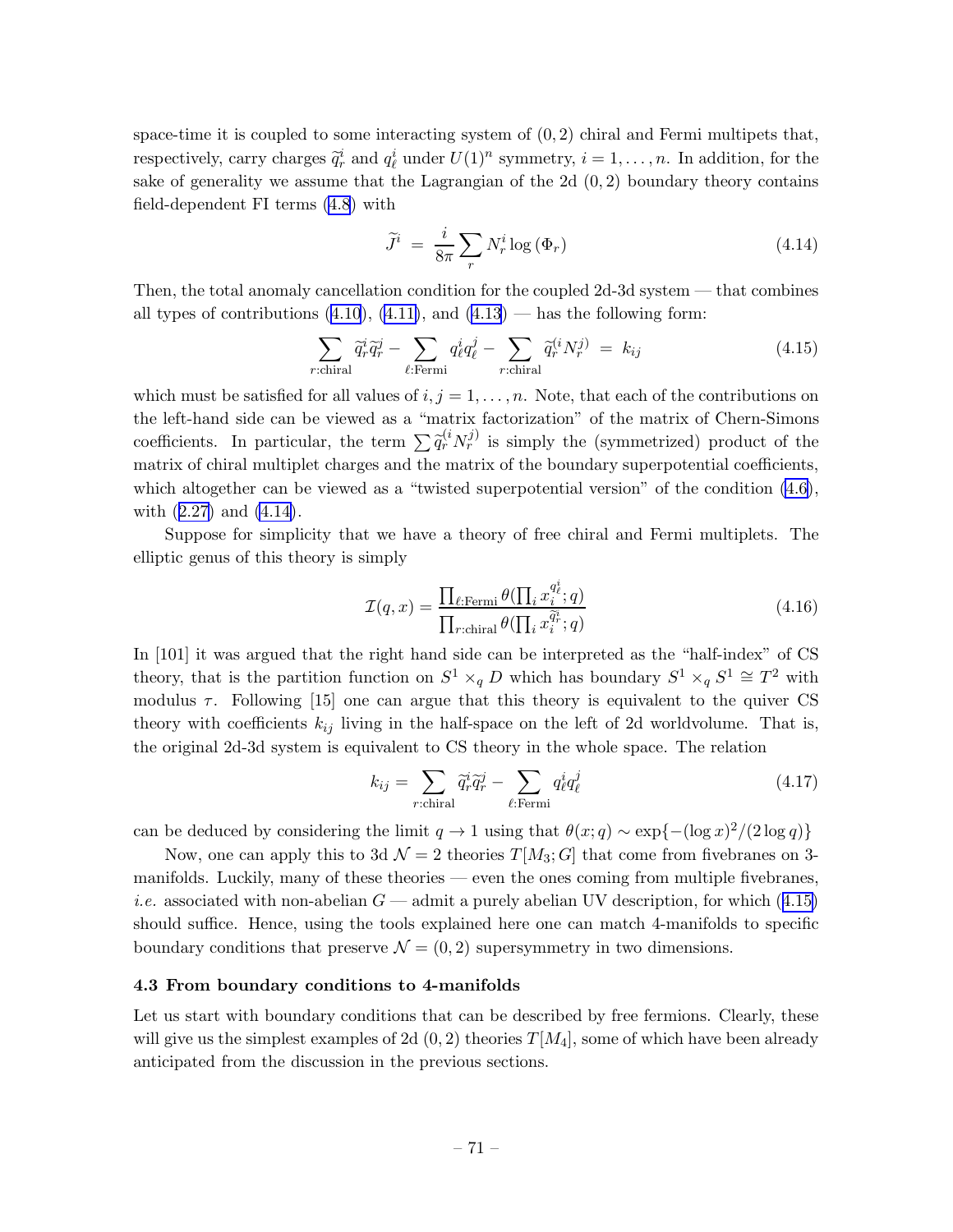<span id="page-72-0"></span>In particular, we expect to find free fermion description of theories  $T[M_4(\Upsilon)]$  for certain plumbing graphs Υ. In the bottom-up approach of the present section, we construct such theories as boundary conditions in 3d  $\mathcal{N} = 2$  theories  $T[M_3]$  associated with  $M_3 = \partial M_4$ . Thus, aiming to produce a boundary condition for the  $\mathcal{N}=2$  quiver Chern-Simons theory ([2.25](#page-17-0)), let us associate a symmetry group  $U(1)_i$  to every vertex  $i \in \Upsilon$  of the plumbing graph. Similarly, to every edge between vertices "i" and "j" we associate a Fermi multiplet carrying charges $(+1,-1)$  under  $U(1)<sub>i</sub> \times U(1)<sub>j</sub>$ . Then, its contribution to the gauge anomaly ([4.15\)](#page-71-0) is given by the matrix of anomaly coefficients that is non-trivial only in a  $2 \times 2$  block (that corresponds to rows and columns with labels " $i$ " and " $j$ "):

$$
-\mathcal{A}_L = \begin{pmatrix} -1 & 1 \\ 1 & -1 \end{pmatrix} \tag{4.18}
$$

To ensure cancellation of the total anomaly, a combination of such contributions must be set to equal the matrix of Chern-Simons coefficients  $k_{ij}$ , which for the quiver Chern-Simons theory([2.25\)](#page-17-0) is given by the symmetric bilinear form([2.8](#page-11-0)). Therefore, by comparing (4.18) with([2.8\)](#page-11-0), we immediately see that assigning  $U(1)$  factors to vertices of the plumbing graph  $\Upsilon$ and "bifundamental" charged Fermi multiplets to edges already accounts for all off-diagonal terms (with  $i \neq j$ ) in the intersection form Q.

Also, note that contributions of charged Fermi multiplets to the diagonal elements of the anomaly matrix are always negative, no matter what combination of contributions (4.18) or more general charge assignments in [\(4.15](#page-71-0)) we take. This conclusion, of course, relies crucially on the signs in([4.15\)](#page-71-0) and has an important consequence: only negative definite intersection forms Q can be realized by free Fermi multiplets.

For example, in the case of the  $A_n$  plumbing graph shown in Figure [1](#page-9-0), we have  $M_3 =$  $L(n+1,n)$ , and the  $\mathcal{N}=2$  quiver Chern-Simons theory  $T[L(n+1,n);U(1)]$  has matrix of Chern-Simons coefficients of the form  $(2.6)$  with  $a_i = -2$ ,  $i = 1, \ldots, n$ . By combining (4.18) with two extra Fermi multiplets of charges  $\pm 1$  under the first and the last  $U(1)$  factors, we can realize the  $A_n$  intersection form as the anomaly matrix in the following 2d  $\mathcal{N} = (0, 2)$ theory:

$$
T[M_4(A_n); U(1)] = \text{Fermi multiplets } \Psi_{\ell=0,\dots,n} \tag{4.19}
$$

with charges

$$
q(\Psi_{\ell}) = \begin{cases} +1 \text{ under } U(1)_1, & \text{if } \ell = 0\\ (-1, +1) \text{ under } U(1)_{\ell} \times U(1)_{\ell+1}, & \text{if } 1 \le \ell < n\\ -1 \text{ under } U(1)_n, & \text{if } \ell = n \end{cases}
$$
(4.20)

Note, the total number of Fermi multiplets in this theory is  $n + 1$ , which is precisely the number of Taub-NUT centers in the ALE space of type  $A_n$ .

Let us briefly pause to discuss the structure of the charge matrix  $(q_{\ell}^{i})_{\ell=0,\dots,n}^{i=1,\dots,n}$  $_{\ell=0,...,n}^{i=1,...,n}$  in  $(4.20)$ . First, it is easy to see that each of the  $U(1)^n$  gauge symmetries is "vector-like" in a sense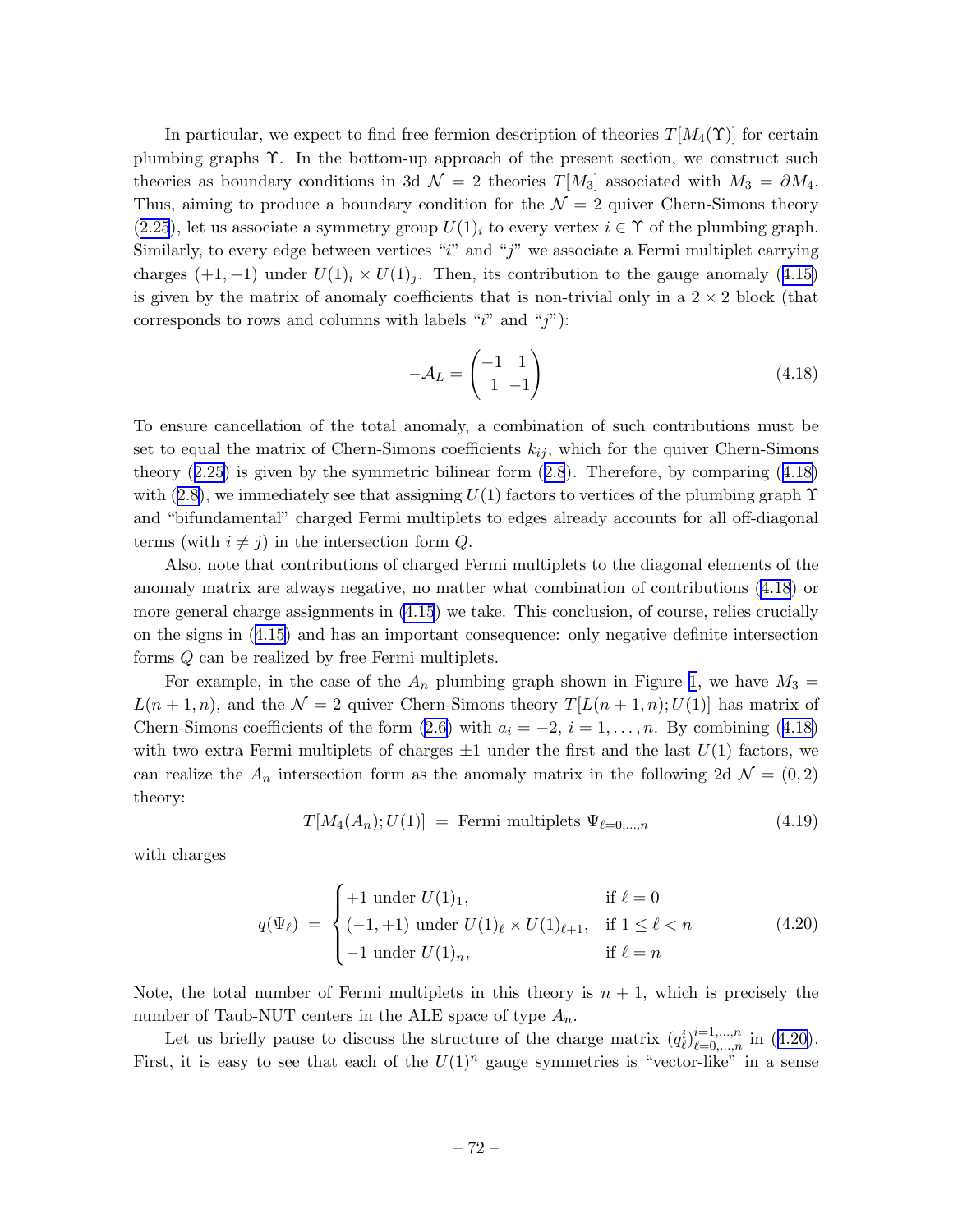that the charges add up to zero for every  $U(1)$  factor. Also note that redefining the charges  $q_{\ell}^n \mapsto q_{\ell}^1 + 2q_{\ell}^2 + 3q_{\ell}^3 + \ldots + nq_{\ell}^n$  $q_{\ell}^n \mapsto q_{\ell}^1 + 2q_{\ell}^2 + 3q_{\ell}^3 + \ldots + nq_{\ell}^n$  $q_{\ell}^n \mapsto q_{\ell}^1 + 2q_{\ell}^2 + 3q_{\ell}^3 + \ldots + nq_{\ell}^n$  for all Fermi multiplets as in ([2.90](#page-39-0)) gives a new matrix of charges that, via [\(4.15](#page-71-0)), leads to a new matrix of Chern-Simons coefficients:

$$
Q = A_{n-1} \oplus \langle -n(n+1) \rangle \tag{4.21}
$$

which splits into a matrix of Chern-Simons coefficients for a similar  $U(1)^{n-1}$  theory and an extra  $\mathcal{N} = 2$  Chern-Simons term at level  $-n(n+1)$ . In this basis we recognize the statement — explained in section [2.5](#page-35-0) through a variant of the "Norman trick"  $[77, 78]$  — that a sphere plumbing with  $\Upsilon = A_n$  can be built from the  $A_{n-1}$  sphere plumbing by a cobordism (attaching a 2-handle) with the intersection form  $Q_B = \langle -n(n + 1) \rangle$ , cf. ([2.91\)](#page-39-0).

This observation has a nice physical interpretation in the coupled 2d-3d system described in section [2.5](#page-35-0) and illustrated in Figures [14](#page-36-0) and [15](#page-37-0). Namely, the system of Fermi multiplets ([4.19](#page-72-0))–[\(4.20](#page-72-0)) without  $\Psi_n$  is simply the 2d  $\mathcal{N} = (0, 2)$  theory  $T[M_4(A_{n-1}); U(1)]$  that can cancel anomaly and define a consistent boundary condition in the 3d  $\mathcal{N}=2$  Chern-Simons theory  $T[M_3(A_{n-1});U(1)]$ associated to the plumbing graph  $\Upsilon = A_{n-1}$  by the general rule ([2.25](#page-17-0)). In the new basis, the extra  $U(1)_{i=n}$  symmetry (which is not gauged in  $T[M_3(A_{n-1});U(1)])$  is, in fact, an axial symmetry under which all  $\Psi_{\ell=0,\dots,n-1}$  have charge +1. Gauging this symmetry and adding an extra Fermi multiplet that in the new basis has charge  $-n$  under  $U(1)_{i=n}$ gives precisely the 2d-3d system of 3d  $\mathcal{N}=2$  quiver Chern-Simons theory  $T[M_3(A_n);U(1)]$ coupled to the 2d  $\mathcal{N} = (0, 2)$  theory  $T[M_4(A_n); U(1)]$  on the boundary. This way of building  $T[M_4(A_n);U(1)]$  corresponds to a fusion of the fully transmisive domain wall that carries  $\Psi_n$ with a boundary theory  $T[M_4(A_{n-1});U(1)]$ , as illustrated in Figures [14](#page-36-0) and [15](#page-37-0).

And, last but not least, in the matrix of charges  $(q_{\ell}^{i})_{\ell=0,\dots,n}^{i=1,\dots,n}$  $\sum_{\ell=0,\ldots,n}^{n=1,\ldots,n}$ given in  $(4.20)$  $(4.20)$  one can recognize simple roots  $\alpha_{i=1,\dots,n}$  of the  $A_n$  root system. This suggests immediate generalizations. Forinstance, for a 4-manifold ([2.93](#page-39-0)) whose plumbing graph  $\Upsilon = D_4$  contains a trivalent vertex, we propose the "trinion theory"  $T[\perp]$  to be a theory of four Fermi multiplets with the following charge assignments under the  $U(1)^4$  flavor symmetry group:

$$
-2 \qquad \qquad \begin{array}{c} -2 \\ \bullet \\ -2 \end{array} \qquad \qquad : \qquad (q_{\ell}^{i})_{\text{trinion}} = \begin{pmatrix} 1 & -1 & 0 & 0 \\ 0 & 1 & -1 & 0 \\ 0 & 0 & 1 & -1 \\ 0 & 0 & 1 & 1 \end{pmatrix} \tag{4.22}
$$

The rows of this matrix are simple roots of the  $D_4$  root system associated to the plumbing graph  $\Upsilon$ , while the columns are the charge vectors of the Fermi multiplets  $\Psi_{\ell=1,\dots,4}$ . Substituting this into([4.15\)](#page-71-0), we conclude that this 2d trinion theory can precisely cancel the anomaly of the 3d  $\mathcal{N}=2$  Chern-Simons theory with gauge group  $U(1)^4$  and the matrix of Chern-Simons coefficients:

$$
(Q_{ij}) = \begin{pmatrix} -2 & 1 & 0 & 0 \\ 1 & -2 & 1 & 1 \\ 0 & 1 & -2 & 0 \\ 0 & 1 & 0 & -2 \end{pmatrix}
$$
 (4.23)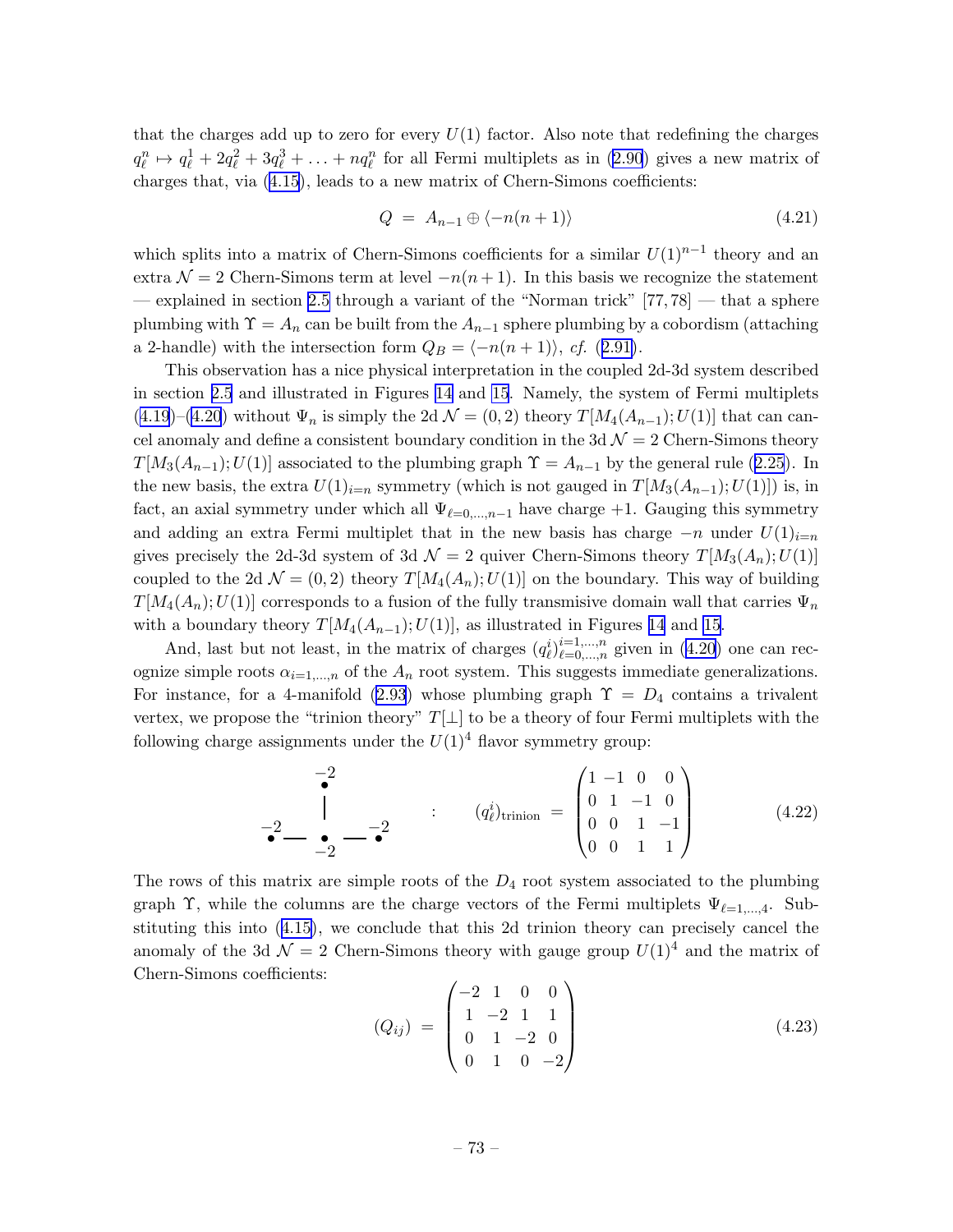which equals minus the Cartan matrix of the  $D_4$  root system. This is in complete agreement with our general proposal [\(2.25](#page-17-0)) that  $T[M_4(\Upsilon)]$  defines a consistent, non-anomalous boundary condition for the 3d  $\mathcal{N} = 2$  theory  $T[M_3(\Upsilon)]$ , which in the present case is simply the quiver Chern-Simons theory defined by the symmetric bilinear form [\(2.8](#page-11-0)).

In section [2.3](#page-25-0) we saw that  $A_n$  linear plumbing can be naturally glued to a twisted  $D^2$ bundle over  $S^2$  with Euler number  $-(n+1)$  since they share the same boundary (with opposite orientation, as required for gluing). In particular, the latter 4-manifold is represented by the Kirby diagram [\(2.3](#page-9-0)) with  $p = n + 1$  and has boundary  $M_3 = L(n + 1, 1)$ .

The corresponding 3d  $\mathcal{N} = 2$  theory  $T[L(n+1,1);U(1)]$  was derived in [\(2.33](#page-19-0)): it is a  $U(1)$ Chern-Simons theory at level  $-(n+1)$ . This theory can be related to the  $U(1)^n$  quiver Chern-Simons theory  $T[L(n+1,n);U(1)],$  cf. ([2.39](#page-22-0)), by a sequence of dualities (3d Kirby moves) described in section [2.3.](#page-25-0) In particular, this chain of dualities shows that  $T[L(n+1,n);U(1)]$ and  $T[L(n+1,1);U(1)]$  are related by a parity transformation [\(2.53](#page-26-0)):

$$
T[L(n+1,n)] \simeq P \circ T[L(n+1,1)] \tag{4.24}
$$

which, of course, is expected to hold for any  $G$ , not just  $G = U(1)$ .

Given the explicit description of the 3d  $\mathcal{N} = 2$  theory  $T[L(n+1,1);U(1)]$ , one can study B-type boundary conditions and try to match those with 4-manifolds bounded by  $L(n+1, 1)$ . Theanomaly cancellation condition  $(4.15)$  $(4.15)$  suggests several possible candidates for the  $(0, 2)$ boundary theory  $T[M_4]$ :

- a)  $n+1$  Fermi multiplets of charge  $\pm 1$  (or, more generally, a collection of Fermi multiplets whose charges squared add up to  $n + 1$ ;
- b)a single (0, 2) chiral multiplet  $\Phi$  of charge  $\tilde{q}_{\Phi} = +1$  and charged log interaction ([4.14\)](#page-71-0) with  $N_{\Phi} = n + 2$ .

#### Non-abelian generalizations and cobordisms

It is straightforward to extend this discussion to boundary theories and theories  $T[M_4; G]$ trapped on walls for non-abelian G. Even if G is non-abelian, theories  $T[M_4; G]$  and  $T[M_3; G]$ often admit (multiple) UV definitions that only involve abelian gauge fields. In some cases, however, it is convenient to build  $T[M_4; G]$  and  $T[M_3; G]$  using non-abelian gauge symmetries. For instance, the Lens space theory [\(2.40](#page-22-0)) proposed in section [2.2](#page-12-0) is a good example.

In order to accommodate such examples, we need to discuss 2d  $(0, 2)$  theories with nonabelian gauge symmetries, which by itself is a very interesting subject that does not appear to be explored in the literature on (0, 2) heterotic models. Specifically, consider a general 2d theory with  $(0, 2)$  chiral multiplets  $\Phi_r$  that transform in representations  $R_r$  of the gauge group G and Fermi multiplets  $\Psi_{\ell}$  in representations  $R_{\ell}$ . The corresponding fermions couple to the non-abelian gauge field via the usual covariant derivatives, e.g. for left-moving fermions in Fermi multiplets we have

$$
(D_z)_{ij} = \delta_{ij}\partial_z + \sum_a A^a_z (T^a_{R_\ell})_{ij}
$$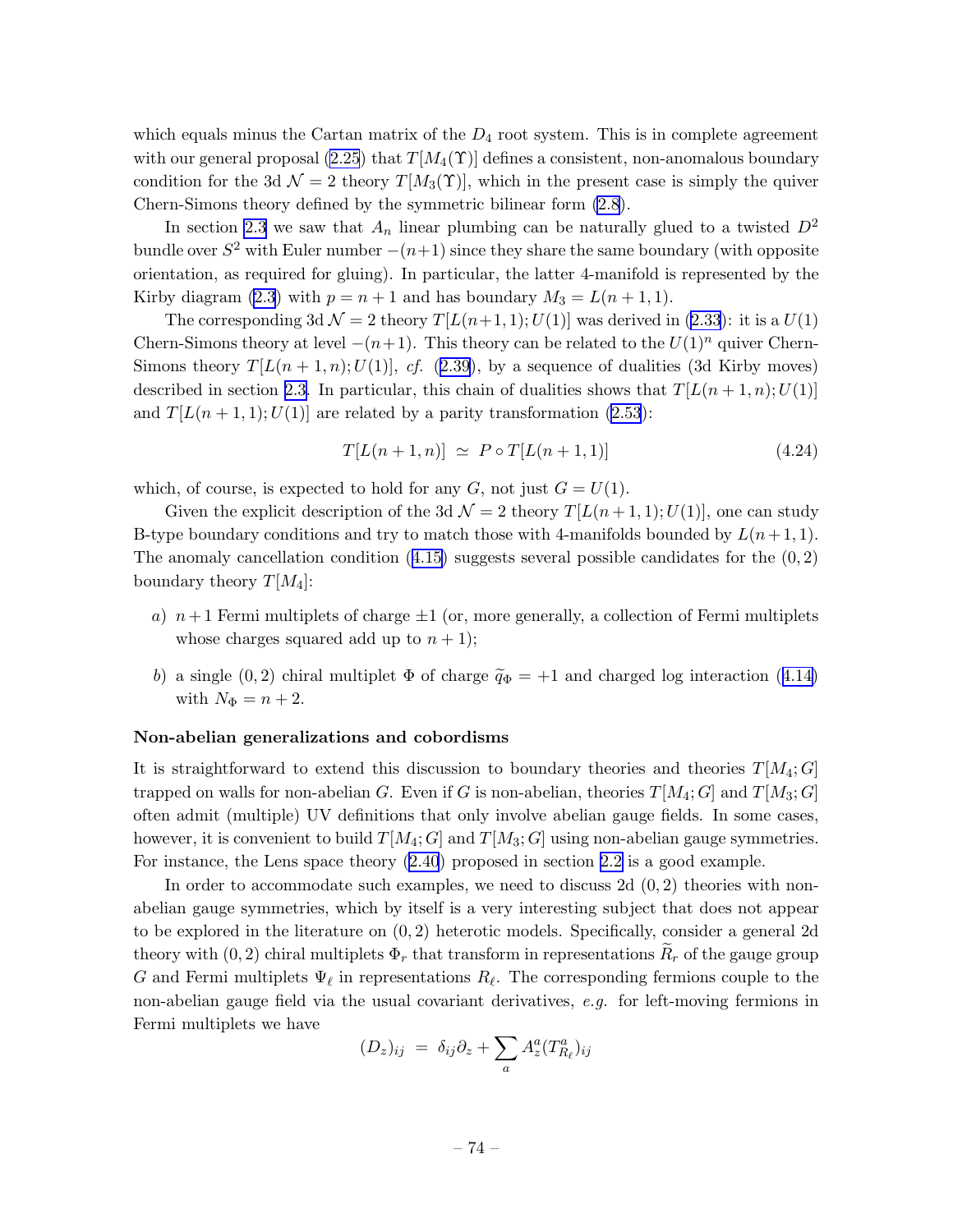and similarly for chiral multiplets. Here,  $T_R^a$  are matrices of size  $\dim(R) \times \dim(R)$  that obey the same commutation relations as the generators  $T^a$  of the Lie algebra Lie  $(G)$ . (The latter correspond to the fundamental representation.) Then, the anomaly cancellation condition in such a theory has the form,  $cf.$   $(4.15)$ ,

$$
\sum_{r:\text{chiral}} \text{Tr}\left[T^a_{\tilde{R}_r} T^b_{\tilde{R}_r}\right] - \sum_{\ell:\text{Fermi}} \text{Tr}\left[T^a_{R_\ell} T^b_{R_\ell}\right] = (k^+ - k^-) \cdot \text{Tr}\left[T^a T^b\right] \tag{4.25}
$$

where, in order to diversify our applications, we now assumed that the inflow from three dimensions has two contributions, from Chern-Simons couplings at levels  $k^+$  and  $k^-$ , respectively. This more general form of the anomaly inflow is realized in a 2d (0, 2) theory trapped on a domain wall between 3d  $\mathcal{N}=2$  theories  $T[M_3^+]$  and  $T[M_3^-]$ .

The anomaly cancellation condition (4.25) can be written more succinctly by using the index  $C(R)$  of a representation R defined via Tr  $(T_R^a T_R^b) = C(R) \delta^{ab}$ . For example, for the fundamental and adjoint representations of  $G = SU(N)$  we have  $C(\text{fund}) = \frac{1}{2}$  and  $C(\text{Adj}) =$ N, respectively. In general,

$$
C(R) = h_R \frac{\dim(R)}{\dim(\text{Adj})}
$$
\n(4.26)

where  $h_R$  is the quadratic Casimir of the representation R.

Nowwe can apply  $(4.25)$ , say, to the Lens space theory  $(2.40)$  $(2.40)$  $(2.40)$ . We conclude that a domain wall that carries a Fermi multiplet  $\Psi$  in the fundamental representation of  $G = U(N)$ changes the level of the  $\mathcal{N} = 2$  Chern-Simons theory by one unit,

$$
k^+ - k^- = -1 \tag{4.27}
$$

This is consistent with our proposal, based on matching the Vafa-Witten partition function with the superconformal index, that the cobordism B that relates  $A_p$  and  $A_{p+1}$  sphere plumbings corresponds to a domain wall which carries 2d (0, 2) theory

$$
T[B; U(N)] = \text{Fermi multiplet } \Psi \text{ in the fundamental representation} \tag{4.28}
$$

The fusion of such domain walls is clearly non-singular and gives

$$
T[M_4(A_p); U(N)] = p+1
$$
 Fermi multiplets  $\Psi_{\ell=0,...,p}$  in N-dimn'l representation

In fact, the wall in this example is fully transmissive. Notice, as in [\(4.19\)](#page-72-0), the total number of Fermi multiplets in this theory is greater (by one) than the number of 2-handles in  $M_4$  and equals the number of Taub-NUT centers in the ALE space of type  $A_p$ .

# 5. Future directions

There are many avenues along which one can continue studying 2d  $\mathcal{N} = (0, 2)$  theories  $T[M_4]$ labeled by 4-manifolds. The most obvious and/or iteresting items on the list include: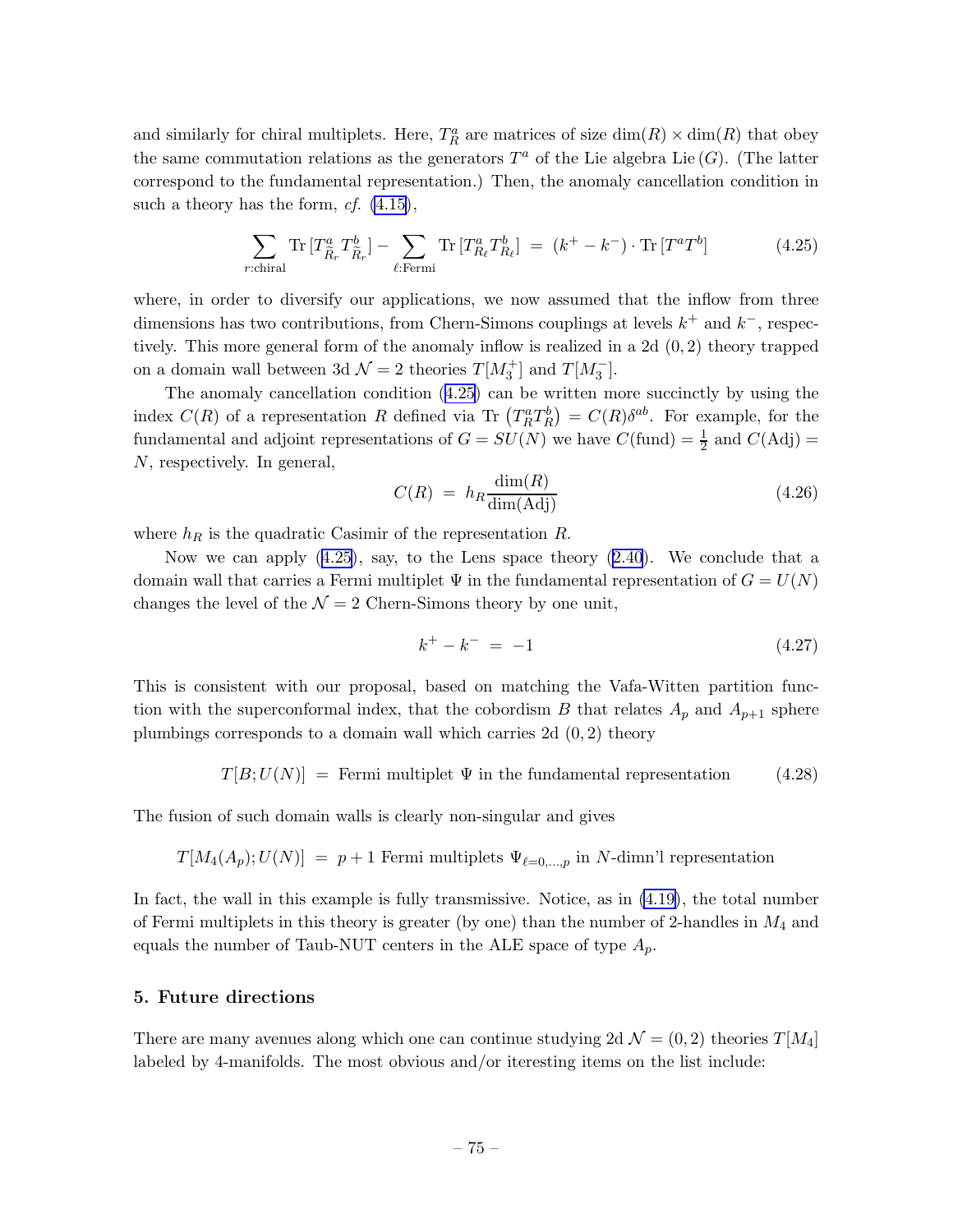• Examples: While focusing on the general structure, we presented a number of concrete (abeliean and non-abelian) examples of: a) theories labeled by 4-manifolds and 3-manifolds, b) dualities that correspond to Kirby moves, c) relations between cosets and Vafa-Witten partition functions, and d) B-type walls and boundary conditions in  $3d \mathcal{N} = 2$  theories. Needless to say, it would certainly be interesting to extend our list of examples in each case.

In particular, it would be interesting to study 2d  $\mathcal{N} = (0, 2)$  theories  $T[M_4]$  associated with 4-manifolds that are not definite or not simply-connected. Such examples clearly exist (*e.g.* for  $M_4 = T^2 \times \Sigma_g$  or  $M_4 = K3$ , possibly with "frozen singularities" [102, 103]), but still remain rather isolated and beg for a more systematic understanding, similar to theories labeled by a large class of negative definite simply-connected 4 manifolds [\(2.1](#page-8-0)) considered in this paper. Thus, in section [2](#page-7-0) we briefly discussed a natural generalization to plumbings of twisted  $D^2$  bundles over genus-q Riemann surfaces. It would be interesting to see what happens to the corresponding theories  $T[M_4]$  when Riemann surfaces have boundaries / punctures and to make contact with [18].

- 4-manifolds with corners: Closely related to the last remark is the study of 4 manifolds with corners. Although such situations were encountered at the intermediate stages in section [2.2,](#page-12-0) we quickly tried to get rid of 3-manifolds with boundaries performing Dehn fillings. It would be interesting to study whether Vafa-Witten theory admits the structure of extended TQFT and, if it does, pursue the connection with gluing discussed in section [2.2](#page-12-0).
- Smooth structures: As was already pointed out in the introduction, it would be interesting to understand what the existence of a smooth structure on  $M_4$  means for the corresponding 2d  $\mathcal{N} = (0, 2)$  theory  $T[M_4]$ . We plan to tackle this problem by studying surface operators in the fivebrane theory.
- Large N limit: It would be interesting to study the large N behavior of the Vafa-Witten partition function on plumbing 4-manifolds and make contact with holographic duals.
- **Non-abelian**  $(0, 2)$  **models:** It appears that not much is known about non-abelian 2d  $(0, 2)$  gauge dynamics. While in general abelian (gauge) symmetries suffice for buidling theories  $T[M_4]$  and  $T[M_3]$ , in sections [2.2](#page-12-0) and [4.3](#page-71-0) we saw some examples where using non-abelian symmetries is convenient.
- Defect junctions: One important property of defect lines and walls is that they can form complicated networks and foam-like structures. Following the hints from sections [2.2–](#page-12-0)[2.4](#page-32-0) it would be interesting to understand if these play any role in the correspondence between 4-manifolds and 2d (0, 2) theories.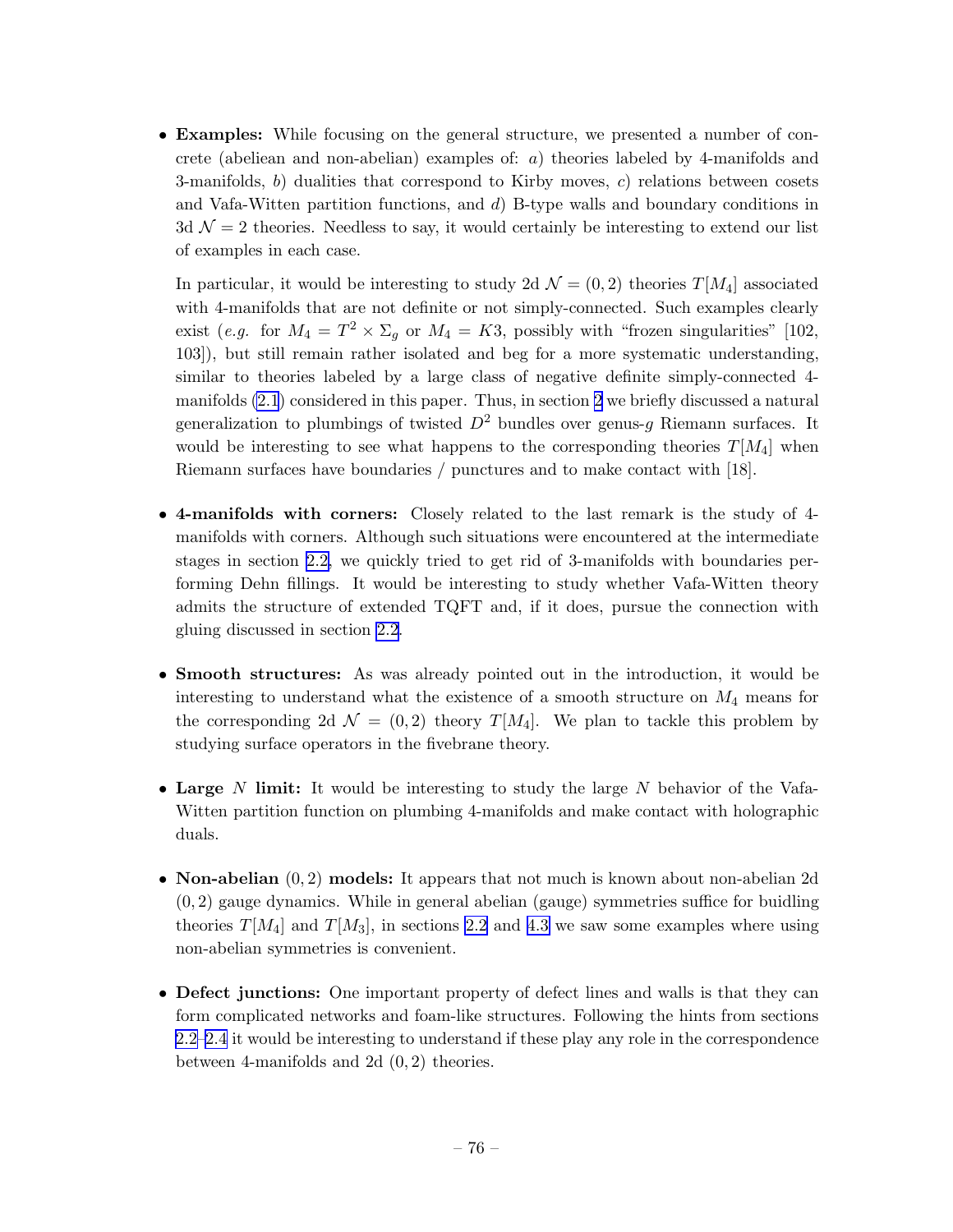• Triangulations: Since a basic d-dimensional simplex has  $d+1$  vertices, the Pachner moves in d dimensions involve adding one more vertex and then subdiving the resulting  $(d+2)$ -gon into basic simplices. In particular, for  $d=4$  such subdivisions always give a total of 6 simplices, resulting in  $3-3$  and  $2-4$  Pachner moves for 4-manifolds [104]. It would be interesting to find a special function (analogous to the quantum dilogarithm for 2 − 3 Pachner moves in case of 3-manifolds) that enjoys such identities. Pursuing this approach, however, one should keep in mind that not every 4-manifold can be triangulated. Examples of non-triangulable 4-manifolds include some natural cases (such as Freedman's  $E_8$  manifold mentioned in the Introduction) on which the fivebrane theory is expected to be well defined and interesting.

# Acknowledgments

We thank F. Quinn, D. Roggenkamp, C. Schweigert, A. Stipsicz and P. Teichner for patient and extremely helpful explanations. We also thank T. Dimofte, Y. Eliashberg, A. Kapustin, T. Mrowka, W. Neumann, T. Okazaki, E. Sharpe, C. Vafa, J. Walcher and E. Witten, among others, for a wide variety of helpful comments. The work of A.G. is supported in part by the John A. McCone fellowship and by DOE Grant DE-FG02-92-ER40701. The work of S.G. is supported in part by DOE Grant DE-FG03-92-ER40701FG-02 and in part by NSF Grant PHY-0757647. The work of P.P. is supported in part by the Sherman Fairchild scholarship and by NSF Grant PHY-1050729. Opinions and conclusions expressed here are those of the authors and do not necessarily reflect the views of funding agencies.

### A. M5-branes on calibrated submanifolds and topological twists

We study the twisted compactification of 6d  $(2,0)$  theory on a four-manifold  $M_4$ . In each of the cases listed in Table [5,](#page-78-0) such compactification produces a superconformal theory  $T[M_4]$  in the two non-compact dimensions. Via the computation of the  $T^2$  partition function explained in the main text, the cases  $a$ ,  $b$ , and  $c$ ) correspond to previously studied topological twists of  $\mathcal{N} = 4$  super-Yang-Mills which, in turn, are summarized in Table [6.](#page-78-0)

Specifically, in the first case a) the  $\mathcal{N} = 4$  SYM is thought of as an  $\mathcal{N} = 2$  gauge theory with an extra adjoint multiplet and the Donaldson-Witten twist [106]. Its path integral localizes on solutions to the non-abelian monopole equations. The untwisted rotation group of the DW theory is then twisted by the remaining  $SU(2)$  symmetry to obtain the case b). This twist (a.k.a. GL twist) was first considered by Marcus [107] and related to the geometric Langlands program in [40]. The last case c) is of most interest to us as it corresponds to  $(0, 2)$ SCFT in 2d. On a 4-manifold  $M_4$ , this twist is the standard Vafa-Witten twist [13].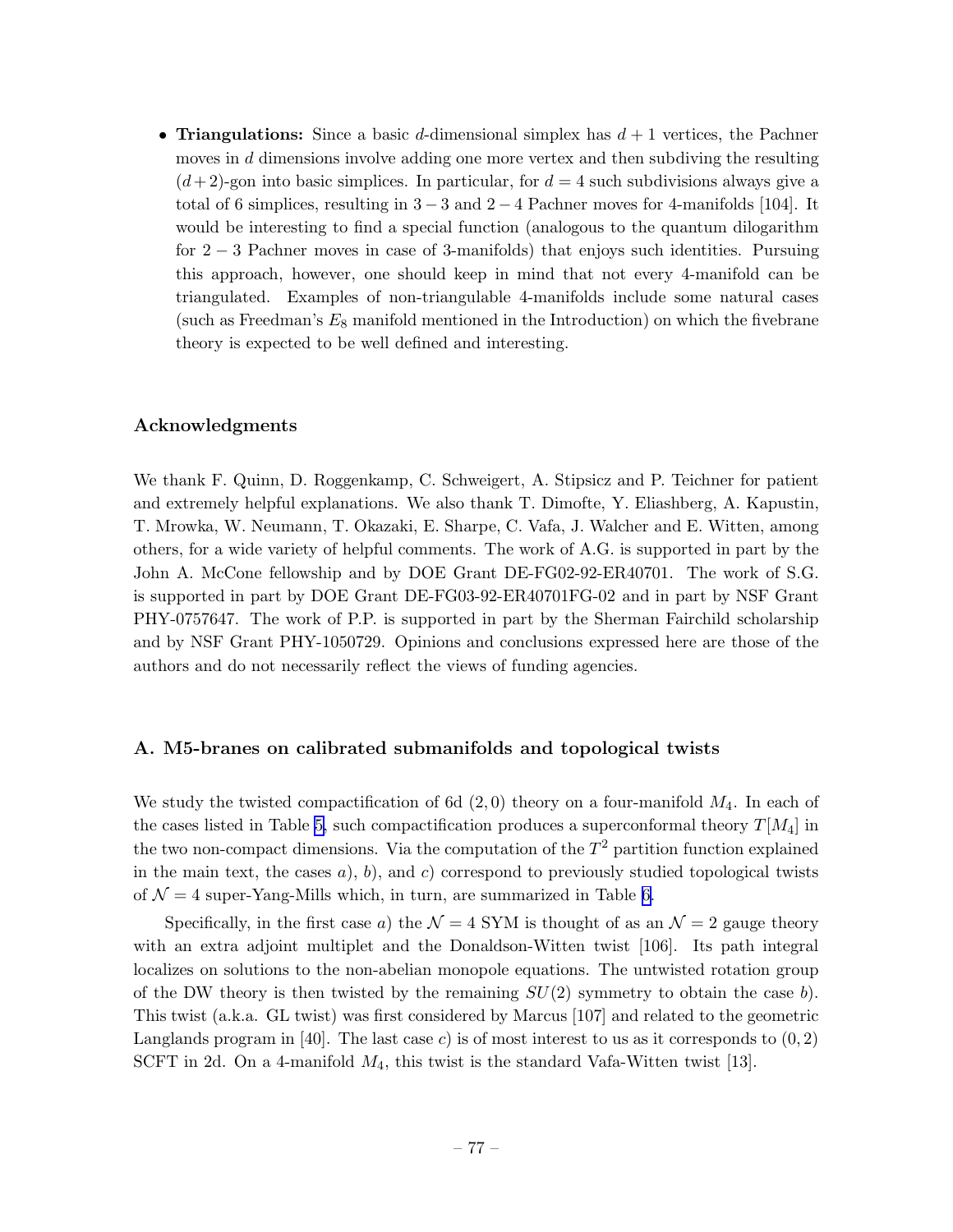<span id="page-78-0"></span>

|                   | R-symmetry $SO(5)$ $\supset$          | Embedding of $M_4$                           | <b>SUSY</b> | Solution                       | Metric on $M_4$        |
|-------------------|---------------------------------------|----------------------------------------------|-------------|--------------------------------|------------------------|
| (a)               | $SO(4) \supset SU(2) \times$<br>SU(2) | Cayley in $Spin(7)$                          | (0, 1)      | $AdS_3 \times M_4$             | Conf. half-flat        |
| (b)               | SO(4)                                 | Lagrangian in $CY_4$                         | (1, 1)      | $AdS_3 \times M_4$             | Const. curvature       |
| $\epsilon$        | $SO(2)$ $\times$<br>SO(3)             | Coassociative in $G_2$                       | (0, 2)      | $AdS_3 \times M_4$             | Conf. half-flat        |
| $\left( d\right)$ | SO(2)<br>SO(2)<br>$\times$            | Kähler in $CY4$                              | (0, 2)      | $AdS_3 \times M_4$             | Kähler-Einstein        |
| $\epsilon)$       | $SO(4) \supset U(2) \supset U(1)$     | Kähler in $CY_3$                             | (0, 4)      | $AdS_3 \times S^2 \times CY_3$ | Kähler-Einstein        |
| f)                | $SO(4) \supset U(2)$                  | Complex Lagrangian in                        | (1, 2)      | $AdS_3 \times M_4$             | Kähler-Einstein w/     |
|                   |                                       | $d=8$ hyper-Kähler                           |             |                                | Const. hol. sec. curv. |
| <i>g</i> )        | SO(2)<br>$SO(2) \times$<br>SO(4)      | $(M_2\subset CY_2)\times (M'_2\subset CY_2)$ | (2, 2)      | $AdS_3 \times M_2 \times M'_2$ | Const. curvature       |

**Table 5:** Supersymmetric M5 brane compactifications on a negatively curved 4-manifold  $M_4$ . In the first column we box the subgroup of  $SO(5)$  R-symmetry of the M5 brane theory that is used to twist away the holonomy (or its subgroup) on  $M_4$ . Except in the case e), all the  $AdS_3$  solutions are already found in 7d supergravity and can be lifted to 11d by fibering  $S^4$  over  $M_4$ , see e.g. [22–24]. In the case e), the solution is found only in 11d supergravity. For manifolds  $M_4$  with general holonomy (but still some restrictions on the metric), only the compactifications  $a$ ,  $b$ , and  $c$ ) are allowed. In this paper, we focus on the case c) as it produces  $(0, 2)$  superconformal theory in two dimensions. In this case,  $M_4$  is conformally half-flat; see e.g. [105] for moduli of conformally half-flat structures.

|            | R symmetry $SO(6)$ $\supset$            | Name             | Equations                                                                                            |
|------------|-----------------------------------------|------------------|------------------------------------------------------------------------------------------------------|
| (a)        | $SO(2)\times SU(2)\times \boxed{SU(2)}$ | Donaldson-Witten | $F_{\alpha\beta}^+ + [\overline{M}_{(\alpha}, M_{\beta)}] = 0$                                       |
|            |                                         |                  | $D_{\alpha\dot{\alpha}}M^{\alpha}=0$                                                                 |
| (b)        | $SO(2) \times  SU(2)  \times  SU(2) $   | Marcus / GL      | $F_{\mu\nu}^+ - i[V_\mu, V_\nu]^+ = 0$                                                               |
|            |                                         |                  | $(D_{\mu}V_{\nu})^{-}=0=D_{\mu}V^{\mu}$                                                              |
| $\epsilon$ | $SO(3) \times SO(3)$                    | Vafa-Witten      | $D_{\mu}C + \sqrt{2}D^{\nu}B_{\nu\mu}^{+} = 0$                                                       |
|            |                                         |                  | $F^+_{\mu\nu} - \frac{i}{2} [B^+_{\mu\tau}, B^+_{\ \nu}] - \frac{i}{\sqrt{2}} [B^+_{\mu\nu}, C] = 0$ |

**Table 6:** Topological twists of  $\mathcal{N} = 4$  super-Yang-Mills.

## B. Orthogonality of affine characters

The Weyl-Kac formula for affine characters of  $\widehat{\mathfrak{su}}(2)_k$  is

$$
\chi_{\lambda}^{\widehat{\mathfrak{su}}(2)_k}(q,a) = \frac{\Theta_{\lambda+1}^{(k+2)}(a;q) - \Theta_{-\lambda-1}^{(k+2)}(a;q)}{\Theta_1^{(2)}(a;q) - \Theta_{-1}^{(2)}(a;q)} \tag{B.1}
$$

where

$$
\Theta_{\lambda}^{(k)}(a;q) := e^{-2\pi ikt} \sum_{n \in \mathbb{Z} + \lambda/2k} q^{kn^2} a^{kn} = e^{-2\pi ikt} q^{\frac{\lambda^2}{4k}} \sum_{n} q^{kn^2 + \lambda n} a^{kn + \lambda}
$$
(B.2)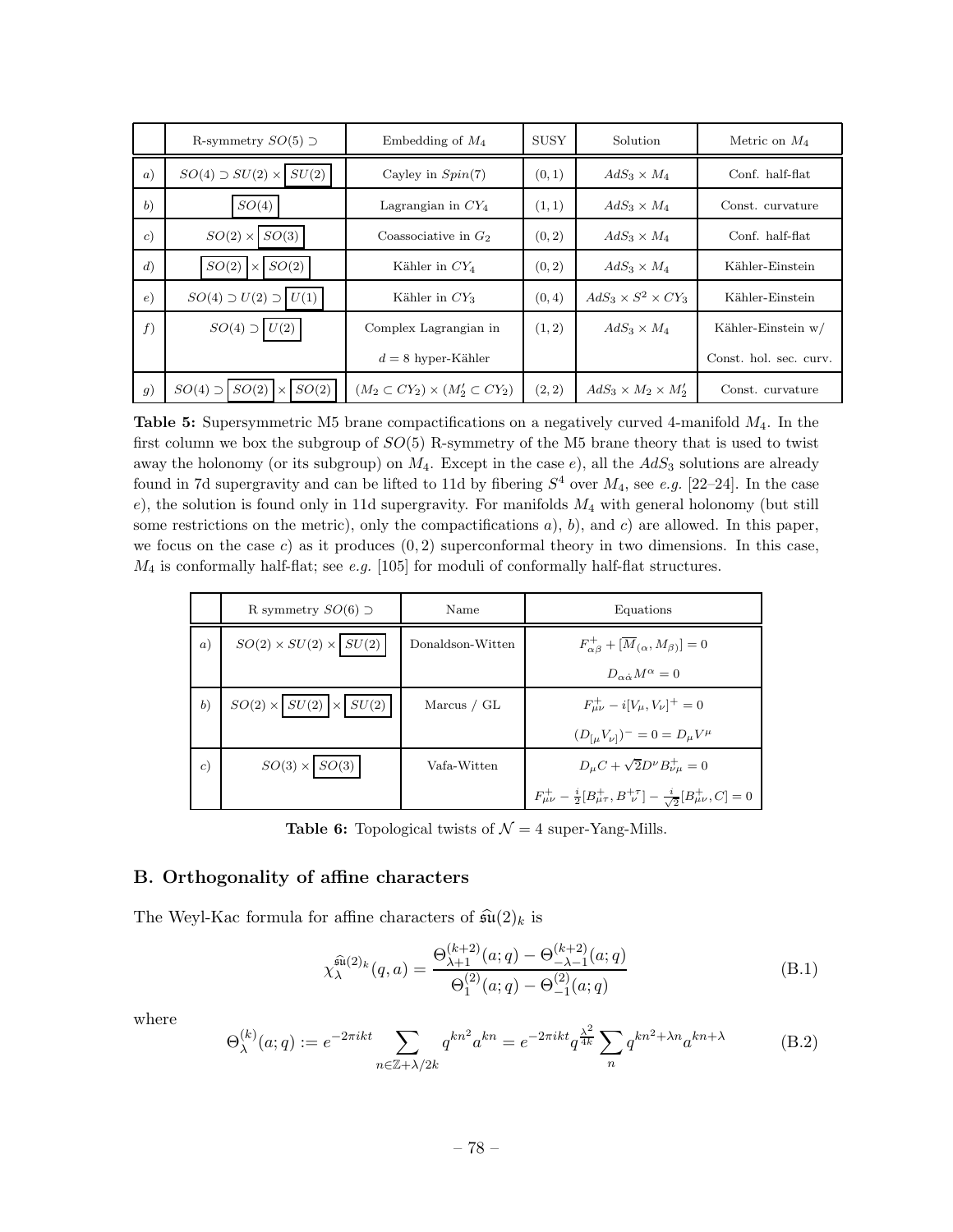Using the Weyl-Kac denominator formula the character can be rewritten as

$$
\chi_{\lambda}^{\widehat{\mathfrak{su}}(2)_k}(q,a) = \frac{e^{-2\pi i(k+2)t} q^{\frac{(\lambda+1)^2}{4(k+2)}} \sum_n q^{(k+2)n^2} a^{(k+2)n} (q^{(\lambda+1)n} a^{(\lambda+1)} - q^{-(\lambda+1)n} a^{-(\lambda+1)})}{a^{-1}(q;q)\theta(a^2;q)}.
$$
\n(B.3)

Consider the integral

$$
\oint \frac{da}{2\pi i a} (q;q)_{\infty}^{2} \theta(a^{2};q) \theta(a^{-2};q) \chi_{\lambda}^{\widehat{\mathfrak{su}}(2)_{k}}(q,a) \chi_{\lambda'}^{\widehat{\mathfrak{su}}(2)_{k}}(q,a)
$$
\n
$$
= e^{-2\pi i (k+2)t} q^{\frac{(\lambda+1)^{2}}{4(k+2)}} \times
$$
\n
$$
\times \sum_{n,m} \left[ q^{(k+2)(n^{2}+m^{2})+(\lambda+1)n+(\lambda'+1)m} \oint \frac{da}{2\pi i a} a^{(k+2)(n+m)+(\lambda+1)+(\lambda'+1)} \right. \\ \left. - q^{(k+2)(n^{2}+m^{2})+(\lambda+1)n-(\lambda'+1)m} \oint \frac{da}{2\pi i a} a^{(k+2)(n-m)+(\lambda+1)-(\lambda'+1)} \right. \\ \left. \int \frac{da}{2\pi i a} a^{(k+2)(n-m)+(\lambda+1)-(\lambda'+1)} \right. \\ \left. + q^{(k+2)(n^{2}+m^{2})-(\lambda+1)n-(\lambda'+1)m} \oint \frac{da}{2\pi i a} a^{(k+2)(n-m)-(\lambda+1)+(\lambda'+1)} \right. \\ \left. + q^{(k+2)(n^{2}+m^{2})-(\lambda+1)n-(\lambda'+1)m} \oint \frac{da}{2\pi i a} a^{(k+2)(n-m)-(\lambda+1)-(\lambda'+1)} \propto \delta_{\lambda,\lambda'} \quad \text{(B.4)}
$$

This shows that  $\widehat{\mathfrak{su}}(2)_k$  characters are orthogonal with respect to the measure

$$
(q;q)_{\infty}^2 \theta(a^2;q)\theta(a^{-2};q)
$$
 (B.5)

but this measure is exactly the index of  $SU(2)$   $(0, 2)$  vector multiplet. The orthogonality of  $\widehat{\mathfrak{u}}(1)_k$  characters can be verified in a similar way. We conjecture that  $\widehat{\mathfrak{su}}(N)_k$   $(\widehat{\mathfrak{u}}(N)_k)$ characters are orthogonal with respect to  $SU(N)$   $(U(N))$  vector multiplet measure as well.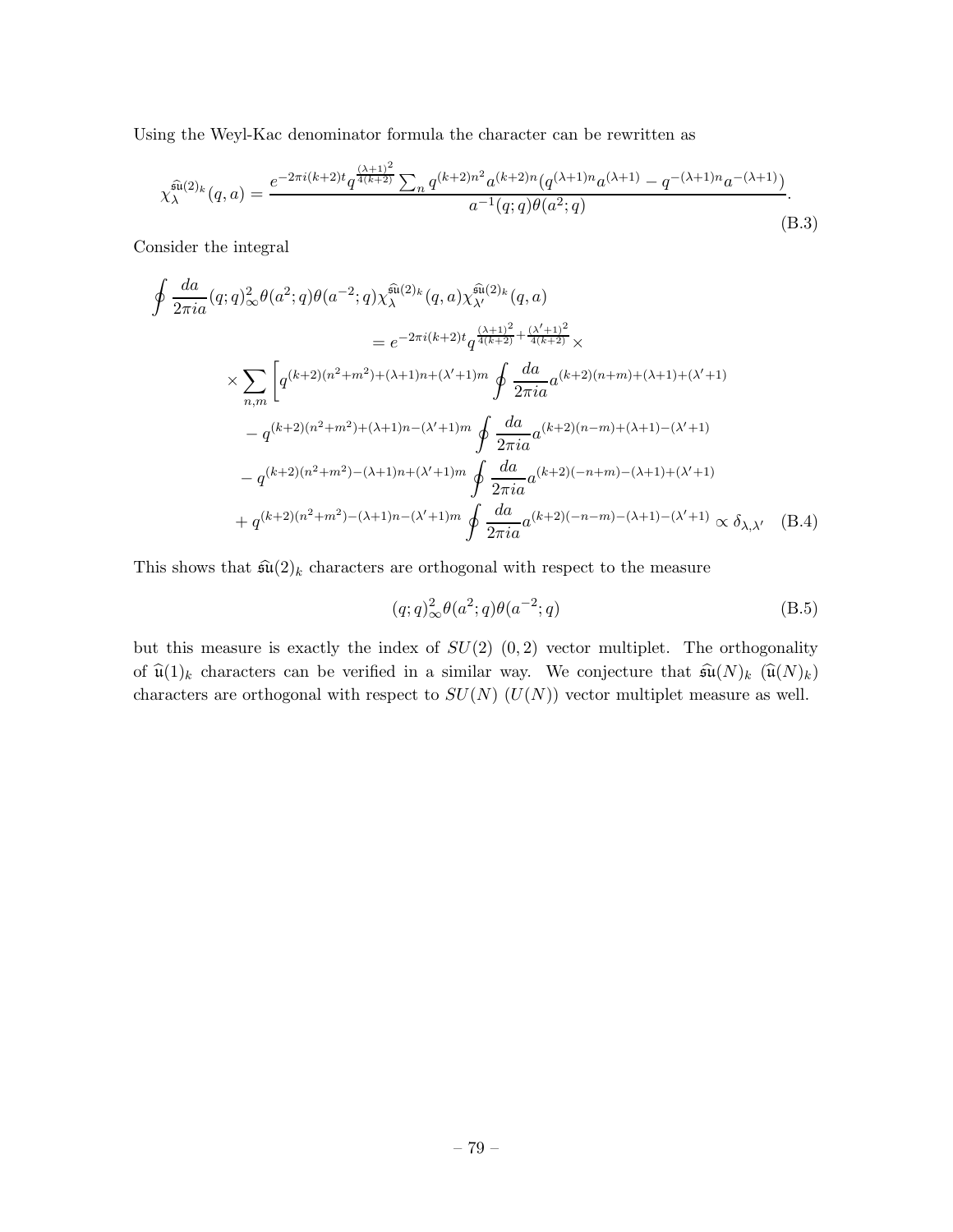### References

- [1] R. E. Gompf and A. I. Stipsicz, 4-manifolds and Kirby calculus, vol. 20 of Graduate Studies in Mathematics. American Mathematical Society, Providence, RI, 1999.
- [2] D. Gaiotto, G. W. Moore, and A. Neitzke, Four-dimensional wall-crossing via three-dimensional field theory, Commun.Math.Phys.  $299$  (2010) 163-224, [[arXiv:0807.4723](http://xxx.lanl.gov/abs/0807.4723)].
- [3] D. Gaiotto, N=2 dualities, JHEP 1208 (2012) 034, [[arXiv:0904.2715](http://xxx.lanl.gov/abs/0904.2715)].
- [4] L. F. Alday, D. Gaiotto, and Y. Tachikawa, Liouville Correlation Functions from Four-dimensional Gauge Theories, Lett.Math.Phys. 91 (2010) 167–197, [[arXiv:0906.3219](http://xxx.lanl.gov/abs/0906.3219)].
- [5] T. Dimofte, S. Gukov, and L. Hollands, Vortex Counting and Lagrangian 3-manifolds, Lett.Math.Phys. 98 (2011) 225-287, [[arXiv:1006.0977](http://xxx.lanl.gov/abs/1006.0977)].
- [6] T. Dimofte, D. Gaiotto, and S. Gukov, *Gauge Theories Labelled by Three-Manifolds*, [arXiv:1108.4389](http://xxx.lanl.gov/abs/1108.4389).
- [7] S. Cecotti, C. Cordova, and C. Vafa, Braids, Walls, and Mirrors, [arXiv:1110.2115](http://xxx.lanl.gov/abs/1110.2115).
- [8] M. Freedman, The topology of four dimensional manifolds, J. Diff. Geom. 17 (1982) 357-453.
- [9] M. B. Green, J. Schwarz, and E. Witten, SUPERSTRING THEORY. VOL. 1: INTRODUCTION, .
- [10] J. Minahan, D. Nemeschansky, C. Vafa, and N. Warner, E strings and N=4 topological Yang-Mills theories, Nucl.Phys. B527 (1998) 581–623, [[hep-th/9802168](http://xxx.lanl.gov/abs/hep-th/9802168)].
- [11] S. K. Donaldson, An application of gauge theory to four-dimensional topology, J. Diff. Geom. 18 (1983) 279–315.
- [12] F. Quinn, Ends of maps. III. Dimensions 4 and 5, J. Differential Geom. 17 (1982), no. 3 503–521.
- [13] C. Vafa and E. Witten, A Strong coupling test of S duality, Nucl.Phys. B431 (1994) 3–77, [[hep-th/9408074](http://xxx.lanl.gov/abs/hep-th/9408074)].
- [14] E. Witten, ELLIPTIC GENERA AND QUANTUM FIELD THEORY, Commun.Math.Phys. 109 (1987) 525.
- [15] A. Gadde, S. Gukov, and P. Putrov, Walls, Lines, and Spectral Dualities in 3d Gauge Theories, [arXiv:1302.0015](http://xxx.lanl.gov/abs/1302.0015).
- [16] F. Benini, R. Eager, K. Hori, and Y. Tachikawa, Elliptic genera of two-dimensional N=2 gauge theories with rank-one gauge groups, [arXiv:1305.0533](http://xxx.lanl.gov/abs/1305.0533).
- [17] D. S. Freed and E. Witten, Anomalies in string theory with D-branes, Asian J.Math 3 (1999) 819, [[hep-th/9907189](http://xxx.lanl.gov/abs/hep-th/9907189)].
- [18] A. Gadde, L. Rastelli, S. S. Razamat, and W. Yan, The 4d Superconformal Index from  $q$ -deformed 2d Yang-Mills, Phys.Rev.Lett. 106 (2011) 241602,  $[\text{arXiv}:1104.3850]$ .
- [19] M. Bershadsky, C. Vafa, and V. Sadov, D-branes and topological field theories, Nucl.Phys. B463 (1996) 420–434, [[hep-th/9511222](http://xxx.lanl.gov/abs/hep-th/9511222)].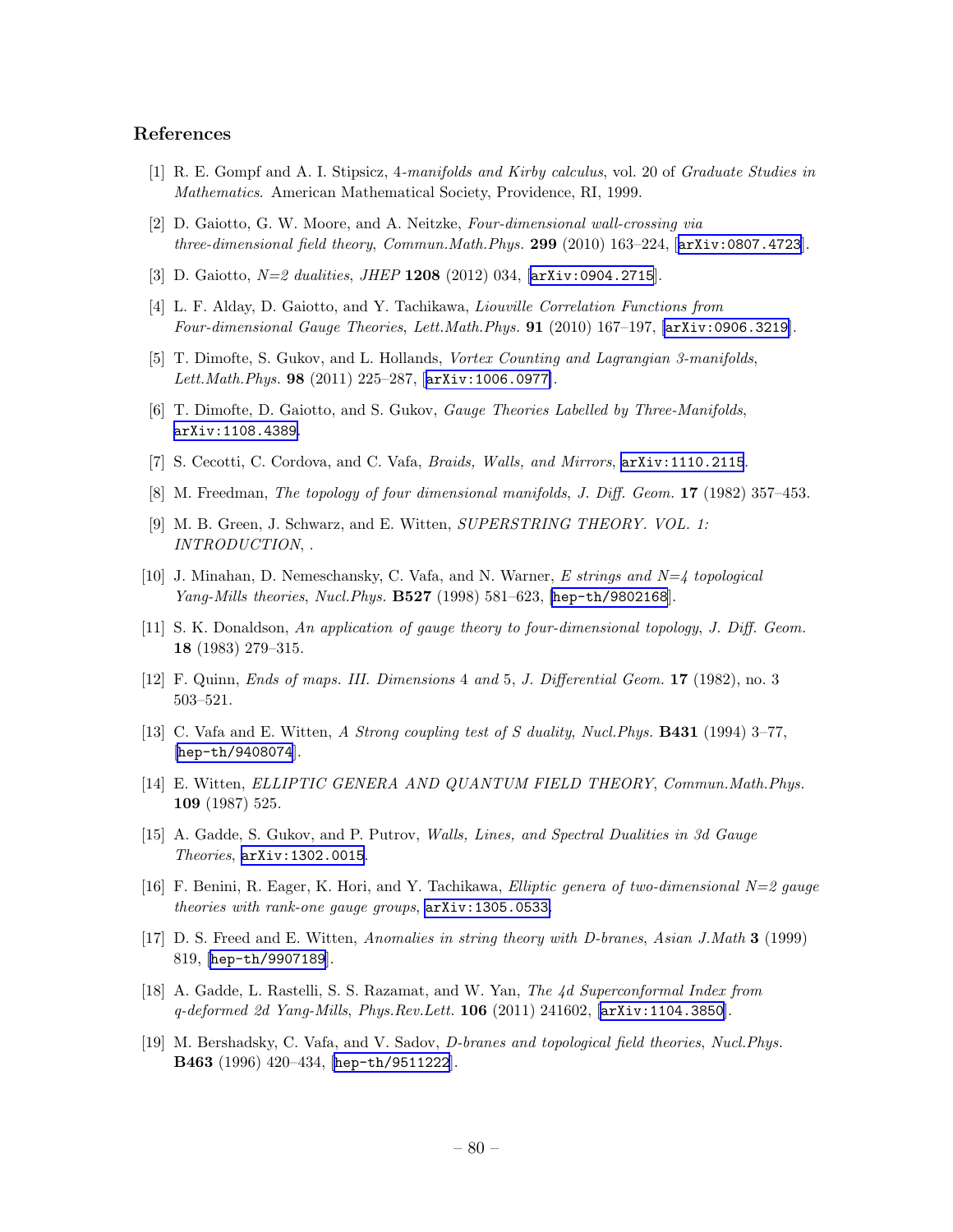- [20] M. Blau and G. Thompson, Aspects of  $N(T) \geq 2$  topological gauge theories and D-branes, Nucl.Phys. B492 (1997) 545–590, [[hep-th/9612143](http://xxx.lanl.gov/abs/hep-th/9612143)].
- [21] B. S. Acharya and S. Gukov, M theory and singularities of exceptional holonomy manifolds, Phys.Rept. 392 (2004) 121–189, [[hep-th/0409191](http://xxx.lanl.gov/abs/hep-th/0409191)].
- [22] J. P. Gauntlett, N. Kim, and D. Waldram, M Five-branes wrapped on supersymmetric cycles, Phys.Rev. D63 (2001) 126001, [[hep-th/0012195](http://xxx.lanl.gov/abs/hep-th/0012195)].
- [23] J. P. Gauntlett and N. Kim, M five-branes wrapped on supersymmetric cycles. 2., Phys.Rev. D65 (2002) 086003, [[hep-th/0109039](http://xxx.lanl.gov/abs/hep-th/0109039)].
- [24] F. Benini and N. Bobev, Two-dimensional SCFTs from wrapped branes and c-extremization, JHEP 1306 (2013) 005, [[arXiv:1302.4451](http://xxx.lanl.gov/abs/1302.4451)].
- [25] M. F. Atiyah and R. S. Ward, Instantons and algebraic geometry, Comm. Math. Phys. 55 (1977), no. 2 117–124.
- [26] L. F. Alday, F. Benini, and Y. Tachikawa, Liouville/Toda central charges from M5-branes, Phys.Rev.Lett. 105 (2010) 141601, [[arXiv:0909.4776](http://xxx.lanl.gov/abs/0909.4776)].
- [27] O. J. Ganor, Compactification of tensionless string theories, [hep-th/9607092](http://xxx.lanl.gov/abs/hep-th/9607092).
- [28] N. Seiberg and E. Witten, Electric magnetic duality, monopole condensation, and confinement in  $N=2$  supersymmetric Yang-Mills theory, Nucl. Phys. **B426** (1994) 19-52, [[hep-th/9407087](http://xxx.lanl.gov/abs/hep-th/9407087)].
- [29] E. Witten, Monopoles and four manifolds, Math.Res.Lett. 1 (1994) 769–796, [[hep-th/9411102](http://xxx.lanl.gov/abs/hep-th/9411102)].
- [30] R. Rohm, TOPOLOGICAL DEFECTS AND DIFFERENTIAL STRUCTURES, Annals Phys. 189 (1989) 223.
- [31] T. Asselmeyer, Generation of source terms in general relativity by differential structures, Class.Quant.Grav. 14 (1997) 749–758, [[gr-qc/9610009](http://xxx.lanl.gov/abs/gr-qc/9610009)].
- [32] H. Pfeiffer, Quantum general relativity and the classification of smooth manifolds, [gr-qc/0404088](http://xxx.lanl.gov/abs/gr-qc/0404088).
- [33] J. Sladkowski, Exotic Smoothness and Astrophysics, Acta Phys.Polon. B40 (2009) 3157–3163, [[arXiv:0910.2828](http://xxx.lanl.gov/abs/0910.2828)].
- [34] S. Akbulut, 4-Manifolds. 2012.
- [35] F. Laudenbach and V. Poénaru, A note on 4-dimensional handlebodies, Bull. Soc. Math. France 100 (1972) 337–344.
- [36] J. L. Harer, PENCILS OF CURVES ON 4-MANIFOLDS. ProQuest LLC, Ann Arbor, MI, 1979. Thesis (Ph.D.)–University of California, Berkeley.
- [37] T. Dimofte, D. Gaiotto, and S. Gukov, 3-Manifolds and 3d Indices,  $arXiv:1112.5179$ .
- [38] H. Fuji, S. Gukov, P. Sulkowski, and H. Awata, Volume Conjecture: Refined and Categorified, [arXiv:1203.2182](http://xxx.lanl.gov/abs/1203.2182).
- [39] H. Fuji, S. Gukov, and P. Sulkowski, Super-A-polynomial for knots and BPS states, Nucl.Phys. B867 (2013) 506–546, [[arXiv:1205.1515](http://xxx.lanl.gov/abs/1205.1515)].
- [40] A. Kapustin and E. Witten, Electric-Magnetic Duality And The Geometric Langlands Program, Commun.Num.Theor.Phys.  $1 (2007)$  1–236, [[hep-th/0604151](http://xxx.lanl.gov/abs/hep-th/0604151)].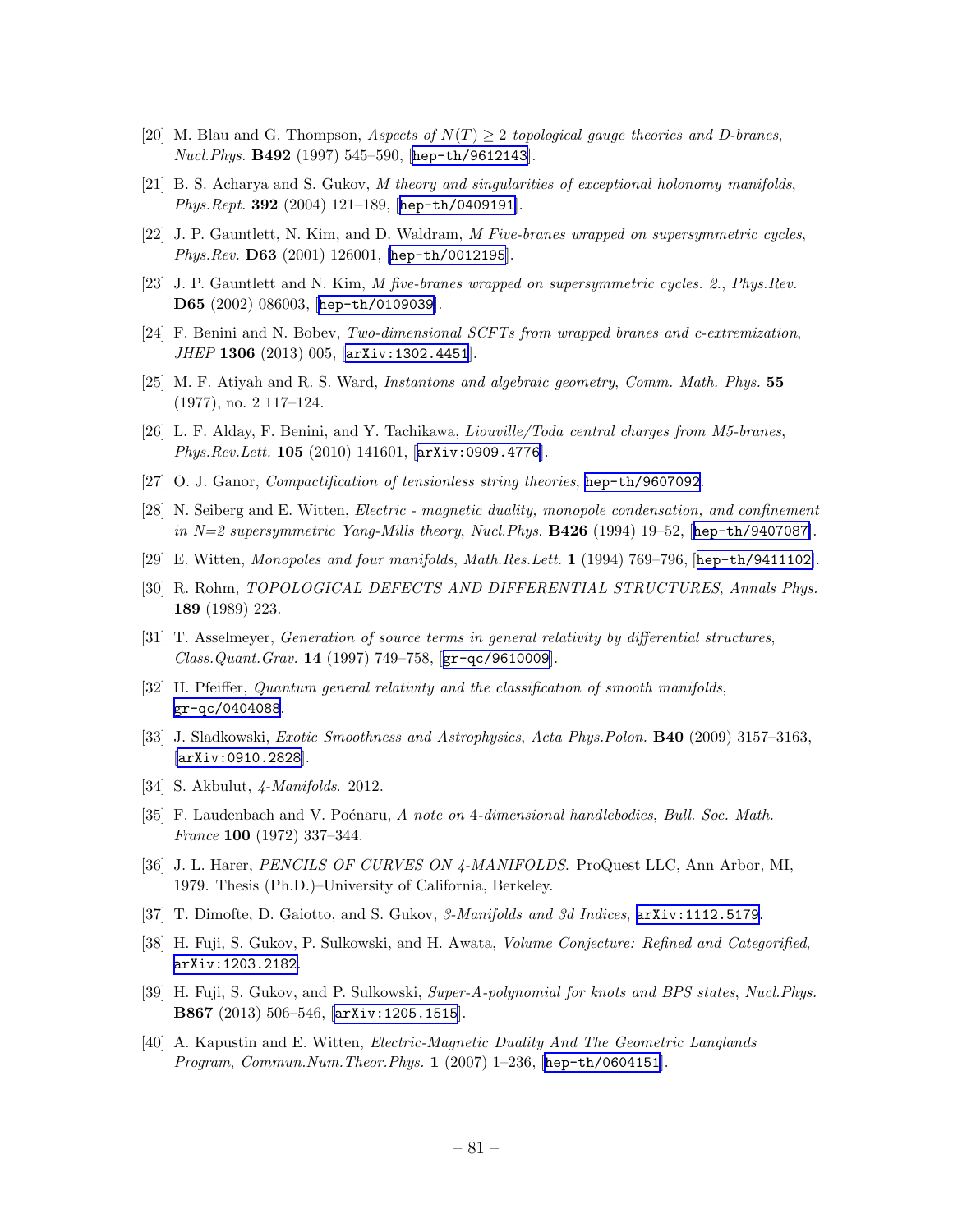- [41] M. Blau and G. Thompson, Euclidean SYM theories by time reduction and special holonomy manifolds, Phys.Lett. **B415** (1997) 242-252, [[hep-th/9706225](http://xxx.lanl.gov/abs/hep-th/9706225)].
- [42] S. Gukov, Three-Dimensional Quantum Gravity, Chern-Simons Theory, and the A-Polynomial, Commun. Math. Phys. 255 (2005), no. 3 577–627, [[hep-th/0306165](http://xxx.lanl.gov/abs/hep-th/0306165)].
- [43] S. Gukov, Gauge theory and knot homologies, Fortsch.Phys. 55 (2007) 473–490, [[arXiv:0706.2369](http://xxx.lanl.gov/abs/0706.2369)].
- [44] N. Saveliev, Fukumoto-Furuta invariants of plumbed homology 3-spheres, Pacific J. Math. 205 (2002), no. 2 465–490.
- [45] A. Kapustin and N. Saulina, Topological boundary conditions in abelian Chern-Simons theory, Nucl.Phys. B845 (2011) 393–435, [[arXiv:1008.0654](http://xxx.lanl.gov/abs/1008.0654)].
- [46] H. Nakajima, Instantons on ALE spaces, quiver varieties, and Kac-Moody Algebras, Duke *Math.* **76** (1994) 365–416.
- [47] B. S. Acharya and C. Vafa, On domain walls of  $N=1$  supersymmetric Yang-Mills in four-dimensions, [hep-th/0103011](http://xxx.lanl.gov/abs/hep-th/0103011).
- [48] A. Hanany and E. Witten, Type IIB superstrings, BPS monopoles, and three-dimensional gauge dynamics, Nucl.Phys. B492 (1997) 152–190, [[hep-th/9611230](http://xxx.lanl.gov/abs/hep-th/9611230)].
- [49] D. Gaiotto and E. Witten, Supersymmetric Boundary Conditions in  $N=4$  Super Yang-Mills Theory, J.Statist.Phys. 135 (2009) 789–855, [[arXiv:0804.2902](http://xxx.lanl.gov/abs/0804.2902)].
- [50] T. Kitao, K. Ohta, and N. Ohta, Three-dimensional gauge dynamics from brane configurations with  $(p,q)$  - five-brane, Nucl. Phys. **B539** (1999) 79-106, [[hep-th/9808111](http://xxx.lanl.gov/abs/hep-th/9808111)].
- [51] O. Bergman, A. Hanany, A. Karch, and B. Kol, Branes and supersymmetry breaking in three-dimensional gauge theories, JHEP 9910 (1999) 036, [[hep-th/9908075](http://xxx.lanl.gov/abs/hep-th/9908075)].
- [52] K. Ohta, Supersymmetric index and s rule for type IIB branes, JHEP 9910 (1999) 006, [[hep-th/9908120](http://xxx.lanl.gov/abs/hep-th/9908120)].
- [53] E. Witten, SL(2,Z) action on three-dimensional conformal field theories with Abelian symmetry, [hep-th/0307041](http://xxx.lanl.gov/abs/hep-th/0307041).
- [54] E. Witten, Supersymmetric index of three-dimensional gauge theory, [hep-th/9903005](http://xxx.lanl.gov/abs/hep-th/9903005).
- [55] A. Smilga, Witten index in supersymmetric 3d theories revisited, JHEP 1001 (2010) 086, [[arXiv:0910.0803](http://xxx.lanl.gov/abs/0910.0803)].
- [56] E. Witten, The Verlinde algebra and the cohomology of the Grassmannian, [hep-th/9312104](http://xxx.lanl.gov/abs/hep-th/9312104).
- [57] A. Kapustin and B. Willett, Wilson loops in supersymmetric Chern-Simons-matter theories and duality,  $arXiv:1302.2164$ .
- [58] S. Gukov and D. Pei, Equivariant Verlinde formula from fivebranes and vortices, [arXiv:1501.0131](http://xxx.lanl.gov/abs/1501.0131).
- [59] S. Nawata, P. Ramadevi, Zodinmawia, and X. Sun, Super-A-polynomials for Twist Knots, JHEP 1211 (2012) 157, [[arXiv:1209.1409](http://xxx.lanl.gov/abs/1209.1409)].
- [60] H. Fuji, S. Gukov, M. Stosic, and P. Sulkowski, 3d analogs of Argyres-Douglas theories and knot homologies, [arXiv:1209.1416](http://xxx.lanl.gov/abs/1209.1416).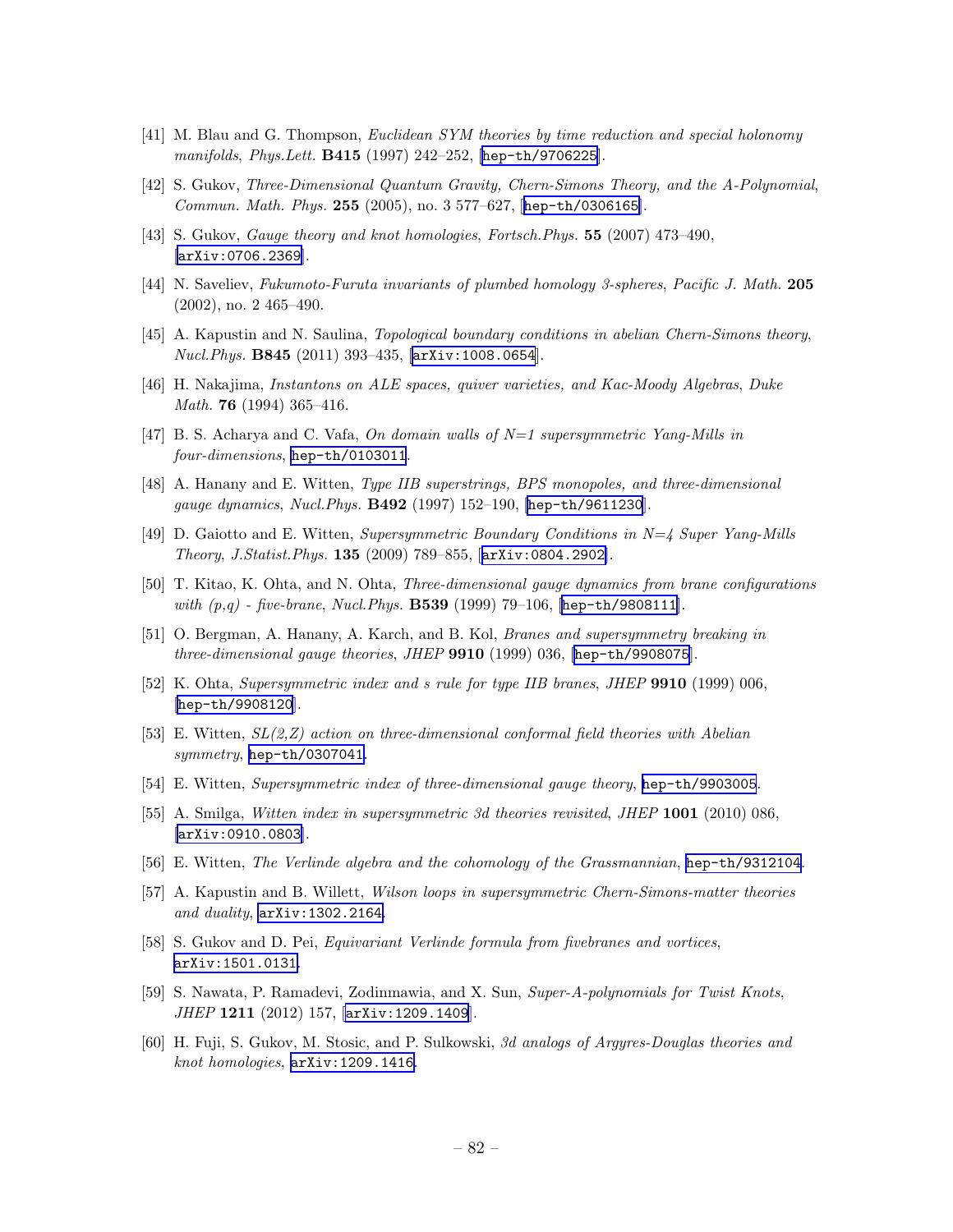- [61] T. Dimofte, M. Gabella, and A. B. Goncharov, K-Decompositions and 3d Gauge Theories, [arXiv:1301.0192](http://xxx.lanl.gov/abs/1301.0192).
- [62] E. Wong and I. Affleck, Tunneling in quantum wires: A Boundary conformal field theory approach, Nucl.Phys. B417 (1994) 403–438.
- [63] M. Oshikawa and I. Affleck, Boundary conformal field theory approach to the critical two-dimensional Ising model with a defect line, Nucl.Phys. B495 (1997) 533–582, [[cond-mat/9612187](http://xxx.lanl.gov/abs/cond-mat/9612187)].
- [64] C. Bachas, J. de Boer, R. Dijkgraaf, and H. Ooguri, Permeable conformal walls and holography, JHEP 0206 (2002) 027, [[hep-th/0111210](http://xxx.lanl.gov/abs/hep-th/0111210)].
- [65] K. Hori and J. Walcher, D-branes from matrix factorizations, Comptes Rendus Physique 5 (2004) 1061–1070, [[hep-th/0409204](http://xxx.lanl.gov/abs/hep-th/0409204)].
- [66] I. Brunner and D. Roggenkamp, B-type defects in Landau-Ginzburg models, JHEP 0708 (2007) 093, [[arXiv:0707.0922](http://xxx.lanl.gov/abs/0707.0922)].
- [67] I. Brunner, H. Jockers, and D. Roggenkamp, Defects and D-Brane Monodromies, Adv.Theor.Math.Phys. 13 (2009) 1077-1135, [[arXiv:0806.4734](http://xxx.lanl.gov/abs/0806.4734)].
- [68] N. Carqueville and I. Runkel, Rigidity and defect actions in Landau-Ginzburg models, Commun.Math.Phys. 310 (2012) 135–179, [[arXiv:1006.5609](http://xxx.lanl.gov/abs/1006.5609)].
- [69] A. Kapustin and N. Saulina, Surface operators in 3d Topological Field Theory and 2d Rational Conformal Field Theory, [arXiv:1012.0911](http://xxx.lanl.gov/abs/1012.0911).
- [70] J. Fuchs, C. Schweigert, and A. Valentino, Bicategories for boundary conditions and for surface defects in 3-d TFT, [arXiv:1203.4568](http://xxx.lanl.gov/abs/1203.4568).
- [71] A. Giveon and D. Kutasov, Seiberg Duality in Chern-Simons Theory, Nucl. Phys. **B812** (2009) 1–11, [[arXiv:0808.0360](http://xxx.lanl.gov/abs/0808.0360)].
- [72] T. Quella and V. Schomerus, Symmetry breaking boundary states and defect lines, JHEP 0206 (2002) 028, [[hep-th/0203161](http://xxx.lanl.gov/abs/hep-th/0203161)].
- [73] C. Bachas and S. Monnier, Defect loops in gauged Wess-Zumino-Witten models, JHEP 1002 (2010) 003, [[arXiv:0911.1562](http://xxx.lanl.gov/abs/0911.1562)].
- [74] R. Dijkgraaf, L. Hollands, P. Sulkowski, and C. Vafa, Supersymmetric gauge theories, intersecting branes and free fermions, JHEP 0802 (2008) 106, [[arXiv:0709.4446](http://xxx.lanl.gov/abs/0709.4446)].
- [75] D. M. Austin,  $SO(3)$ -instantons on  $L(p,q) \times \mathbf{R}$ , Journal of Differential Geometry 32 (1990), no. 2 383–413.
- [76] M. Furuta and Y. Hashimoto, *Invariant instantons on*  $S<sup>4</sup>$ , *Journal of The Faculty of Science*, The University of Tokyo, Section IA, Mathematics 37 (1990), no. 3 585–600.
- [77] R. A. Norman, Dehn's lemma for certain 4-manifolds, Invent. Math. 7 (1969) 143–147.
- [78] F. Quinn, Ends of maps. I, Ann. of Math. (2) 110 (1979), no. 2 275–331.
- [79] M. F. Atiyah, V. Patodi, and I. Singer, Spectral asymmetry and Riemannian geometry, Bull. London Math. Soc 5 (1973), no. 2 229–234.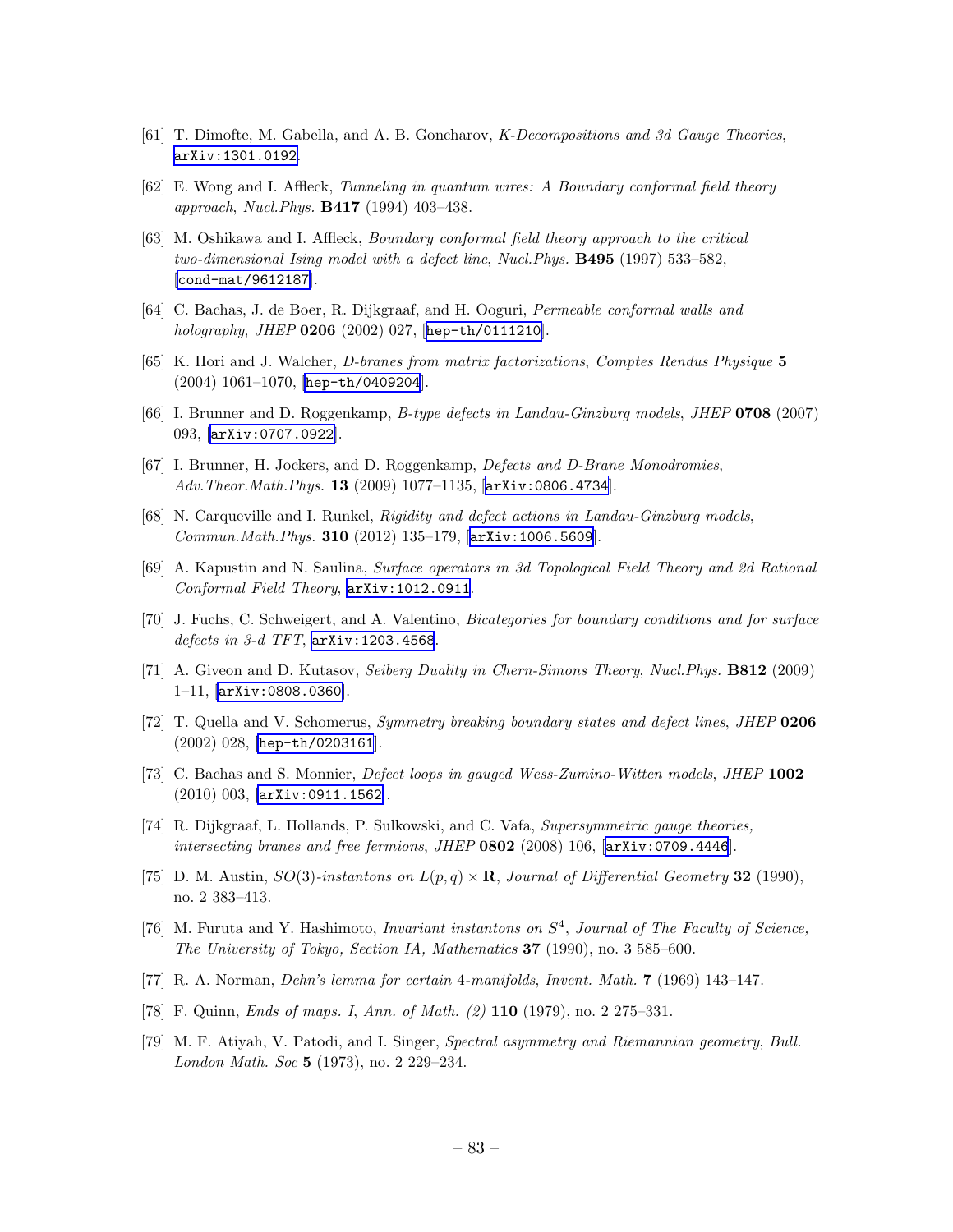- [80] R. Lockhart, Fredholm, Hodge and Liouville theorems on noncompact manifolds, Transactions of the American Mathematical Society 301 (1987), no. 1 1–35.
- [81] S. Gukov, C. Vafa, and E. Witten, CFT's from Calabi-Yau four folds, Nucl.Phys. B584 (2000) 69–108, [[hep-th/9906070](http://xxx.lanl.gov/abs/hep-th/9906070)].
- [82] S. Gukov, J. Sparks, and D. Tong, Conifold transitions and five-brane condensation in M theory on  $spin(7)$  manifolds, Class. Quant. Grav. 20 (2003) 665-706, [[hep-th/0207244](http://xxx.lanl.gov/abs/hep-th/0207244)].
- [83] E. Witten, Five-brane effective action in M theory, J.Geom.Phys. 22 (1997) 103–133, [[hep-th/9610234](http://xxx.lanl.gov/abs/hep-th/9610234)].
- [84] R. Dijkgraaf, E. P. Verlinde, and M. Vonk, On the partition sum of the NS five-brane, [hep-th/0205281](http://xxx.lanl.gov/abs/hep-th/0205281).
- [85] T. Gannon and C. Lam, Gluing and shifting lattice constructions and rational equivalence, Reviews in Mathematical Physics 3 (1991), no. 03 331–369.
- [86] T. Gannon and C. Lam, Lattices and Θ-function identities. I: Theta constants, Journal of mathematical physics 33 (1992) 854.
- [87] T. Gannon and C. Lam, Lattices and θ-function identities. II: Theta series, Journal of mathematical physics **33** (1992) 871.
- [88] V. G. Kac and D. H. Peterson, Infinite-dimensional Lie algebras, theta functions and modular forms, .
- [89] R. Dijkgraaf and P. Sulkowski, Instantons on ALE spaces and orbifold partitions, JHEP 0803 (2008) 013, [[arXiv:0712.1427](http://xxx.lanl.gov/abs/0712.1427)].
- [90] M. Aganagic, H. Ooguri, N. Saulina, and C. Vafa, Black holes, q-deformed 2d Yang-Mills, and non-perturbative topological strings, Nucl.Phys. B715 (2005) 304–348, [[hep-th/0411280](http://xxx.lanl.gov/abs/hep-th/0411280)].
- [91] C. V. Johnson, Heterotic Coset Models, Mod.Phys.Lett. A10 (1995) 549–560, [[hep-th/9409062](http://xxx.lanl.gov/abs/hep-th/9409062)].
- [92] P. Berglund, C. V. Johnson, S. Kachru, and P. Zaugg, Heterotic coset models and (0,2) string vacua, Nucl.Phys. B460 (1996) 252–298, [[hep-th/9509170](http://xxx.lanl.gov/abs/hep-th/9509170)].
- [93] T. Okazaki and S. Yamaguchi, Supersymmetric Boundary Conditions in Three Dimensional N  $= 2$  Theories,  $arXiv:1302.6593$ .
- [94] E. Witten, *Phases of N=2 theories in two-dimensions, Nucl.Phys.* **B403** (1993) 159–222, [[hep-th/9301042](http://xxx.lanl.gov/abs/hep-th/9301042)].
- [95] N. Warner, Supersymmetry in boundary integrable models, Nucl.Phys. B450 (1995) 663–694, [[hep-th/9506064](http://xxx.lanl.gov/abs/hep-th/9506064)].
- [96] I. V. Melnikov, C. Quigley, S. Sethi, and M. Stern, Target Spaces from Chiral Gauge Theories, JHEP 1302 (2013) 111, [[arXiv:1212.1212](http://xxx.lanl.gov/abs/1212.1212)].
- [97] C. G. Callan and J. A. Harvey, Anomalies and Fermion Zero Modes on Strings and Domain Walls, Nucl.Phys. B250 (1985) 427.
- [98] S. B. Giddings, J. Polchinski, and A. Strominger, Four-dimensional black holes in string *theory, Phys.Rev.*  $D48$  (1993) 5784–5797, [[hep-th/9305083](http://xxx.lanl.gov/abs/hep-th/9305083)].